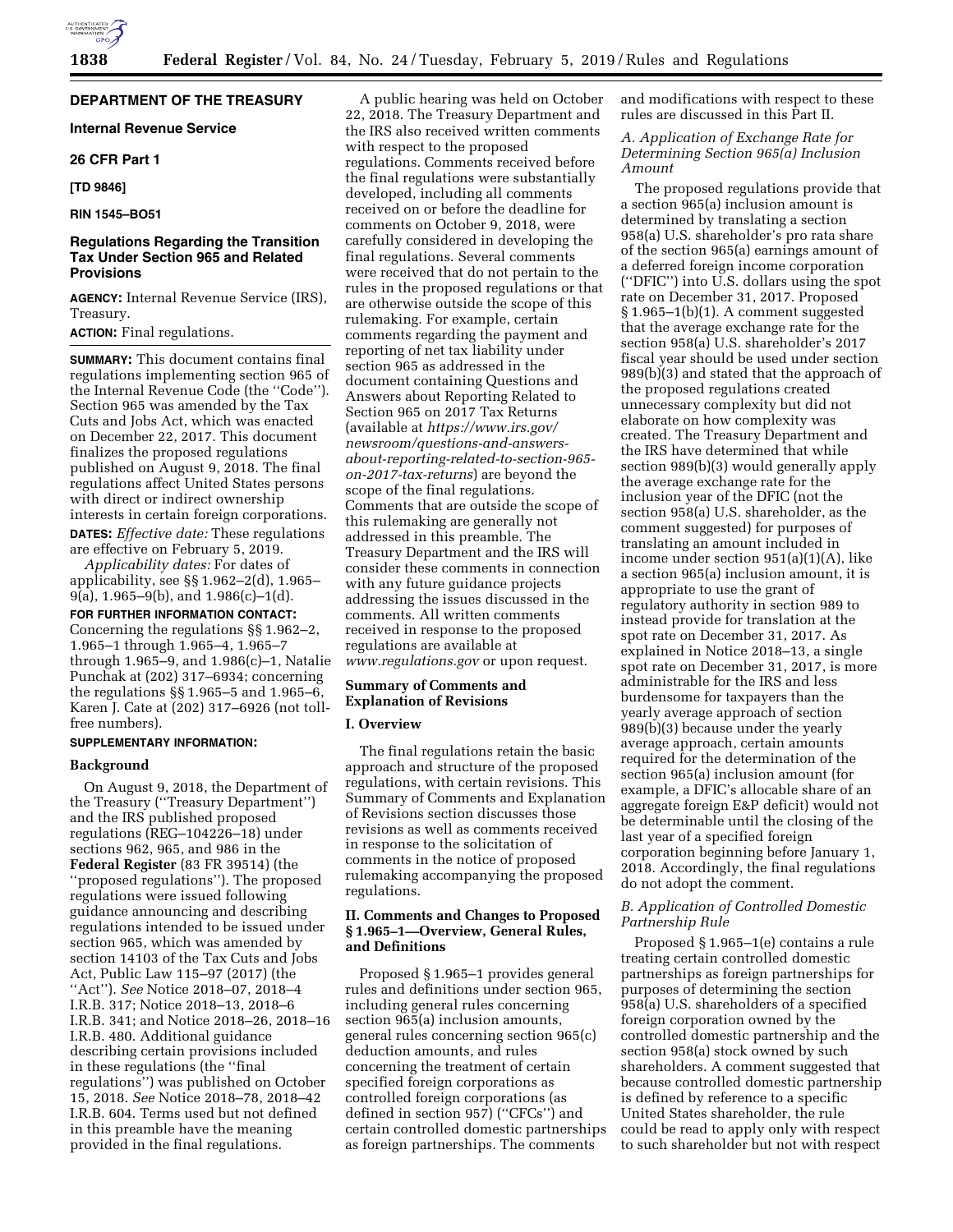to other partners of the controlled domestic partnership, for which it would therefore still be treated as domestic. The definition of controlled domestic partnership is accordingly revised to not be defined only with respect to a United States shareholder, so that a controlled domestic partnership is clearly treated as a foreign partnership for all partners if the rule applies. *See* § 1.965–1(e)(2).

The comment also recommended that a controlled domestic partnership treated as a foreign partnership be treated as such for purposes of the specified basis adjustment rules discussed in Part III.D of this Summary of Comments and Explanation of Revisions. The final regulations adopt this recommendation and provide that a controlled domestic partnership treated as a foreign partnership is treated as a foreign pass-through entity. Section 1.965–2(i)(2).

# *C. Determination of Accumulated Post-1986 Deferred Foreign Income*

1. Application of Previously Taxed E&P Exception to Non-CFCs

Proposed §  $1.965-1(f)(7)(i)(B)$  and  $(C)$ exclude from accumulated post-1986 deferred foreign income certain earnings and profits (''E&P'') described in section  $959(c)(1)$  or  $959(c)(2)$  ("previously taxed E&P'') and amounts that would be treated as previously taxed E&P in the case of shareholders that are not United States shareholders on an E&P measurement date. These exclusions (consistent with section  $965(d)(2)(B)$ ) apply only to E&P of a CFC. A comment requested that the exclusion be expanded to previously taxed E&P and amounts that would be treated as previously taxed E&P of specified foreign corporations that are no longer CFCs as of the relevant E&P measurement date, given that section 959 can apply to distributions by foreign corporations that are no longer CFCs. The Treasury Department and the IRS have determined that the recommendation is inconsistent with the clear statutory language of section 965(d)(2)(B), which applies solely to CFCs. Accordingly, the final regulations do not reflect this recommendation. See Part II.J of this Summary of Comments and Explanation of Revisions for a discussion of the consequences of an actual distribution of previously taxed E&P for purposes of section 965.

2. Expansion of Previously Taxed E&P Exception To Address Distributions

Another comment suggested that the final regulations expand on the rationale of section 965(d)(2)(B) and proposed

§ 1.965–1(f)(7)(i)(B) and (C) to provide that accumulated post-1986 deferred foreign income is reduced by post-1986 earnings and profits described in section 959(c)(3) that have been distributed to an unrelated foreign corporation pursuant to a dividend pro rata to such corporation and a specified foreign corporation, given that the ''no diminution rule'' discussed in Part II.G.1 of this Summary of Comments and Explanation of Revisions would decrease the post-1986 earnings and profits by the amount distributed to the specified foreign corporation but not the unrelated foreign corporation. As discussed in more detail in Part II.G.1 of this Summary of Comments and Explanation of Revisions, the Treasury Department and the IRS have determined that the application of the statutory ''no diminution rule'' is clear, and the special rules in section 965(d)(2)(B) for previously taxed E&P have no bearing on the fact pattern highlighted by the comment. Accordingly, the final regulations do not adopt this comment, nor a similar comment suggesting that step 2 of the ordering rule in proposed § 1.965–2(b), discussed in Part III.A of this Summary of Comments and Explanation of Revisions, permit such dividends to persons other than specified foreign corporations to be taken into account before the application of section 965 is determined.

3. Expansion of Previously Taxed E&P Exception To Address Section  $951(a)(1)(B)$  Inclusions

A comment suggested that a preinclusion year inclusion under sections  $951(a)(1)(B)$  and  $956$  with respect to a DFIC whose inclusion year ends November 30, 2018, may not be properly accounted for in determining accumulated post-1986 deferred foreign income as of the measurement date on November 2, 2017. The comment notes that a distribution of an amount of E&P that would be described in section 959(c)(1) as a result of an inclusion under sections  $951(a)(1)(B)$  and  $956$ during a pre-inclusion year taxable year would prevent sections 951(a)(1)(B) and 956 from applying. Accordingly, such E&P would not qualify for the exception from accumulated post-1986 deferred foreign income for previously taxed E&P in § 1.965–1(f)(7)(i)(B). The comment suggested that the final regulations provide an additional exception from the definition of accumulated post-1986 deferred foreign income for E&P that would be included in the income of a United States shareholder under sections 951(a)(1)(B) and 956.

The Treasury Department and the IRS have determined that the statutory definition of accumulated post-1986 deferred foreign income is clear in not excluding such E&P. Moreover, modifications to reduce a section 965(a) inclusion amount to the extent of an inclusion under sections 951(a)(1)(B) and 956 in such circumstances are not warranted for the same reasons that modifications to address dividends with comparable results are not warranted, as discussed in Part II.G.1 of this Summary of Comments and Explanation of Revisions. A new example illustrates the treatment of E&P of a specified foreign corporation as of the E&P measurement date on November 2, 2017, which is described in section 959(c)(1) as a result of an inclusion under section 951(a)(1)(B) with respect to the specified foreign corporation's taxable year ending on November 30, 2017. *See* § 1.965–2(j)(5).

4. Application of Previously Taxed E&P Exception in the Case of Section 962 Elections

Under section 962(d), E&P giving rise to inclusions under section 951(a)(1) with respect to which an election under section 962 applies are, notwithstanding section 959(a)(1), includible in the gross income of a United States shareholder when distributed except to the extent of tax paid on the inclusions. Therefore, those E&P (that is, the non-excludable amount) are included in accumulated post-1986 deferred foreign income in an inclusion year. *See* section 965(d)(2)(B) (excluding from accumulated post-1986 deferred foreign income earnings that, if distributed, would be excluded from gross income under section 959). A comment suggested that accumulated post-1986 deferred foreign income should exclude all previously taxed E&P attributable to a prior year inclusion under section 951(a)(1) by a United States shareholder when a section 962 election applied with respect to the prior year inclusion. In the alternative, the comment suggested that the final regulations allow foreign income taxes deemed paid with respect to the original inclusion under section 951(a)(1) to be treated as deemed paid again with respect to a section 965(a) inclusion with respect to such previously taxed E&P. The Treasury Department and the IRS have determined that the statute is clear that a reduction to accumulated post-1986 deferred income is allowed only for E&P that would be excluded from income under section 959 upon distribution. In addition, there is no authority under the Code to allow the same foreign income taxes to be credited twice. Therefore, because there is no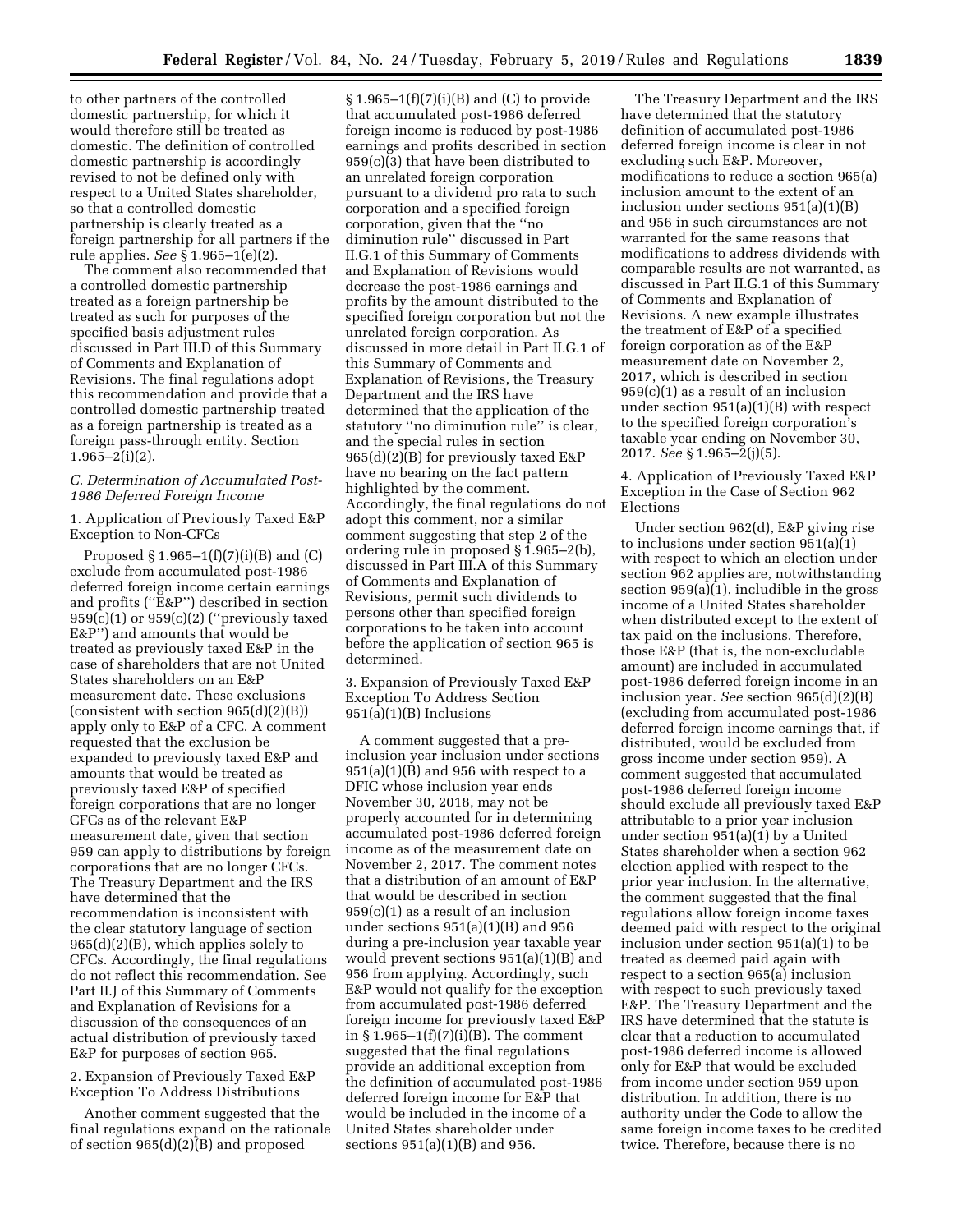statutory authority for such modifications, the suggested modifications to the statutory definition of accumulated post-1986 deferred foreign income and operation of the foreign tax credit rules are not warranted and are not adopted in the final regulations.

# *D. Determination of Aggregate Foreign Cash Position and Cash Position*

The proposed regulations define ''aggregate foreign cash position'' to mean the greater of the aggregate of a section 958(a) U.S. shareholder's pro rata share of the cash position of each specified foreign corporation determined on the final cash measurement date or the average of the aggregate of a section 958(a) U.S. shareholder's pro rata share of the cash position of each specified foreign corporation determined as of each specified foreign corporation's first and second cash measurement dates. Proposed  $\S 1.965-1(f)(8)$ . For purposes of this calculation, a specified foreign corporation's cash position consists of cash held by the corporation, the net accounts receivable of the corporation, and the fair market value of the cashequivalent assets held by the corporation. Proposed § 1.965– 1(f)(16)(i). Cash-equivalent assets include (i) personal property which is of a type that is actively traded and for which there is an established financial market; (ii) commercial paper, certificates of deposit, the securities of the Federal government and of any State or foreign government; (iii) any foreign currency; (iv) any obligation with a term of less than one year (''short-term obligation''); and (v) derivative financial instruments, other than bona fide hedging transactions. Proposed § 1.965– 1(f)(13).

#### 1. Exclusions From Cash Position

Guidance was requested about the exclusion of certain assets from the cash position of a specified foreign corporation. Specifically, comments recommended that cash subject to local regulatory restrictions, held in a fiduciary or trust capacity, derived from domestic E&P, earmarked to fund a foreign acquisition pursuant to a legal contract entered into before November 2, 2017, obligated to be paid to a third party, or corresponding to previously taxed E&P not be taken into account in determining a specified foreign corporation's cash position. Comments also requested that obligations with respect to which there was an inclusion under sections 951(a)(1)(B) and 956 be excluded from a specified foreign corporation's cash position. In addition,

comments requested guidance exempting certain assets that would otherwise be considered personal property which is of a type that is actively traded and for which there is an established financial market. For example, comments suggested that the stock of a publicly traded company be excluded from a specified foreign corporation's cash position if the stock represents a controlling interest in a corporation, meets an annual trading volume threshold, is the stock of a specified foreign corporation, is held in the ordinary course of a section 958(a) U.S. shareholder's trade or business, or was not reported as a current asset on the audited financial statements of a section 958(a) U.S. shareholder or its specified foreign corporation. Similarly, comments requested that certain products or raw materials held as inventory that are a type of property that may be actively traded on, for example, commodities markets, and forward contracts with respect to those items be excluded from a specified foreign corporation's cash position if the items are part of the corporation's ongoing operations or are disposed of in the normal course of business. One comment requested guidance that actively traded personal property be presumptively treated as cash, subject to the ability of the taxpayer to rebut the presumption by submitting a statement with its tax return that establishes, based on all of the relevant facts and circumstances, that the property is illiquid. Another comment stated that the proposed regulations struck an appropriate balance and requested that the exceptions from the definition of cash position be limited to those in the proposed regulations and that no additional exceptions be given.

The Treasury Department and the IRS have determined that a narrow exemption from the definition of ''cash position'' is appropriate for certain assets held by a specified foreign corporation in the ordinary course of its trade or business as well as for certain privately negotiated contracts to buy or sell such assets. Therefore, in response to comments, the final regulations provide that a commodity that is described in section 1221(a)(1) or 1221(a)(8) in the hands of the specified foreign corporation is excluded from the category of personal property which is of a type that is actively traded and for which there is an established market, except with respect to dealers or traders in commodities. Section 1.965–  $1(f)(13)(i)(A)$  and (ii). Additionally, the final regulations exclude forward contracts and short positions with

respect to such commodities from the definition of derivative financial instrument to the extent that they could have been identified as a hedging transaction with respect to such commodities. *See* § 1.965–1(f)(18)(iii) and (v). This exemption does not raise the administrability concerns that are inherent in a liquidity-based test of widespread applicability.

However, the Treasury Department and the IRS decline to adopt the recommendations for additional cash position exceptions. Congress developed a statutory definition of "cash position" that includes all cash and certain assets held by a specified foreign corporation regardless of whether the cash or assets are illiquid or were transferred from the United States. *See* section 965(c)(3)(B). The legislative history is consistent with the unambiguous language in the statute. *See, e.g.,* H.R. Rep. No. 115–446, at 609– 10 (2017) (''The cash position of an entity consists of all cash, net accounts receivable, and the fair market value of similarly liquid assets, specifically including personal property that is actively traded on an established financial market, government securities, certificates of deposit, commercial paper, foreign currency, and short-term obligations.''). Therefore, the final regulations continue to provide that, for example, the fair market value of publicly traded stock held by a specified foreign corporation is included in a specified foreign corporation's cash position, regardless of the specified foreign corporation's ownership percentage in the publicly traded corporation, because such stock is ''of a type'' that is actively traded on an established securities market.

Additionally, creating broad regulatory exceptions to the statutory definition would require administratively complex tracing and facts-and-circumstances rules. For example, an exclusion for cash that originated in the United States and was earmarked to fund a foreign acquisition pursuant to a legal contract entered into before November 2, 2017, would necessarily require difficult-toadminister rules to identify such cash, which may currently be or may have previously been comingled with foreignderived cash in a single account. Similarly, it would be challenging to administer a presumption or a test that assesses the liquidity of every asset based on the facts and circumstances.

Accordingly, the final regulations generally retain the definitions of ''aggregate foreign cash position'' and ''cash position'' set forth in the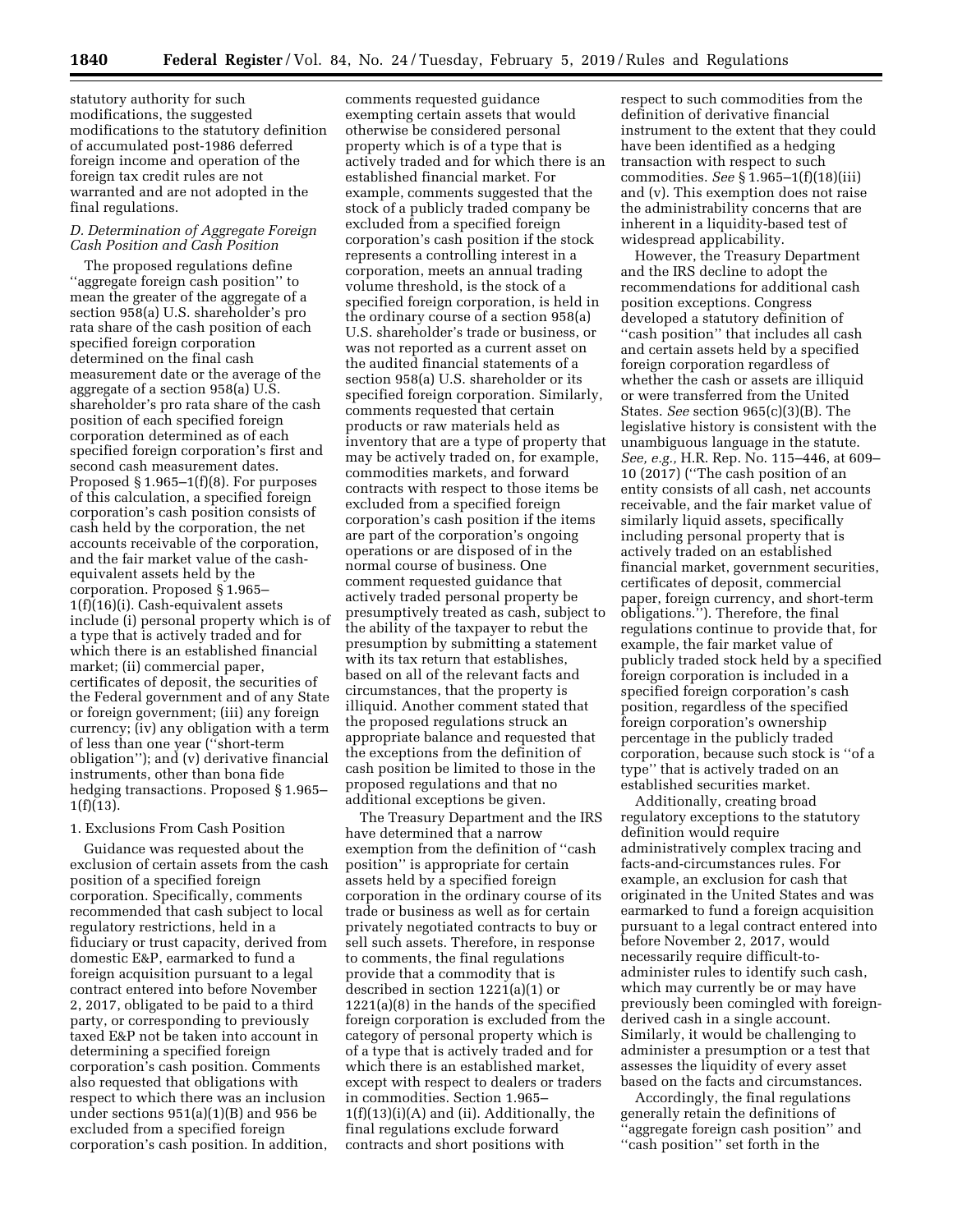proposed regulations. *See* § 1.965–1(f)(8) netting of short-term notes payable and (16).

2. Accounts Receivable and Accounts Payable

The proposed regulations provide that for purposes of determining net accounts receivable taken into account in determining the cash position of a specified foreign corporation, the term ''accounts receivable'' means receivables described in section 1221(a)(4), and the term ''accounts payable'' means payables arising from the purchase of property described in section 1221(a)(1) or 1221(a)(8) or the receipt of services from vendors or suppliers, and only receivables or payables with a term upon issuance that is less than one year are taken into account. Proposed § 1.965–1(f)(5) and (6).

Comments requested that the definition of accounts payable for purposes of determining a specified foreign corporation's cash position be expanded. Specifically, comments recommended that accounts payable be defined to include payables to employees in the ordinary course of business, payables arising from the purchase of depreciable property, payables related to the licensing of intellectual property, payables for taxes other than income taxes, payables for debt with a term of less than one year, and payables established under Revenue Procedure 99–32, 1999–2 C.B. 296. Although the statute does not define the term ''accounts payable,'' generally accepted accounting principles define the term to mean amounts owed to vendors and suppliers for the purchase of goods and services on credit, to the exclusion of obligations such as accrued taxes, interest expense, commission or royalty expense, and compensation payable, which are treated as accrued liabilities. The definition of accounts payable set forth in the proposed regulations therefore reflects the ordinary meaning of the term, and the final regulations do not adopt these recommendations.

## 3. Short-Term Obligations

The proposed regulations provide that for purposes of determining a specified foreign corporation's cash position, the term ''short-term obligation'' means any obligation with a term at issuance that is less than one year and any loan that must be repaid at the demand of the lender (or that must be repaid within one year of such demand) but does not include any accounts receivable. Proposed § 1.965–1(f)(43). Comments requested that the definition of shortterm obligation be modified to allow

against short-term notes receivable for purposes of computing a specified foreign corporation's cash position.

The Treasury Department and the IRS decline to adopt these comments. The statute explicitly allows accounts payable to be netted against accounts receivable for purposes of determining the cash position of a specified foreign corporation but does not provide the same treatment with respect to shortterm obligations. *See* section 965(c)(3)(B)(ii), (c)(3)(B)(iii)(IV), and (c)(3)(C). The legislative history is consistent with the statute's plain meaning. *See* H.R. Rep. No. 115–446, at 615 (2017). Accordingly, the final regulations retain the definition of ''short-term obligation'' set forth in the proposed regulations. *See* § 1.965– 1(f)(43).

## 4. Cash-Equivalent Asset Hedging Transactions

For purposes of determining the cash position of a specified foreign corporation, the proposed regulations include special rules regarding the treatment of cash-equivalent asset hedging transactions. The term ''cashequivalent asset hedging transaction'' is defined as a bona fide hedging transaction identified on a specified foreign corporation's books and records as hedging a cash-equivalent asset. Proposed § 1.965–1(f)(14). A bona fide hedging transaction is defined to mean a hedging transaction that meets (or that would meet if the specified foreign corporation were a CFC) the requirements of a bona fide hedging transaction described in § 1.954– 2(a)(4)(ii) (without regard to the identification requirements, in the case of a specified foreign corporation that is not a CFC). Proposed § 1.965–1(f)(12).

The proposed regulations do not address whether, and the extent to which, a bona fide hedging transaction that hedges an aggregate risk (an ''aggregate hedging transaction''), including risks with respect to one or more cash-equivalent assets, may be treated as a cash-equivalent asset hedging transaction. For example, a bona fide hedging transaction may hedge the risk with respect to multiple assets, some of which are cashequivalent assets and some of which are not cash-equivalent assets. *See generally*  § 1.954–2(a)(4)(ii)(A) (defining a bona fide hedging transaction, in part, by reference to the requirements of § 1.1221–2(a) through (d)); § 1.1221– 2(c)(3) (providing that a hedging transaction may manage aggregate risk).

The Treasury Department and the IRS have determined that it is appropriate to

permit bona fide hedging transactions that are aggregate hedging transactions to be treated as cash-equivalent asset hedging transactions to the extent that the risks managed by the aggregate hedging transaction relate to cashequivalent hedging transactions. Accordingly, the final regulations provide that an aggregate hedging transaction may be treated as a cashequivalent asset hedging transaction and allocate the value of an aggregate hedging transaction between cashequivalent hedging transactions and other assets, if any, being hedged. *See*   $§ 1.965-1(f)(14)(ii).$ 

One comment requested guidance clarifying that hedging transactions that use cash-equivalent assets that are not derivative financial instruments as hedging instruments, in addition to hedging transactions that use derivative financial instruments as hedging instruments, are eligible to be treated as bona fide hedging transactions. The Treasury Department and the IRS have determined that it is clear that a hedging transaction that uses a cash-equivalent asset as a hedging instrument will qualify as a bona fide hedging transaction if the requirements in proposed  $\S 1.965-1(f)(12)$  are met, and no clarification is necessary.

## *E. Cash Measurement Dates*

The proposed regulations provide that a specified foreign corporation's final cash measurement date is the close of the last taxable year of the specified foreign corporation that begins before January 1, 2018, and ends on or after November 2, 2017, if any. Proposed § 1.965–1(f)(24). The second cash measurement date of a specified foreign corporation is the close of the last taxable year of the specified foreign corporation that ends after November 1, 2016, and before November 2, 2017, if any. Proposed  $\S 1.965-1(f)(31)$ . The first cash measurement date of a foreign corporation is the close of the last taxable year of the specified foreign corporation that ends after November 1, 2015, and before November 2, 2016, if any. Proposed § 1.965–1(f)(25). Under the proposed regulations, a section 958(a) U.S. shareholder takes into account its pro rata share of the cash position of a specified foreign corporation as of the close of any cash measurement date of the specified foreign corporation on which the section 958(a) U.S. shareholder is a section 958(a) U.S. shareholder of the specified foreign corporation, without regard to whether the section 958(a) U.S. shareholder is a section 958(a) U.S. shareholder as of any other cash measurement date, including the final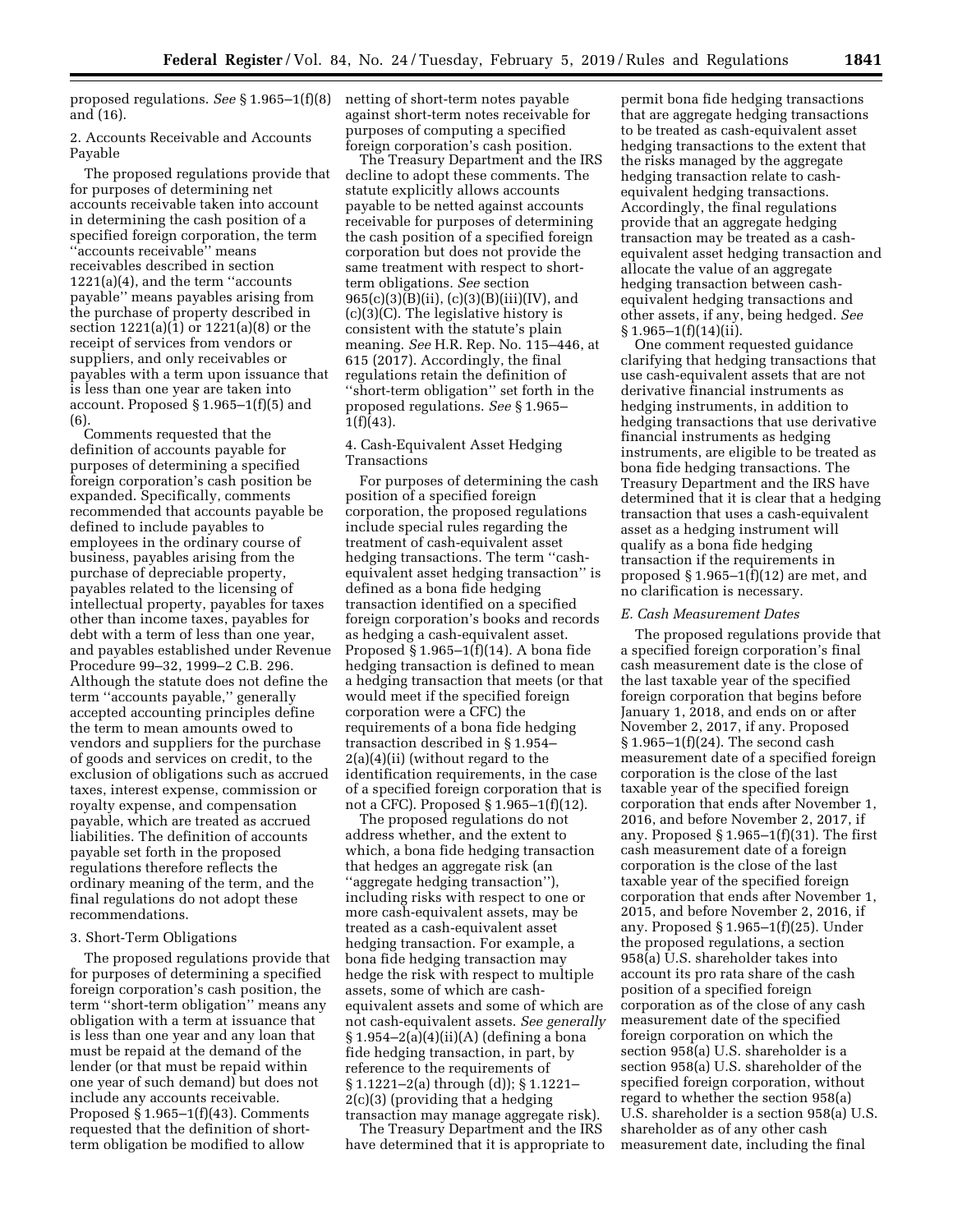cash measurement date of the specified foreign corporation. *See* proposed  $§ 1.965-1(f)(30)(iii).$ 

A comment recommended that the proposed regulations be modified such that a section 958(a) U.S. shareholder would not take into account the pro rata share of the cash position of any specified foreign corporation liquidated before November 2, 2017. The comment is premised on the view that the references to ''each such specified foreign corporation'' in section 965(c)(3)(A)(ii) expressly link the specified foreign corporations whose cash positions are measured on the first and second cash measurement dates to those whose cash positions are measured on the final cash measurement date. Accordingly, the comment reads the statute to provide that if a specified foreign corporation did not exist or was not held by a section 958(a) U.S. shareholder on the final cash measurement date, its cash position may not be taken into account under section 965(c)(3)(A)(ii).

The Treasury Department and the IRS have determined that the comment's reading of section  $965(c)(3)(A)(ii)$  is an inferior reading and have determined that the cash measurement date rules in the proposed regulations are consistent with the text and underlying purposes of the relevant statutory provision and that the legislative history supports this conclusion. The phrase ''each such specified foreign corporation'' in section  $965(c)(3)(A)(ii)(I)$  and (II) refers only to the phrase ''each specified foreign corporation of such United States shareholder" in section 965(c)(3)(A)(i), and not the additional language in section  $965(c)(3)(A)(i)$  referring to the final cash measurement date. Additionally, given that the purpose of the multiple cash measurement dates was to mitigate any incentive for taxpayers to manipulate their cash position as of the final cash measurement date, it is appropriate to ensure that the cash position of a specified foreign corporation in existence on a cash measurement date is taken into account by a United States shareholder on such date. For example, a rule that ignored the cash position of specified foreign corporations that did not exist or were not held by a section 958(a) U.S. shareholder on the final cash measurement date could allow a section 958(a) U.S. shareholder with an aggregate foreign cash position that was determined as of the earlier cash measurement dates described in section  $965(c)(3)(A)$  to retroactively reduce its aggregate foreign cash position by liquidating or otherwise disposing of specified foreign corporations with

significant cash positions, even when cash and cash-equivalent assets of the specified foreign corporation continued to be held by one or more other specified foreign corporations of the section 958(a) U.S. shareholder.

Finally, the Joint Committee on Taxation explanation of the Act also indicates that, for purposes of section 965, the cash position of a specified foreign corporation that no longer exists must still be taken into account by a section 958(a) U.S. shareholder in determining its aggregate foreign cash position. See Staff, Joint Committee on Taxation, General Explanation of Public Law 115–97, JCS–1–18, at 359–360 (2018) (''If a specified foreign corporation does not exist on any particular cash measurement date, its cash position would be zero with respect to that date.''). Accordingly, the Treasury Department and the IRS do not adopt this recommendation.

Another comment requested confirmation that United States shareholder status, the United States shareholder's pro rata share, and specified foreign corporation status are determined based on the facts and applicable law at the time of each cash measurement date. The Treasury Department and the IRS have determined that that is clear under proposed  $\S 1.965-1(f)(8)$  and  $(f)(30)(iii)$ , as illustrated by the example in § 1.965– 1(g)(7). Accordingly, no changes are made in the final regulations in this regard.

## *F. Domestic Pass-Through Entities*

A comment made a number of suggestions premised on the assumption that aggregate foreign E&P deficits, section 965(a) inclusion amounts, and section 965(c) deductions are not determined at the section 958(a) U.S. shareholder level when the section 958(a) U.S. shareholder is a domestic pass-through entity, and instead that shares of the components of those amounts (such as specified E&P deficits, section 965(a) earnings amounts, and aggregate foreign cash positions) are taken into account separately by the domestic pass-through owners. As discussed in more detail in this Part II.F with respect to the specific suggestions made by the comment, the Treasury Department and the IRS have determined that the statute clearly provides otherwise, and the proposed regulations and final regulations are consistent with the statute.

The comment requested that the final regulations clarify that if a domestic pass-through entity is a United States shareholder of an E&P deficit foreign corporation, a domestic pass-through

owner of the domestic pass-through entity can take into account its shares of the domestic pass-through entity's pro rata share of the specified E&P deficit of the E&P deficit foreign corporation to reduce the domestic pass-through owner's pro rata share of a section 965(a) earnings amount of a DFIC. In support of its recommendation, the comment cited the rule provided in proposed § 1.965–1(e) treating a controlled domestic partnership as a foreign partnership, such that its partners could be treated as having a pro rata share of specified E&P deficits of E&P deficit foreign corporations owned by the partnership. However, that rule is intended to ensure that the accumulated post-1986 deferred foreign income of DFICs of such a partnership is subject to U.S. tax. The Treasury Department and the IRS have determined that it should not be extended to structures that do not present the same tax-avoidance concerns, such as the one raised by the comment involving a United States person that is a partner in a domestic partnership. The Treasury Department and the IRS have determined that it is clear under the statute that a domestic pass-through entity's pro rata share of a specified E&P deficit can only be used to reduce the domestic pass-through entity's pro rata share of section 965(a) earnings amounts, and the proposed and final regulations are consistent with the statute.

Similarly, under the statute, a domestic pass-through owner's distributive share of a domestic passthrough entity's section 965(a) inclusion amount cannot be reduced by the domestic pass-through owner's pro rata share of a specified E&P deficit of an E&P deficit foreign corporation of which it is a section 958(a) U.S. shareholder. The proposed and final regulations are consistent with the statute. Accordingly, the comment's suggestion is not adopted.

The comment also suggested clarifying that if a domestic passthrough entity's aggregate foreign cash position exceeds its aggregate section 965(a) inclusion amounts, the domestic pass-through owners of the domestic pass-through entity need only take into account their share of the excess aggregate foreign cash position, and not their share of the aggregate foreign cash position taken into account in determining the section 965(c) deduction amount of the domestic passthrough entity. The Treasury Department and the IRS have determined that because only a section 958(a) U.S. shareholder can have an aggregate foreign cash position, and there is no mechanism for treating a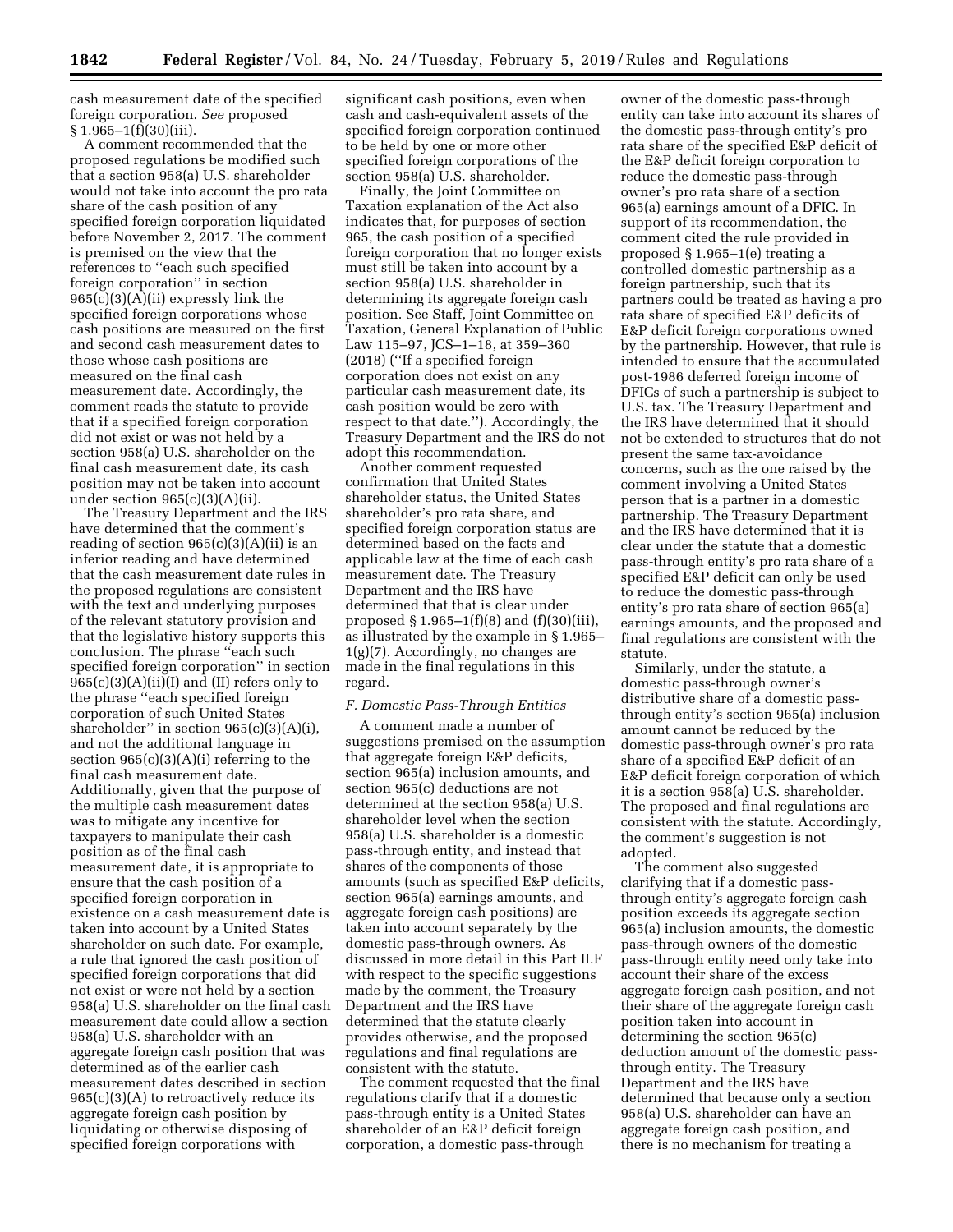domestic pass-through owner of a domestic pass-through entity that is a section 958(a) U.S. shareholder as having a share of an aggregate foreign cash position, it is clear under the statute, the proposed regulations, and the final regulations, that domestic passthrough owners do not take into account any amount of a domestic pass-through entity's aggregate foreign cash position. Accordingly, no clarification is needed, and the comment is not adopted.

#### *G. Post-1986 Earnings and Profits*

## 1. Treatment of Distributions

Under the proposed regulations, a specified foreign corporation's post-1986 earnings and profits are determined without diminution by reason of dividends distributed during the last taxable year of the foreign corporation that begins before January 1, 2018, other than dividends distributed to another specified foreign corporation (''no diminution rule''). Proposed § 1.965–1(f)(29)(i)(B). Comments noted that the no diminution rule may result in overinclusion of a specified foreign corporation's post-1986 earnings and profits and suggested that the final regulations limit the rule's application (that is, to allow diminution of a specified foreign corporation's post-1986 earnings and profits) in the case of dividends to a seller before a sale during the inclusion year. The statute explicitly provides that dividend distributions, other than distributions to another specified foreign corporation, must not be taken into account for purposes of computing a specified foreign corporation's post-1986 earnings and profits. Section 965(d)(3)(B). The legislative history supports the plain language of the statute. *See* H.R. Rep. No. 115–446, at 619 (2017). *See* Part II.H of this Summary of Comments and Explanation of Revisions for additional discussion of rules affecting the treatment of pre-sale distributions by a DFIC. Therefore, the comments are not adopted.

Similarly, comments have suggested reducing post-1986 earnings and profits by dividends to a United States shareholder between November 2, 2017, and December 1, 2017, by a DFIC with an inclusion year ending November 30, 2018, in order to mitigate double counting of E&P in connection with such dividends. However, the legislative history to section 965(o) makes clear that the Treasury Department and the IRS were expected to provide regulations to address double counting resulting from transactions between specified foreign corporations but is silent with respect to transactions

between specified foreign corporations and United States shareholders. *Id.*  Accordingly, the Treasury Department and the IRS have determined that the grant of regulatory authority in section 965 was not intended to address such fact patterns. Further, and as the preamble to the proposed regulations notes, payments by a specified foreign corporation to a United States shareholder can have attendant U.S. tax effects that do not occur with respect to payments between specified foreign corporations. For example, a distribution to a United States shareholder may permit that shareholder to take into account foreign tax credits under section 902 and avoid the limitation under section 965(g)(1) that would apply if the underlying foreign taxes had been deemed paid with respect to the shareholder's section 965(a) inclusion amount. Accordingly, the Treasury Department and the IRS decline to adopt this recommendation. The alternative recommendations in some of the comments, to treat the dividend as out of previously taxed E&P arising in the subsequent taxable year or to allow the same foreign income taxes to be deemed paid with respect to both the dividend and the section 965(a) inclusion, are inconsistent with the statute and the Code at large, and, accordingly, these recommendations are not adopted.

#### 2. Foreign Income Tax Rule

The proposed regulations provide that for purposes of determining a specified foreign corporation's post-1986 earnings and profits as of the E&P measurement date on November 2, 2017, in the case in which foreign income taxes (as defined in section 901(m)(5)) of the specified foreign corporation accrue after November 2, 2017, but on or before December 31, 2017, and during the specified foreign corporation's U.S. taxable year that includes November 2, 2017, the specified foreign corporation's post-1986 earnings and profits as of November 2, 2017, are reduced by the applicable portion of such foreign income taxes. Proposed § 1.965– 1(f)(29)(ii). Comments requested that the rule be expanded to permit reduction for foreign income taxes accrued after December 31, 2017, for purposes of determining post-1986 earnings and profits on the measurement dates on both November 2, 2017, and December 31, 2017, and regardless of whether the foreign corporation's U.S. taxable year includes November 2, 2017. The Treasury Department and the IRS have determined that it would be inappropriate to allow taxes accrued in a U.S. tax year after the one that

includes November 2, 2017, to be taken into account in determining post-1986 earnings and profits on November 2, 2017, because such taxes could not have accrued for the first year under the general foreign tax credit rules. Moreover, expanding the rule to take into account taxes accrued after December 31, 2017, would prevent section 965-related amounts from being determined with certainty as of December 31, 2017. As discussed in Part II.A of this Summary of Comments and Explanation of Revisions, the Treasury Department and the IRS have determined that it continues to be important to have certainty about section 965-related amounts as of December 31, 2017, and accordingly decline to adopt the comments.

Another comment recommended modifying how the applicable portion of foreign income taxes taken into account on November 2, 2017, is determined. For ease of implementation, instead of basing the determination on the portion of the income for the foreign taxable period that includes November 2, 2017, as computed under foreign tax law, that had accrued as of such date, this comment recommended basing the determination on the ratio of the E&P for the U.S. taxable year, as computed under U.S. tax principles, as of November 2, 2017, to that as of December 31, 2017. The Treasury Department and the IRS have determined that taxpayers are generally required under § 1.904–6 to associate foreign income taxes with taxable income computed under foreign law, such that the rule in  $\S 1.965-1(f)(29)(ii)$ does not create a significant additional burden. Moreover, the suggested approach could result in significant distortions if the foreign corporation's U.S. and foreign taxable years differed. Accordingly, the recommendation is not adopted.

## 3. Other Exclusions From Post-1986 Earnings and Profits

A comment also requested that the definition of post-1986 earnings and profits exclude cashless earnings generated by foreign corporations while they were not controlled by United States shareholders. In the same vein, it requested that dividends paid out of earnings earned before a foreign corporation became a specified foreign corporation be excluded from the post-1986 earnings and profits of the recipient specified foreign corporation. Because the term ''post-1986 earnings and profits'' clearly includes E&P (which is not tied to cash and is often attributable to cashless income) earned while a corporation was a specified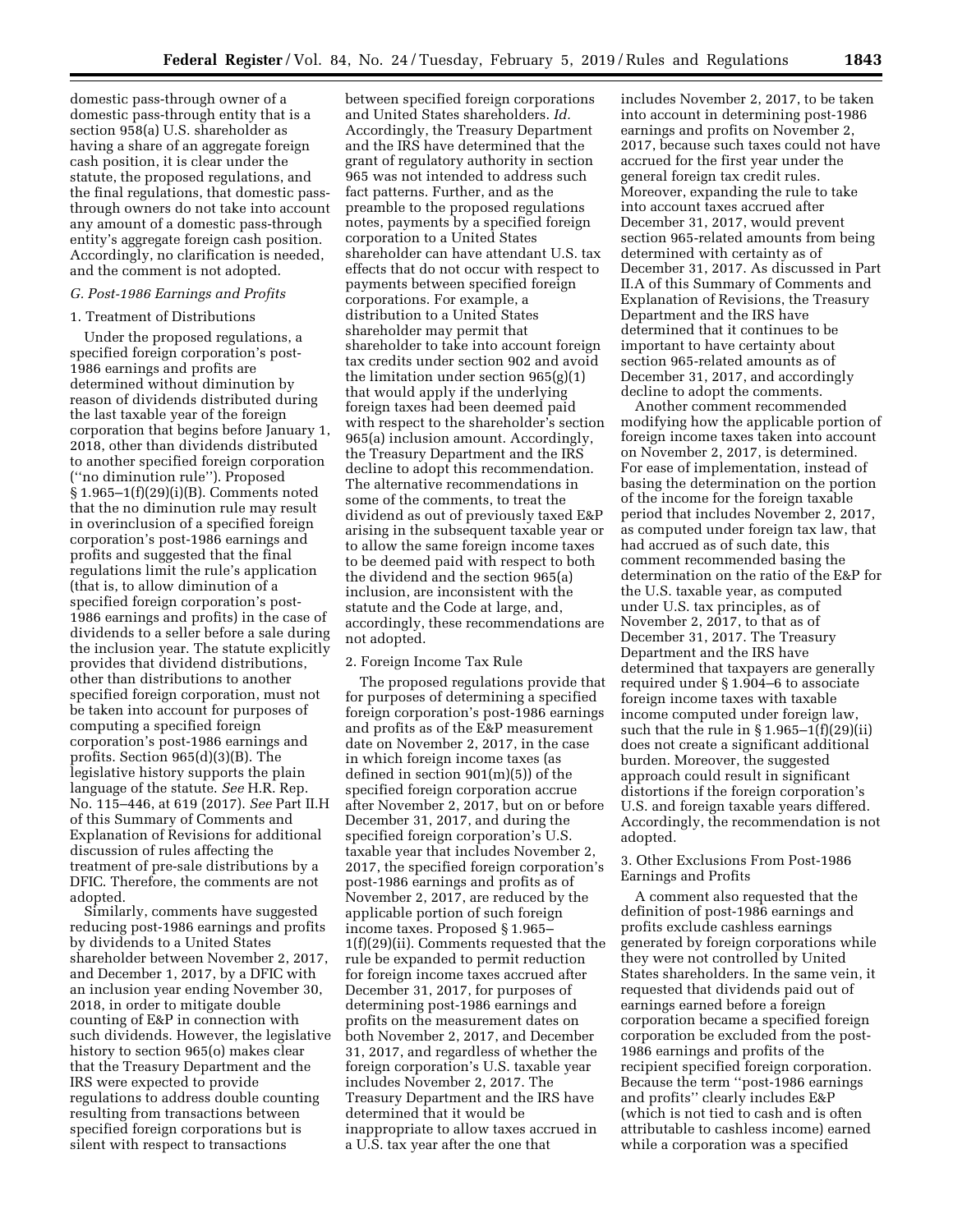foreign corporation, without regard to whether it was controlled by United States shareholders, and because section 965(d)(3)(B) clearly evidences consideration for the impact of dividends between foreign corporations on post-1986 earnings and profits, the Treasury Department and the IRS decline to adopt this comment.

# 4. Alternative Measurement Methods

A comment requested guidance permitting taxpayers to determine their specified foreign corporations' post-1986 earnings and profits and cash positions using an alternative measurement method. The comment noted that before the enactment of section 965, foreign corporations other than CFCs or section 902 corporations (as defined under former section 909(d)(5)) had no reason to track E&P under U.S. tax principles; therefore, requiring a United States shareholder to obtain information from a foreign corporation that the corporation would not have known to maintain is unduly burdensome.

Section 965(d)(3) provides, without exception, that for purposes of determining post-1986 earnings and profits, the E&P of a specified foreign corporation must be ''computed in accordance with sections 964(a) and 986.'' Likewise, section 965(c)(3)(B), which contains rules for determining a specified foreign corporation's cash position, applies to ''any specified foreign corporation.'' Moreover, there is no indication in the legislative history that Congress intended to ease the requirements for computing the post-1986 earnings and profits and the cash position for those specified foreign corporations that may not have previously calculated E&P under U.S. tax principles. Accordingly, the Treasury Department and the IRS do not adopt this comment.

# *H. Determination of Pro Rata Share of Section 965(a) Earnings Amount*

The proposed regulations provide that a section 958(a) U.S. shareholder's pro rata share of the section 965(a) earnings amount of a DFIC is the portion of the section 965(a) earnings amount that would be treated as distributed to the section 958(a) U.S. shareholder under section 951(a)(2)(A) and § 1.951–1(e), determined as of the last day of the inclusion year of the DFIC. Proposed § 1.965–1(f)(30)(i). The Treasury Department and the IRS have determined that this definition is inconsistent with the statutory language of sections 951 and 965 in the case in which a specified foreign corporation, whether it is or is not a CFC, ceases to

be a specified foreign corporation during its inclusion year. Under section 951, a section 958(a) U.S. shareholder of such a specified foreign corporation would generally have an inclusion under section 951 with respect to the corporation if it were a DFIC because it would own stock of the specified foreign corporation on the last day of the inclusion year on which the corporation was a specified foreign corporation.

Because a specified foreign corporation is treated as a CFC for purposes of section 951, the Treasury Department and the IRS have determined that the final regulations should be consistent with section 951 in requiring a section 965(a) inclusion by such a section 958(a) U.S. shareholder. Moreover, the Treasury Department and the IRS have concluded that it would not be appropriate to prorate a section 965(a) earnings amount based on the portion of the inclusion year that the DFIC is a specified foreign corporation, as the reference in proposed § 1.965–  $1(f)(30)(i)$  to section  $965(a)(2)(A)$  might suggest, given that the limitation of post-1986 earnings and profits to E&P accumulated in periods in which the DFIC was a specified foreign corporation would already prevent E&P accrued after the DFIC ceased to be a specified foreign corporation from being taken into account. The definitions of ''pro rata share'' and ''section 958(a) U.S. shareholder inclusion year'' are revised accordingly in the final regulations. *See* § 1.965–1(f)(30) and (f)(34). The definition of pro rata share continues to preclude reduction by distributions to other owners under section 951(a)(2)(B) in order to be consistent with section 965(d)(3)(B) and prevent double non-taxation in the case of certain 2018 dispositions of specified foreign corporations. *Id.; see* § 1.965–  $2(j)(6)$ .

# *I. Determination of Pro Rata Share of Specified E&P Deficit*

The proposed regulations provide that, for purposes of determining a section 958(a) U.S. shareholder's pro rata share of a specified E&P deficit of an E&P deficit foreign corporation, the specified E&P deficit is allocated among the shareholders of the corporation's common stock in proportion to the value of the common stock held by such shareholders. Proposed § 1.965– 1(f)(30)(ii). The Treasury Department and the IRS have determined that a specified E&P deficit should be allocated to shareholders of an E&P deficit corporation's preferred stock in cases involving common stock with no liquidation value. The final regulations

therefore provide that any amount of a specified E&P deficit that would otherwise be allocated in a hypothetical distribution to a class of common stock that has no liquidation value is instead allocated to the most junior class of equity with a positive liquidation value to the extent of the liquidation value. Section  $1.965-1(f)(30)(ii)(A)$ . The final regulations also provide that, in cases in which a corporation's common stock has a liquidation value of zero and there is no class of equity with a liquidation preference relative to the common stock, the specified E&P deficit is allocated among the common stock using any reasonable method consistently applied. Section 1.965–1(f)(30)(ii)(B).

# *J. Determination of Specified E&P Deficit*

The proposed regulations provide that previously taxed E&P are not excluded in determining the existence and amount of an E&P deficit foreign corporation's specified E&P deficit. *See*  proposed § 1.965–1(f)(22)(ii). Comments requested that the final regulations provide to the contrary. The Treasury Department and the IRS have determined that it is clear that previously taxed E&P are not excluded in determining a specified E&P deficit. Section  $965(b)(3)(\bar{B})$  and (C) provide that a specified E&P deficit is, with respect to an E&P deficit foreign corporation, a deficit in post-1986 earnings and profits as of November 2, 2017. For purposes of section 965, the term post-1986 earnings and profits is defined in section 965(d)(3) and is computed in accordance with sections 964(a) and 986. Under section 964(a), E&P are determined according to rules substantially similar to those applicable to domestic corporations. Previously taxed E&P are a type of E&P. *See* section 959(c). No express exclusion of previously taxed E&P is provided in section 965(d)(3) for purposes of determining post-1986 earnings and profits. In contrast, the term accumulated post-1986 deferred foreign income, as defined in section 965(d)(2), starts with post-1986 earnings and profits and then explicitly excludes previously taxed E&P. *See* section 965(d)(2)(B). Accordingly, the comments are not adopted. While previously taxed E&P is not excluded in the statutory definition of post-1986 earnings and profits, there is no double taxation of previously taxed E&P related to the E&P deficit foreign corporations because section 959 continues to apply when the previously taxed E&P are distributed.

A comment also requested that the final regulations confirm that E&P or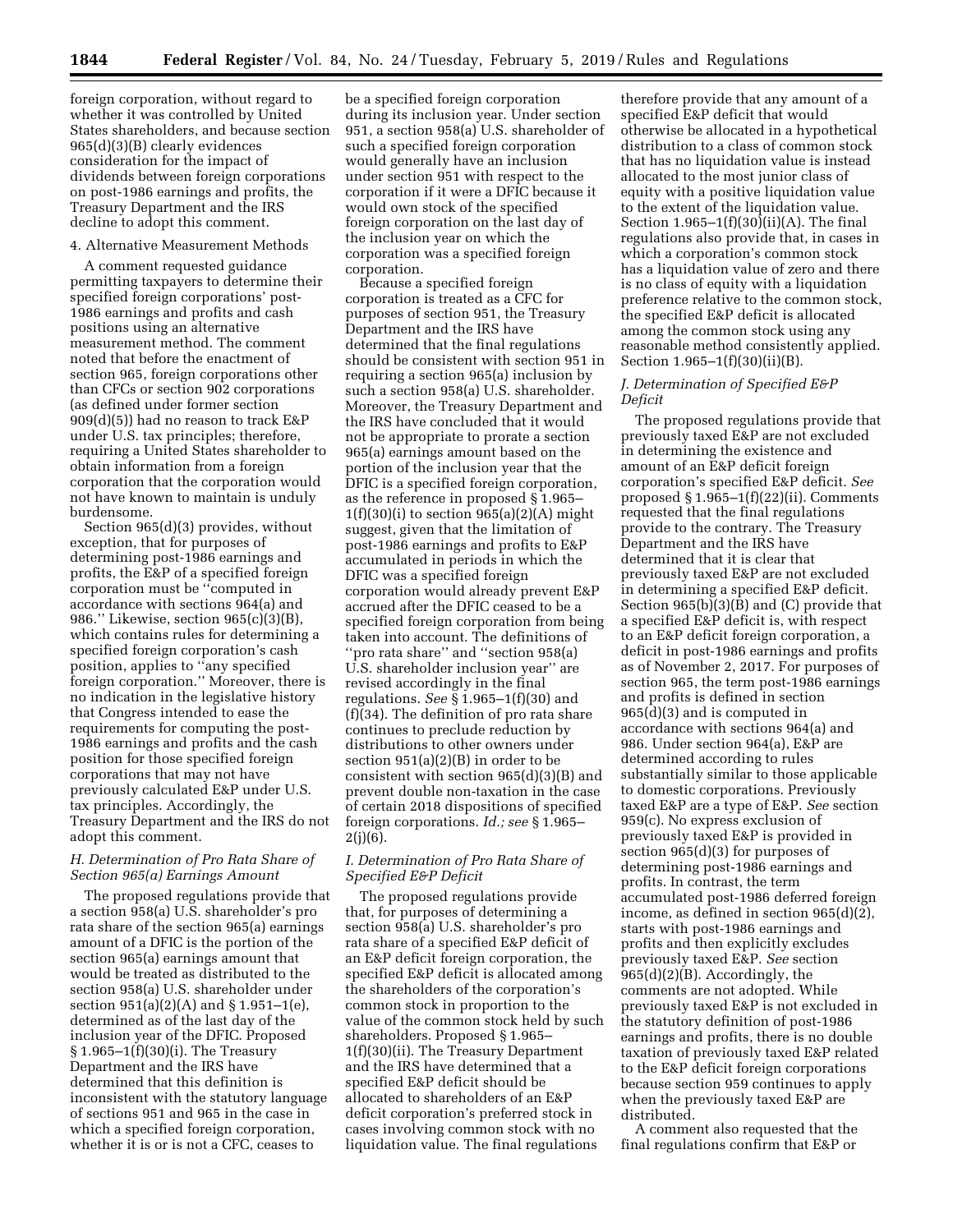deficits in E&P attributable to income that is effectively connected with the conduct of a trade or business within the United States and subject to tax under chapter 1 (''effectively connected E&P'') are taken into account in determining the specified E&P deficit of an E&P deficit foreign corporation. The Treasury Department and the IRS have determined that section 965 clearly allows deficits in effectively connected E&P to be included in an E&P deficit foreign corporation's specified E&P deficit. No express exclusion for effectively connected E&P is provided in section 965(d)(3) for purposes of determining post-1986 earnings and profits. Moreover, the term accumulated post-1986 deferred foreign income, as defined in section 965(d)(2), expressly excludes effectively connected E&P. Accordingly, no clarification is made to the proposed regulations with respect to effectively connected E&P.

A comment also requested confirmation that a distribution of previously taxed E&P in the last taxable year of a CFC beginning before January 1, 2018, can affect an E&P deficit foreign corporation's specified E&P deficit. Because previously taxed E&P can only be distributed pursuant to a dividend, which, pursuant to section 316, requires positive E&P, the Treasury Department and IRS have determined that a distribution of previously taxed E&P could not affect a specified E&P deficit. Accordingly, the comment is not adopted.

# *K. Application of Attribution Rules for Purposes of Determining Status of Foreign Corporation as a Specified Foreign Corporation*

To limit the administrative and compliance difficulties associated with determining whether a foreign corporation is a specified foreign corporation solely by reason of downward attribution of its stock under section  $318(a)(3)(A)$  from a partner to a partnership when the partner has only a de minimis interest in the partnership, proposed § 1.965–1(f)(45)(ii) provides a special attribution rule for purposes of determining whether a foreign corporation is a specified foreign corporation within the meaning of section 965(e)(1)(B) and proposed  $§ 1.965-1(f)(45)(i)(B)$ . Specifically, the definition of specified foreign corporation provides that, solely for purposes of determining whether a foreign corporation is a specified foreign corporation within the meaning of section 965(e)(1)(B), stock owned, directly or indirectly, by or for a partner (''tested partner'') will not be considered as being owned by a partnership under

sections 958(b) and 318(a)(3)(A) if the tested partner owns less than five percent of the interests in the partnership's capital and profits. Proposed  $\hat{\S}$  1.965-1(f)(45)(ii). Similar rules apply with respect to S corporations. *See* sections 318(a)(5)(E) and 1373(a).

#### 1. Downward Attribution to Trusts

A comment requested that the final regulations adopt a similar rule for trusts, noting that downward attribution of stock to trusts is also possible when a beneficiary has a de minimis interest in the trust, unless that interest is a remote contingent interest. *See* section 318(a)(3)(B). The Treasury Department and the IRS agree that downward attribution of stock to a trust from de minimis beneficiaries of the trust presents similar administrative and compliance difficulties to those addressed in the proposed regulations. Accordingly, the final regulations extend the special rules concerning downward attribution (as modified per the discussion in Part II.K.2 of this Summary of Comments and Explanation of Revisions) to trusts. *See* § 1.965– 1(f)(45)(ii)(A)(*2*).

### 2. Other Relief From Attribution

A comment indicated that, in determining specified foreign corporation status under section 965(e)(1)(B), the final regulations should take into account domestic corporations that are United States shareholders only if they own (within the meaning of section 958(a)) stock of the specified foreign corporation. Another comment indicated that the Treasury Department and the IRS should generally consider additional de minimis constructive ownership exceptions in determining specified foreign corporation status without specifically identifying the nature of such relief. A comment also recommended that the five percent threshold in proposed § 1.965– 1(f)(45)(ii) be increased to a more significant percentage, such as ten percent. A similar comment suggested that the five percent threshold apply only to managing and controlling partners, and that a threshold of fifteen percent apply to partners who have no ability to manage or control the partnership. In response to these comments, the Treasury Department and the IRS have determined that a tenpercent threshold for application of the special attribution rules relating to partnerships and trusts would strike the appropriate balance between mitigating administrative and compliance burdens and accurately identifying which foreign corporations are, in fact,

specified foreign corporations. Accordingly, the final regulations increase the threshold for application of this special attribution rule for partnerships from five percent to ten percent, and similarly use a ten-percent threshold for the newly-added special attribution rule for trusts.

Another comment suggested that a foreign corporation that is a CFC solely by reason of downward attribution not be treated as a CFC for purposes of determining whether it is a specified foreign corporation with respect to a United States shareholder that is not a related person (within the meaning of section 954(d)(3)) with respect to the domestic corporation to which ownership was attributed. Nothing in the plain statutory language of section 965 or 958(b), as amended by the Act, prevents the application of section 318(a)(3) so as to treat a foreign corporation as a CFC with respect to a United States shareholder as a result of downward attribution of stock from a foreign person to a United States person if the United States person and the United States shareholder are not related persons as defined by section 954(d)(3). Furthermore, it may benefit taxpayers for a specified foreign corporation with respect to which section 965 would otherwise apply to be respected as a CFC for purposes of section 965, as that could permit deemed paid credits to be claimed with respect to a section 965(a) inclusion with respect to the specified foreign corporation that would not otherwise be permitted. Consistent with the statutory text, the final regulations therefore do not adopt the exclusion from the definition of specified foreign corporation recommended by the comment.

# 3. Application of Section 318(a)(5)(A) and (C)

A comment stated that *Example 1* and *Example 2* in proposed § 1.965–1(g), which illustrate the special attribution rule, apply section 318(a)(5)(A) and (a)(5)(C) inconsistently with informal advice issued by the IRS. Because the interpretation of those provisions reflected in the examples is irrelevant to the application of the special attribution rule, the final regulations modify the examples to avoid the issue raised by the comment. *See* § 1.965–1(g)(1) and (2). No inference, however, is intended regarding the proper interpretation of section  $318(a)(5)(A)$  and  $(a)(5)(C)$ .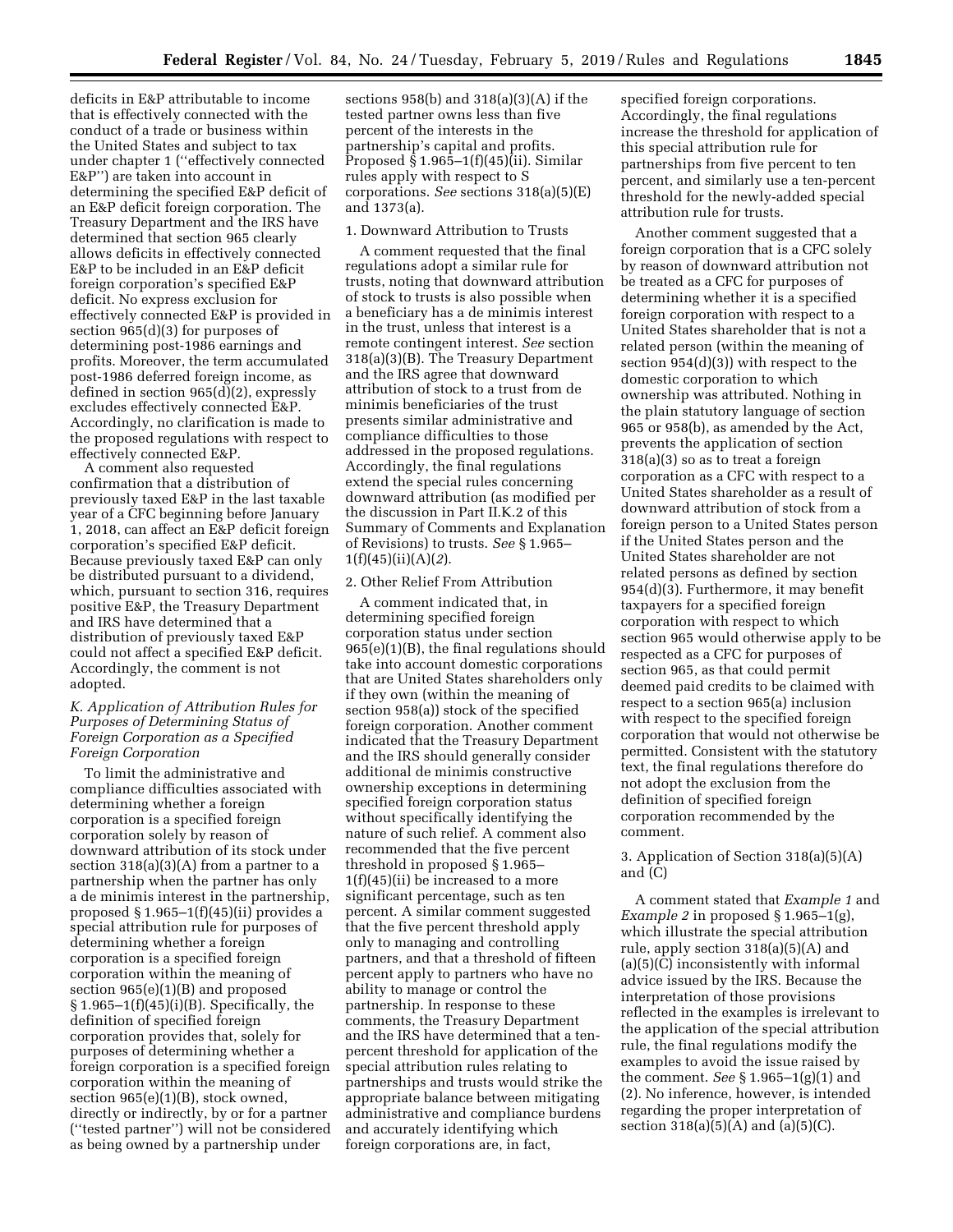# **III. Comments and Changes to Proposed § 1.965–2—Adjustments to E&P and Basis**

Proposed § 1.965–2 contains rules relating to adjustments to E&P and basis to determine and account for the application of section 965(a) and (b) and proposed § 1.965–1(b), and a rule that limits the amount of gain recognized in connection with the application of section 961(b)(2). The comments and modifications with respect to these rules are discussed in this Part III.

## *A. Ordering Rule*

The proposed regulations set forth an ordering rule relating to adjustments to E&P for purposes of determining a section 958(a) U.S. shareholder's inclusions under section 951(a)(1) and the treatment of distributions under section 959. *See* proposed § 1.965–2(b).

1. Application in the Case of E&P Measurement Dates in Two Taxable Years

The Treasury Department and the IRS have determined that the ordering rule's limited application to E&P for a specified foreign corporation's last taxable year beginning before January 1, 2018, is too narrow, given that it is intended to apply for purposes of determining post-1986 earnings and profits and accumulated post-1986 deferred foreign income on the E&P measurement date on November 2, 2017; that measurement date may not fall within a specified foreign corporation's last taxable year beginning before January 1, 2018. The final regulations address this issue by providing that the ordering rule applies for the taxable year of a specified foreign corporation in which an E&P measurement date occurs, as well as for the last taxable year of a specified foreign corporation that begins before January 1, 2018.

## 2. Section 1248

Comments have also raised questions about the proper point in the sequence at which to determine and take into account inclusions under section 1248. Although one comment suggested that section 965 should be taken into account before section 1248 amounts are determined, the Treasury Department and the IRS have determined that such an approach would not mitigate double taxation in the case of a sale in which the buyer (as opposed to the seller, as in the example provided by the comment) was subject to tax under section 965. However, such double taxation is mitigated by the approach suggested by another comment and taken by the final regulations, which

provide that, for purposes of the ordering rules, section 1248 amounts are determined at the same time as the determination of amounts included under section 951(a)(1)(A) other than amounts included by reason of section 965. As a result, section 1248 amounts are determined before, and may reduce, a buyer's section 965(a) inclusion amount with respect to a DFIC. The application of the ordering rule in connection with a sale to which section 1248 applies is illustrated in a new example in § 1.965–2(j)(6).

The comment also suggested that the final regulations include an example addressing the interaction of the section 367 gain recognition agreement rules and the determination of section 965(a) inclusions. The Treasury Department and the IRS have determined that those rules are outside of the scope of these regulations and do not adopt the comment.

## 3. Interaction of Ordering Rule, Foreign Tax Credit Rules, and Disregard Rules

Comments have raised questions concerning the interaction of the ordering rule with the rule disregarding payments in proposed § 1.965–4(f) and the determination of the foreign tax credit consequences of inclusions with respect to, and distributions by, a specified foreign corporation.

The final regulations address these issues by providing rules concerning the ordering of the determination of foreign income taxes deemed paid with respect to an inclusion or distribution, after the E&P adjustments are determined in accordance with § 1.965–2(b). The final regulations provide that for purposes of determining the consequences under sections 902 and 960 of a dividend or an inclusion under section 951(a)(1), respectively, the ordering rule in § 1.960–1(i)(2) applies except that section 902 is applied with respect to any distributions from the specified foreign corporation described in § 1.965–2(b)(2) that are not disregarded under § 1.965–4 before section 960 is applied with respect to an inclusion or a distribution described in § 1.965– 2(b)(3), (b)(4), or (b)(5). Section 1.965– 2(b). As discussed in more detail in Parts VI.C.3 and 4 of this Summary of Comments and Explanation of Revisions, the final regulations confirm that the other rules of sections 902 and 960 apply. *See* § 1.965–6(b). The final regulations also provide that the E&P consequences of a distribution between specified foreign corporations that is disregarded for purposes of section 965 pursuant to § 1.965–4 are redetermined after adjustments for section 965(a) inclusions, at the same time that the

consequences of other distributions are determined. *See* § 1.965–2(b)(1) and (4).

Modified and new examples illustrate the determination of the section 902 consequences of a distribution between specified foreign corporations before November 2, 2017, before the determination of the section 960 consequences of a section 965(a) inclusion and the foreign tax credit consequences of a distribution disregarded pursuant to § 1.965–4. *See*  § 1.965–2(j)(1) and (4).

A comment recommended that the ordering rule be further modified to allow the foreign tax credit consequences of a distribution to a United States shareholder to be determined before applying section 965. The Treasury Department and the IRS decline to adopt the recommendation because ordering section 965(a) inclusions before distributions to United States shareholders is required to be consistent with section 965(d)(3)(B), which precludes diminution of post-1986 earnings and profits by distributions during the relevant year other than by dividends distributed to another specified foreign corporation, as well as to be consistent with the general treatment of inclusions under section 951 as being taken into account before distributions, as discussed in this Part  $III.A.3.$ 

## *B. Adjustments to the E&P of DFICs*

Under proposed § 1.965–2(c), the E&P of a DFIC that are described in section 959(c)(3) (or that would be described in section 959(c)(3) but for the application of section 965(a) and the section 965 regulations) are reduced (or, in the case of a deficit, increased) by an amount equal to the DFIC's section 965(a) previously taxed earnings and profits. A comment requested that the final regulations clarify that earnings described in section 959(c)(3) cannot be reduced below zero by reason of the rule in proposed § 1.965–2(c), in order to ensure that the DFIC would be able to make a distribution of the section 965(a) previously taxed earnings and profits. The comment was also concerned that a deficit in E&P described in section 959(c)(3) could prevent foreign income taxes accrued on future subpart F income from being deemed paid with respect to inclusions under section 951(a)(1)(A) with respect to such income and requested that, in the alternative, guidance be provided allowing foreign income taxes to be deemed paid under those circumstances. The sum of a foreign corporation's E&P described in each of the categories in section 959(c) must equal the foreign corporation's total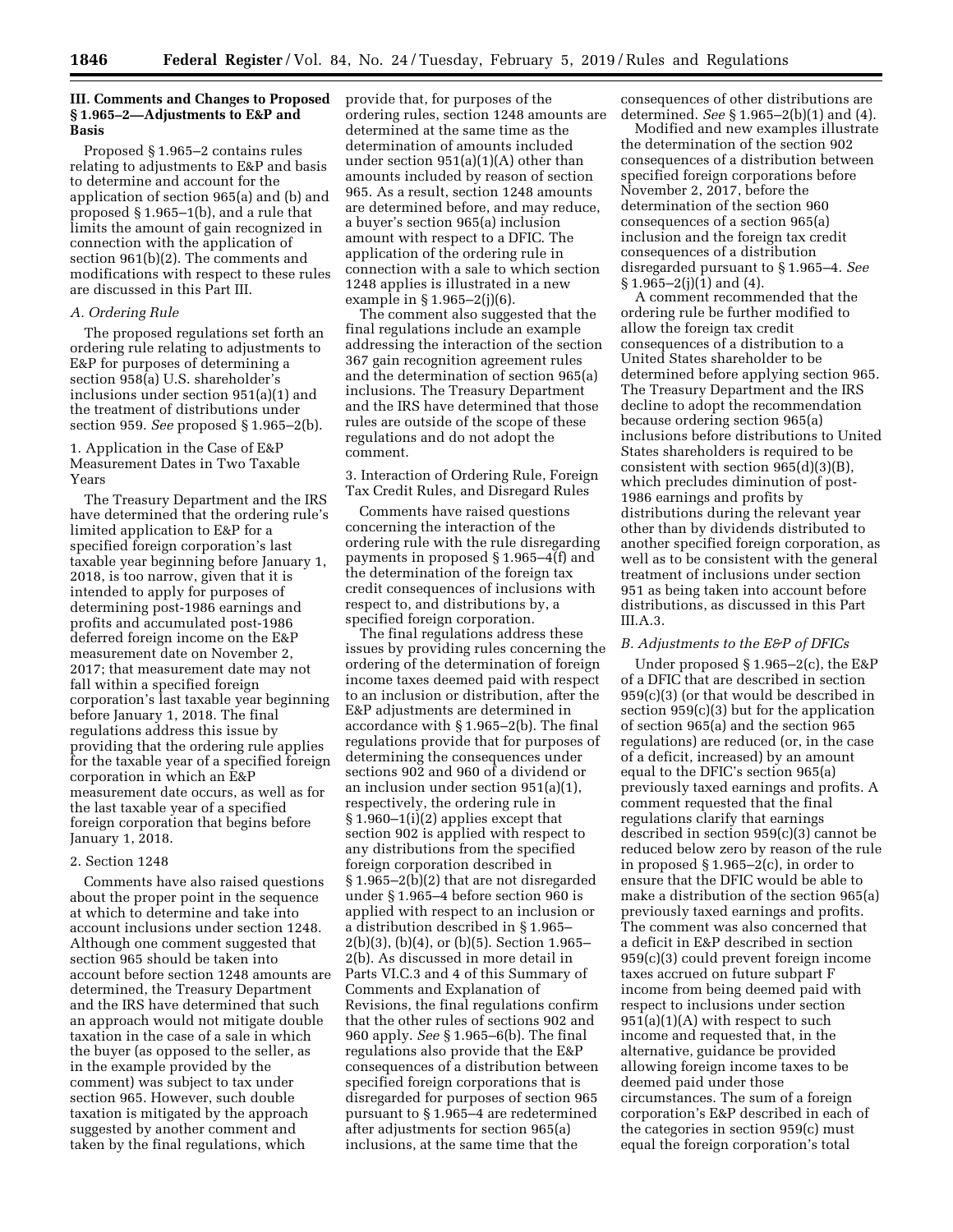E&P. *See* Rev. Rul. 86–131, 1986–2 C.B. 135 (''[T]he section 959(c) components are intended to reflect the composition of the CFC's total earnings and profits. . . .''). In order to ensure that a specified foreign corporation's E&P are not distorted by the adjustment to section 959(c)(2) E&P required by the proposed regulations, the Treasury Department and the IRS have determined that it is appropriate for the reduction provided for in proposed § 1.965–2(c) to create a deficit in E&P described in section 959(c)(3) if there are insufficient E&P to be reclassified and accordingly do not adopt the comment. The suggestion concerning deemed paid taxes is outside of the scope of this rulemaking.

Under proposed  $\S 1.965-2(d)(1)$ , the E&P described in section 959(c)(2) of a DFIC are increased by an amount equal to the reduction to a section 958(a) U.S. shareholder's pro rata share of the section 965(a) earnings amount of the DFIC under section 959(b), ''provided the section 958(a) U.S. shareholder includes the section 965(a) inclusion amount with respect to the deferred foreign income corporation in income.'' A comment noted that the rule would seem to preclude the creation of section 965(b) previously taxed earnings and profits in a DFIC if its section 965(a) earnings amount was completely offset by section 958(a) U.S. shareholders' aggregate foreign E&P deficits. Because the rule was intended to limit the availability of section 965(b) previously taxed earnings and profits to situations in which a section 965(a) inclusion amount was included only if there was a section 965(a) inclusion amount, the rule is revised to so clarify. *See* § 1.965–  $2(d)(1)$ .

Comments also requested that the final regulations clarify that section 965(b) previously taxed earnings and profits are treated as E&P attributable to an amount previously included in the income of a person under section 951 for purposes of section 1248(d)(1). The Treasury Department and the IRS have determined that this treatment is appropriate, notwithstanding the fact that, as discussed in Part III.D.2 of this Summary of Comments and Explanation of Revisions, these amounts have not been included in income under section 951, because it is necessary to ensure the ability to take into account section 965(b) previously taxed earnings and profits upon a disposition of specified foreign corporation stock. Accordingly, the final regulations reflect this clarification. *See* § 1.965–2(d)(1).

## *C. Adjustments to the E&P Described in Section 959(c)(3) of E&P Deficit Foreign Corporations*

Under the proposed regulations, the E&P described in section 959(c)(3) of an E&P deficit foreign corporation are increased by an amount equal to the portion of a section 958(a) U.S. shareholder's pro rata share of the specified E&P deficit of the E&P deficit foreign corporation taken into account under section 965(b), translated (if necessary) into the functional currency of the E&P deficit foreign corporation using the spot rate on December 31, 2017. Proposed § 1.965–2(d)(2)(i)(A). A comment recommended that the proposed regulations be modified such that any increase to the earnings and profits described in section 959(c)(3) of an E&P deficit foreign corporation is allocated only to a section 958(a) U.S. shareholder that takes into account its E&P deficit foreign corporation's specified E&P deficit under section 965(b) and not to any other shareholders of the E&P deficit foreign corporation. E&P described in section 959(c)(3) are not generally allocated to specific shareholders, and creating a rule that tracks section 959(c)(3) E&P resulting from a section 958(a) U.S. shareholder's use of each E&P deficit foreign corporation's specified E&P deficit in a shareholder-level account would entail considerable complexity. Accordingly, the final regulations do not adopt the recommended change. *See* § 1.965–  $2(d)(2)(i)(A)$ .

### *D. Basis Election*

1. Requirements for Making and Revoking Basis Election

The proposed regulations clarify that, in general, no adjustments to basis of stock or property are made under section 961 (or any other provision of the Code) to account for the reduction to a section 958(a) U.S. shareholder's pro rata share of the section 965(a) earnings amount of a DFIC by a portion of its aggregate foreign E&P deficit. *See*  proposed  $§ 1.965-2(f)(1)$ . However, consistent with the legislative history, the proposed regulations allow a section 958(a) U.S. shareholder to elect to make certain basis adjustments (''specified basis adjustments'') with respect to each DFIC and each E&P deficit foreign corporation. Proposed  $\S 1.965-2(f)(2)$ . Specifically, an election under the proposed regulations allows a section 958(a) U.S. shareholder's basis in the section 958(a) stock of a DFIC or applicable property with respect to the DFIC to be increased by an amount equal to the section 965(b) previously taxed earnings and profits of the DFIC

with respect to the section 958(a) U.S. shareholder. *See* proposed § 1.965–  $2(f)(2)(ii)(A)$ . The basis election also requires that the section 958(a) U.S. shareholder's basis in the section 958(a) stock of an E&P deficit foreign corporation or applicable property with respect to an E&P deficit foreign corporation be reduced by an amount equal to the portion of the section 958(a) U.S. shareholder's pro rata share of the specified E&P deficit of the E&P deficit foreign corporation taken into account under the reduction rules. *See* proposed  $§ 1.965 - 2(f)(2)(ii)(B).$ 

The proposed regulations provide the general rule that the basis election must be made no later than the due date (taking into account extensions, if any) for the section 958(a) U.S. shareholder's return for the first taxable year that includes the last day of the last taxable year of a DFIC or E&P deficit foreign corporation of the section 958(a) U.S. shareholder that begins before January 1, 2018. Proposed § 1.965– 2(f)(2)(iii)(B)(*1*)(*i*). If the relevant return was due before September 10, 2018, the proposed regulations provide that the basis election must be made by October 9, 2018 (the ''transition rule''). Proposed § 1.965–2(f)(2)(iii)(B)(*1*)(*ii*). The proposed regulations further require that, in order for the basis election to be effective, a section 958(a) U.S. shareholder and each section 958(a) U.S. shareholder that is related to the section 958(a) U.S. shareholder under section 267(b) or 707(b) (''related section 958(a) U.S. shareholder'') must make the election. Proposed § 1.965–  $2(f)(2)(iii)(A).$ 

Section 2 of Notice 2018–78 announced that the Treasury Department and the IRS had determined that requiring taxpayers to make a binding basis election before the finalization of the proposed regulations would be too onerous for taxpayers. Consistent with that announcement, the final regulations provide that the transition rule will apply with respect to returns due (determined with regard to any extension) before May 6, 2019, and that in such cases the basis election must be made no later than May 6, 2019. Section 1.965–2(f)(2)(iii)(B)(*1*)(*ii*). Additionally, as explained in section 2 of Notice 2018–78, the final regulations provide that if a basis election was made on or before February 5, 2019, the basis election may be revoked by attaching a statement to an amended return filed no later than May 6, 2019. *Id.* 

Clarification was requested regarding whether a basis election must be made by a related section 958(a) U.S. shareholder if that shareholder owns a DFIC but does not own an E&P deficit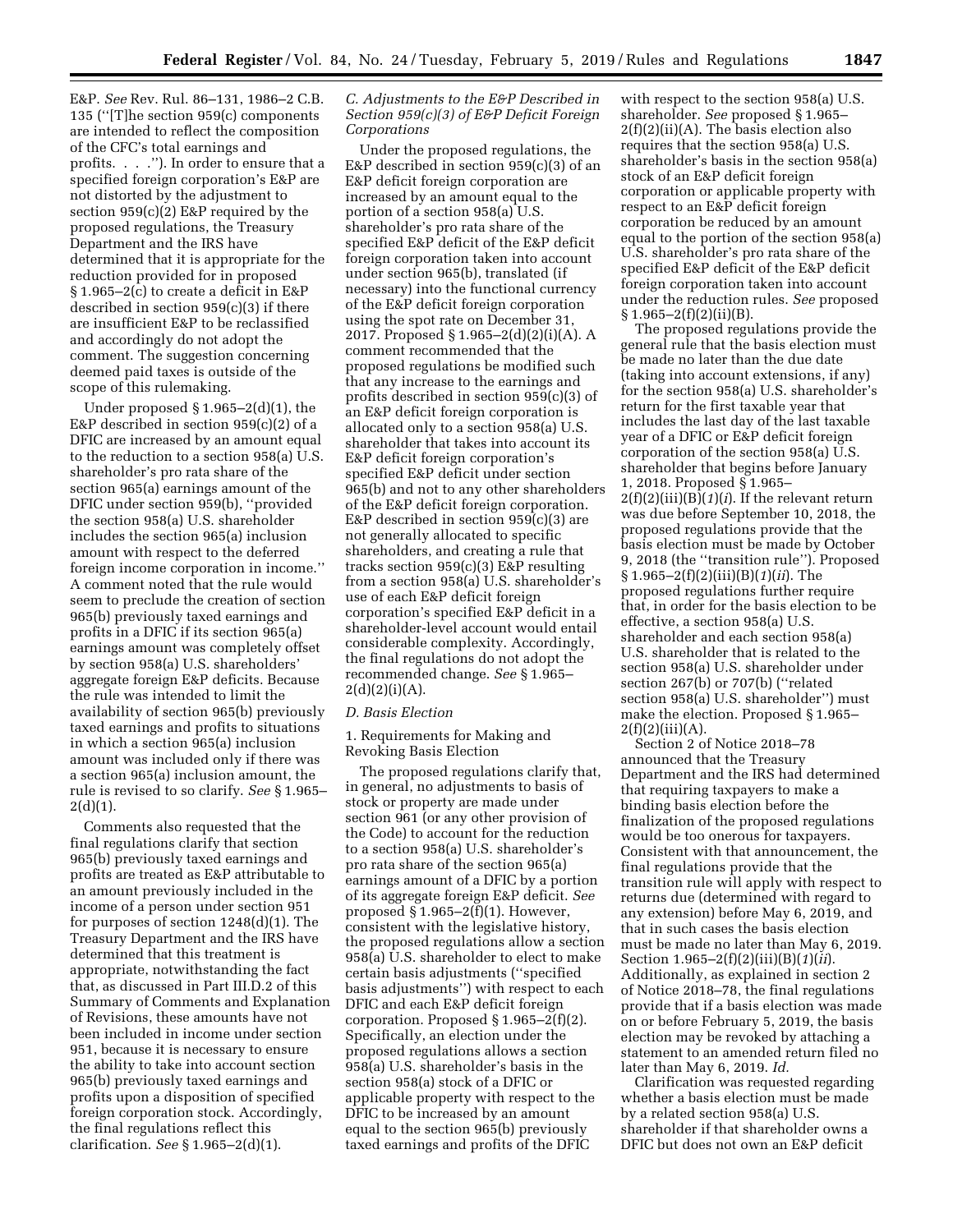foreign corporation and does not reduce its pro rata share of any section 965(a) earnings amount under section 965(b), proposed  $\S 1.965-1(b)(2)$ , or proposed § 1.965–8(b). The Treasury Department and the IRS have concluded that the requirement to make a basis election should not apply to such persons. Accordingly, the final regulations provide that the basis election must be made by a section 958(a) U.S. shareholder and any related section 958(a) U.S. shareholder of an E&P deficit foreign corporation or of a DFIC with respect to which the section 958(a) U.S. shareholder's pro rata share of the section 965(a) earnings amount is reduced under section 965(b), § 1.965– 1(b)(2), or § 1.965–8(b). Section 1.965–  $2(f)(2)(iii)(A)$ . However, the final regulations do not adopt a comment's suggestion that the consistency requirement be eliminated in its entirety because the Treasury Department and the IRS have determined that the requirement is necessary to prevent related taxpayers from applying the rules only where they are advantageous.

Another comment requested that the basis election be considered made by default unless a taxpayer affirmatively elects not to make specified basis adjustments. Given the potentially significant ramifications of the specified basis adjustments, the Treasury Department and the IRS have determined that providing for automatic basis adjustments and putting the onus on taxpayers to affirmatively elect out is not appropriate. Accordingly, the comment is not adopted.

2. Level and Consequences of Basis Adjustments

Comments requested that the final regulations provide that positive basis adjustments with respect to section 965(b) previously taxed earnings and profits apply down a chain of foreign corporations under section 961(c) and thus that they apply by default, such that the basis election and its concomitant downward basis adjustments with respect to E&P deficit foreign corporations need not be made. Comments also suggested that even if downward basis adjustments were required, the final regulations should not require them to be made for the entire amount of a specified E&P deficit taken into account, but instead allow taxpayers to elect an amount of basis that ''shifted.'' The comments were particularly concerned that downward adjustments not offset upward adjustments. Comments also recommended that the final regulations not require gain recognition to the extent that downward basis adjustments would exceed basis, and that, if such gain recognition is required, a special reduced rate of tax be provided for such gain.

The Treasury Department and the IRS have determined that it is clear under proposed  $\S 1.965-2(f)(1)$  that no adjustments are made under section 961 with respect to section 965(b) previously taxed earnings and profits, given that section 965(b) previously taxed earnings and profits do not represent amounts included in income by a section 958(a) U.S. shareholder, as required by section 961, and that adjustments apply only with respect to section 958(a) stock or applicable property owned directly by a section 958(a) U.S. shareholder (or in certain cases, through foreign pass-through entities). *Id.* Accordingly, the final regulations do not modify the proposed regulations in this regard.

The Treasury Department and the IRS have also determined that it would create economic distortions to provide for upward basis adjustments with respect to section 965(b) previously taxed earnings and profits without providing for corresponding downward basis adjustments with respect to portions of specified E&P deficits taken into account to reduce section 965(a) inclusion amounts and requiring gain recognition to the extent such adjustments exceed basis. Accordingly, it would not be appropriate to provide that section 965(b) previously taxed earnings and profits are treated as included in income under section 951 for purposes of section 961, even though the final regulations provide as much for purposes of section 1248(d), as discussed in Part III.B of this Summary of Comments and Explanation of Revisions. Moreover, the Treasury Department and the IRS have concluded that rules coordinating upward and downward tiered-basis adjustments are not warranted. Additionally, given the electivity of the specified basis adjustments and the ability of taxpayers to take into account factors like the tax rate at which gain is recognized as a result of the basis election, the Treasury Department and the IRS decline to provide rules resulting in the application of a special tax rate to such gain.

However, the Treasury Department and the IRS have determined that it is appropriate to not require downward basis adjustments in excess of basis (in order to avoid gain recognition under  $§ 1.965-2(h)(3)$  to the extent of such excess) if the corresponding upward basis adjustments are correspondingly limited. Accordingly, § 1.965– 2(f)(2)(ii)(B)(*2*) provides that downward basis adjustments to the stock of, or applicable property with respect to, an E&P deficit foreign corporation may be limited to the available basis with the result that gain is not recognized (the ''to-the-extent rule''). If the to-the-extent rule limits downward basis adjustments, the corresponding upward basis adjustments are correspondingly limited. *See* § 1.965–2(f)(2)(ii)(A)(*2*)(*ii*). However, the section 958(a) U.S. shareholder can (subject to certain limitations) designate the stock of, or applicable property with respect to, a DFIC with respect to which the upward adjustments are made. *Id.* A taxpayer may also choose to make the full amounts of the adjustments that would have been required under the proposed regulations and recognize gain under § 1.965–2(h)(3) as necessary. *See*  § 1.965–2(f)(2)(ii)(A)(*1*) and (f)(2)(ii)(B)(*1*).

### 3. Timing of Basis Adjustments

The proposed regulations provide that the specified basis adjustments are made as of the close of the last day of the last taxable year of the specified foreign corporation that begins before January 1, 2018. Proposed § 1.965– 2(h)(1). Questions have been raised about the application of the proposed rules in the case of a specified foreign corporation that ceases to be a CFC during its last taxable year of the specified foreign corporation that begins before January 1, 2018, due to a disposition of its stock. As discussed in Part II.H of this Summary of Comments and Explanation of Revisions, under section 951, a section 958(a) U.S. shareholder of such a specified foreign corporation would generally have an inclusion under section 951 with respect to the corporation if it were a DFIC because it would own stock of the specified foreign corporation on the last day on which the corporation was a controlled foreign corporation. Accordingly, under § 1.961–1(a), a basis adjustment would generally be allowed as of the last day in the taxable year of such corporation on which it is a controlled foreign corporation.

As discussed in Part II.H of this Summary of Comments and Explanation of Revisions, because a specified foreign corporation is treated as a CFC for purposes of § 1.965–1(b) and sections 951 and 961, the Treasury Department and the IRS have determined that income inclusion provisions in the final regulations should be consistent with these rules, and thus the basis adjustment provisions should as well, and the relevant rules in the final regulations are revised accordingly. *See*  §§ 1.965–1(f)(30)(i) and (f)(34) and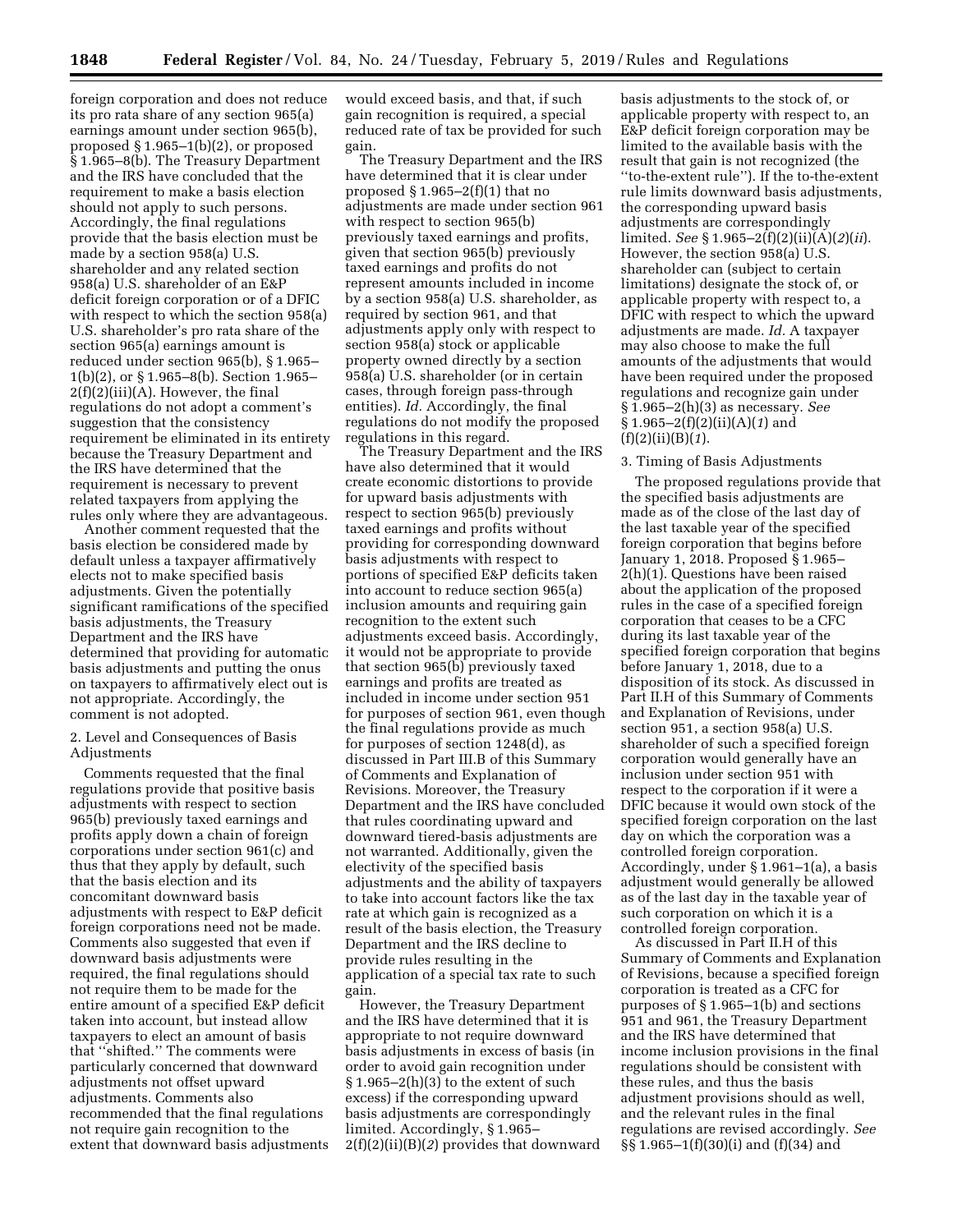1.965–2(h)(1) (providing that a specified basis adjustment is made as of the last day of the last taxable year of the specified foreign corporation that begins before January 1, 2018, on which it is a specified foreign corporation).

4. Share-by-Share Requirement for Basis Adjustments

Proposed § 1.965–2(h)(3) requires that the specified basis adjustments be made on a share-by-share basis. A comment suggested that the specified basis adjustments be made in the aggregate to mitigate taxpayer burden in tracking and prevent what it described as inappropriate gain recognition. However, adjustments to basis under section 961 for inclusions under section 951 and distributions of previously taxed E&P are generally required to be made on a share-by-share basis, and it will be necessary to have information concerning basis share-by-share going forward. Furthermore, the to-the-extent rule included in the final regulations will provide relief to taxpayers that have low-basis and high-basis shares. Accordingly, the comment is not adopted.

5. Basis Adjustments With Respect to Foreign Pass-Through Entity

A comment suggested that the final regulations provide that for purposes of the specified basis adjustments with respect to foreign pass-through entities, the principles of section 743(b) apply for associating a specified basis adjustment with a section 958(a) U.S. shareholder with respect to whom it is made. The comment also recommended clarification of the basis consequences of a distribution in a structure with a foreign pass-through entity. The Treasury Department and the IRS will consider these recommendations in connection with future guidance concerning the application of sections 959 and 961 generally.

See Part II.B of this Summary of Comments and Explanation of Revisions for a discussion of the treatment of a controlled domestic partnership treated as a foreign partnership under § 1.965– 1(e) for purposes of the specified basis adjustment rules relating to foreign pass-through entities.

### 6. Section 962 Elections

The proposed regulations reserve on the issue of basis adjustments with respect to a section 958(a) U.S. shareholder that made a section 962 election. A comment noted that section 961(a)'s limitation on a basis increase to the amount of tax paid under chapter 1 of the Code with respect to amounts required to be included in income under section 951(a) (in the case of a United States shareholder who has made a section 962 election for the taxable year) means that a section 958(a) U.S. shareholder that makes a section 965(h) election may only increase its basis as it pays its section 965(h) net tax liability over time. As suggested by the comment, the final regulations include this rule. *See* § 1.965–2(e)(2) and (h)(1). Consistent with this rule, no adjustments apply for section 965(b) previously taxed earnings and profits and the use of specified E&P deficits. *See* § 1.965–2(f)(2)(ii)(C).

A comment requested that the final regulations provide guidance concerning the consequences if an individual section 958(a) U.S. shareholder that made both a section 962 election and a section 965(h) election that applied to a section 965(a) inclusion with respect to a DFIC disposed of the DFIC stock before all of its section 965(h) net tax liability had been paid, and thus before all corresponding basis adjustments had been made. The comment recommended that the basis adjustments be treated as made immediately before the disposition. The Treasury Department and the IRS have determined that this treatment would not be appropriate, because it would allow the shareholder to obtain the benefits of the basis increase without having paid the corresponding tax, and do not adopt the comment.

The comment also requested that the final regulations clarify the basis adjustments to be made in the case of a domestic pass-through owner that has made a section 962 election applicable to its distributive share of a domestic pass-through entity's section 965(a) inclusion amount. The issue raised by the comment is a longstanding issue of general applicability within subpart F that is outside of the scope of regulations concerning section 965. Accordingly, the Treasury Department and the IRS decline to adopt the comment, and the final regulations, like the proposed regulations, address only basis adjustments applicable to section 958(a) U.S. shareholders of DFICs.

## *E. Gain Reduction Rule and Translation Rates*

The proposed regulations provide that, for purposes of section 986(c), foreign currency gain or loss with respect to distributions of section 965(a) previously taxed earnings and profits is determined based on movements in the exchange rate between December 31, 2017, and the date on which such E&P are actually distributed. *See* proposed § 1.986(c)–1(a). The proposed

regulations also provide that any gain or loss recognized under section 986(c) with respect to distributions of section 965(a) previously taxed earnings and profits is reduced in the same proportion as the reduction by a section 965(c) deduction amount of the section 965(a) inclusion amount that gave rise to such section 965(a) previously taxed earnings and profits. *See* proposed § 1.986(c)–1(b). Moreover, proposed § 1.986(c)–1(c) provides that section 986(c) does not apply with respect to distributions of section 965(b) previously taxed earnings and profits.

The proposed regulations also provide that if a section 958(a) U.S. shareholder receives a distribution from a DFIC (including through a chain of ownership described under section 958(a)) during the inclusion year of the DFIC that is attributable to section 965 previously taxed earnings and profits of the DFIC, then the amount of gain that otherwise would be recognized under section 961(b)(2) by the section 958(a) U.S. shareholder with respect to the section 958(a) U.S. shareholder's section 958(a) stock of the DFIC or interest in applicable property with respect to the DFIC by reason of the distribution is reduced (but not below zero) by an amount equal to the section 965 previously taxed earnings and profits of the DFIC with respect to the section 958(a) U.S. shareholder. Proposed  $§ 1.965 - 2(g)(1)(i).$ 

The proposed regulations do not specify the translation rate to be used for purposes of reducing the amount of gain that otherwise would be recognized under section 961(b)(2) when a DFIC that has a functional currency other than the U.S. dollar distributes section 965(b) previously taxed earnings and profits. In the absence of a rule providing that section 965(b) previously taxed earnings and profits should be translated into U.S. dollars at the spot rate on December 31, 2017, fluctuations in exchange rates would cause distortions in the application of the gain reduction rule to distributions of section 965(b) previously taxed earnings and profits. For example, distributions of section 965(b) previously taxed earnings and profits denominated in a currency other than the U.S. dollar during an inclusion year could result in gain recognition attributable to fluctuations in exchange rates, notwithstanding the fact that proposed § 1.986(c)–1 specifically provides that a taxpayer is not required to recognize foreign currency gain or loss on such distributions. To prevent recognition of gain under these circumstances, the final regulations provide that the translation rate to be used with respect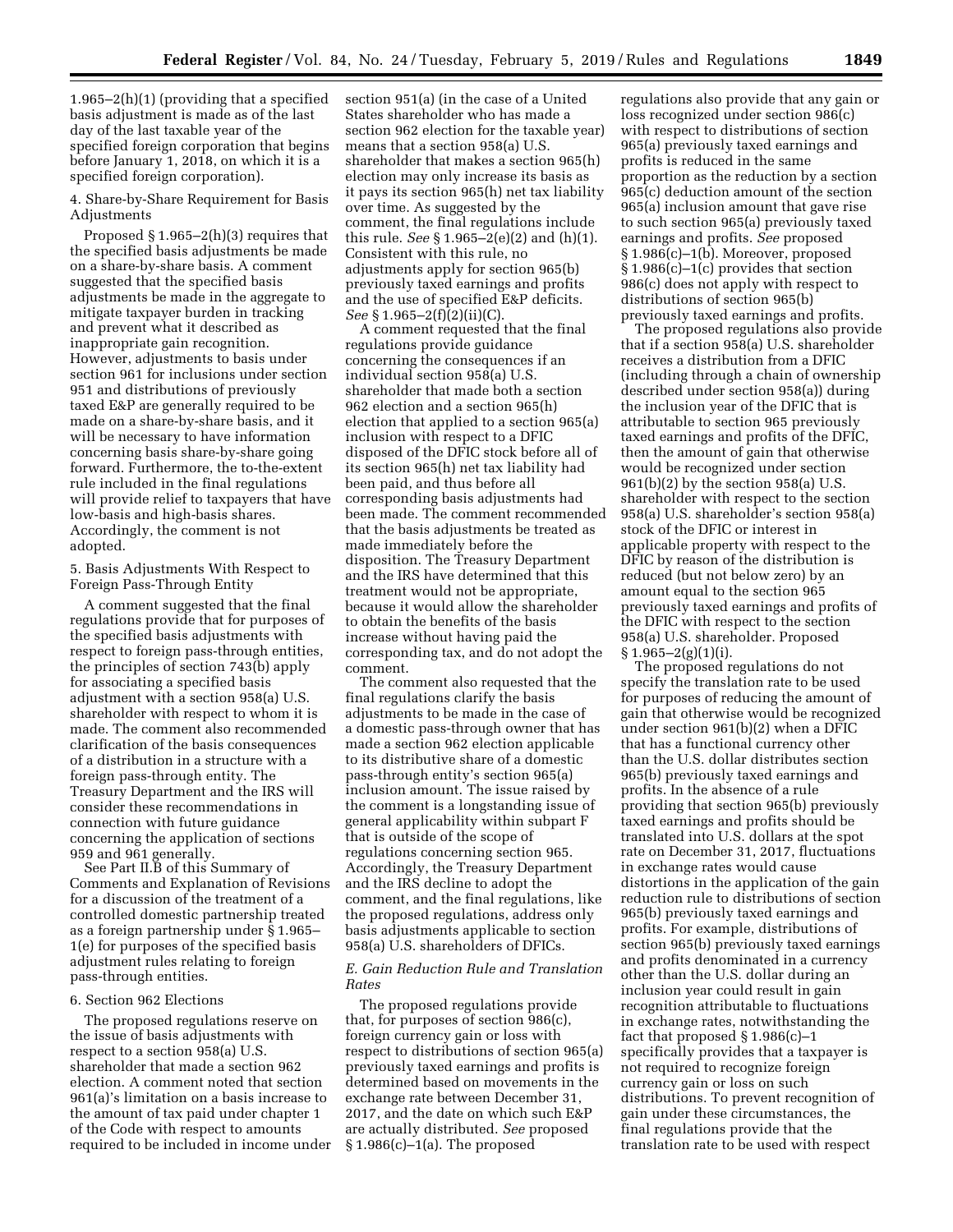to section 965(b) previously taxed earnings and profits for purposes of the gain reduction rule is the spot rate on December 31, 2017.

The Treasury Department and the IRS are considering proposing regulations under section 961 to similarly ensure that a taxpayer is not required to recognize gain by reason of fluctuations in exchange rates on distributions of section 965(b) previously taxed earnings and profits in taxable years after the inclusion year. In addition, the Treasury Department and the IRS intend to study the proper amount of gain or loss, including foreign currency gain or loss, to be recognized on distributions of previously taxed E&P, including previously taxed E&P other than section 965(a) previously taxed earnings and profits and section 965(b) previously taxed earnings and profits.

# **IV. Comments and Changes to Proposed § 1.965–3—Section 965(c) Deductions**

Proposed § 1.965–3 provides rules regarding the determination of section 965(c) deductions and section 965(c) deduction amounts. The comments and modifications with respect to these rules are discussed in this Part IV.

A. Disregard of Certain Assets To Prevent Double Counting

The proposed regulations contain rules for disregarding certain assets for purposes of determining the aggregate foreign cash position of a section 958(a) U.S. shareholder. *See* proposed § 1.965– 3(b).

1. Disregard of Certain Obligations Between Related Specified Foreign Corporations

One such rule in the proposed regulations provides that, for purposes of determining the aggregate foreign cash position of a section 958(a) U.S. shareholder, accounts receivable, accounts payable, short-term obligations, and derivative financial instruments between related specified foreign corporations are disregarded, if applicable, on a cash measurement date of the specified foreign corporations to the extent of the smallest of the section 958(a) U.S. shareholder's ownership percentages of section 958(a) stock of the specified foreign corporations owned by the section 958(a) U.S. shareholder on the cash measurement date. Proposed § 1.965–3(b)(1).

A comment suggested that the rule in proposed § 1.965–3(b)(1) be extended to permit the same treatment for thirdparty accounts payable and third-party accounts receivable held by related specified foreign corporations of a section 958(a) U.S. shareholder. The

comment also suggested that all members of a consolidated group that are section 958(a) U.S. shareholders be treated as a single section 958(a) U.S. shareholder for purposes of such a rule. The Treasury Department and the IRS do not adopt this comment for several reasons. First, although the statute explicitly allows third-party accounts payable held by a specified foreign corporation to be netted against the same specified foreign corporation's third-party accounts receivable for purposes of determining its cash position, it does not provide for netting of third-party payables and third-party receivables among a section 958(a) U.S. shareholder's specified foreign corporations for purposes of determining that section 958(a) U.S. shareholder's aggregate foreign cash position. *See* section 965(c)(3)(B)(ii) and (c)(3)(C). Second, the statutory language and the legislative history direct the Secretary to address the double counting of accounts receivable and accounts payable between related specified foreign corporations of a section 958(a) U.S. shareholder but do not grant authority to issue rules allowing one specified foreign corporation's third-party accounts payable to offset another specified foreign corporation's third-party accounts receivable. *See* section 965(c)(3)(D); H.R. Rep. No. 115–446, at 615 (2017). Furthermore, allowing thirdparty payables and third-party receivables of all related specified foreign corporations of a section 958(a) U.S. shareholder to be netted would require administratively onerous allocation rules. The final regulations therefore do not extend the rule in proposed § 1.965–3(b)(1) to cover thirdparty accounts payable and third-party accounts receivable held by related specified foreign corporations with a common section 958(a) U.S. shareholder.

## 2. Disregard of Other Assets Upon Demonstration of Double-Counting

Another rule in the proposed regulations intended to prevent double counting provides that, in determining the aggregate foreign cash position of a section 958(a) U.S. shareholder, amounts of net accounts receivable, actively traded property, and short-term obligations of a specified foreign corporation are disregarded to the extent such amounts are attributable to amounts taken into account in determining the section 958(a) U.S. shareholder's pro rata share of the cash position of another specified foreign corporation on the same cash measurement date. Proposed § 1.965–

3(b)(2). In order for the rule in proposed § 1.965–3(b)(2) to apply, a section 958(a) U.S. shareholder must explain, in a statement attached to its timely filed return for its inclusion year, why there would otherwise be double-counting. *Id.* 

### a. Expansion

Comments recommended that the rule in proposed § 1.965–3(b)(2) be expanded to cover all assets constituting a specified foreign corporation's cash position, which are enumerated in section 965(c)(3)(B). Under this formulation, a section 958(a) U.S. shareholder would be able to disregard cash held by its specified foreign corporation (or any other asset described in section 965(c)(3)(B)) on a cash measurement date to the extent attributable to amounts already taken into account in determining the section 958(a) U.S. shareholder's pro rata share of the cash position of another specified foreign corporation on such cash measurement date.

The Treasury Department and the IRS do not adopt this recommendation for a number of reasons. First, extending the rule in proposed § 1.965–3(b)(2) to apply to assets other than net accounts receivable, actively traded property, and short-term obligations would be inconsistent with section 965(c)(3)(D), which expressly identifies net accounts receivable, actively traded property, and short-term obligations as assets not to be taken into account by a section 958(a) U.S. shareholder for purposes of determining its aggregate foreign cash position to the extent the shareholder demonstrates to the Secretary's satisfaction that such amount is so taken into account by the shareholder with respect to another specified foreign corporation. The other assets described in section 965(c)(3)(C), including cash, are not mentioned in section 965(c)(3)(D). Second, the Treasury Department and the IRS have determined that expanding the rule in proposed § 1.965–3(b)(2) to cover all assets taken into account in determining a specified foreign corporation's cash position would require complex tracing rules to ensure that each asset was already taken into account by a section 958(a) U.S. shareholder with respect to another specified foreign corporation and have determined that such rules would entail significant administrative and compliance challenges. Accordingly, the final regulations do not expand the rule in proposed § 1.965– 3(b)(2) to allow a section 958(a) U.S. shareholder to disregard assets other than those specifically enumerated in section 965(c)(3)(D).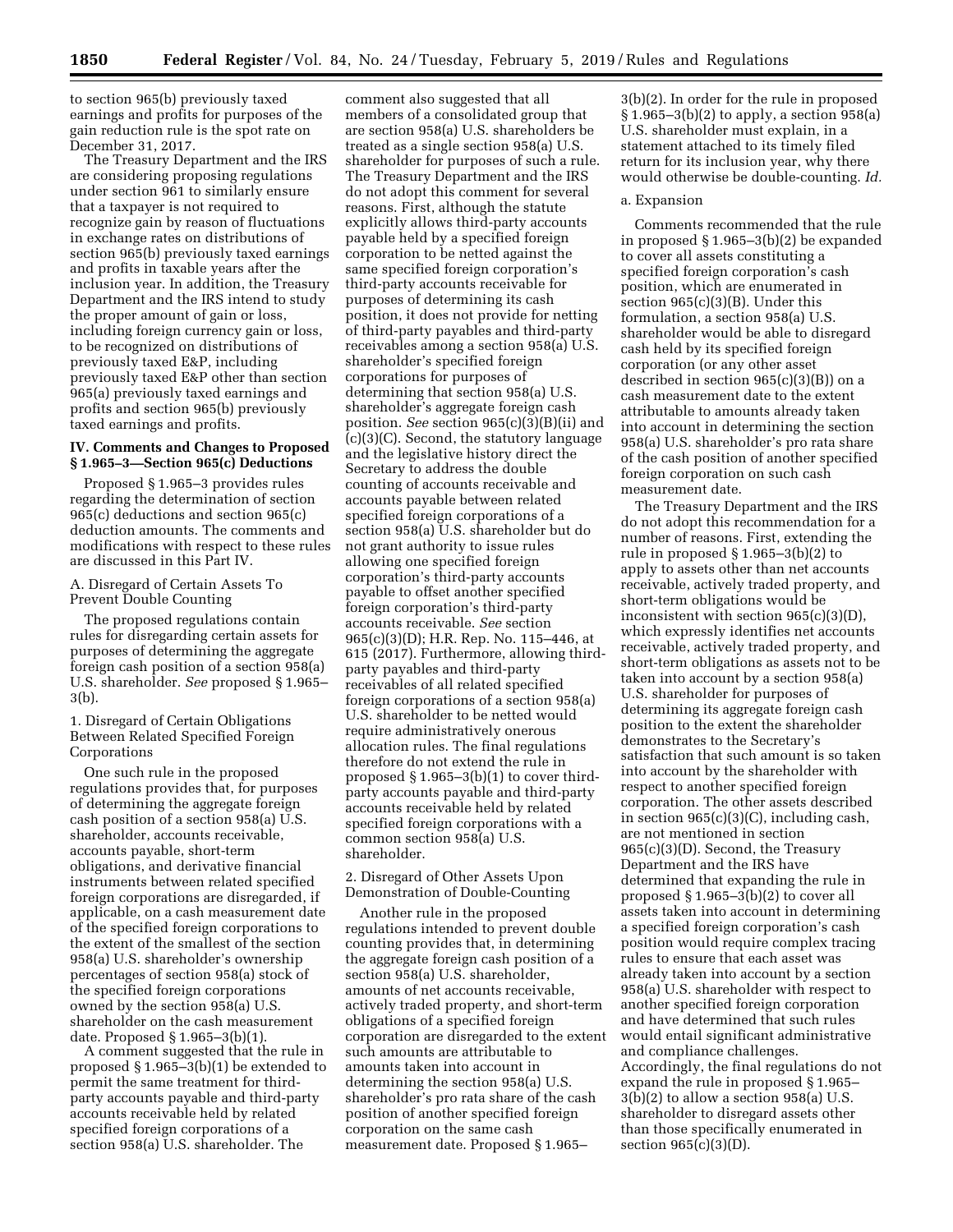b. Clarification of Cash Measurement Dates

Comments also recommended that the rule in proposed § 1.965–3(b)(2) be clarified so that relief from doublecounting is available with respect to a specified foreign corporation when an amount is taken into account in determining the section 958(a) U.S. shareholder's pro rata share of the cash position of another specified foreign corporation on such other specified foreign corporation's corresponding cash measurement date even if the cash measurement date is not the same calendar date for both specified foreign corporations.

The Treasury Department and the IRS have concluded that section 965(c)(3)(D) allows relief from double counting whenever a section 958(a) U.S. shareholder can establish that net accounts receivable, actively traded property, or short-term obligations are ''taken into account . . . with respect to another specified foreign corporation.'' The statute does not require that an amount must have been taken into account with respect to another specified foreign corporation on the same day. Therefore, in response to the comments, the final regulations amend the rule in proposed § 1.965–3(b)(2) to clarify that double-counting relief with respect to a specified foreign corporation is available when an amount is taken into account in determining the section 958(a) U.S. shareholder's pro rata share of the cash position of another specified foreign corporation on the other specified foreign corporation's corresponding cash measurement date. Section 1.965– 3(b)(2). Corresponding clarifications are made for consistency in  $\S 1.965-3(b)(1)$ .

### 3. Notional Cash Pooling Arrangements

Comments requested guidance providing that for purposes of computing a section 958(a) U.S. shareholder's aggregate foreign cash position, notional cash pooling arrangements are treated as creating intercompany receivables. The facts and circumstances of each notional cash pool, including the underlying contractual rights and obligations of the parties to the arrangement and the role of the unrelated cash pool provider in the arrangement, are varied. Whether a notional cash pooling arrangement is treated as in substance creating a loan between and among participants, rather than between the participant and the unrelated cash pool provider, depends on the application of federal income tax principles to the particular facts and circumstances of the arrangement.

Accordingly, the Treasury Department and the IRS do not adopt these comments.

# *B. Disregard of Portion of Cash Position of Noncorporate Entities Treated as Specified Foreign Corporations*

Section 965(c)(3)(E) provides that an entity (other than a corporation) is treated as a specified foreign corporation of a United States shareholder for purposes of determining the United States shareholder's aggregate foreign cash position if any interest in the entity is held by a specified foreign corporation of the United States shareholder (determined after application of the rule in this sentence) and the entity, if it were a foreign corporation, would be a specified foreign corporation of the United States shareholder. A comment requested confirmation that application of section 965(c)(3)(E) to treat a noncorporate entity as a specified foreign corporation could depend on ownership by other owners of the noncorporate entity and on the definition of United States shareholder applicable for the year in which the status of a foreign corporation as a specified foreign corporation is being determined. The Treasury Department and the IRS have determined that this point is clear from the definition of specified foreign corporation. The comment also suggested that the Treasury Department and the IRS consider limitations on attribution for purposes of determining whether a noncorporate entity would be a specified foreign corporation if it were a foreign corporation. The Treasury Department and the IRS have determined that the special attribution rule described in Part II.K of this Summary of Comments and Explanation of Revisions, as modified to a tenpercent threshold in the final regulations, would apply for purposes of the noncorporate entity rule and that no additional limitations are warranted. The Treasury Department and the IRS have also determined that it is clear under the statute that section 951(b) as in effect for years of foreign corporations beginning before January 1, 2018, applies for purposes of determining whether a noncorporate entity would be a specified foreign corporation if it were a foreign corporation for purposes of section 965(c)(3)(E), given that the relevant year for application of the rule is the last taxable year of a foreign corporation beginning before January 1, 2018.

A comment also requested guidance clarifying the application of section  $965(c)(3)(E)$  to noncorporate entities

only partially owned by a specified foreign corporation. The legislative history to section 965(c)(3)(E) indicates that it was intended that ''the cash position of a U.S. shareholder . . . not generally include the cash attributable to a direct ownership interest in a partnership,'' and that the Treasury Department and the IRS ''provide guidance for taking into account only the specified foreign corporation's share of the partnership's cash position, and not [an] interest directly owned by the U.S. shareholder.'' H.R. Rep. No. 115– 446, at 621 (2017). Accordingly, the final regulations include a rule in § 1.965–3(b)(3) providing that if section 965(c)(3)(E) applies to an entity, the section 958(a) U.S. shareholder's pro rata share of the cash position of the entity is reduced by the amount attributable to deemed stock of the entity not owned (within the meaning of section 958(a)) by a specified foreign corporation of the section 958(a) U.S. shareholder. This rule is illustrated in the example in  $\S 1.965 - 3(b)(4)(v)$ .

# *C. Increase of Income by Section 965(c) Deduction of Expatriated Entity*

Under proposed  $\S 1.965-3(d)(1)$ , if a person is allowed a section 965(c) deduction and becomes an expatriated entity, in certain circumstances, the person must pay tax equal to 35 percent of the person's section 965(c) deductions. *See also* section 965(l)(1). A comment recommended clarifying and limiting the definition of expatriated entity to exclude United States individuals on the theory that the reference to ''entity'' in section 965(l)(2) was intended to so provide. Section 965(l)(2) defines expatriated entity by cross-reference to the definition provided in section 7874(a)(2), which includes not only entities but certain persons (which could be individuals) related to the entity at issue; therefore, the Treasury Department and the IRS have determined that section 965(l)(2) does not apply only to an entity but potentially to any person that is an expatriated entity, and the final regulations are clarified accordingly. *See* § 1.965–3(d)(2).

# *D. Treatment of Section 965(c) Deductions*

Under the proposed regulations, a United States person that must pay tax under section 4940 or 1411 on a section 965(a) inclusion cannot take into account a section 965(c) deduction for purposes of determining the amount of such tax. *See* proposed § 1.965–3(f)(3) and (4). A comment recommended that the section 965(c) deduction be allowed for purposes of computing the amount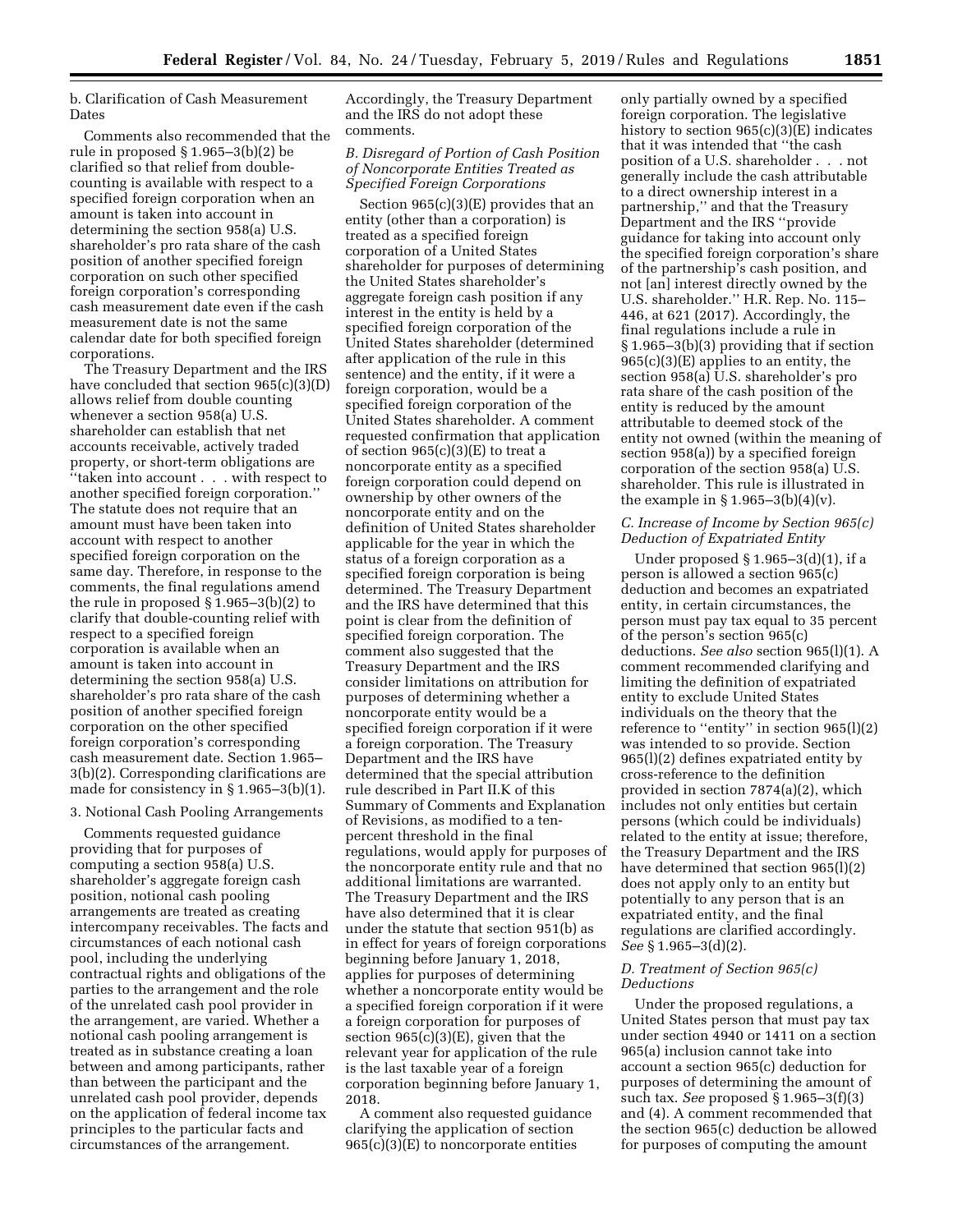of tax due under section 1411. It suggested that the rule in proposed § 1.965–3(f)(3) was inconsistent with the rule in § 1.1411–4(f)(3)(ii), which takes into account in determining net investment income itemized deductions that are investment expenses (as defined in section 163(d)(4)(C)). However, § 1.1411–4(f)(3)(ii) is inapplicable because  $\S 1.965-3(f)(1)$  provides that a section 965(c) deduction is not an itemized deduction. The Treasury Department and the IRS have determined that the section 965(c) deduction was only intended to reduce the rate of tax attributable to income taxes contained in chapter 1 of the Code. *See* H.R. Rep. No. 115–466, at 620 (2017). Accordingly, the final regulations continue to provide that for purposes of section 1411 and § 1.1411– 4(f)(6), a section 965(c) deduction is not treated as a deduction properly allocable to a corresponding section 965(a) inclusion. Section 1.965–3(f)(3).

Another comment suggested that the final regulations clarify whether a section 965(c) deduction is taken into account for purposes of the tax imposed under section 4968. Because section 4968(c) provides that net investment income subject to the tax is determined under rules similar to the rules of section 4940(c), and § 1.965–3(f)(4) provides that for purposes of section 4940(c)(3)(A), a section 965(c) deduction is not treated as an ordinary and necessary expense paid or incurred for the production or collection of gross investment income, the Treasury Department and the IRS have determined that it is clear that a section 965(c) deduction is not taken into account for purposes of section 4968, and no clarification is necessary. The comment also requested rules addressing the basis of the stock of a DFIC for purposes of section 4968; however, such rules would be outside of the scope of this rulemaking, and the request for such guidance is declined.

The comment also recommended that the final regulations clarify that a section 965(c) deduction is a deduction taken into account under section 62(a) in determining an individual's adjusted gross income. The Treasury Department and the IRS have determined that such treatment is appropriate and the final regulations are modified to so provide. *See* § 1.965–3(f)(1).

# **V. Comments and Changes to Proposed § 1.965–4—Disregard of Certain Transactions**

Proposed § 1.965–4 sets forth rules that disregard certain transactions for purposes of applying section 965. Specifically, proposed § 1.965–4

provides rules that disregard (i) transactions undertaken with a principal purpose of changing a section 965 element of a United States shareholder, (ii) certain changes in method of accounting and entity classification elections, and (iii) certain transactions occurring between E&P measurement dates. The comments and modifications with respect to these rules are discussed in this Part V.

## *A. Scope and Consequences of Anti-Abuse Rules Generally*

The rules under proposed § 1.965– 4(b) through (e) (''anti-abuse rules'') relate to transactions undertaken with a principal purpose of changing a section 965 element of a United States shareholder and certain changes in method of accounting and entity classification elections. They provide that transactions subject to those rules are ''disregarded for purposes of determining the amounts of all section 965 elements'' of a United States shareholder. Comments questioned the consequences of disregarding a transaction under these rules, including with respect to certain E&P and foreign tax credit calculations. The final regulations retain the approach in the proposed regulations, which do not describe the consequences of disregarding a transaction other than the consequences with respect to the section 965 elements of a United States shareholder. A discussion of, or rules regarding, the consequences of these transactions for other purposes is outside the scope of the final regulations. However, the Treasury Department and the IRS have determined that it is appropriate to mitigate double taxation that could result from the application of the antiabuse rules to a liquidation. Accordingly, § 1.965–4(e)(4) provides that in the case of a liquidation of a specified foreign corporation that is disregarded for purposes of determining the section 965 elements of a United States shareholder pursuant to § 1.965– 4(b) or (c)(2), for purposes of determining the amounts of the section 965 elements of the United States shareholder, the date of the liquidation generally is treated as the last day of the taxable year of the specified foreign corporation. Special rules apply with respect to liquidations resulting from entity classification elections, including a rule that may defer the date of liquidation for this purpose to the date on which the entity classification election is filed. For example, if a domestic corporation (USP) wholly owns a foreign subsidiary (FS) that has a taxable year ending on November 30,

and an entity classification election is filed on November 15, 2017, to treat FS as an entity that is disregarded as an entity separate from its owner for U.S. federal income tax purposes (''disregarded entity'') effective on October 1, 2017, then any transactions undertaken by FS through and including November 30, 2017, would be taken into account for purposes of determining the post-1986 earnings and profits and accumulated post-1986 deferred foreign income of FS, and any transactions involving FS after November 30, 2017, would not be taken into account for such purposes. Furthermore, any section 965(a) previously taxed earnings and profits and section 965(b) previously taxed earnings and profits of FS would be taken into account in determining the all earnings and profits amount under § 1.367(b)–3(b) with respect to FS.

Comments also requested various exceptions from the anti-abuse rules for transactions that do not reduce the overall U.S. federal income tax liability of United States persons resulting from the application of section 965. In response to these comments, the final regulations provide an exception from the anti-abuse rules for certain incorporation transactions. Under the exception, the anti-abuse rules do not apply to disregard a transfer of stock of a specified foreign corporation by a United States shareholder to a domestic corporation (for this purpose, including an S corporation), provided that the section 965(a) inclusion amount with respect to the transferred stock of the specified foreign corporation is not reduced and that the aggregate foreign cash position of both the transferor and the transferee is determined as if each had held the transferred stock of the specified foreign corporation owned by the other on each of the cash measurement dates. *See* § 1.965–4(e)(3).

## *B. Transactions With a Principal Purpose of Changing a Section 965 Element*

## 1. General Rules

Comments suggested that the antiabuse rules be eliminated and that, if retained, the anti-abuse rules in proposed § 1.965–4(b) not contain rebuttable presumptions or per se rules. The Treasury Department and the IRS have determined that the rebuttable presumptions and per se rules are appropriate for tax administration reasons. They identify situations in which tax avoidance is highly likely or unlikely in order to minimize the number of circumstances in which more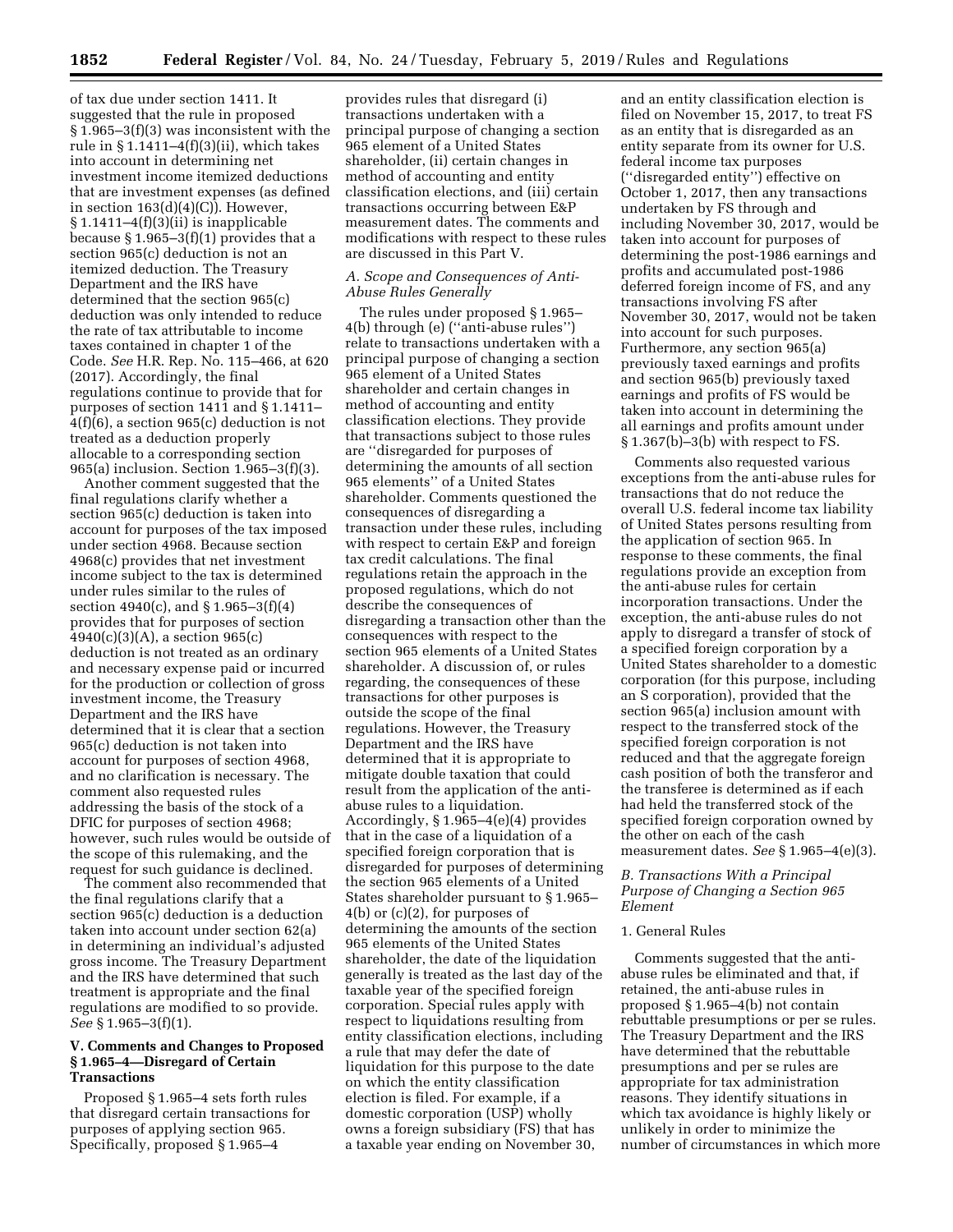detailed facts and circumstances analyses are required.

A comment also suggested that ordinary course exceptions be provided for all of the anti-abuse rules, so that the rules can never apply to ordinary course transactions. The Treasury Department and the IRS have determined that excluding ordinary course transactions from the presumptions in the anti-abuse rules, rather than the overall application of the rules, while still applying those rules to transactions that were actually undertaken with a principal purpose of changing a section 965 element, strikes the appropriate balance between administrability and taxpayer certainty, and therefore do not adopt the comment.

A comment also suggested that the final regulations omit the requirement in proposed § 1.965–4(b)(2) that a taxpayer file a statement indicating that it takes the position that a presumption in proposed § 1.965–4(b) is rebutted. The Treasury Department and the IRS have determined that it is important for fair and effective tax administration that the IRS be aware of transactions for which there is a presumption of a principal purpose of changing a section 965 element and do not adopt the suggestion.

## 2. Cash Reduction Transactions and Specified Distributions

The proposed regulations provide that a cash reduction transaction is presumed to be undertaken with a principal purpose of changing a section 965 element of a United States shareholder unless the cash reduction transaction occurs in the ordinary course of business. Proposed § 1.965– 4(b)(2)(iii)(A). A cash reduction transaction includes a transfer of cash, accounts receivable, or cash-equivalent assets by a specified foreign corporation to a United States shareholder of the specified foreign corporation or a person related to a United States shareholder of the specified foreign corporation if the transfer or assumption reduces the aggregate foreign cash position of the United States shareholder. *Id.* The presumption may be rebutted only if the facts and circumstances clearly establish that the transaction was not undertaken with a principal purpose of changing the amount of a section 965 element of a United States shareholder, and a taxpayer taking the position that the presumption is rebutted must attach a statement to its tax return disclosing that it has rebutted the presumption. Section 1.965–4(b)(2)(i).

The proposed regulations also set forth a ''per se'' rule providing that a cash reduction transaction will be

treated per se as being undertaken with a principal purpose of changing the amount of a section 965 element of a United States shareholder if it is a specified distribution. Proposed § 1.965–4(b)(2)(iii)(B). The proposed regulations provide, in part, that a cash reduction transaction that is a distribution by a specified foreign corporation of a United States shareholder will be considered a specified distribution if and to the extent that, at the time of the distribution, there was a plan or intention for the distributee to transfer cash, accounts receivable, or cashequivalent assets to any specified foreign corporation of the United States shareholder. *Id.* Under the proposed regulations, a cash reduction transaction that is a distribution by a specified foreign corporation to a United States shareholder of the specified foreign corporation, other than a specified distribution, is treated per se as not being undertaken with a principal purpose of changing the amount of a section 965 element of a United States shareholder. *Id.* 

The Treasury Department and the IRS received requests that the final regulations exempt certain transactions from the definition of cash reduction transaction and specified distribution. A comment requested that a cash reduction transaction not be treated as a specified distribution if, and to the extent that, the distributee does not, within 24 months following the distribution, transfer cash, accounts receivable, or cash equivalents to a specified foreign corporation of the United States shareholder. Although the Treasury Department and the IRS have determined that the amount of time between a distribution and a transfer of cash may be relevant in determining whether there was a plan or intent for the distributee to transfer the cash, the Treasury Department and the IRS have determined that a per se rule disregarding transfers outside of a certain window is not warranted, as long-term plans for a transfer could exist, and providing such a rule would facilitate tax avoidance. A comment also suggested that it be clarified that any transferred amount disregarded be limited to the amount of the subsequent transfer. Because a specified distribution is defined as a cash reduction transaction ''to the extent that'' there is a plan or intent to retransfer cash, the Treasury Department and the IRS have determined that it is already clear that the amount of a specified distribution is limited to the

amount re-transferred, and accordingly no additional clarification is required.

Another comment requested that the per se rule not apply to cash reduction transactions planned before November 2, 2017. The final regulations do not adopt this requested change, as the Treasury Department and the IRS have determined that a rule exempting cash reduction transactions in planning stages before November 2, 2017, from the application of the per se rule would necessarily have to account for the possibility of subsequent plan modification or amendment and would require an inquiry regarding a taxpayer's subjective intent, resulting in a standard that is difficult to administer.

Comments also suggested that a cash reduction transaction should not be considered a specified distribution to a United States shareholder by reason of a transfer of cash to a specified foreign corporation of the United States shareholder in the ordinary course of business. The Treasury Department and the IRS agree that payments pursuant to a legal obligation entered into before the Act's introduction in Congress should not be considered to give rise to a plan or intention for the distributee in a cash reduction transaction to transfer cash, accounts receivable, or cash-equivalent assets to a specified foreign corporation of the distributee. Accordingly, the final regulations provide that in the case of a cash reduction transaction that is a distribution by a specified foreign corporation of a United States shareholder, there is not considered to be a plan or intention for the distributee to transfer cash, accounts receivable, or cash-equivalent assets to any specified foreign corporation of the United States shareholder if the transfer is made by the distributee pursuant to a legal obligation entered into before November 2, 2017. Section 1.965–4(b)(2)(iii)(B). If the taxpayer relies on this rule in determining that a cash reduction transaction is not a specified distribution, it must attach a statement to its return indicating that position. *Id.* 

## 3. Pro Rata Share Transactions

The proposed regulations provide that a pro rata share transaction is presumed to be undertaken with a principal purpose of changing the amount of a section 965 element of a United States shareholder and treat certain internal group transactions as per se being undertaken with a principal purpose of changing the amount of a section 965 element of a United States shareholder. Proposed §  $1.965-4(b)(2)(v)$ . A comment requested that internal group transactions not be treated as per se having a principal purpose of changing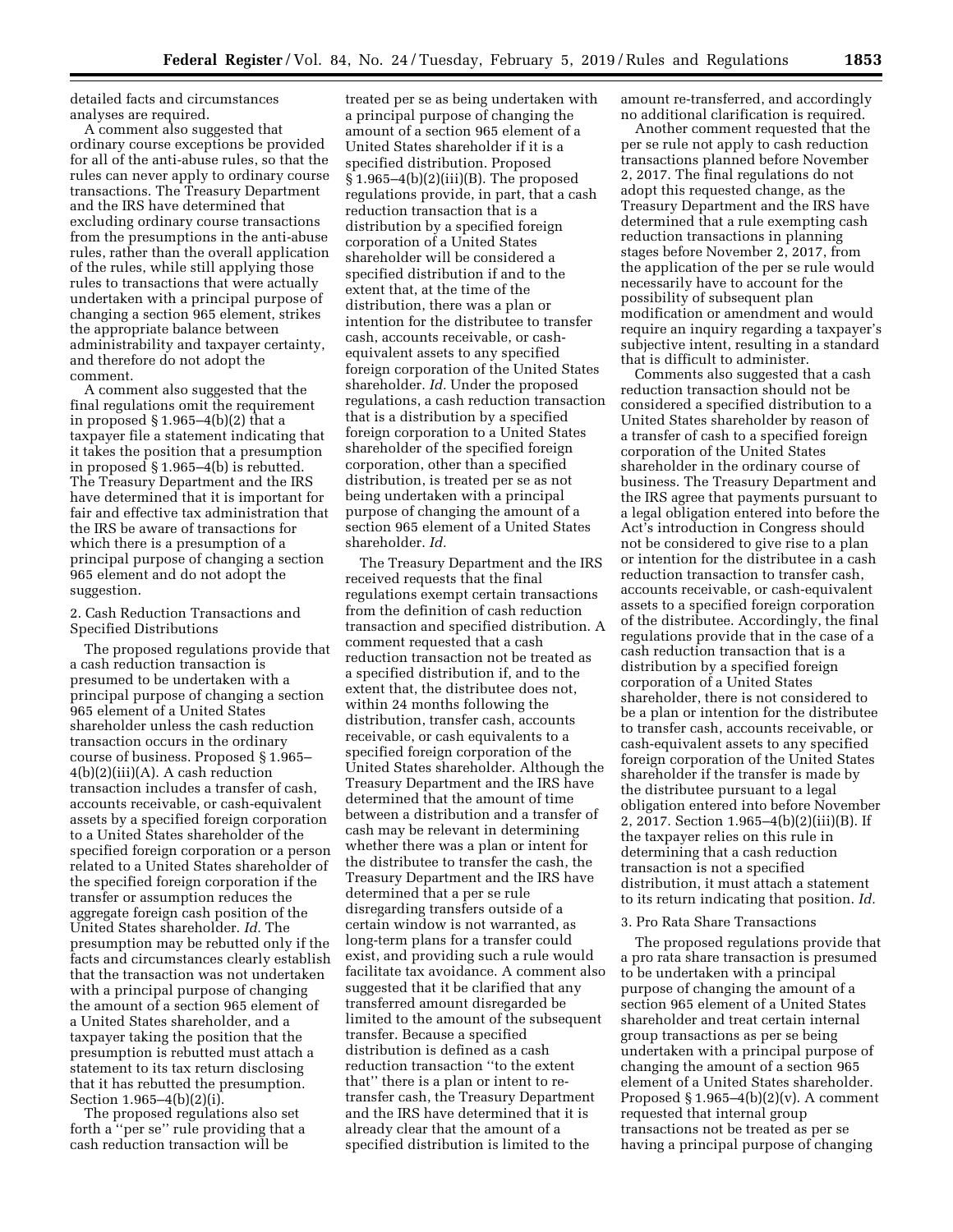a section 965 element. The Treasury Department and the IRS have determined that the definition of internal group transactions is sufficiently narrowly tailored to apply the per se rule to tax-motivated transactions of the type that Congress intended the Treasury Department and the IRS to address and do not adopt the comment.

### 4. E&P Reduction Transactions

A comment noted that dividends paid by one specified foreign corporation to another between E&P measurement dates could potentially be subject to the rules in both proposed § 1.965–4(f) (disregarding specified payments in order to mitigate double-counting) and proposed  $\S 1.965-4(b)(2)(iv)$  (which can result in disregarding certain transactions that reduce accumulated post-1986 deferred foreign income or post-1986 earnings and profits) and argued that the overlapping rules create a burden on taxpayers that should be ameliorated by exempting dividends between E&P measurement dates from the rules in § 1.965–4(b)(2)(iv). The Treasury Department and the IRS have determined that if such a dividend is disregarded pursuant to § 1.965–4(f), then it is clear that it is irrelevant whether it would also be disregarded under § 1.965–4(b), applying the presumption in § 1.965–4(b)(2)(iv), such that there would be no need for a taxpayer to bear the burden of rebutting the presumption. If, however, the dividend is not disregarded pursuant to § 1.965–4(f), and the taxpayer takes the position that it is also not disregarded under § 1.965–4(b), because it can rebut a presumption that applies under § 1.965–4(b)(2)(iv), then it is appropriate that the taxpayer be required to document that rebuttal for the reasons discussed in Part V.B.1 of this Summary of Comments and Explanation of Revisions. Accordingly, the comment is not adopted.

## *C. Changes of Accounting Method and Entity Classification Elections*

A comment noted that a positive section 481 adjustment resulting from a change of accounting method could increase the section 965(a) inclusion amount and the amount of foreign income taxes deemed paid by a United States shareholder and thus be disregarded for purposes of determining the United States shareholder's section 965(a) inclusion amount, allowing some or all of the adjustment to escape taxation under section 965, even though the increase in foreign income taxes deemed paid was minimal. The Treasury Department and the IRS have

determined that this would be inappropriate and modify the rule in proposed  $\S 1.965-4(c)(1)$  to apply only if there is a reduction in a section 965(a) inclusion amount or an aggregate foreign cash position, or an increase in section 960 deemed paid taxes other than by reason of an increase in a section 965(a) inclusion amount. *See*   $§ 1.965 - 4(c)(1)(i).$ 

Comments suggested that the rule in proposed  $\S 1.965-4(c)(1)$ , which applies to changes in methods of accounting, not apply to changes from impermissible methods of accounting to permissible methods of accounting, and that the rule be conditioned on a principal purpose of changing a section 965 element. However, a principal purpose-based rule would be difficult to administer and unwarranted, given that changes after November 2, 2017, relating to specified foreign corporations likely would be tax-motivated. Moreover, the Treasury Department and the IRS have determined that allowing changes from impermissible methods of accounting to permissible methods of accounting to be taken into account will allow similarly situated taxpayers to take different positions in a way that is detrimental to the government, as taxpayers will choose to make currently those changes that result in reductions of tax due under section 965 while deferring such changes that would result in increases of tax due under section 965 until later years. Accordingly, the comments are not adopted.

Another comment requested that the final regulations permit the taxable year of a specified foreign corporation to be changed to a calendar year taxable year. Because neither the proposed regulations nor the final regulations affect the possibility of changing the accounting period of a specified foreign corporation, the final regulations do not adopt this comment. *But see* Rev. Proc. 2018–17, 2018–9 I.R.B. 384 (limiting certain changes in accounting periods of a specified foreign corporation).

In addition, comments raised questions regarding the scope of the rule in proposed  $\S 1.965-4(c)(2)$ , which applies to any entity classification election under § 301.7701–3 that is filed on or after November 2, 2017, and whether it is appropriate for that rule to be a per se rule that applies to all entity classification elections filed on or after that date. A comment suggested that the rule would inappropriately apply to a transaction that would have no impact on section 965 elements. Another comment suggested that certain transactions effectuated by entity classification elections, such as conversion of a United States

shareholder from a domestic passthrough entity to a C corporation, or vice versa, should be excepted from the application of the rule. However, because an entity classification election is an election made specifically for tax purposes that could be made retroactively in order to be effective before November 2, 2017, and because the rule would only disregard such an election if it had the effect of changing a section 965 element, the final regulations do not change the rule from the proposed regulations. *But see*  § 1.965–4(e)(3) (discussed in Part V.A of this Summary of Comments and Explanation of Revisions).

## *D. Application of Specified Payment Rule*

The proposed regulations provide that certain amounts paid or incurred between related specified foreign corporations of a section 958(a) U.S. shareholder between E&P measurement dates that would otherwise reduce the post-1986 earnings and profits as of December 31, 2017, of the specified foreign corporation that paid or incurred such amounts are disregarded for purposes of determining the post-1986 earnings and profits of both of the specified foreign corporations as of the E&P measurement date on December 31, 2017. *See* proposed § 1.965–4(f)(1). Comments indicated that the requirement that the two specified foreign corporations have different tentative measurement dates in order for specified payments to be disregarded resulted in complexity and inappropriate results when there were multiple payments among specified foreign corporations during the period, such as in a series of dividends up a multi-level chain of specified foreign corporations. They also indicated that it was unclear how the tentative measurement date was to be determined in the case of a specified foreign corporation that was neither an E&P deficit foreign corporation nor a DFIC. Moreover, comments indicated that disregarding specified payments that were deductible payments only for purposes of section 965, but not other purposes, could create unintended foreign tax credit results, which results would not be remedied by the changes to the ordering rule in § 1.965–2(b) discussed in Part III.A of this Summary of Comments and Explanation of Revisions. One comment suggested that the specified payment rule should be refined to have an anti-abuse function.

The Treasury Department and the IRS have determined that detailed rules to address the fact patterns raised in the comments, such as rules to determine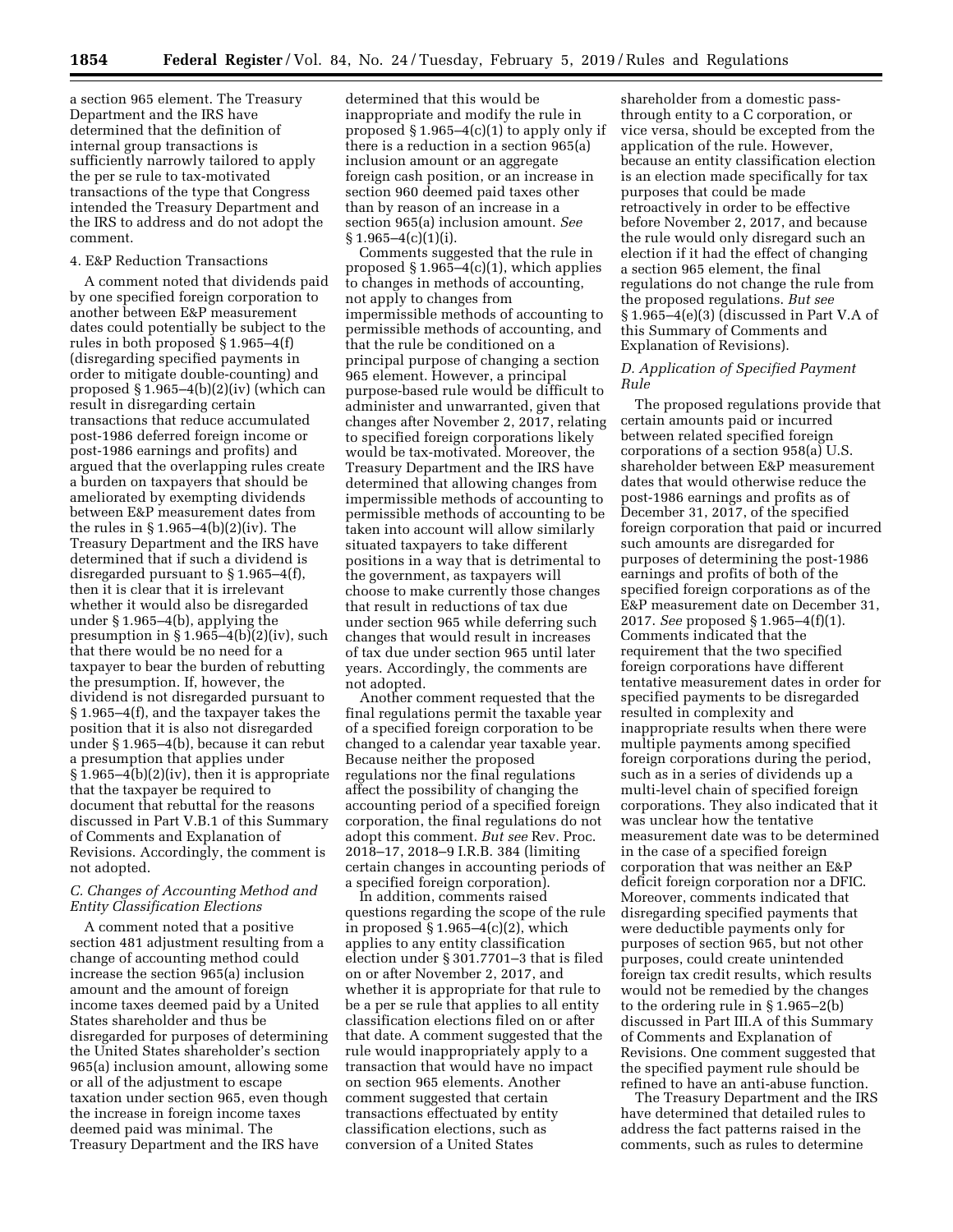the extent of double-counting, to except ordinary course payments, or to add ordering rules to determine whether a payment is a specified payment, would introduce more complexity than warranted and would be difficult to administer. However, in response to the comments, the final regulations eliminate the requirement that the specified foreign corporations between which a payment is made have different tentative measurement dates in order for the payment to be a specified payment disregarded under the rule and provide that a section 958(a) U.S. shareholder may choose not to apply the rule in § 1.965–4(f)(1), provided that it and all related section 958(a) U.S. shareholders do so with respect to all of their specified foreign corporations. Section  $1.965-4(f)(1)$ ,  $(2)$ , and  $(3)$ .

# **VI. Comments and Changes to Proposed § 1.965–5 and § 1.965–6—Foreign Tax Credits**

Proposed § 1.965–5 and § 1.965–6 provide rules with respect to foreign tax credits. The proposed regulations include, in addition to the foreign tax credit-specific rules of section 965, rules coordinating the provisions of section 965 with the foreign tax credit provisions as in effect before their repeal or amendment by the Act. The comments and modifications with respect to these rules are discussed in this Part VI.

## *A. Application and Determination of the Disallowance of the Applicable Percentage of Foreign Income Taxes*

1. Disallowance of the Applicable Percentage of Foreign Income Taxes Attributable to Distributions of Previously Taxed Earnings and Profits

Under the proposed regulations, no deduction (including under section 164) or credit under section 901 is allowed for the applicable percentage (as defined in proposed § 1.965–5(d)) of any foreign income taxes ''paid or accrued'' with respect to any amount for which a section 965(c) deduction is allowed for a section 958(a) U.S. shareholder inclusion year. Proposed § 1.965–5(b). This includes foreign income taxes directly paid or accrued by a taxpayer attributable to a distribution of section 965(a) previously taxed earnings and profits or section 965(b) previously taxed earnings and profits. A similar rule applies to deny the applicable percentage of any foreign income taxes ''treated as paid or accrued'' with respect to any amount for which a section 965(c) deduction is allowed for a section 958(a) U.S. shareholder inclusion year. Proposed § 1.965–5(c).

For these purposes, foreign income taxes ''treated as paid or accrued'' include foreign income taxes deemed paid by the taxpayer under section 960 with respect to distributions of section 965(a) previously taxed earnings and profits or section 965(b) previously taxed earnings and profits.

Comments recommended that the proposed regulations be modified to allow a credit for the applicable percentage of foreign income taxes directly paid or accrued under section 901 or treated as paid or accrued under section 960 on a distribution of section 965(a) previously taxed earnings and profits or section 965(b) previously taxed earnings and profits. In general, these comments asserted that the disallowance of taxes attributable to a distribution of previously taxed E&P discourages the distribution of the previously taxed E&P, which the comments assert is inconsistent with the purpose of section 965. Comments also argued that the rule created administrative complexity and asked for guidance on how to track previously taxed E&P for purposes of applying this rule. Other comments acknowledged that providing a reduction for the foreign tax credits attributable to a distribution of previously taxed E&P based on the applicable percentage was appropriate.

The final regulations do not adopt the recommended changes. As an initial matter, guidance on tracking previously taxed E&P is outside the scope of this rulemaking. In addition, the Treasury Department and the IRS have determined that the rules under § 1.965– 5(b) are consistent with the statutory purpose of sections 960 and 965 and do not discourage the repatriation of previously taxed E&P. In any event, the purpose of the foreign tax credit is not to encourage repatriation of E&P to the United States but to relieve double taxation. To the extent the income is subject to a lower effective rate of U.S. tax, it is consistent with the purpose of section 965(g) to reduce the credits allowed as part of relieving double taxation on such income.

Moreover, the statutory language of section 965(g) contemplates that the disallowance for the applicable percentage will apply to distributions of previously taxed E&P. Section 965(g)(1) provides, ''[n]o credit shall be allowed under section 901 for the applicable percentage of any foreign income taxes paid or accrued (or treated as paid or accrued). . . .'' In addition, section 965(g)(3) provides that no deduction is allowed for any tax for which credit is not allowable under section 901 by reason of section 965(g)(1). A deduction

is allowed only for taxes directly paid or accrued by the taxpayer, not taxes deemed paid by the taxpayer. Because a U.S. taxpayer would ordinarily be subject to foreign tax only on a distribution from a foreign corporation, not on an income inclusion under U.S. tax law, ''taxes paid or accrued'' can only be understood to refer to foreign income taxes directly paid or accrued under section 901 with respect to a distribution to the taxpayer of previously taxed E&P. Allowing a full credit for all such foreign income taxes would render section 965(g)(3) meaningless. Accordingly, in order to give effect to the language of section 965(g)(3), foreign taxes paid or accrued on distributions of section 965(a) previously taxed earnings and profits and section 965(b) previously taxed earnings and profits are subject to the credit disallowance rules of section  $965(g)(1)$ .

Furthermore, there is no policy reason to differentiate between foreign income taxes attributable to a distribution of previously taxed E&P that are paid or accrued directly by the United States shareholder and are creditable under section 901 and those foreign income taxes that are paid or accrued by other CFCs as part of the distribution of the earnings to the United States shareholder and are creditable under section 960(a)(3). Thus, because section 965(g)(3) contemplates the disallowance of foreign tax credits attributable to distributions of previously taxed E&P when the foreign income taxes are directly paid or accrued by the United States shareholder, the final regulations continue to provide that the foreign tax credit is disallowed with respect to the applicable percentage of foreign income taxes deemed paid under section 960(a)(3) with respect to a distribution of previously taxed E&P in the same manner as credits are disallowed for foreign taxes deemed paid under section 960(a)(1) with respect to a section 965(a) inclusion.

Additionally, some comments raised specific objections about the application of these rules to foreign income taxes paid and deemed paid with respect to distributions of section 965(b) previously taxed earnings and profits, asserting that the disallowance is inappropriate because these earnings do not represent an amount for which a section 965(c) deduction is allowed. One comment also asserted that it was inappropriate to disallow the applicable percentage of foreign income taxes paid and deemed paid with respect to distributions of section 965(b) previously taxed earnings and profits because a distribution of section 965(b)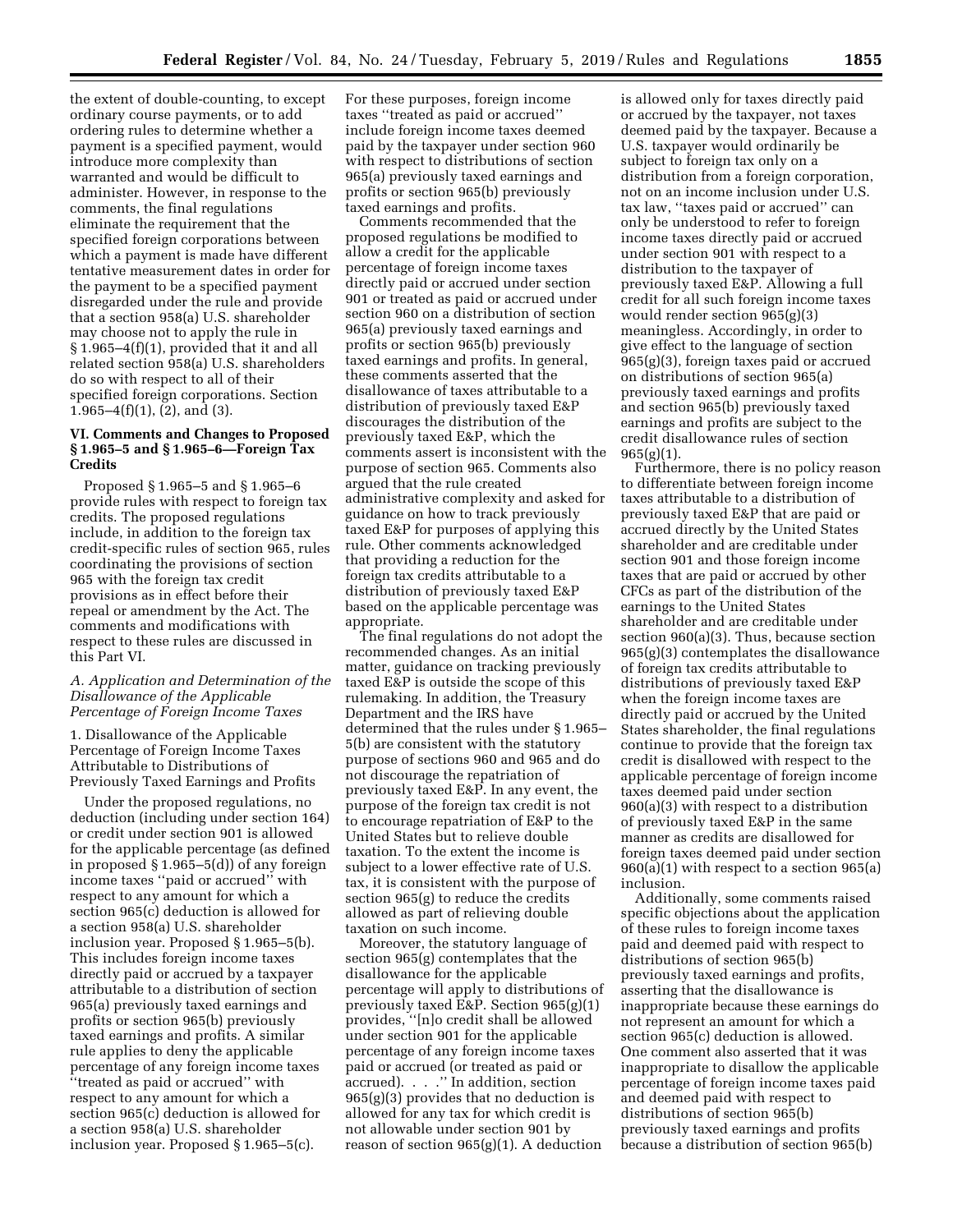previously taxed earnings and profits results in a dollar-for-dollar reduction to basis (to the extent thereof), followed by gain recognition, because there is no automatic basis increase in the amount of such earnings under section 961. Additionally, the comment pointed out that the proposed regulations could create inequities between taxpayers because the proposed regulations could be read to imply that a taxpayer that had no section 965(a) inclusion amount because of the operation of section 965(b) had no applicable percentage, and thus no reduction in creditable foreign income taxes paid or deemed paid on distributions of the section 965(b) previously taxed earnings and profits.

As discussed in Part VI.B.1 of this Summary of Comments and Explanation of Revisions, the Treasury Department and the IRS have determined that section 965(b) previously taxed earnings and profits are treated as included in income under section 951(a) for purposes of section 960, and thus are treated similarly to section 965(a) previously taxed earnings and profits for purposes of applying section 965(g). Additionally, with respect to the reduction in basis associated with a distribution of section 965(b) previously taxed earnings and profits, the final regulations provide that a section 958(a) U.S. shareholder may elect to make certain basis adjustments to increase the basis of DFICs with section 965(b) previously taxed earnings and profits. *See* § 1.965–2(f)(2). Finally, comments concerning the applicable percentage for distributions of section 965(b) previously taxed earnings and profits are addressed in Part VI.A.4 of this Summary of Comments and Explanation of Revisions.

2. Compatibility of Applicable Percentage Credit Disallowance With U.S. Bilateral Income Tax Treaties

A comment stated that proposed § 1.965–5 is incompatible with the provisions of U.S. bilateral income tax treaties that provide for relief from double taxation. However, the credit against U.S. income tax provided for in these treaties is generally allowed ''[i]n accordance with the provisions and subject to the limitations of the law of the United States (as it may be amended from time to time without changing the general principle hereof).'' See, for example, paragraph 1 of Article 24 (Elimination of Double Taxation) of the income tax convention between the United States and Canada, as amended by the protocol signed June 14, 1983. This language provides that foreign tax credits allowed under the treaty are

subject to the terms of the U.S. statutory credit, including ''provisions such as Code sections 901(c), 904, 905, 907, 908, and 911,'' but the applicable limitations of U.S. law are not limited to the illustrative listed provisions. See, for example, the U.S. Treasury Department Technical Explanation to the income tax convention between the United States and Canada, concerning Article 24, as amended by the protocol signed June 14, 1983.

The disallowance of the applicable percentage of foreign income taxes under section  $965(g)(1)$  and § 1.965–5 is similar to the application of section 904 and other provisions in the Code that limit the allowable foreign tax credit. The disallowance takes into account the section 965(c) deduction and reflects the fact that, because of the section 965(c) deduction, the income included under section 965 is subject to an effective rate of U.S. tax that is significantly lower than the U.S. tax rates ordinarily imposed on corporations or individuals. Absent this disallowance, foreign income tax incurred with respect to the income included under section 965 could inappropriately be used to offset U.S. tax on unrelated foreign source income, rather than to mitigate double taxation incurred with respect to the taxable amount of the section 965(a) inclusion. Accordingly, the application of section 965(g)(1) and § 1.965–5 is consistent with the provisions of U.S. bilateral income tax treaties that provide for relief from double taxation.

3. Applicable Percentage With Respect to Foreign Income Taxes That Are Not Net Basis Taxes

The proposed regulations provide that no deduction or credit is allowed for the applicable percentage of net basis taxes imposed on a United States citizen by the citizen's jurisdiction of residence upon receipt of a distribution of section 965(a) previously taxed earnings and profits or section 965(b) previously taxed earnings and profits. Proposed § 1.965–5(b). A comment recommended that the final regulations define ''net basis taxes'' and clarify that proposed § 1.965–5(b) does not apply to creditable gross basis income taxes.

Section 965(g) and proposed § 1.965– 5(b) apply to all creditable foreign income taxes. The reference to ''net basis taxes'' was included in the proposed regulations for illustrative purposes only, and the taxes listed in proposed § 1.965–5(b) are not an exhaustive list of the taxes subject to proposed § 1.965–5(b). The final regulations clarify this accordingly. *See*   $§ 1.965 - 5(b).$ 

4. Applicable Percentage With Respect to Distributions of Section 965(b) Previously Taxed Earnings and Profits

The definition of applicable percentage in section 965(g) and proposed § 1.965–5(d) is computed based on a taxpayer's section 965(a) inclusion for a section 958(a) U.S. shareholder inclusion year. Comments noted that it was not clear under the proposed regulations how the applicable percentage with respect to section 965(b) previously taxed earnings and profits should be determined when a DFIC has section 965(b) previously taxed earnings and profits but the section 958(a) U.S. shareholder does not have an aggregate section 965(a) inclusion amount, because its pro rata shares of accumulated post-1986 deferred foreign income are entirely offset by its pro rata shares of specified E&P deficits. The final regulations provide that if there is no aggregate section 965(a) inclusion amount, the applicable percentage is 55.7 percent (that is, the applicable percentage that would apply if the section 965(b) previously taxed earnings and profits had been included in income and were an amount to which section  $965(c)(1)(B)$ applied). *See* § 1.965–5(d)(2).

The final regulations also clarify how the applicable percentage applies with respect to domestic pass-through owners and with respect to distributions of previously taxed E&P. With respect to domestic pass-through owners, the final regulations provide that the applicable percentage determined under § 1.965– 5(d)(1) or (2) with respect to a domestic pass-through entity applies with respect to taxes deemed paid by a domestic pass-through owner even if the domestic pass-through entity does not have a section 965(a) inclusion amount. Section 1.965–5(d)(3). With respect to foreign income taxes imposed on distributions of previously taxed E&P, the final regulations provide that the applicable percentage that is applied is the applicable percentage with respect to the section 958(a) U.S. shareholder and the section 958(a) U.S. inclusion year in which the section 958(a) U.S. shareholder had the section 965(a) inclusion as a result of which the section 965(a) previously taxed earnings and profits or the section 965(b) previously taxed earnings and profits first arose. Section  $1.965-5(d)(4)$ .

5. Applicable Percentage With Respect to Tax on Gain From Sale of Stock

The proposed regulations provide that the disallowance of foreign tax credits under section 965(g)(1) applies with respect to the applicable percentage of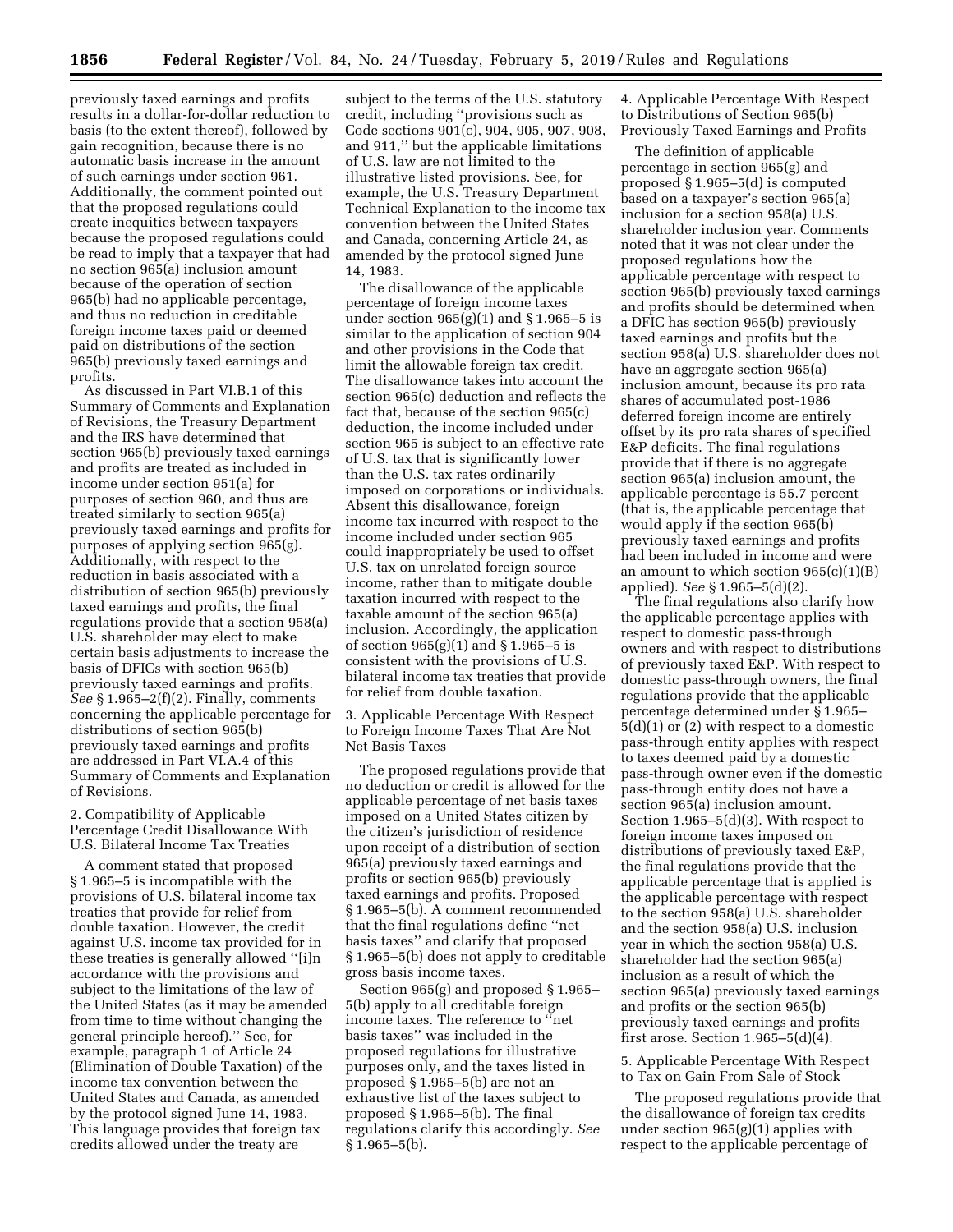foreign income taxes attributable to distributions of section 965(a) previously taxed earnings and profits and section 965(b) previously taxed earnings and profits. Proposed § 1.965– 5(b). A comment requested guidance on whether the applicable percentage also applies to foreign income taxes imposed on an amount of a shareholder's gain from the sale of the specified foreign corporation's stock taken into account for foreign, but not U.S., income tax purposes, equal to its tax basis increase under section 961(a) or § 1.965–2(f)(2) by reason of section 965. The Treasury Department and the IRS have determined that under § 1.904–6, foreign tax imposed on a disposition of stock is associated with the gain (or other income) that is (or would be) recognized for U.S. tax purposes upon a taxable disposition, without regard to whether the taxpayer's basis in the stock (and, accordingly, the amount of gain recognized) is a different amount for U.S. and foreign tax purposes. Because no portion of a foreign tax imposed on the sale of a specified foreign corporation's stock is considered imposed with respect to its previously taxed E&P, the final regulations do not expand the scope of the rule in the proposed regulations.

# *B. Operation of Section 960(a)(3)*

1. Disallowance of Credits for Foreign Taxes Treated as Deemed Paid Under Section 960(a)(1) With Respect to Section 965(b) Previously Taxed Earnings and Profits

The proposed regulations provide that no credit is allowed under section 960(a)(3) or any other section for foreign income taxes that would have been deemed paid under section 960(a)(1) with respect to the section 965(a) earnings amount that is reduced under proposed § 1.965–1(b)(2) or proposed § 1.965–8(b). Proposed § 1.965– 5(c)(1)(ii). The Treasury Department and the IRS have received comments asserting that this rule should not be included in the final regulations. The final regulations maintain the rule from the proposed regulations.

Comments stated that allowing a deemed paid credit under section 960(a)(3) is necessary to avoid double taxation; however, there is no double taxation associated with section 965(b) previously taxed earnings and profits. The section 965(a) earnings amount offset by an aggregate foreign E&P deficit is excluded from U.S. taxable income and thereby effectively exempted from U.S. tax under section 965(b)(4)(A) and proposed § 1.965–1(b)(2) or proposed § 1.965–8(b). As a policy matter, this

exclusion eliminates the need for a foreign tax credit. The purpose of the foreign tax credit is to mitigate double taxation by allowing foreign income taxes to reduce the U.S. tax that would otherwise be imposed on foreign source income. Allowing foreign income taxes imposed on income that is not subject to U.S. tax by reason of section 965(b) to be credited against U.S. tax on unrelated income would confer a windfall double benefit for taxpayers with section 965(b) previously taxed earnings and profits.

As a technical matter, section 965(b)(4)(A) treats section 965(a) earnings amounts offset by an aggregate foreign E&P deficit as previously included in income under section 951(a) ''for purposes of applying section 959.'' Accordingly, section 965(b) previously taxed earnings and profits are treated as previously taxed E&P resulting from a section 951(a) inclusion, despite never actually having been included in U.S. taxable income. Under section 960(a)(1), a domestic corporate shareholder that includes an amount in income under section 951(a) is deemed to have paid a ratable portion of the foreign corporation's foreign income taxes at the time of the income inclusion. Amounts treated as previously taxed E&P resulting from an income inclusion under section 951(a) should similarly be treated as having resulted in foreign taxes deemed paid under section 960(a)(1).

Section 960(a)(3) allows a credit for foreign income taxes paid by CFCs upon a subsequent distribution of the section 965(b) previously taxed earnings and profits through a chain of CFCs to the domestic corporate shareholder, but does not allow a credit for foreign income taxes that were previously deemed paid (or treated as deemed paid) under section 960(a)(1) when the amounts were included (or treated as included) in income under section 951(a). Because foreign income taxes attributable to a section 965(a) earnings amount that were offset by an aggregate foreign E&P deficit were treated as deemed paid under section 960(a)(1) when those earnings were treated as included in income under section 951(a), those taxes are not available to be deemed paid again under section 960(a)(3) upon a subsequent distribution of the section 965(b) previously taxed earnings and profits. Consistent with that treatment and with section 960(a)(2), the regulations under section 902 remove from the foreign corporation's pool of post-1986 foreign income taxes the foreign income taxes that are attributable to earnings included in income under section 951(a)

or otherwise removed from its post-1986 undistributed earnings. *See* § 1.902– 1(a)(8)(i).

Comments argue that the plain language of section 965(b)(4)(A) means that section 965(a) earnings amounts offset by an aggregate foreign E&P deficit are treated as income previously included under section 951(a) solely for purposes of applying section 959, and not for purposes of applying section 960(a). However, the application of section 959 is a precondition to the application of section 960(a)(3). The Treasury Department and the IRS have determined that section 960(a)(3) cannot be applied independently of section 959 and that the Act did not change the relationship between these sections. Indeed, the comments recognize the interaction between sections 959 and 960(a)(3) by recommending that a credit be allowed under section 960(a)(3) upon a distribution of section 965(b) previously taxed earnings and profits, which requires treating such amounts as previously taxed E&P for purposes of section 960(a)(3) as well as for purposes of section 959. If the section 965(b) previously taxed earnings and profits are treated as previously taxed E&P excluded from gross income on distribution under section 959(a) in applying section 960(a)(3), it necessarily follows that in applying that same section those amounts are treated as having been included in income under section 951(a) and resulted in foreign taxes deemed paid under section  $960(a)(1)$  as well.

Some comments raised the concern that U.S. companies would face a higher U.S. tax burden by not being able to claim foreign tax credits under section 960(a)(3) for foreign income tax imposed on E&P that is not subject to tax in the United States by reason of section 965(b). The comments argued that this would reduce the competitive advantage Congress sought to confer through the enactment of the foreign tax credit regime and discourage repatriation of previously taxed E&P. However, the purpose of the foreign tax credit regime is to relieve double taxation of foreign source income by reducing U.S. tax on that income, not to guarantee that U.S. taxpayers will be able to use all foreign income taxes paid to reduce their U.S. tax burden. *See* section 904. The foreign tax credit regime was never intended to subsidize foreign income taxes that are paid in excess of the U.S. tax burden on the foreign source income. Because these earnings are not subject to U.S. tax, any foreign tax credits related to these earnings would only be used to offset other unrelated foreign source income.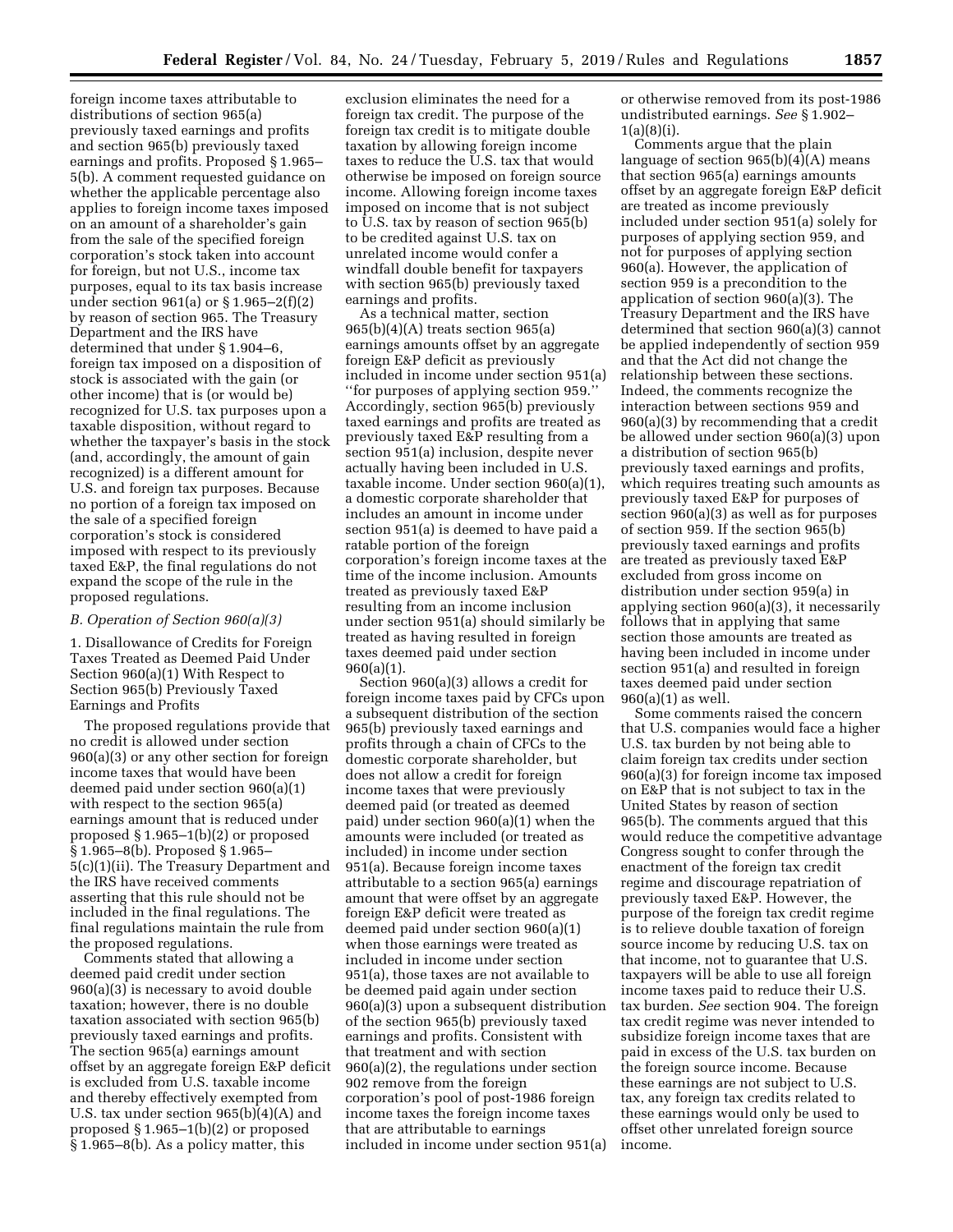One comment explained that allowing a deemed paid credit under section 960(a)(3) with respect to section 965(b) previously taxed earnings and profits is equivalent to allowing a deemed paid credit for foreign income tax paid in a year in which losses recognized for U.S. (but not foreign) tax purposes reduced post-1986 undistributed earnings. Pre-Act law, however, associated foreign income taxes paid by a foreign corporation in post-1986 years with its post-1986 undistributed earnings, but did not treat earnings offset by losses as giving rise to previously taxed E&P. Therefore, the statutory scheme allowed a credit for those taxes in connection with dividends or inclusions of those earnings, and not in connection with distributions of previously taxed E&P.

Relatedly, comments also suggested that the premise of section 965(b) is to treat an E&P deficit foreign corporation and a DFIC as a single corporation to the extent that a DFIC's accumulated post-1986 deferred foreign income is offset by an aggregate foreign E&P deficit. However, Congress did not adopt the single corporation approach, as evidenced by the allocation of the aggregate foreign E&P deficit to the DFICs under section 965(b). Section 965 as enacted requires a foreign corporation-by-foreign corporation determination, which method extends to the computation of the foreign tax credit. Congress did not change the computation of the deemed-paid credit to apply other than on a foreign corporation-by-foreign corporation basis.

After consideration of the comments, the Treasury Department and the IRS maintain the rule in the final regulations based upon both the technical analysis of the relevant sections of the Code and the underlying policy. As a result, no credit is allowed under section 960(a)(3) or any other provision of the Code for taxes attributable to section 965(a) earnings amounts offset by an aggregate foreign E&P deficit that would have been deemed paid under section 960(a)(1) had the amounts actually been included in income under section 951(a).

2. Definition of Upper-Tier Foreign Corporation

The proposed regulations provide that the credit allowed under section 960(a)(3) is only with respect to foreign income taxes imposed on an upper-tier foreign corporation on distributions of section 965(a) previously taxed earnings and profits or section 965(b) previously taxed earnings and profits from a lowertier foreign corporation. Proposed  $§ 1.965-5(c)(1)(ii)$ . A comment requested that the final regulations clarify that references to ''upper-tier foreign corporation'' includes a disregarded entity or partnership that is legally an owner of the specified foreign corporation in question, and that references to distributions similarly refer to legal distributions not to U.S. tax characterizations.

The final regulations do not broaden the definition of ''upper-tier foreign corporation'' as requested by the comment. To the extent that there is a distribution of previously taxed E&P from a foreign corporation to a disregarded entity or partnership that is owned by a foreign corporation, the foreign corporate owner would be considered an ''upper-tier foreign corporation.'' *See, e.g.,* section 702(a). Therefore, a credit would be allowed under section 960(a)(3), upon ultimate distribution of the previously taxed E&P to an eligible United States shareholder, for creditable foreign income taxes imposed on the disregarded entity or partnership that are considered paid by the foreign corporate owner for U.S. tax purposes with respect to the distribution of previously taxed E&P from the lower-tier foreign corporation. To the extent that there is a distribution of previously taxed E&P from a foreign corporation to a disregarded entity or partnership that is owned by a domestic corporation, the domestic corporate owner should be entitled to a credit under section 901 for the creditable foreign income taxes imposed on the disregarded entity or partnership that are considered paid by the domestic corporation for U.S. tax purposes. Therefore, there is no need to broaden the definition of ''upper-tier foreign corporation'' to include disregarded entities and partnerships.

Similar comments requested that the final regulations clarify that a tax imposed on a disregarded payment from a disregarded entity to an upper-tier foreign corporation that owns the disregarded entity is related to a distribution of previously taxed E&P. Another comment stated that the limitation of the credit allowed under section 960(a)(3) to foreign income taxes imposed on an upper-tier foreign corporation impedes the avoidance of double taxation with respect to foreign income taxes imposed on a lower-tier CFC upon distribution of its previously taxed E&P to an upper-tier CFC or foreign income taxes imposed on a firsttier CFC upon distribution of its previously taxed E&P to its United States shareholder. The Treasury Department and the IRS do not address these comments in the final regulations because the characterization of taxes

incurred with respect to disregarded payments for purposes of section 960(a)(3) is outside of the scope of this rulemaking.

Finally, clarification was requested on whether the requirement that the previously taxed E&P be distributed by a lower-tier foreign corporation in order for taxes to be deemed paid with respect to the previously taxed E&P under section 960(a)(3) applies to both section 965(a) previously taxed earnings and profits and section 965(b) previously taxed earnings and profits, or just to the latter. The Treasury Department and the IRS have determined that regulations are clear that the requirement applies to both section 965(a) previously taxed earnings and profits and section 965(b) previously taxed earnings and profits. *See* § 1.965–5(c)(1)(ii).

## *C. Deemed Paid Credit Computation*

1. Treatment of Adjustment Under Section 965(b)(4)(B)

The proposed regulations provide that, for purposes of section 902(c)(1), the post-1986 undistributed earnings of an E&P deficit foreign corporation are increased under section 965(b)(4)(B) and  $\S 1.965-2(d)(2)(i)(A)$  as of the first day of the foreign corporation's first taxable year following the E&P deficit foreign corporation's last taxable year that begins before January 1, 2018. Proposed § 1.965–6(c)(3). Comments recommended that the final regulations conform to the language of section 965(b)(4)(B) to provide that these adjustments happen in the last taxable year that begins before January 1, 2018.

Section 965(b)(4)(B) provides that, for purposes of the Code, a United States shareholder's pro rata share of the E&P of any E&P deficit foreign corporation is increased by the amount of the specified E&P deficit of such corporation taken into account by the shareholder by reason of allocation of the deficit to a DFIC. Under section 902(c)(1), post-1986 undistributed earnings are based on the E&P of the foreign corporation, computed in accordance with sections 964(a) and 986, without diminution for dividends distributed during the taxable year. Pursuant to section 902(c)(8), Treasury regulations modify the computation of E&P included in post-1986 undistributed earnings as necessary to carry out the provisions of section 902. For example, under § 1.902–1(a)(9)(i), previously taxed earnings and profits arising in prior post-1986 taxable years are not included in post-1986 undistributed earnings. Section 965(o) also provides that the Treasury Department and IRS may issue regulations necessary to prevent the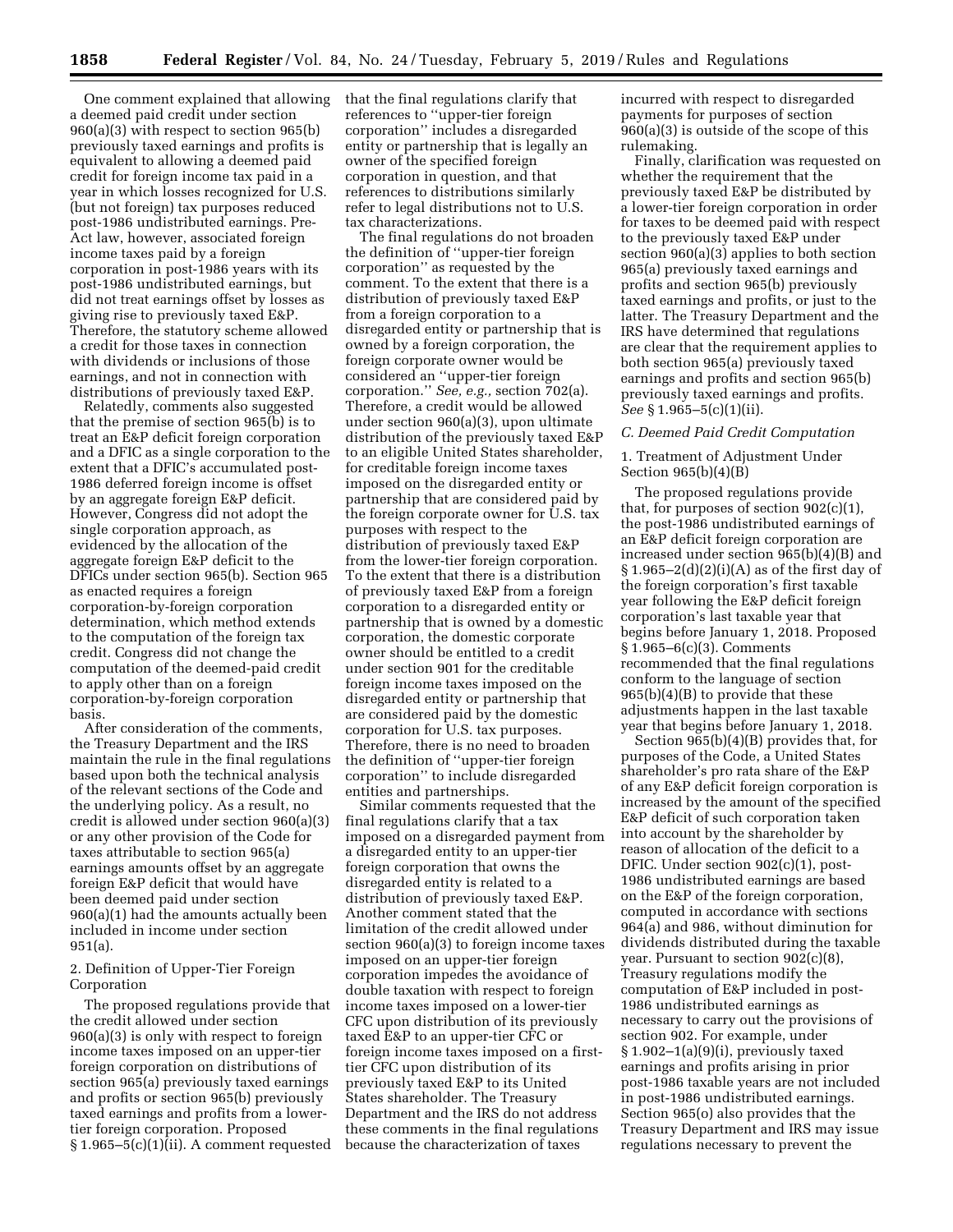avoidance of the purposes of section 965.

Given this background, the Treasury Department and the IRS have determined that post-1986 undistributed earnings should not be increased during the last taxable year of an E&P deficit foreign corporation beginning before January 1, 2018, as a result of section 965(b)(4)(B). An immediate increase could allow shareholders to claim deemed paid credits with respect to amounts earned after November 2, 2017, by E&P deficit foreign corporations even though such earnings were not in excess of accumulated deficits. That would result in a windfall to section 958(a) U.S. shareholders of DFICs and E&P deficit foreign corporations because such shareholders are not taxable on accumulated post-1986 deferred foreign income of a DFIC to the extent of the DFIC's allocable share of an aggregate foreign E&P deficit and, with respect to the E&P deficit corporation, they would be entitled to deemed paid taxes that they would not otherwise be eligible to claim because of the accumulated deficit, a result inconsistent with general operation of section 902. *See, e.g.,* § 1.902–1(b)(4). Additionally, the deemed paid taxes would not be subject to the disallowance for the applicable percentage provided for in section 965(g), even though the foreign income taxes were able to be deemed paid only as a result of the operation of section 965. Accordingly, the Treasury Department and the IRS do not amend this rule in the final regulations. *See*   $§ 1.965–6(b)(3).$ 

2. Deemed Paid Credits for E&P Deficit Foreign Corporations

The proposed regulations clarify that when the denominator of the section 902 fraction is zero or less than zero, the section 902 fraction is zero, and no foreign taxes are deemed paid. Proposed § 1.965–6(c)(2). A comment requested that the foreign taxes of an E&P deficit foreign corporation could be deemed paid with respect to a section 965(a) inclusion, for example, by allocation of such taxes pro rata to DFICs.

The Treasury Department and the IRS do not adopt the suggestion to treat the post-1986 foreign income taxes of an E&P deficit foreign corporation as taxes paid or accrued by a DFIC because there is no basis in the statute for modifying the computation of deemed paid credits in this manner. In addition, neither section 902 nor 960 nor the regulations issued under those sections provide for the allocation of taxes from one foreign corporation to another as suggested by the comment.

3. Application of Section 902 as if Section 965(a) Inclusion Were a Dividend

The proposed regulations provide, in relevant part, that for purposes of determining foreign taxes deemed paid under section 960(a)(1) with respect to a section 965(a) inclusion with respect to a DFIC, section 902 applies as if the section 965(a) inclusion were a dividend paid by the DFIC. Proposed § 1.965–6(b). Questions have arisen as to the effect of treating a section 965(a) inclusion as a dividend for this purpose. This language merely incorporates the language of section 960(a)(1) into the regulations, as section 960(a)(1) also provides in relevant part that ''section 902 shall be applied as if the amount so included were a dividend paid by such foreign corporation.'' The language in proposed § 1.965–6(b) does not mean that any of the requirements of sections 902 and 960 should be considered inapplicable for purposes of determining deemed paid taxes with respect to section 965(a) inclusions.

Further, the language in proposed § 1.965–6(b) does not mean that section 965(a) inclusions should be treated as dividends for purposes of the ordering rule under § 1.960–1(i)(2). The final regulations clarify that the ordering rules of  $\S 1.960-1(i)(2)$  continue to apply, subject to the modification described in Part III.A of this Summary of Comments and Explanation of Revisions. *See* § 1.965–2(b).

### 4. Section 902 Fraction

The proposed regulations provide that the term ''section 902 fraction'' means, with respect to either a DFIC or an E&P deficit foreign corporation, the fraction that is (i) the dividend paid by, or the inclusion under section 951(a)(1) (including a section 965(a) inclusion) with respect to, the foreign corporation, as applicable, divided by (ii) the foreign corporation's post-1986 undistributed earnings. Proposed § 1.965–6(c). A question was raised as to whether dividends and inclusions under section 951(a)(1) are combined for purposes of the section 902 fraction. Another comment concerned whether the definition of ''section 902 fraction'' implied that the ordering rule in § 1.960–1(i)(2) was no longer effective.

The final regulations continue to include a defined term, ''section 902 fraction,'' that is consistent with section 902(a), while tying it to the computation of deemed paid taxes in section 902(a). *See* § 1.965–6(b)(2) and (4). As noted in Part VI.C.3 of this Summary of Comments and Explanation of Revisions, the final regulations also

confirm that the ordering rule in § 1.960–1(i)(2), as modified by § 1.965– 2(b), applies in years in which a taxpayer may have a section 965(a) inclusion; accordingly, the section 902 fraction must be computed separately with respect to dividends and inclusions under section 951(a)(1). As noted in Part III.A.3 of this Summary of Comments and Explanation of Revisions, the examples in § 1.965– 2(j)(1) and (4) illustrate the determination of deemed paid taxes (including the computation of section 902 fractions) under sections 902 and 960 in fact patterns involving section 965(a) inclusions.

5. Ownership Requirements for Deemed Paid Taxes

The proposed regulations provide that the rule treating members of a consolidated group as a single corporation does not apply for purposes of computing the foreign taxes deemed paid with respect to a section 965(a) inclusion, and that the foreign taxes deemed paid must be computed on a separate member basis. *See* proposed § 1.965–8(e)(2). A comment requested that the final regulations treat all the members of a consolidated group as a single taxpayer for all purposes of section 965, such that members owning less than ten percent of a DFIC would be able to claim deemed paid credits with respect to the DFIC.

Another comment requested relief in the case in which a domestic corporation satisfied the ownership requirements under section 902 with respect to a DFIC when it received a distribution from the DFIC, but did not satisfy the ownership requirements under section 960 on the date of the section 965(a) inclusion.

The final regulations continue to follow the statute under section 960 regarding the ownership requirements for eligibility for a foreign tax credit and, therefore, do not adopt either of these comments. *See* § 1.965–8(e)(2).

# 6. Hovering Deficits

In response to comments, the preamble to the proposed regulations stated that the regulations would not provide a rule that, to the extent that a hovering deficit is treated as reducing the post-1986 earnings and profits of a DFIC, related taxes would be added to the DFIC's post-1986 foreign income taxes in the inclusion year with respect to the DFIC. After the issuance of the proposed regulations, the Treasury Department and the IRS received additional comments requesting reconsideration of this issue. Comments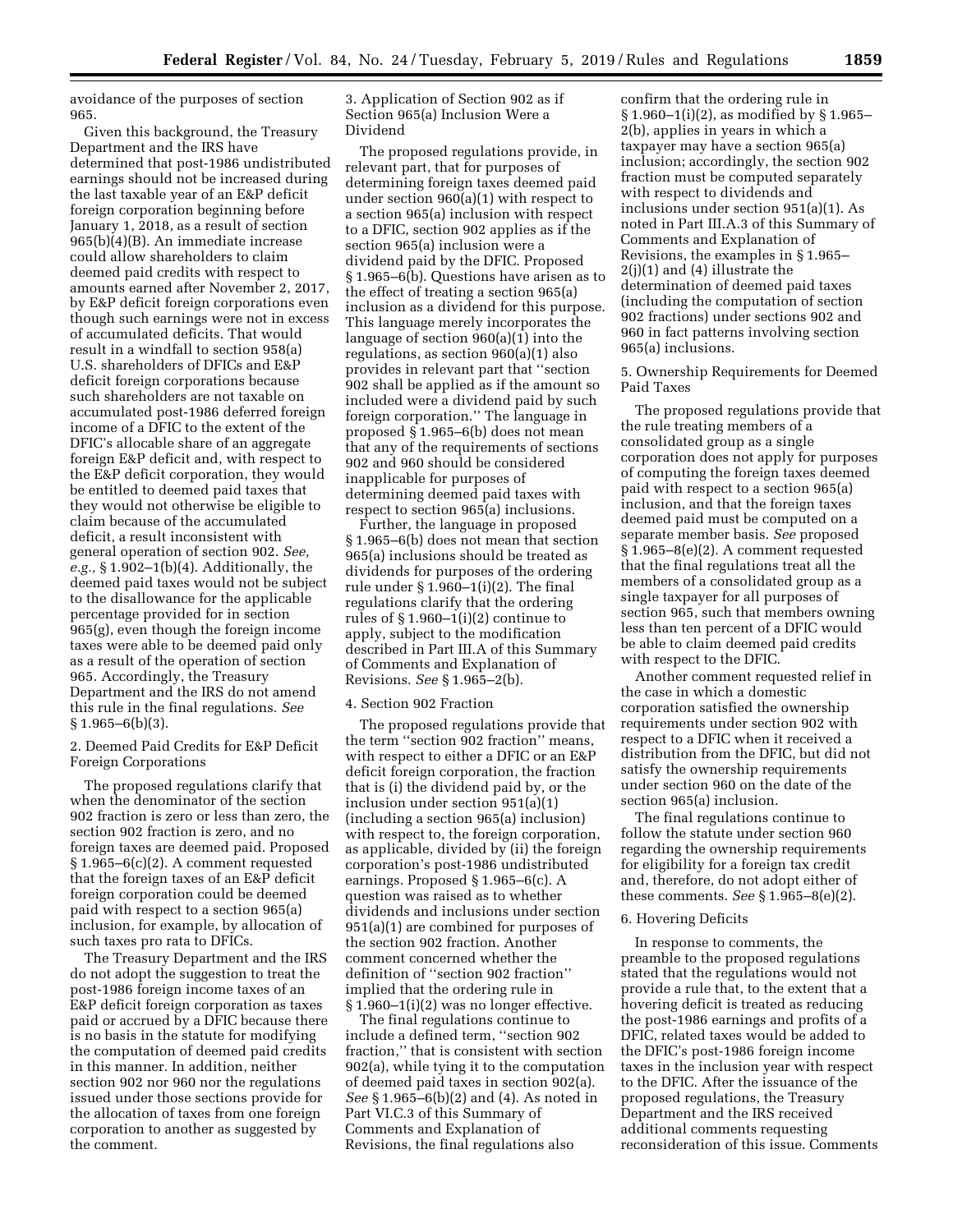highlighted the following language in the legislative history to section 965:

[T]he conferees expect the Secretary may issue guidance to provide that, solely for purposes of calculating the amount of foreign income taxes deemed paid by the U.S. shareholder with respect to an inclusion under section 965, a hovering deficit may be absorbed by current year earnings and profits and the foreign income taxes related to the hovering deficit may be added to the specified foreign corporation's post-1986 foreign income taxes in that separate category on a pro rata basis in the year of inclusion.

H.R. Rep. No. 115–466, at 619 (2017).

To effectuate the legislative history, the final regulations provide that to the extent the hovering deficit would have been absorbed by E&P accrued during the taxable year but for a section 965(a) inclusion, taxes that relate to the hovering deficit are taken into account for purposes of determining post-1986 foreign income taxes. Therefore, § 1.965–6(d) provides that in the last taxable year that begins before January 1, 2018, of a DFIC that is also a foreign surviving corporation, for purposes of determining the related taxes that are included in post-1986 foreign income taxes, the post-transaction earnings that can be offset by a hovering deficit include any current year earnings which were included under section 965 by a section 958(a) U.S. shareholder; and the hovering deficit offset is treated as occurring as of the last day of the DFIC's inclusion year.

# **VII. Comments and Changes to Proposed § 1.965–7—Elections and Payment Rules**

Proposed § 1.965–7 provides rules regarding the timing and manner of certain elections that may be available to taxpayers under section 965, and payments to be made pursuant to those elections. The comments and modifications with respect to these rules are discussed in this Part VII.

# *A. Election Statements*

The proposed regulations provide that, in order to make elections with respect to section 965, the person making the election must attach an election statement, signed under penalties of perjury, to its return for the relevant taxable year. Proposed §§ 1.965–2(f)(2)(iii)(B)(*2*), 1.965– 7(b)(2)(iii), 1.965–7(c)(2)(iii), 1.965– 7(d)(3)(iii), 1.965–7(e)(2)(iii), and 1.965– 7(f)(5)(iii). The proposed regulations do not address whether the election statement attached to or included with the return must be signed or whether the person making the election can attach an unsigned statement and retain the signed copy in its records. The final

regulations provide that the signature requirement is satisfied if the unsigned copy is attached to a timely-filed return of the person making the election, provided that the person retains the signed original in the manner specified in § 1.6001–1(e). *See* §§ 1.965– 2(f)(2)(iii)(B)(*2*), 1.965–7(b)(2)(iii), 1.965–7(c)(2)(iii), 1.965–7(d)(3)(iii), 1.965–7(e)(2)(iii), and  $1.965$ –7(f)(5)(iii). In addition, comments requested clarification regarding whether the election statement could be signed by a return preparer and who must sign the statement in the case of a married filing jointly income tax return. The final regulations do not specifically address who must sign a statement but indicate that general rules concerning who is authorized to sign tax returns apply. *Id.* 

# *B. Acceleration Events and Triggering Events*

Section 965(h)(3) provides that an acceleration event occurs when there is an addition to tax for failure to timely pay an installment required under section 965(h), a liquidation or sale of substantially all of the assets of the person who made the section 965(h) election (including in a title 11 or similar case), a cessation of business by the person who made the section 965(h) election, or any similar circumstance. Proposed § 1.965–7(b)(3)(ii) clarifies what events are acceleration events and what is considered a similar circumstance. Proposed § 1.965– 7(b)(3)(ii)(B) provides that a liquidation, sale, exchange, or other disposition of substantially all of the assets of the person making the election (including in a title 11 or similar case or, in the case of an individual, death) is an acceleration event.

Similarly, section 965(i)(2) lists triggering events that end the payment deferral for purposes of the section 965(i) election, including a liquidation or sale of substantially all of the assets of the S corporation (including in a title 11 or similar case), a cessation of business by the S corporation, the S corporation ceasing to exist, or any similar circumstance. Proposed § 1.965– 7(c)(3)(ii) clarifies the similar circumstances treated as triggering events. Specifically, proposed § 1.965– 7(c)(3)(ii)(B) provides that a liquidation, sale, exchange, or other disposition of substantially all of the assets of the S corporation (including in a title 11 or similar case) is a triggering event.

In addition, section  $965(m)(2)(B)(ii)$ provides that, with respect to a real estate investment trust (''REIT'') that made a section 965(m) election, a liquidation or sale of substantially all of the assets of the REIT (including in a

title 11 or similar case), a cessation of business by the REIT, or any similar circumstance will cause any amount not yet included in gross income (due to the section 965(m) election) to be included in gross income as of the day before the date of the event. Proposed § 1.965– 7(d)(5) clarifies what a similar circumstance is by providing that a liquidation, sale, exchange, or other disposition of substantially all of the assets of the REIT will cause the acceleration of the remaining inclusion.

1. Disposition or Exchange of Substantially All of the Assets

Comments questioned whether a disposition of substantially all of the assets resulting from a downstream taxfree reorganization or an exchange described in section 351 or 721 should constitute an acceleration event or triggering event, particularly when the assets remain under the control of the taxpayer, and whether a reorganization described in section 368(a)(1)(F) should be treated as an acceleration event or triggering event. One comment, relating only to triggering events under section 965(i), proposed multiple alternatives, including removing the ''exchange or other disposition'' language from proposed § 1.965–7(c)(3)(ii)(B) and providing that any nonrecognition transaction is not an exchange.

The Treasury Department and the IRS have determined that any disposition of substantially all of the assets of the person making the section 965(h) election, the S corporation, or the REIT, including in a tax-free reorganization or an exchange described in section 351 or 721, poses a risk to the IRS's ability to collect the full amount of the section 965(h) net tax liability, section 965(i) net tax liability, or total net tax liability under section 965, as the case may be. The Treasury Department and the IRS have determined that it is essential for tax administration purposes for the IRS to be apprised of these dispositions. Providing an exclusion to the general rule that an exchange or other disposition of substantially all of the assets of the person making the section 965(h) election, the S corporation with respect to which a section 965(i) election is in effect, or the REIT with a section 965(m) election in effect for nonrecognition transactions could hamper the IRS's ability to collect the outstanding tax liabilities and could enable certain taxpayers to inappropriately dilute their interests in their assets or change their businesses in a way that is inconsistent with the purposes behind the elections and related triggering and acceleration events. The final regulations also do not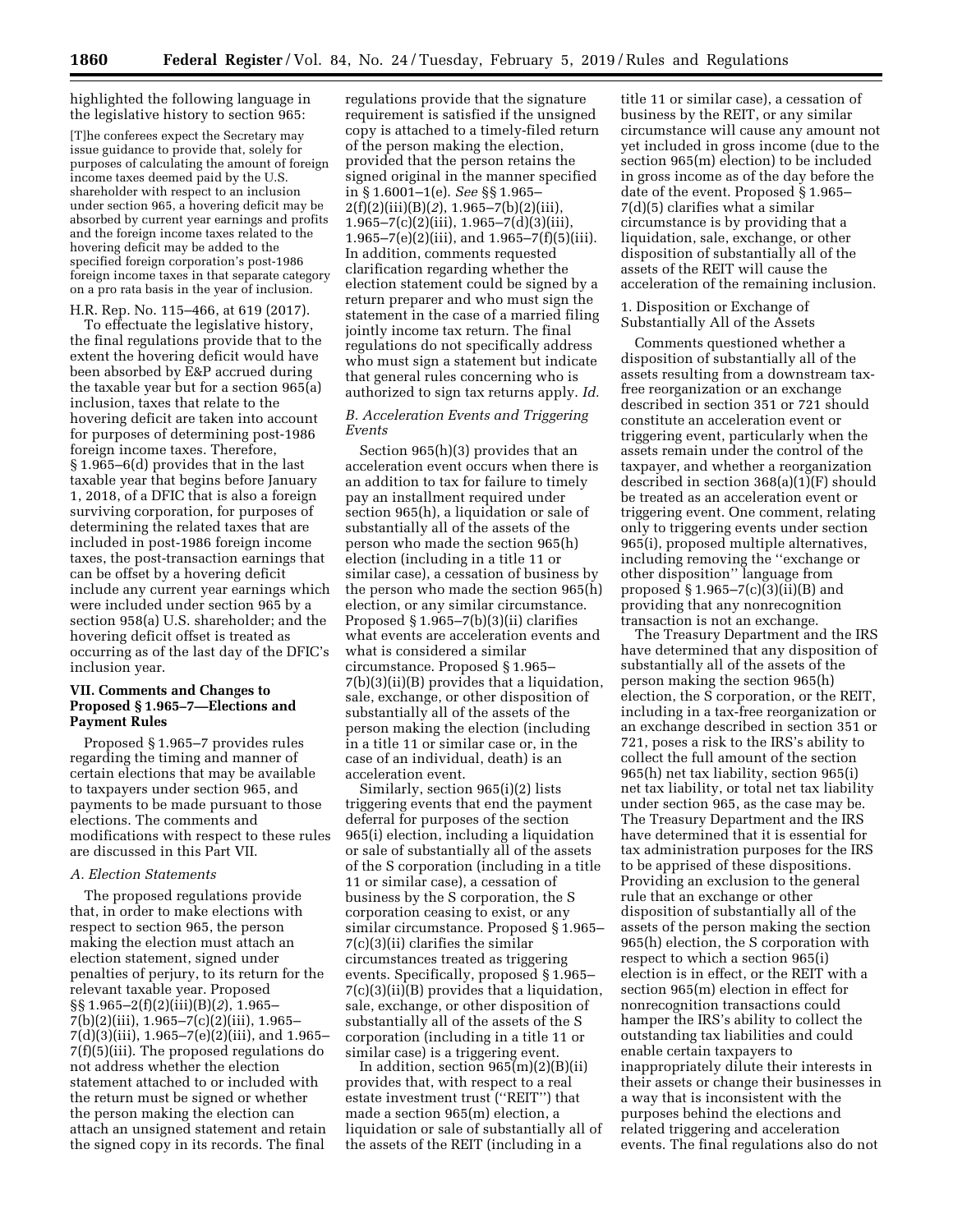include a special exception for reorganizations under section 368(a)(1)(F) because requiring a transfer agreement, if applicable, in those situations is necessary for tax administration purposes.

A comment also requested clarification of the meaning of ''substantially all'' for purposes of the acceleration event and triggering event rules. The phrase ''substantially all'' is used in various Code provisions and in regulations, and often is determined based on all of the facts and circumstances. Consistent with this general approach, the Treasury Department and the IRS decline to provide a bright-line definition of ''substantially all'' in the final regulations.

### 2. Death of Transferor

Proposed § 1.965–7(b)(3)(ii)(B) provides that for a person who made a section 965(h) election, the liquidation, sale, exchange, or other disposition of substantially all of the assets of the person, including, for an individual, by reason of death, is an acceleration event. Proposed § 1.965–7(b)(3)(iii)(A)(*1*)(*ii*) specifically excludes death of an individual from the covered acceleration events that allow for a transfer agreement. A comment requested that, because death is specifically mentioned as a triggering event in section 965(i)(2)(A)(iii) but not section 965(h)(3), death not be treated as an acceleration event for purposes of the section 965(h) election. In addition, the comment requested that, if death is treated as an acceleration event for purposes of the section 965(h) election, it be treated as a covered acceleration event (as described in proposed § 1.965– 7(b)(3)(iii)(A)(*1*)) and thus be eligible for a transfer agreement. Under section 965(h)(3), an acceleration event includes a liquidation or sale of substantially all of the assets of the taxpayer or any similar circumstance, and proposed  $§ 1.965 - 7(b)(3)(ii)(B)$  provides that an exchange or other disposition of substantially all of the assets of the taxpayer (outside of the context of the death of an individual) is an acceleration event. The death of an individual taxpayer is similar to any transfer or other disposition of substantially all of the assets of a taxpayer, and, accordingly, is a similar circumstance that should be an acceleration event. The Treasury Department and the IRS have determined that there are administrative difficulties with transferring liabilities and executing transfer agreements in the event of death. Moreover, in many cases, there would be multiple

beneficiaries in the case of death, and multiple transferees are not permitted for purposes of section 965(h). For those reasons, and because the section 965(i) rules more clearly contemplate allowing transfers on death (and allowing transfers to multiple transferees or beneficiaries), the Treasury Department and the IRS have determined that it is appropriate not to treat the death of an individual shareholder as a covered acceleration event for purposes of section 965(h), and the comment is not adopted.

### *C. Transfer Agreements*

#### 1. Inclusion of Form 965–A or 965–B

The proposed regulations provide that transfer agreements for purposes of section 965(h) and section 965(i) are required to include the eligible section 965(h) transferor's or eligible section 965(i) transferor's most recent Form 965–A or 965–B, as applicable, among other information. Proposed § 1.965– 7(b)(3)(iii)(B)(*4*)(*v*) and (c)(3)(iv)(B)(*4*)(*v*). In some cases, no Form 965–A or 965– B will have been required to be filed before the transfer agreement. Accordingly, the final regulations clarify that the Form 965–A or 965–B is only required to be filed with a transfer agreement if the eligible section 965(h) transferor or eligible section 965(i) transferor was required to file the form. Section 1.965–7(b)(3)(iii)(B)(*4*)(*v*) and (c)(3)(iv)(B)(*4*)(*v*).

### 2. Due Date for Transfer Agreements

Proposed § 1.965–7(b)(3)(iii)(B)(*2*)(*ii*) and § 1.965–7(c)(3)(iv)(B)(*2*)(*ii*) provide that, if an acceleration event or a triggering event occurs before September 10, 2018, a transfer agreement must be filed by October 9, 2018, in order to be considered timely filed. In addition, proposed § 1.965– 7(b)(3)(iii)(B)(*2*)(*i*) and § 1.965–  $7(c)(3)(iv)(B)(2)(i)$  provide that, if an acceleration event or a triggering event occurs on or after September 10, 2018, a transfer agreement must be filed within thirty days of the acceleration or triggering event in order to be considered timely filed. Proposed § 1.965–7(b)(3)(iii)(B)(*2*)(*i*) and § 1.965– 7(c)(3)(iv)(B)(*2*)(*i*) provide that transfer agreements must be filed in accordance with the rules provided in publications, forms, instructions, or other guidance. Because additional guidance, including where to file the agreements, was not issued before certain transfer agreements would have been due, the transition rules in § 1.965– 7(b)(3)(iii)(B)(*2*)(*ii*) and § 1.965– 7(c)(3)(iv)(B)(*2*)(*ii*) have been updated to provide that if a triggering event or

acceleration event occurs on or before February 5, 2019, the transfer agreement must be filed by March 7, 2019, in order to be considered timely filed. *See also*  § 1.965–7(c)(3)(v)(D)(*2*)(*ii*) (similarly extending the deadline for filing agreements to make a section 965(h) election after a triggering event).

### 3. Multiple Transferees

With respect to a section 965(h) acceleration event, proposed § 1.965– 7(b)(3)(iii)(B)(*1*) defines an eligible section 965(h) transferee as a ''single United States person that is not a domestic pass-through entity'' that meets additional requirements. With respect to a section 965(i) triggering event, proposed §  $1.965 - 7(c)\overline{3}$  $(iv)\overline{B}(1)$ defines an eligible section 965(i) transferee as a ''single United States person that is not a domestic passthrough entity.'' A comment requested that multiple transferees be allowed to be eligible transferees for purposes of both section 965(h) and section 965(i). Section 965(h) and proposed § 1.965– 7(b) do not allow for a partial transfer of the section 965(h) net tax liability. Allowing multiple transferees would be similar to allowing for partial transfers. Furthermore, the existence of multiple transferees poses significant administrative challenges for the IRS. Accordingly, the Treasury Department and the IRS do not adopt the recommendation. However, section 965(i)(2)(B) specifically contemplates partial transfers of the section 965(i) net tax liability. As a result, the final regulations clarify in § 1.965–  $7(c)(3)(iv)(B)(1)$  that if a transfer (including as a result of the death of an eligible section 965(i) transferor) consists of multiple partial transfers (as described in  $\S 1.965 - 7(c)(3)(iii)$ , then the eligible section 965(i) transferor can enter into multiple transfer agreements, one for each partial transfer, with different eligible section 965(i) transferees.

## 4. Consolidated Groups

Proposed § 1.965–7(b)(3)(ii)(F) provides that an acceleration event includes, in the case of a consolidated group, the consolidated group ceasing to exist. Proposed § 1.965– 7(b)(3)(iii)(A)(*1*)(*iv*) provides that, for purposes of the eligible section 965(h) transferee exception (as defined in proposed § 1.965–7(b)(3)(iii)), a covered acceleration event includes, with respect to an acceleration event under proposed  $\S 1.965-7(b)(3)(ii)(F)$ , an event resulting from the acquisition of a consolidated group within the meaning of § 1.1502–13(j)(6) if the acquired consolidated group members join a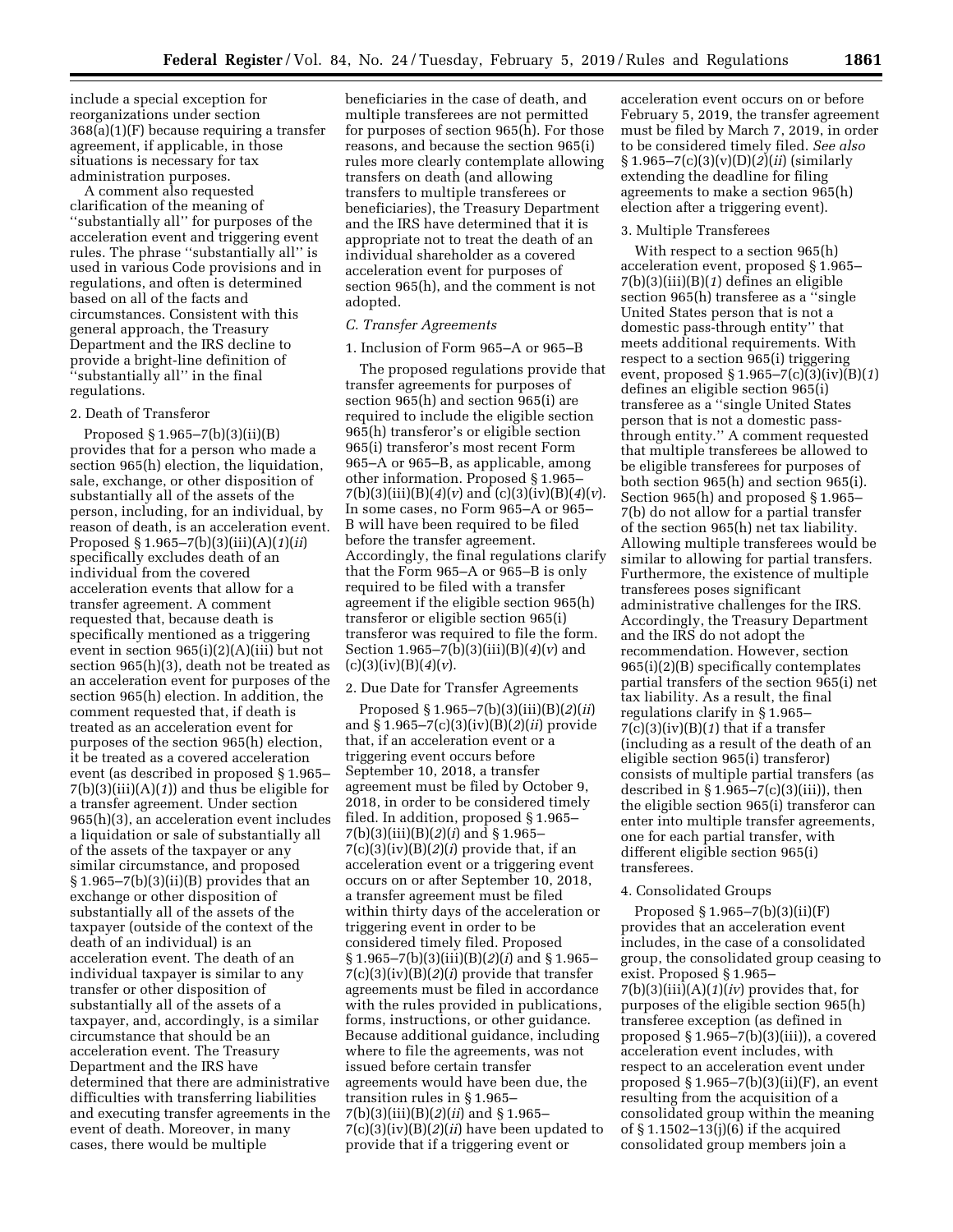different consolidated group as of the day following the acquisition. The proposed regulations do not provide for covered acceleration events related to other fact patterns in which a consolidated group ceases to exist. Comments requested that there be an additional covered acceleration event to account for a situation in which the consolidated group ceases to exist by reason of one or more members of the consolidated group transferring all of their assets to other members, with only one member remaining (for example, a consolidated group consisting only of a parent and a subsidiary ceasing to exist by reason of the subsidiary liquidating into the parent). The Treasury Department and the IRS have determined that it is appropriate to permit the remaining member to enter into a transfer agreement in these circumstances. Accordingly, § 1.965–  $7(b)(3)(iii)(A)(1)(v)$  includes this scenario as a covered acceleration event. In addition, § 1.965–7(b)(3)(iii)(B)(*1*)(*v*) provides that, with respect to the acceleration event in § 1.965–  $7(b)(3)(iii)(A)(1)(v)$ , the remaining member of the consolidated group to which all of the other members' assets are transferred is an eligible section 965(h) transferee (provided that it meets the remaining requirements of § 1.965– 7(b)(3)(iii)(B)(*1*)).

Another comment requested that there be an additional covered acceleration event to account for a situation in which a consolidated group is wholly owned by a corporation that is not an includible corporation (within the meaning of section 1504(b)) when a section 965(h) election was made but subsequently becomes an includible corporation even though the situation does not involve the acquisition of stock of the common parent. For example, this situation could arise when the corporation that owns the consolidated group is an S corporation and subsequently revokes its S corporation election. The Treasury Department and the IRS have determined that it is appropriate to permit transfer agreements in these circumstances. Accordingly, § 1.965–  $7(b)(3)(iii)(A)(1)(vi)$  provides that a covered acceleration event occurs when the group ceases to exist as a result of

the termination of the subchapter S election pursuant to section 1362(d) of a shareholder of the common parent of the consolidated group and, for the shareholder's taxable year immediately following the termination, the shareholder joins in the filing a consolidated return as of a consolidated group that includes all of the former

members of the former consolidated group. In addition, § 1.965– 7(b)(3)(iii)(B)(*1*)(*vi*) provides that, with respect to the acceleration event in § 1.965–7(b)(3)(iii)(A)(*1*)(*vi*), the agent (within the meaning of § 1.1502–77) of the new consolidated group that includes the shareholder whose subchapter S election was terminated and all of the former members of the former consolidated group is an eligible section 965(h) transferee (provided that it meets the remaining requirements of § 1.965–7(b)(3)(iii)(B)(*1*)).

### 5. Joint and Several Liability

Proposed § 1.965–7(b)(3)(iii)(D)(*2*) provides that an eligible section 965(h) transferor remains jointly and severally liable for any unpaid installments assumed by the eligible section 965(h) transferee, as well as any penalties, additions to tax, or other additional amounts attributable to the section 965(h) net tax liability that was transferred. A representation to this effect is required in the transfer agreement if the section 965(h) transferor remains in existence after the transfer. Proposed § 1.965– 7(b)(3)(iii)(B)(*4*)(*viii*). A comment questioned whether the joint and several liability requirement was necessary, given that the eligible section 965(h) transferee has agreed to assume the liability and has the assets from which the liability would be satisfied, and whether there should be differing treatment between eligible section 965(h) transferors that liquidate immediately after the transfer and those that do not. The comment also noted that in many cases, the section 965(h) net tax liability would be taken into account in the purchase price of a sale of substantially all of the assets of the eligible section 965(h) transferor. The final regulations do not adopt this comment. Requiring the eligible section 965(h) transferor to be jointly and severally liability for the unpaid section 965(h) net tax liability, as well as any penalties, additions to tax, or other additional amounts attributable to the section 965(h) net tax liability, protects the IRS's ability to collect the full amount of the section 965(h) net tax liability and helps guard against abusive transactions. In addition, as the comment noted, taxpayers are able to account for the joint and several liability in their transactions.

## 6. Death of an S Corporation Shareholder

Under section 965(i)(2)(A)(iii) and  $(i)(2)(C)$  and proposed § 1.965– 7(c)(3)(ii)(C) and (c)(3)(iv)(A)(*1*), the death of an S corporation shareholder

who made a section 965(i) election is a triggering event, and the deferred liability can be transferred if a transfer agreement is entered into with an eligible section 965(i) transferee (as defined in proposed § 1.965– 7(c)(3)(iv)(B)(*1*)). Proposed § 1.965– 7(c)(3)(iv)(B)(*2*)(*i*) requires that any transfer agreement with respect to a section 965(i) election be filed within 30 days of the date that the transfer occurred. The Treasury Department and the IRS have determined that when the triggering event is the death of the eligible section 965(i) transferor, filing a transfer agreement within 30 days may be impractical. Accordingly, the final regulations provide, in § 1.965–  $7(c)(3)(iv)(B)(2)(iii)$ , that in the case of the death of an eligible section 965(i) transferor, the transfer agreement is required to be filed by the later of the unextended due date for the eligible section 965(i) transferor's final income tax return and March 7, 2019.

In addition, the final regulations clarify in § 1.965–7(c)(3)(iv)(B)(*5*) what transfer agreements are required following the death of an eligible section 965(i) transferor. In order to make the transfer agreements more administrable for both taxpayers and the IRS, the final regulations provide that, except in the case of transfers to trusts, in the event of the death of an eligible section 965(i) transferor, if the beneficiary or beneficiaries are known and determined as of the due date for the transfer agreement (that is, generally, the unextended due date for the eligible section 965(i) transferor's final income tax return), then the transfer will be treated as a transfer directly between the eligible section 965(i) transferor and the eligible section 965(i) transferee beneficiary or beneficiaries, and only one transfer agreement for each eligible section 965(i) transferee is required. If, however, the beneficiary or beneficiaries are not known and determined by the due date for the transfer agreement, then the transfer will be treated as two transfers: First, the transfer on death between the eligible section 965(i) transferor and his or her estate, and, second, a transfer (not on death) between the estate and the eligible section 965(i) transferee beneficiary or beneficiaries, and separate transfer agreements are required for each transfer. The general rule concerning transfers to trusts will continue to apply as discussed in Part VII.E.1 of this Summary of Comments and Explanation of Revisions.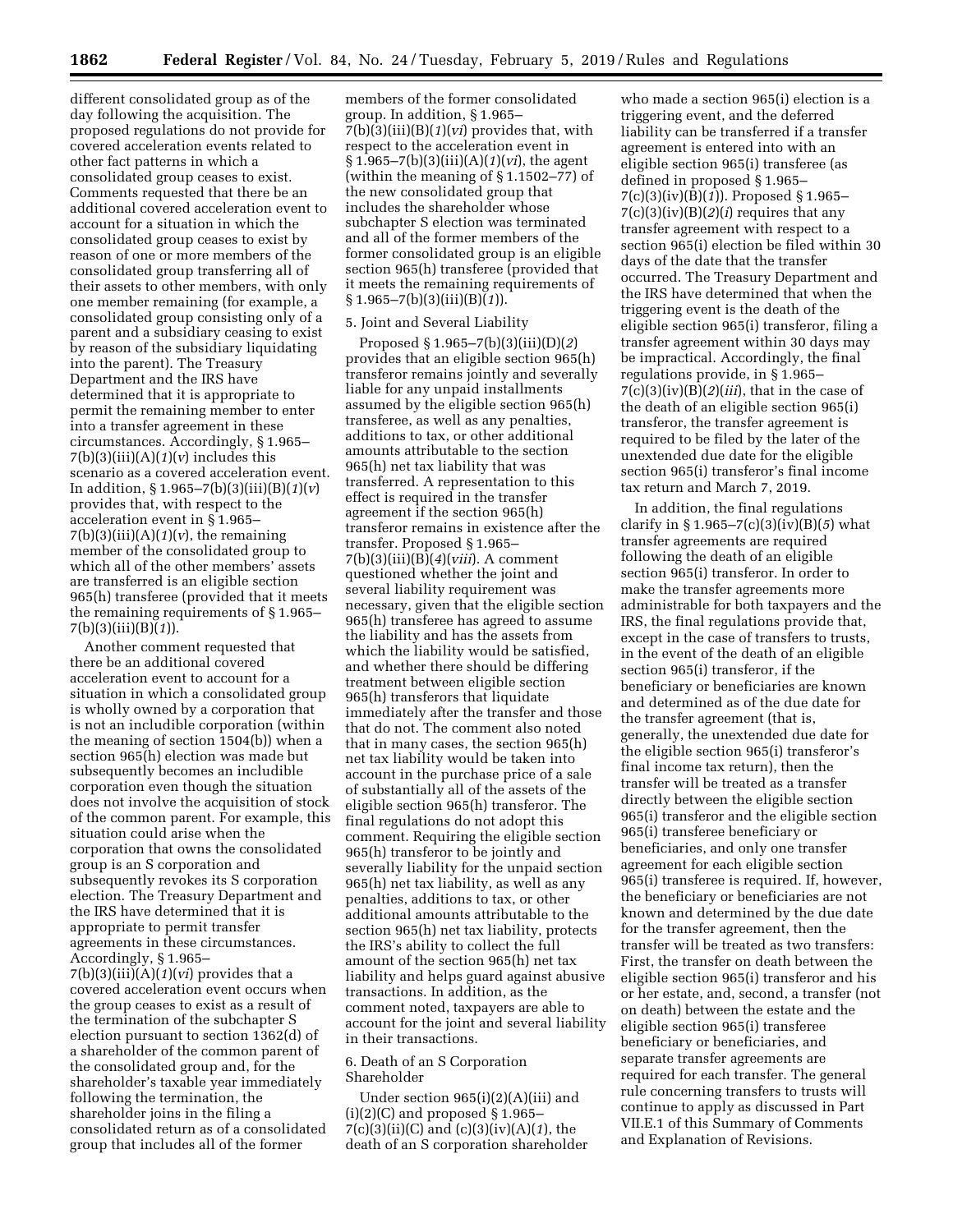## 7. Terms of Transfer Agreements

## a. Transfer Agreements After Acceleration Events

The proposed regulations provide specific information and representations that a transfer agreement must contain, including a statement that the transferee agrees to assume the transferor's liability for any unpaid installment payments. The final regulations include modifications to certain requirements for the terms of a transfer agreement. First, the final regulations clarify that an eligible section 965(h) transferee must consent to an assessment with respect to the liability that it assumes. Specifically, when an eligible section 965(h) transferor and an eligible section 965(h) transferee enter into a transfer agreement, the amount of the section 965(h) net tax liability will already be assessed against the transferor. For the transfer agreements to be administrable, the final regulations add the requirement that an eligible section 965(h) transferee waive the right to a notice of liability and consent to the immediate assessment of the portion of the eligible section 965(h) transferor's section 965(h) net tax liability remaining unpaid as a term of the transfer agreement. Section 1.965– 7(b)(3)(iii)(B)(*4*)(*ix*).

Second, the final regulations retain the proposed regulations' requirement that an eligible section 965(h) transferee represent that it is able to make the remaining payments with respect to the section 965(h) net tax liability being assumed. Because the transfer of substantially all of the assets of the eligible section 965(h) transferor presents a risk to the IRS's ability to collect the outstanding section 965(h) net tax liability, the final regulations require a transfer agreement to include a statement as to whether the leverage ratio of the eligible section 965(h) transferee exceeds three to one, subject to modification by future guidance. *See*  § 1.965–7(b)(3)(iii)(B)(*4*)(*ix*) and (b)(3)(iii)(B)(*6*).

A taxpayer with a leverage ratio in excess of three to one may be an eligible section 965(h) transferee and may file a valid transfer agreement, provided the requirements of  $\S 1.965 - 7(b)(3)(iii)(B)$ are met. The IRS may, however, use the information provided regarding an eligible section 965(h) transferee's leverage ratio in connection with a subsequent evaluation of the accuracy of an eligible section 965(h) transferee's representation that it has the ability to pay the outstanding section 965(h) net tax liability. The ability of an eligible section 965(h) transferee to pay the outstanding section 965(h) net tax

liability depends on all of the relevant facts and circumstances, including its leverage ratio and also including the eligible section 965(h) transferee's revenue, the value of its assets, its access to capital, the volatility of its business, the size of the section 965(h) net tax liability assumed, and other factors. The IRS may request further information when evaluating a transfer agreement in order to assess these aspects of the transferee. Section 1.965– 7(b)(3)(iii)(C)(*1*) and (c)(3)(iv)(C)(*1*).

If the Commissioner determines that this representation (or any of the other information contained in the transfer agreement) is incorrect, then the transfer agreement may be rejected as of the date of the acceleration event or the Commissioner may determine that an acceleration event has occurred with respect to the eligible section 965(h) transferee as of the date of the determination. *See* § 1.965– 7(b)(3)(iii)(C)(*2*).

Third, § 1.965–7(b)(3)(iii)(B)(4)(*xi*) clarifies, consistent with the requirement in proposed § 1.965–  $7(b)(3)(iii)(B)(2)(i)$  that a transfer agreement be filed consistent with other guidance, that additional terms for transfer agreements may be prescribed pursuant to publications, forms, instructions, or other guidance.

b. Transfer Agreements and Consent Agreements After Triggering Eevents

The final regulations also include changes to the terms of the transfer agreements to be entered into by eligible section 965(i) transferees and the consent agreements to be entered into by certain shareholders after certain triggering events consistent with the changes to the terms of the transfer agreements to be entered into in connection with acceleration events discussed in Part VI.C.7.a of this Summary of Comments and Explanation of Revisions. The final regulations require a transfer agreement or consent agreement to include a statement as to whether the leverage ratio of the eligible section 965(i) transferee or the taxpayer making the section 965(h) election after a triggering events exceeds three to one. *See* § 1.965–7(c)(3)(iv)(B)(*4*)(*ix*), (c)(3)(iv)(B)(*6*), (c)(3)(v)(D)(*4*)(*v*), and  $(c)(3)(v)(D)(6)$ . The final regulations also clarify that additional terms for transfer agreements and consent agreements in connection with triggering events may be prescribed pursuant to publications, forms, instructions, or other guidance. Section 1.965–7(c)(3)(iv)(B)(*4*)(*x*) and (c)(3)(v)(D)(*4*)(*vi*).

## *D. Section 965(h) Elections*

## 1. Deficiencies or Additional Liabilities

Section 965(h)(4) provides that if a deficiency is assessed with respect to a person's section 965(h) net tax liability, other than in cases of negligence, intentional disregard of rules and regulations, or fraud with intent to evade tax, the amount of the deficiency will be prorated among the installments, and for any installment the due date of which has already passed, the part of the deficiency prorated to that installment will be due on notice and demand. Proposed § 1.965–7(b)(1)(ii) extends this rule to apply in the case of a person that increases the amount of its section 965(h) net tax liability when it files a return after payment of the first installment or files an amended return. Requiring notice and demand before payment of the additional amount when it is not due to a deficiency that has been assessed is administratively difficult and inconsistent with the rule provided in proposed § 1.965– 7(b)(1)(ii)(C), applicable in the case of negligence, intentional disregard of rules and regulations, or fraud with intent to evade tax. Therefore, the final regulations have been modified to provide that in the case of an additional liability reported on a return or amended return, any amount that is prorated to an installment, the due date of which has already passed, will be due with the return reporting the additional amount. Section 1.965–7(b)(1)(ii)(B). The rule with respect to deficiencies remains the same, and payment for a deficiency prorated to an installment, the due date of which has already passed, is due on notice and demand. *Id.* 

# 2. Elections in Multiple Years

A comment requested clarification regarding whether a person who has section 965(h) net tax liabilities in multiple taxable years due to ownership of DFICs with different inclusion years can make the section 965(h) election for each year individually. Because the section 965(h) election is made with respect to the section 965(h) net tax liability for a taxable year and is made with the person's tax return, it must be made separately for each year that the person has a section 965(h) net tax liability. The Treasury Department and the IRS have determined that no additional clarification is necessary. Section 1.965–7(b)(2) and (g)(4).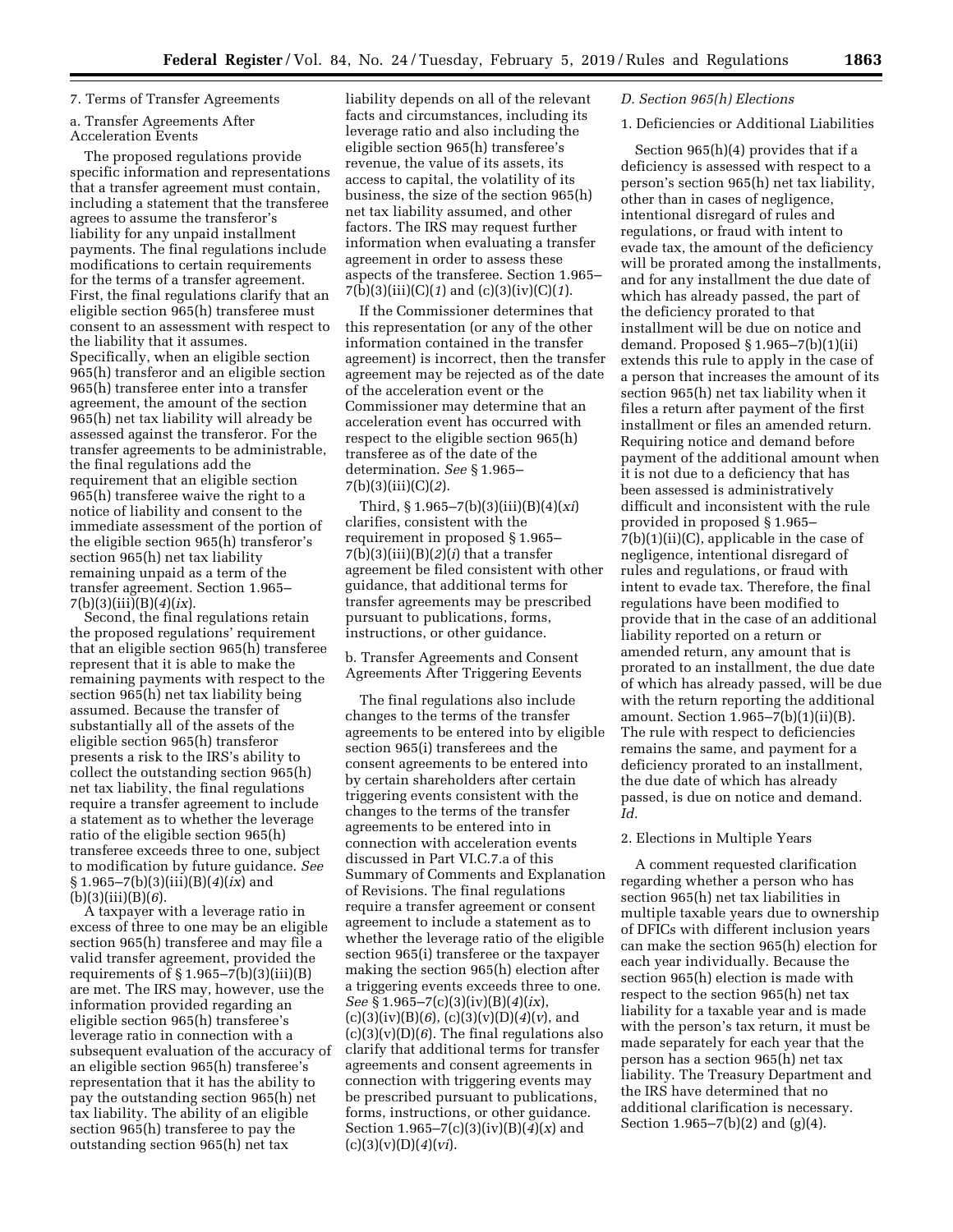# *E. Section 965(i) Elections*

# 1. Trusts and Estates

Comments requested clarification of the application of the rules regarding elections in the case of trusts and estates. These comments can largely be divided into two categories: (a) Requests for guidance concerning which persons are treated as S corporation shareholders for purposes of the section 965(i) election and entering into transfer agreements after a triggering event, and (b) requests for guidance concerning what events constitute triggering events.

a. Persons Eligible To Make Section 965(i) Elections and Eligible Section 965(i) Transferees

The comments requested that the final regulations clarify the definition of ''pass-through entity'' in proposed § 1.965–1(f)(28) to provide more certainty on the status of grantor trusts and qualified subchapter S trusts (''QSSTs''). Comments further noted that it may be unclear whether grantor trust owners and beneficiaries of QSSTs are eligible to make a section 965(i) election and enter into transfer agreements as eligible section 965(i) transferees because it is not clear whether such persons are treated as shareholders of an S corporation for purposes of section 965. They also requested that the final regulations provide that a person with a section 965(i) net tax liability be permitted to make a section 965(i) election and that a person that would be subject to tax on a section 965(i) net tax liability be permitted to enter into a transfer agreement after a triggering event. Similarly, they requested that when an S corporation is owned by a domestic pass-through entity, the domestic passthrough owners be able to make the section 965(i) election. The comments also requested guidance on who is an eligible section 965(i) transferee when there is a death and a grantor trust becomes a non-grantor trust, given that an eligible section 965(i) transferee does not include a pass-through entity, as defined in proposed  $\S 1.965-1(f)(28)$ .

The Treasury Department and the IRS have determined that the proposed regulations are clear that both grantor trusts and QSSTs constitute passthrough entities for purposes of proposed  $\S 1.965-1(f)(28)$ . The entire portion of the income attributable to the S corporation stock is taxed to the beneficiary of a QSST. *See* § 1.1361– 1(j)(1)(i). The same is true for grantor trusts. *See* section 671 and § 1.1361– 1(h)(1)(i). The Treasury Department and the IRS have determined that, because the beneficiary of a QSST or the grantor

(or beneficiary) of a grantor trust is treated as an S corporation shareholder for subchapter S purposes, it is appropriate that the beneficiary or grantor makes the section 965(i) election and signs a transfer agreement as the eligible section 965(i) transferee. While the beneficiaries of an electing small business trust (''ESBT'') are treated as S corporation shareholders for section 1361 purposes, they are not treated as such for purposes of consenting to an S corporation election or taking into account shares of an S corporation's items of income, loss, or deduction. *See*  §§ 1.1361–1(h)(3) and 1.1362–6(b)(2). Thus, the trustee of the S corporation portion of an ESBT should make a section 965(i) election and be the eligible section 965(i) transferee.

In the case of death, in which a grantor trust becomes a non-grantor trust, who can enter the transfer agreement should depend on whether, for example, an election is made to treat the trust as a QSST or an ESBT, whether the trust is treated as a testamentary trust, or whether a section 645 election is made to treat the trust as part of the estate. Generally, the QSST beneficiary, the trustee of an ESBT, or the executor of an estate should be permitted to enter into the transfer agreement. Accordingly, in response to these comments, the rules in  $\S 1.965 - 7(c)(1)$ and (c)(3)(iv)(B)(*1*) are revised to clarify that persons required to consent with respect to a trust or estate for purposes of section 1362 are eligible to make a section 965(i) election and be an eligible section 965(i) transferee.

The comments also requested clarification concerning whether an ESBT or QSST that is treated as bifurcated under trust rules is also treated as bifurcated for purposes of section 965, including elections, acceleration events, and triggering events. The comments noted that certain trusts, in particular ESBTs, are divided into different portions when they hold stock of an S corporation. *See*  § 1.641(c)–1(a). Accordingly, separate section 965(h) elections and section 965(i) elections must be made. The final regulations do not, however, address the application of the trust bifurcation rules, which are outside of the scope of this rulemaking.

### b. Triggering Events

Comments requested that certain transactions that occur frequently with respect to S corporation trusts not be treated as triggering events and that guidance be provided concerning how to enter into a transfer agreement if such a transaction is a triggering event. For example, family settlement agreements,

disclaimers, and certain decanting transactions result in a legal transfer but are not considered a transfer for either U.S. federal transfer tax or income tax purposes. The comments also noted that certain trust transactions may result in a change in taxpayer for U.S. federal income tax reporting purposes although no legal transfer occurred. These transactions may include a conversion of a grantor trust to a non-grantor trust, a trust making a QSST or ESBT election, a merger of two or more trusts, or a severance of trusts into separate shares. A comment also recommended that a material modification of a trust, such as through an amendment, decanting, or judicial reformation, or a material modification in a trust's beneficiaries, not constitute a triggering event where there is no change in ownership for U.S. federal income tax purposes.

In response to the comments, the final regulations clarify that a transfer of S corporation stock can only be a triggering event if it is a transfer that results in a change in ownership for U.S. federal income tax purposes. Thus, for example, a transfer of S corporation stock between a person and a grantor trust of which the person is an owner, which is disregarded for U.S. federal income tax purposes, is not a transfer that can constitute a triggering event because it does not result in an ownership change for U.S. federal income tax purposes. *Cf.* Rev. Rul. 85– 13, 1985–1 C.B. 184 (providing that no sale occurred upon the transfer of trust assets from a grantor trust to the grantor). Specific guidance concerning what transactions are treated as transfers that result in a change in ownership for U.S. federal income tax purposes is outside the scope of these regulations.

Comments also requested guidance on whether a trust's conversion from grantor status to non-grantor status due to the death of a grantor, regardless of whether the trust is treated as part of the decedent's estate under section 645, is a triggering event. Section 965(i)(2)(iii) and  $\S 1.965 - 7(c)(3)(ii)(C)$  are clear that a transfer includes a transfer by reason of death, so a trust's conversion to nongrantor status due to a death is a triggering event. Accordingly, no further guidance is warranted.

## 2. Section 962 Elections

A comment requested guidance concerning the interaction of a section 962 election and a section 965(i) election. The Treasury Department and the IRS have determined that it is clear that an eligible taxpayer may make a section 962 election that applies with respect to a section 965(a) inclusion that results in a section 965(i) net tax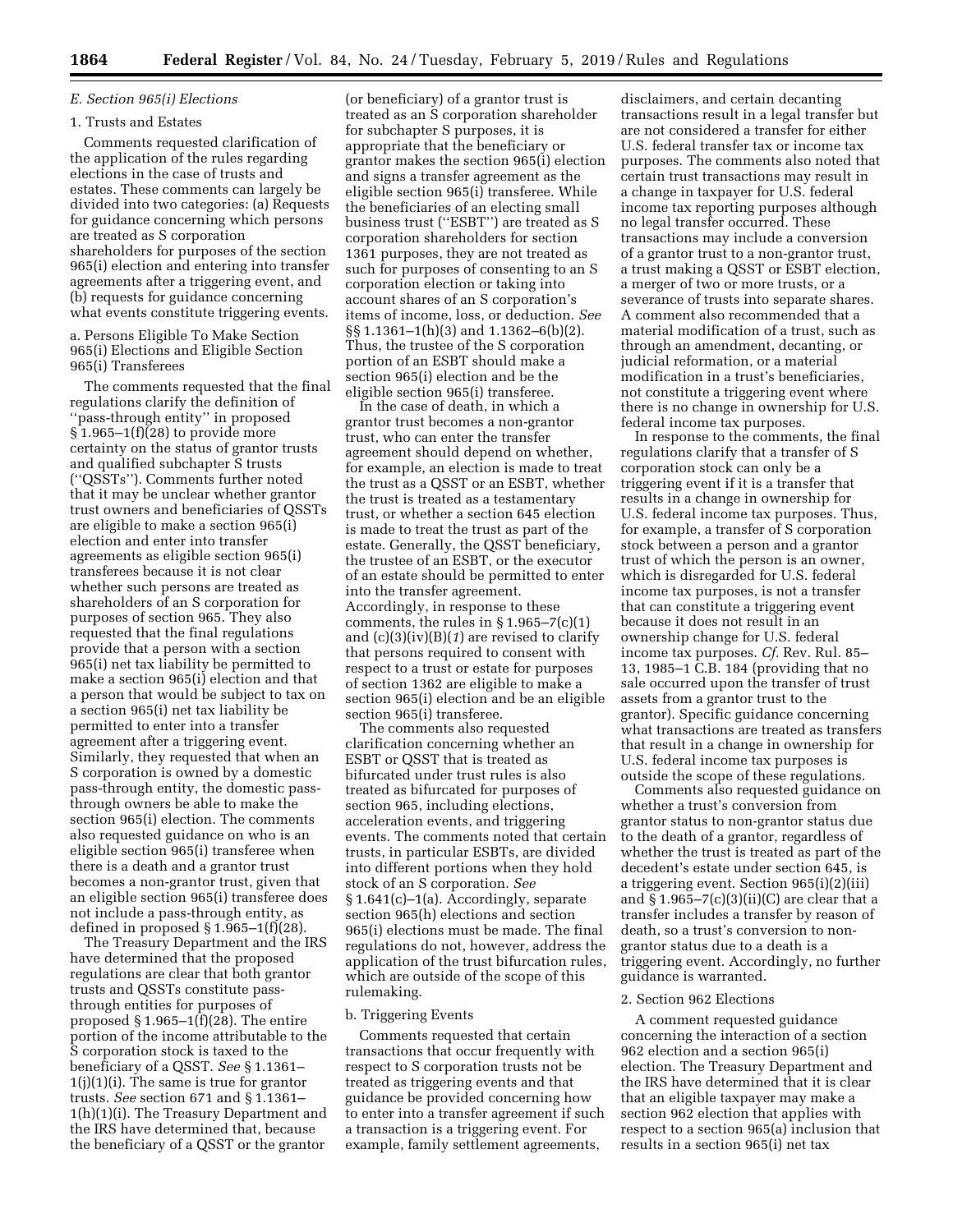liability that the taxpayer defers payment of pursuant to a section 965(i) election, because there are no limitations in the section 962 regulations or the section 965 regulations that would preclude the elections. Accordingly, no change is made to the final regulations in this regard.

The comment also requested guidance concerning whether making both the section 962 election and the section 965(i) election would result in the treatment of distributions from a DFIC owned by the S corporation to which the section 965(i) election relates occurring before a triggering event as dividends not excluded from gross income. The Treasury Department and the IRS have determined that it is clear that amounts attributable to a section 965(a) inclusion with respect to which a section 962 election applies that would otherwise be excluded from gross income under section 959 are prevented from being excluded before a triggering event due to the application of section 962(d), because no tax will have been paid with respect to the section 965(a) inclusion. See Part III.D.6 of this Summary of Comments and Explanation of Revisions for a discussion of the application of section 962(d) to section 965(h) elections, the concepts of which apply equally for section 965(i) elections. However, as discussed in Part III.D.6 of this Summary of Comments and Explanation of Revisions with regard to the basis adjustments to be made in the similar case of a domestic pass-through owner that has made a section 962 election applicable to its distributive share of a domestic passthrough entity's section 965(a) inclusion amount, the issue raised by the comment is a longstanding issue of general applicability within subpart F that is outside of the scope of regulations concerning section 965. Accordingly, the Treasury Department and the IRS decline to adopt the comment.

### *F. Section 965(m) Elections*

Section 965(m) allows a real estate investment trust (REIT) to make an election to include its section 965(a) inclusions (and correspondingly deduct its section 965(c) deductions) over an eight-year period, rather than all in one taxable year. The schedule for inclusions over the eight-year period is similar to the schedule for payments for the section 965(h) election. *See* sections 965(h)(1) and 965(m)(1)(B). A comment requested that REITs making section 965(m) elections be treated the same as taxpayers making section 965(h) elections and be allowed to make

adjustments to previously taxed E&P and basis under sections 959 and 961 as if the REIT had included the full section 965(a) inclusion (and deducted the full section 965(c) deduction) in the taxable year or years in which its DFICs had subpart F income as a result of section 965(a). Notwithstanding the similarities in the eight-year schedules for section 965(h) elections and section 965(m) elections, the statute is clear that the section 965(h) election defers payments while the section 965(m) election defers inclusions (and deductions). Thus, allowing REITs making section 965(m) elections to make adjustments under sections 959 and 961 as if they had not made the section 965(m) election would be inconsistent with the statute; therefore, the final regulations do not adopt the comment.

Another comment requested that if adjustments under sections 959 and 961 were not permitted until the corresponding amounts were included in income, the final regulations provide guidance concerning the consequences if the REIT disposed of DFIC stock before all section 965(a) inclusions with respect to the stock had been included in income, and thus before all corresponding adjustments under sections 959 and 961 had been made. The comment recommended that the section 959 and 961 adjustments be treated as made immediately before the disposition. For the reasons discussed in the preceding paragraph, the Treasury Department and the IRS have determined that such treatment would not be appropriate and do not adopt the comment.

### *G. Section 965(n) Elections*

Proposed § 1.965–7(e) provides that if a taxpayer makes a section 965(n) election for a taxable year, certain section 965-related amounts are not taken into account in determining the taxpayer's net operating loss under section 172 for the year or in determining the taxpayer's taxable income for such taxable year (computed without regard to the deduction allowable under section 172) that may be reduced by net operating loss carryovers or carrybacks to such taxable year under section 172. A comment requested clarification that the section 965(n) election applies for purposes of the alternative minimum tax (''AMT'') and section 1411. The Treasury Department and the IRS have determined that because the section 965(n) election affects the net operating loss deduction and taxable income, which are starting points for determining alternative minimum tax net operating loss deduction and

alternative minimum taxable income under sections 56(d) and 55(b)(2), respectively, it is clear that the section 965(n) election applies for purposes of the AMT. Similarly, it is clear that the section 965(n) election affects the computations under § 1.1411–4(h) if an election under § 1.1411–10(g) has been made, and no clarification is needed.

A comment also requested clarification that a section 965(n) election can be made for every year in which a REIT has a section 965(a) inclusion by reason of a section 965(m) election. Given that § 1.965–7(e), like proposed § 1.965–7(e), provides that a section 965(n) election can be made for a taxable year in which a person has a section 965(a) inclusion, the Treasury Department and the IRS have determined that no additional clarification is necessary.

## *H. Election To Use Alternative Method of Calculating Post-1986 Earnings and Profits*

Proposed  $§ 1.965-7(f)(5)(i)$  provides for an election to use an alternative method for calculating post-1986 earnings and profits and provides that the election is made for each specified foreign corporation by its controlling domestic shareholder (as defined in § 1.964–1(c)(5)) pursuant to the rules of  $§ 1.964-1(c)(3)$ . A comment requested modifications regarding multiple aspects of this election.

First, the comment requested that references to the rules in § 1.964–1(c)(3) be deleted because the requirements, particularly with respect to the statement required by § 1.964–1(c)(3)(ii) and the notice to minority shareholders required by  $\S 1.964-1(c)(3)(iii)$ , are too onerous for this purpose. Second, the comment requested that United States shareholders be allowed to make a blanket election for all of their specified foreign corporations or be allowed to make a single election and specifically provide a schedule of those specified foreign corporations for which they do not want to make the election. Third, the comment requested that the penalties of perjury statement requirement be eliminated.

The Treasury Department and the IRS have determined that requiring a controlling domestic shareholder to file the statement required by § 1.964– 1(c)(ii) in order to make the election described in proposed § 1.965–7(f) is duplicative in light of the requirement to provide an election statement described in proposed § 1.965– 7(f)(5)(iii). However, the requirement to give notice to minority shareholders is not a duplicative requirement, and it helps ensure that all taxpayers are using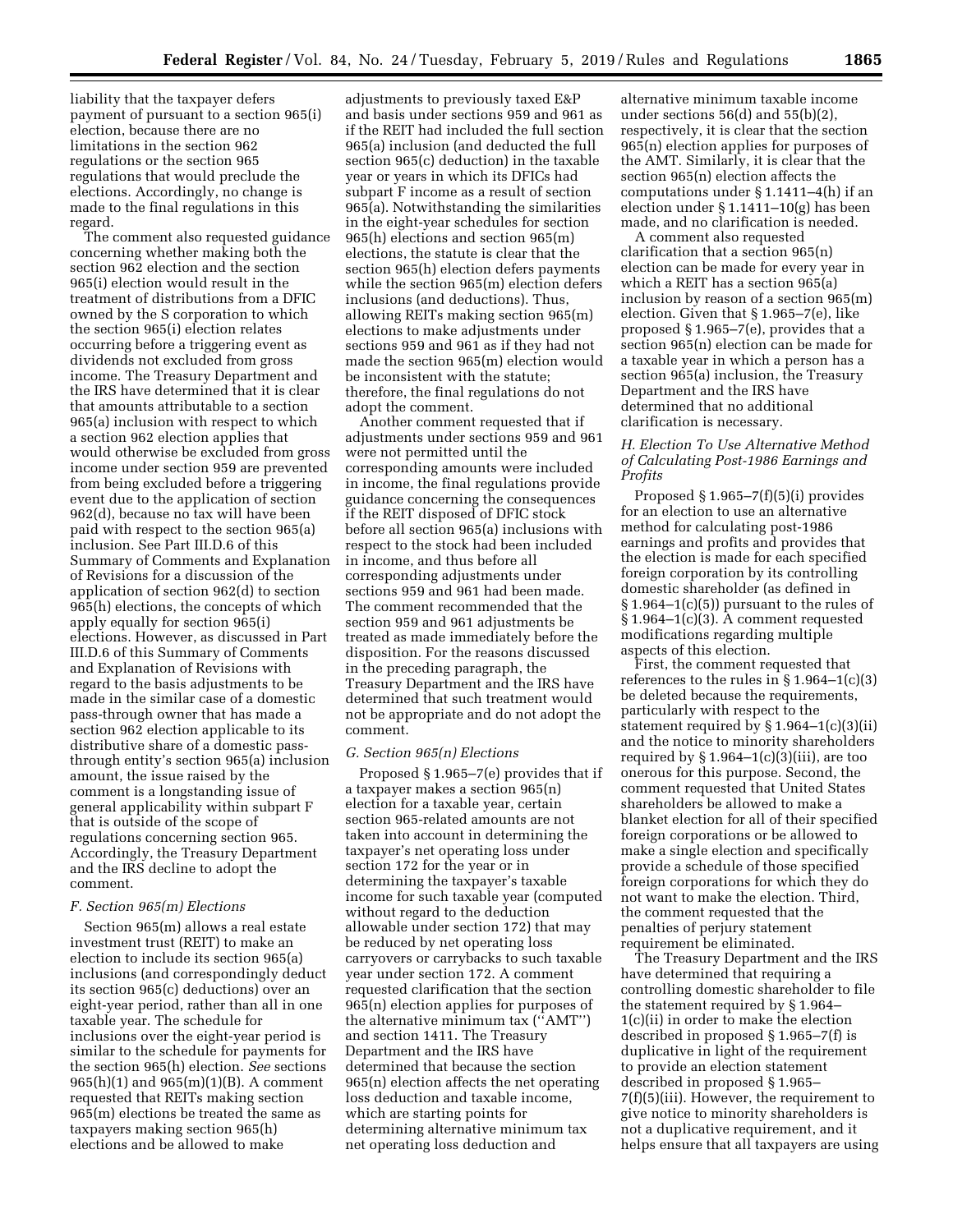the same amounts for post-1986 earnings and profits to calculate their section 965(a) inclusions. Accordingly, § 1.965–7(f)(5)(i) retains the reference to § 1.964–1(c)(3) but provides that the statement described in § 1.964– 1(c)(3)(ii) is not required. In addition, proposed § 1.965–7(f) provides that the election is made on a specified foreign corporation by specified foreign corporation basis, in part because the ability to use the November 2, 2017, measurement date might differ among specified foreign corporations. While it is important for the IRS to know what method is being used for each specified foreign corporation in order to properly determine the amount of post-1986 earnings and profits, it is not necessary for a separate statement to be filed with respect to each specified foreign corporation. Therefore, the final regulations permit a single election statement to be filed that provides the necessary information with respect to each specified foreign corporation. Finally, the election statement required by proposed  $\S 1.965 - 7(f)(5)(iii)$  contains additional information beyond the making of the election, including the name and taxpayer identification number (if any) of both the person making the election and the specified foreign corporation, so the request that the penalties of perjury statement be eliminated is not adopted. See Part VII.A of this Summary of Comments and Explanation of Revisions for more discussion of the election statements.

# *I. Total Net Tax Liability Under Section 965*

Section 965(h) elections and section 965(i) elections allow the deferral of payment of amounts based on a taxpayer's total net tax liability under section 965. *See* § 1.965–7(b)(1), (c)(1),  $(g)(4)$ , and  $(g)(6)$ . Total net tax liability is calculated on the basis of a taxpayer's net income tax ''with'' and ''without'' the application of section 965, which is intended to isolate the portion of a taxpayer's net income tax attributable to section 965.

# 1. ''Without'' Prong

The second prong of the definition of total net tax liability under section 965 (the ''without'' prong) in the proposed regulations calculates the taxpayer's net income tax without regard to section 965 but also disregards dividends received directly or through a chain of ownership described in section 958(a). Proposed § 1.965–7(g)(10)(i)(B)(*2*). Dividends are disregarded because, absent section 965, they would generally be taxed in the hands of the

taxpayer, but such dividends may instead be distributions of previously taxed E&P if section 965 applies, and thus not subject to additional tax if section 965 applies. Therefore, absent this rule, the tax imposed on dividends would be included in the ''without'' prong but not in the ''with'' prong, distorting the ''with'' and ''without'' calculation so that it no longer isolates the net income tax attributable to section 965. However, this rule does not disregard investments in United States property that would give rise to inclusions under sections 951(a)(1)(B) and 956, even though these inclusions, like dividends, could result in income inclusions that would be taxable in the ''without'' prong absent section 965, but may instead be sheltered by previously taxed E&P if section 965 does apply. Comments recommended that the final regulations disregard inclusions under sections 951(a)(1)(B) and 956 for purposes of the ''without'' computation in order to ensure that the total net tax liability under section 965 reflects an accurate measure of a taxpayer's tax due to section 965. The final regulations adopt this recommendation. *See*  § 1.965–7(g)(10)(i)(B)(*2*).

A comment also suggested that the final regulations clarify whether the ''without'' prong disregards dividends received by a United States shareholder from a DFIC before the DFIC's inclusion year. The Treasury Department and the IRS have determined that disregarding such dividends would distort the measurement of the taxpayer's tax due to section 965, as those dividends would not become distributions of previously taxed E&P solely as a result of disregarding section 965 in a year for which there was no section 965(a) inclusion with respect to a DFIC. Accordingly, consistent with the change discussed in the preceding paragraph and in response to the comment, the final regulations clarify that the dividends disregarded are limited to those paid by a DFIC during the DFIC's inclusion year. *See id.* 

A comment also noted that the ''without'' prong of the definition of total net tax liability under section 965 under the proposed regulations disregards credits, as well as income or deductions properly attributable to dividends from a DFIC, even though section  $965(h)(6)(A)(ii)(II)$  only specifically disregards income or deductions. The comment suggested that because credits were specifically included in the House version of the rule, but not the Senate version, Congress specifically intended to take into account credits in the ''without''

prong. However, there is no legislative history explaining the change. A similar comment recommended that the ''without'' prong of the definition of total net tax liability under section 965 take into account foreign income taxes that the taxpayer would have been able to use as credits in subsequent years had section 965 not been enacted.

The term ''net income tax'' is defined to mean the regular tax liability reduced by the credits allowed under subparts A, B, and D of part IV of subchapter A of the Code and is not defined as such solely with respect to the ''with'' prong in section  $965(h)(6)(A)(i)$ , but also the ''without'' prong in section 965(h)(6)(A)(ii). *See* section 965(h)(6)(B). Subpart B includes section 27, which allows for a foreign tax credit. The disregard of credits clearly follows from the statutory definition of the ''without'' prong, as there could be no credits attributable to a dividend if income attributable to the dividend were disregarded. Accordingly, the Treasury Department and the IRS have determined that the approach of the proposed regulations is appropriate, and do not adopt the recommendations.

### 2. Effect on Total Tax Liability

A comment suggested that the rules for determining a total net tax liability under section 965 can result in the total tax liability of a United States person who makes a section 965(i) election being higher than it would have been had a section 965(i) election not been made. However, the Treasury Department and the IRS have determined that because such rules apply only for purposes of the definition of total net tax liability under section 965, and thus for purposes of determining how much can be deferred pursuant to a section 965(h) election or a section 965(i) election, they have no impact on a person's actual total tax liability. Accordingly, no changes are made in response to the comment.

# **VIII. Comments and Changes to Proposed § 1.965–8—Affiliated Groups (Including Consolidated Groups)**

Proposed § 1.965–8 sets forth rules governing the application of section 965 and the section 965 regulations to members of an affiliated group (as defined in section 1504(a)), including members of a consolidated group (as defined in § 1.1502–1(h)). The comments and modifications with respect to these rules are discussed in this Part VIII.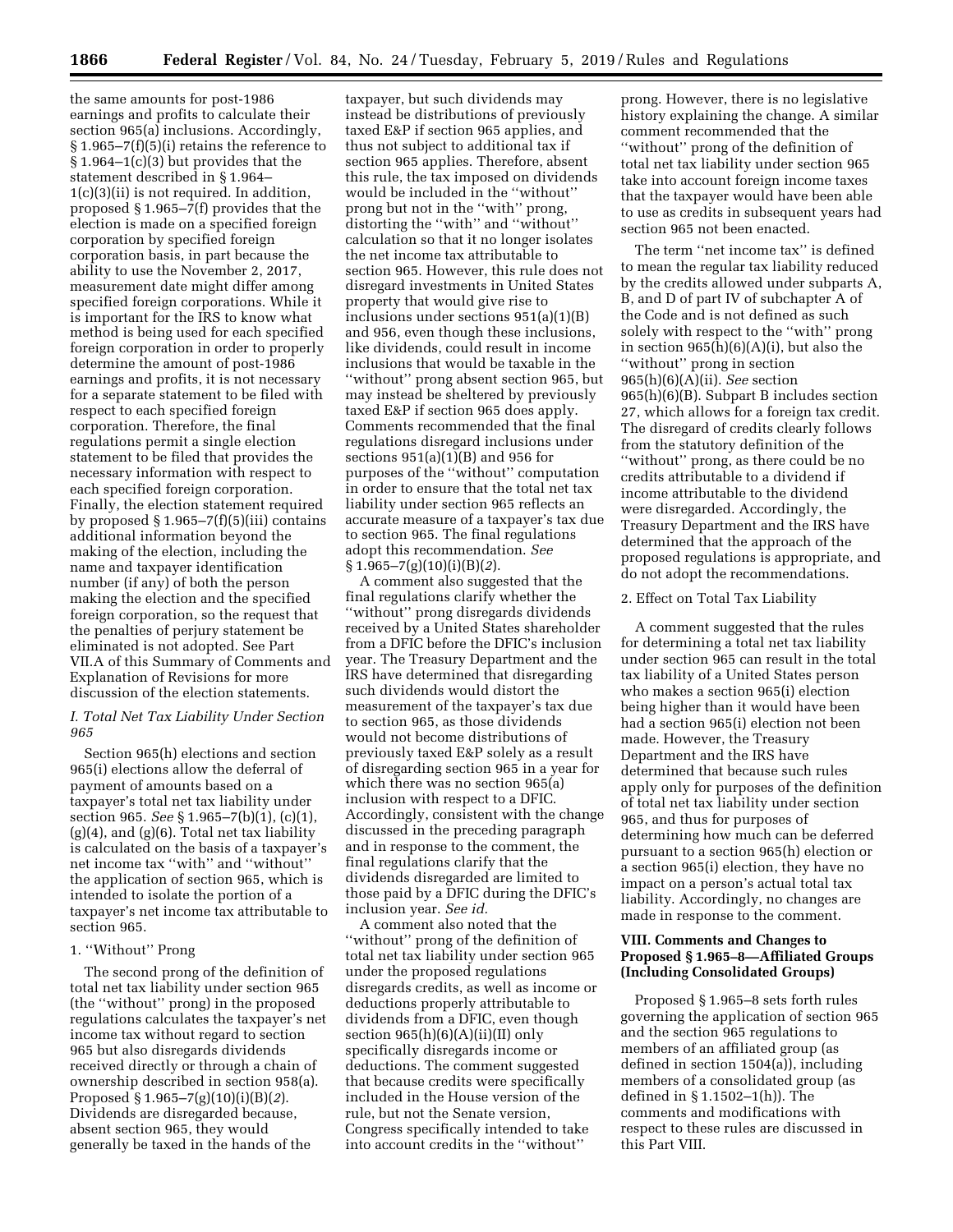# *A. Treatment of Consolidated Groups*

1. Treatment for Purposes of Determining Aggregate Foreign Cash Position

The proposed regulations provide rules allowing a section 958(a) U.S. shareholder to disregard certain assets for purposes of determining its aggregate foreign cash position. *See* proposed § 1.965–3(b). The proposed regulations further provide that all members of a consolidated group that are section 958(a) U.S. shareholders of a specified foreign corporation are treated as a single section 958(a) U.S. shareholder for certain enumerated purposes that do not include proposed § 1.965–3(b). Proposed § 1.965–8(e). Section 3 of Notice 2018–78 explained that, to prevent the overstatement of the aggregate foreign cash position, the final regulations would provide that all members of a consolidated group that are section 958(a) U.S. shareholders of a specified foreign corporation would also be treated as a single section 958(a) U.S. shareholder for purposes of § 1.965–3(b).

However, comments have noted that treating all members of a consolidated group that are section 958(a) U.S. shareholders of a specified foreign corporation as a single section 958(a) U.S. shareholder for purposes of § 1.965–3(b) but not for all purposes of determining the aggregate foreign cash position could still result in overstatement of the aggregate foreign cash position, if, for example, stock of a specified foreign corporation was transferred between such shareholders between cash measurement dates. Accordingly, the final regulations provide that the consolidated group aggregate foreign cash position is determined as if all members of a consolidated group that are section 958(a) U.S. shareholders of a specified foreign corporation were a single section 958(a) U.S. shareholder. *See* § 1.965–  $8(e)(1)$ ,  $(e)(3)$ , and  $(f)(4)$ .

## 2. Treatment for Other Purposes

Comments also requested that the final regulations treat all members of a consolidated group as a single United States shareholder for all purposes of section 965. One comment highlighted a fact pattern in which it argues that the anti-abuse rule in § 1.965–4(b) applies and causes double taxation if the members are treated as separate but would not apply if the members were treated as a single United States shareholder. However, the Treasury Department and the IRS have determined that treatment of members of a consolidated group as a single

United States shareholder would not alter the application of the anti-abuse rule in the fact pattern raised. Even if it did, however, broadly changing the consequences of well-established principles concerning the determination of inclusions under section 951 in a consolidated group would not be justified by the application of an antiabuse rule to a transaction that falls within its parameters. See Part VI.C.5 of this Summary of Comments and Explanation of Revisions for a discussion of why the final regulations do not adopt recommendations to treat all members of a consolidated group that are section 958(a) U.S. shareholders of a specified foreign corporation as a single section 958(a) U.S. shareholder for purposes of determining foreign income taxes deemed paid with respect to section 965(a) inclusions.

# *B. Treatment of Affiliated Groups Other Than Consolidated Groups*

A comment also suggested that section 958(a) U.S. shareholders that are members of an affiliated group that do not file a consolidated U.S. federal income tax return also be treated as a single United States shareholder for purposes of determining the aggregate foreign cash position of each member. It suggested that the statute evidences Congressional intent for such treatment. The Treasury Department and the IRS have determined that the rules in section 965(b)(5) concerning the allocation of an affiliated group member's aggregate unused E&P deficit to certain members of its affiliated group do not evidence an intent to treat all members of an affiliated, but not consolidated, group as a single United States shareholder and decline to adopt the recommendation.

## **IX. Other Comments**

# *A. Application to Individuals*

Numerous comments recommended that guidance exempt individuals from the application of section 965. A comment also recommended that section 965(c)(3)(E), which provides that the cash position of certain noncorporate entities must be taken into account in determining a United States shareholder's aggregate foreign cash position, not apply with respect to individuals but did not supply any reasoning for the recommendation. The statute applies to increase the subpart F income of all DFICs, with no exception to the extent that a DFIC has one or more United States shareholders that are individuals. *See* section 965(a). Further, the legislative history expressly provides that all United States

shareholders, including individuals, are subject to section 965. *See* H.R. Rep. No. 115–446, at 606 (2017) (''In contrast to the participation exemption deduction [in section 245A] available only to domestic corporations that are U.S. shareholders under subpart F, the transition rule applies to all U.S. shareholders.''). Accordingly, the final regulations do not adopt these recommendations. The final regulations also do not adopt a related recommendation to permit retroactive entity classification elections to treat DFICs as disregarded for U.S. federal income tax purposes, which would be out of scope and contrary to the legislative history indicating that the Treasury Department and the IRS were expected to prevent the avoidance of section 965. *See* H.R. Rep. No. 115–466, at 619 (2017).

Another comment disputed the description of the clear application of section 965(c) and the proposed regulations thereunder in Part XI.C.2 of the Explanation of Provisions in the proposed regulations but did not suggest any changes to the rules in the proposed regulations. The Treasury Department and the IRS have determined that the proposed regulations are consistent with the statute and that Part XI.C.2 of the Explanation of Provisions in the proposed regulations accurately describes the rules, and thus that no changes are needed in response to the comment.

### *B. Section 962 Elections*

A comment requested that the Treasury Department and the IRS consider providing relief for individuals who make a section 962 election and subsequently receive a distribution of section 965(a) previously taxed earnings and profits or section 965(b) previously taxed earnings and profits from a DFIC to provide parity with corporations. However, as the comment acknowledges, section 962(d) limits the application of section 959 in the case of an individual that has made a section 962 election, and, as discussed in Part III.D.6 of this Summary of Comments and Explanation of Revisions, section 961 similarly limits the availability of basis for a distribution of previously taxed E&P in the case of a section 962 election. Accordingly, the Treasury Department and the IRS have determined that no relief is appropriate.

Another comment requested guidance concerning the interaction of a section 962 election and a § 1.1411–10(g) election; specifically, whether tax is imposed under section 1411 on a distribution of previously taxed E&P that are not excluded from an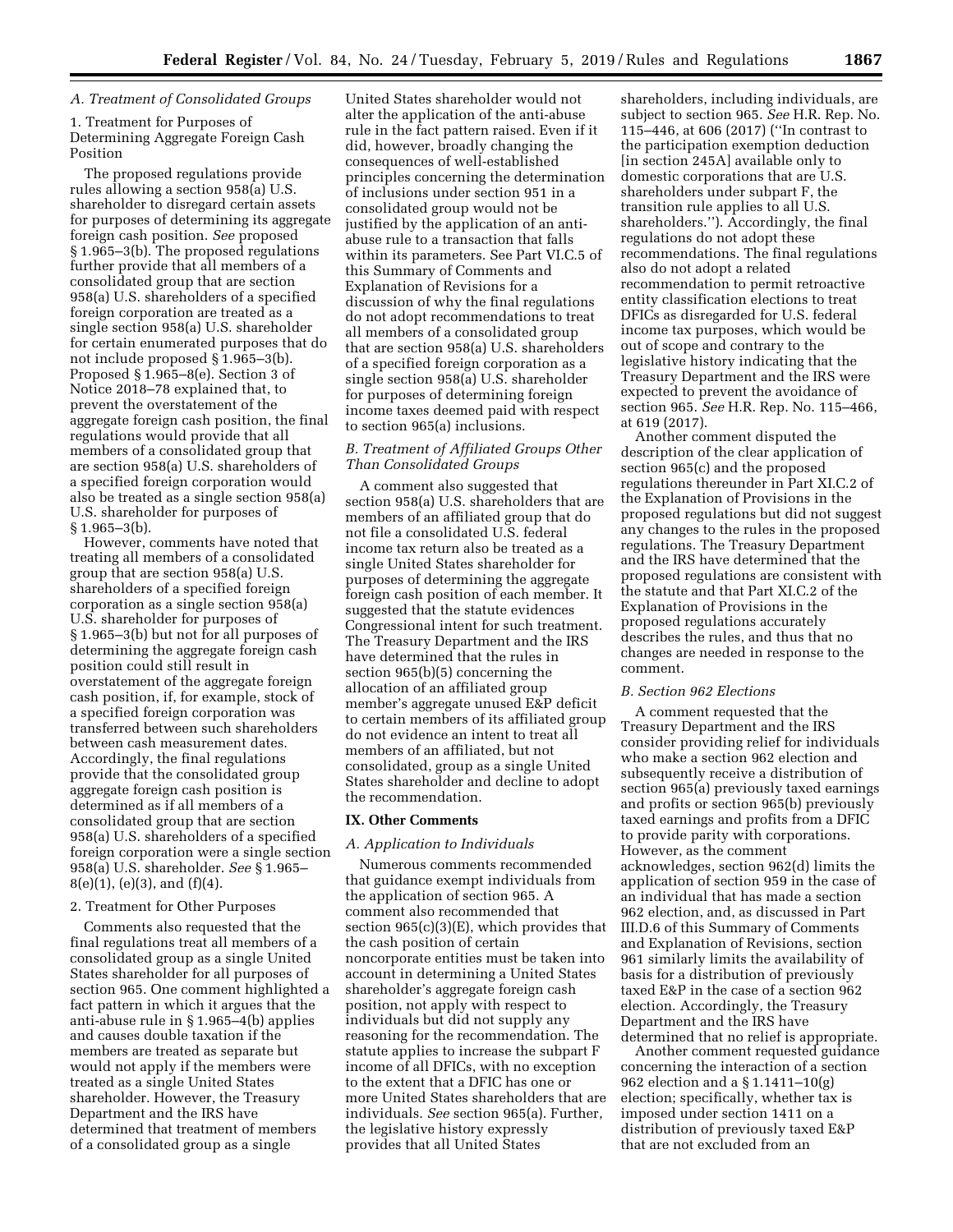individual's income as a result of the application of section 959(d) and what the effects are on the section 1411 tax basis in DFIC stock. Because this is an issue of general applicability with respect to previously taxed E&P and not specific to the application of section 965, the final regulations do not address this issue.

## *C. RICs*

A comment requested that guidance affirm that section 965(a) inclusions do not affect regulated investment company (''RIC'') qualification. The application of the RIC qualification rules is outside of the scope of the final regulations.

## *D. Extension of Limitation on Assessment*

A comment suggested that the final regulations clarify whether the extension of the limitation on the time period for assessment under section 965(k) applies to domestic pass-through owners. The comment also suggested that the final regulations clarify that the extension does not apply for purposes of the alternative minimum tax, the tax under section 1411, the tax under section 4968, or the tax under section 4940. In addition, the comment recommended clarifying the interaction of the extension of the limitation on the time period for collection in section 965(i)(6) with the extension in section 965(k) and the interaction of section 965(k) with partnership audit rules enacted by the Bipartisan Budget Act of 2015, Public Law 114–74, 129 Stat. 587 (''BBA''). The Treasury Department and the IRS have determined that, because section 965(k) applies to the net tax liability under section 965 (as defined in section 965(h)(6)), and § 1.965–7(g)(10) defines total net tax liability under section 965 consistently with the definition under section 965(h)(6), it is clear that section 965(k) applies to any total net tax liability under section 965, including that of a domestic passthrough owner. Moreover, the definitions of net tax liability under section 965 in section 965(h)(6) and total net tax liability under section 965 in § 1.965–7(g)(10) are clear that they do not include the taxes mentioned by the comment. The Treasury Department and the IRS have also determined that it is clear that section 965(k) does not limit section 965(i)(6). Accordingly, the comment is not adopted. The final regulations do not address the interaction of section 965(k) with the BBA rules, as those are outside of the scope of this rulemaking.

# *E. Late Election Relief*

Section 965 includes statutory due dates for making section 965(h) elections, section 965(i) elections, section 965(m) elections, and section 965(n) elections. In addition to furnishing guidance with respect to statutory elections, the proposed regulations provide taxpayers with two additional elections in proposed §§ 1.965–2(f)(2) and 1.965–7(f) and prescribe due dates for making these regulatory elections. The proposed regulations indicate that relief under § 301.9100–2 or § 301.9100–3 is not available with respect to any election under section 965. A comment recommended that the Treasury Department and the IRS reverse its position in the proposed regulations and grant section 9100 relief for the statutory and regulatory elections with respect to section 965. The IRS does not have the discretion to provide section 9100 relief with respect to an election whose due date is prescribed by statute. Furthermore, in addition to providing additional time for the basis election, as discussed in Part III.D.1 of this Summary of Comments and Explanation of Revisions, Notice 2018–78 provided a postponement for taxpayers affected by Hurricane Florence to make and revoke all elections with respect to section 965. The Treasury Department and the IRS have determined that providing additional election relief would create administrative difficulties and is therefore inappropriate. Accordingly, the recommendation is not adopted.

## **X. Applicability Dates**

No comments were received with respect to the applicability dates of the proposed regulations. The final regulations retain the applicability dates that were in the proposed regulations and, consistent with the applicability date of section 965, generally apply beginning the last taxable year of a foreign corporation that begins before January 1, 2018, and with respect to a United States person, beginning the taxable year in which or with which such taxable year of the foreign corporation ends. *See* section 7805(b)(2).

#### **Effect on Other Documents**

Notice 2018–07 (2018–4 I.R.B. 317) is obsolete as of February 5, 2019.

Sections 1 through 4 and 6 of Notice 2018–13 (2018–6 I.R.B. 341) are obsolete as of February 5, 2019.

Sections 1 through 5 and 7 of Notice 2018–26 (2018–16 I.R.B. 480) are obsolete as of February 5, 2019.

Sections 1 through 3 and 5 of Notice 2018–78 (2018–42 I.R.B. 604) are obsolete as of February 5, 2019.

## **Statement of Availability of IRS Documents**

IRS Revenue Procedures, Revenue Rulings, notices, and other guidance cited in this document are published in the Internal Revenue Bulletin or Cumulative Bulletin and are available from the Superintendent of Documents, U.S. Government Printing Office, Washington, DC 20402, or by visiting the IRS website at *[http://www.irs.gov.](http://www.irs.gov)* 

## **Special Analyses**

## **I. Regulatory Planning and Review**

Executive Orders 13563 and 12866 direct agencies to assess costs and benefits of available regulatory alternatives and, if regulation is necessary, to select regulatory approaches that maximize net benefits (including potential economic, environmental, public health and safety effects, distributive impacts, and equity). Executive Order 13563 emphasizes the importance of quantifying both costs and benefits, reducing costs, harmonizing rules, and promoting flexibility. OIRA has designated this rule as an economically significant regulatory action under section 3(f) of Executive Order 12866 and the Memorandum of Agreement (MOA), *Review of Tax Regulations under Executive Order 12866* (April 11, 2018). Accordingly, the rule has been reviewed by the Office of Management and Budget.

### *A. Need for the Final Regulations*

These final regulations implement section 965 of the Code as amended by the Act. The final regulations provide rules for determining the section 965(a) inclusion amount of a United States shareholder of a foreign corporation with accumulated post-1986 deferred foreign income. The final regulations directly implement the statutory requirements. The Senate Committee on Finance stated with respect to section 965:

To ensure that all distributions from foreign subsidiaries are treated in the same manner under the participation exemption system, the Committee believes that it is appropriate to tax such earnings as if they had been repatriated under present law, but at a reduced rate. The Committee believes the tax on accumulated foreign earnings should apply without requiring an actual distribution of earnings, and further believes that the tax rate should take into account the liquidity of the accumulated earnings.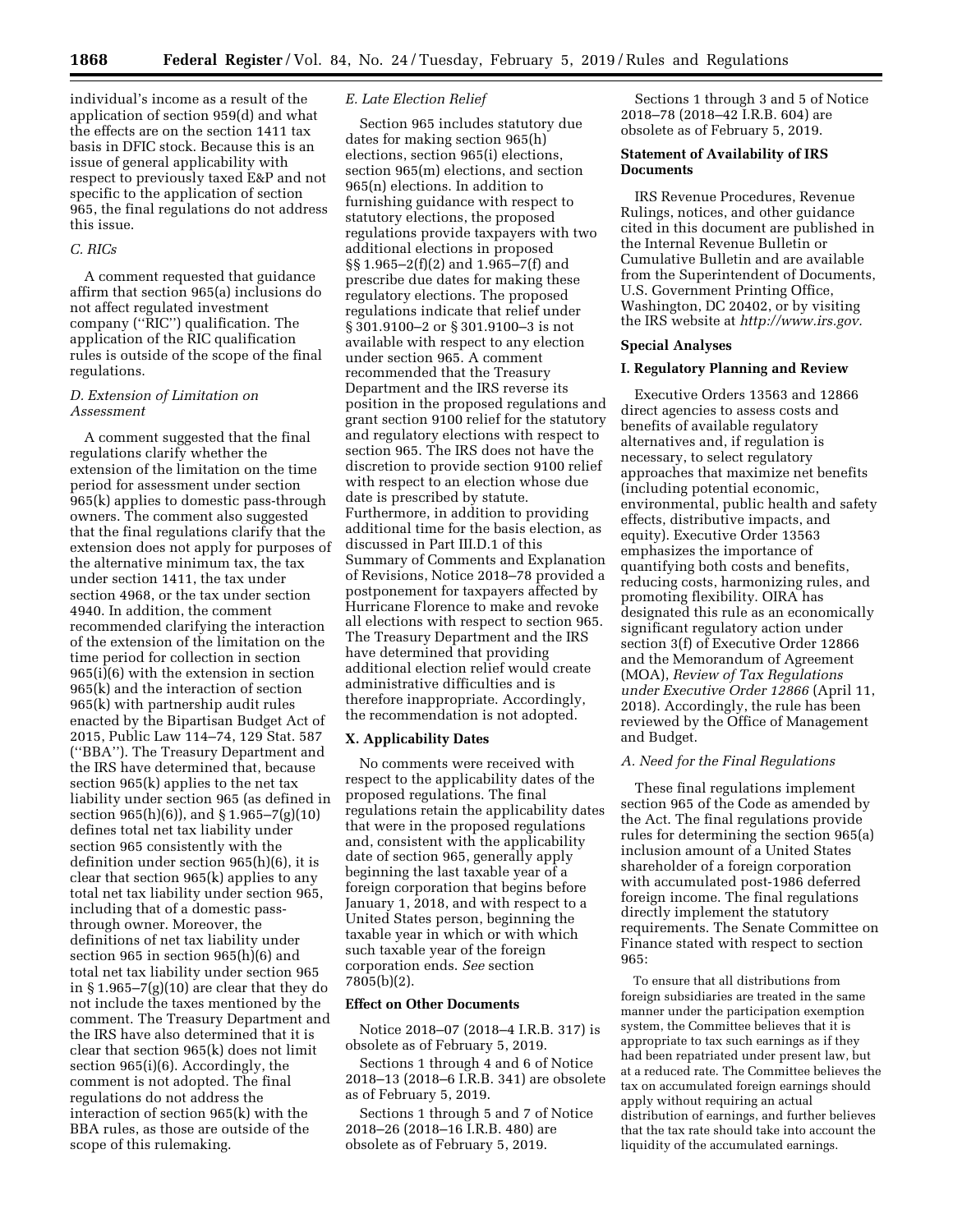Senate Committee on Finance, Explanation of the Bill, at 358 (November 22, 2017).

## *B. Background*

The international tax system prior to the Act created strong incentives for U.S. companies to keep their earnings and profits overseas, an action known as deferral, in order to avoid paying a sizeable residual U.S. tax. The Act ended deferral and the resulting ''lockout effect.'' It introduced a onetime tax on the stock of any deferred E&P not previously taxed by the United States, regardless of whether those earnings are repatriated. Cash or cashequivalent assets held by a foreign corporation result in a higher rate of repatriation tax than non-cash assets, such as plant, property, and equipment. The tax applies to the accumulated stock of deferred E&P as of the last taxable year of a foreign corporation beginning before January 1, 2018, and with respect to United States shareholders, for taxable years in which or with which the taxable year of the foreign corporation ends; these details are important for understanding the economic impacts of the final regulations.

The final regulations address open questions regarding the application of section 965 and comments received on the proposed regulations. They provide rules related to section 965 described in the four notices issued since December 22, 2017, with certain modifications, as well as additional guidance related to section 965. Specifically, the guidance provides general rules and definitions, as well as rules related to the determination and treatment of section 965(c) deductions, rules that disregard certain transactions in connection with section 965, rules related to foreign tax credits, rules regarding elections and payments, rules regarding the application of the section 965 regulations to affiliated groups, including consolidated groups, rules on dates of applicability, rules relating to section 962 elections, and rules regarding the application of section 986(c) in connection with section 965. These final regulations are designed to provide clarity and reduce unnecessary burdens on taxpayers, including by providing guidance on how to apply particular mechanical rules.

## *C. Baseline*

The baseline constitutes a world in which no regulations pertaining to section 965 had been promulgated. The following qualitative analysis describes the anticipated impacts of the regulations relative to the baseline.

## *D. Consideration of Alternatives*

For a discussion of the alternatives considered in the promulgation of the proposed regulations, see Parts II through IX of the Summary of Comments and Explanation of Revisions. For example, see Part II of the Summary of Comments and Explanation of Revisions for a discussion of the alternatives considered with respect to the determination of, among other things, post-1986 earnings and profits, cash measurement dates, and short-term obligations, and Part III.D of the Summary of Comments and Explanation of Revisions for a discussion of the alternatives considered to the rule permitting elective basis adjustments to the stock of certain DFICs and E&P deficit foreign corporations. For a discussion of additional alternatives considered in the promulgation of the final regulations, see Part G of this Special Analyses.

# *E. Economic Analysis of Provisions Substantially Unchanged From the Proposed Regulations*

The final regulations enhance the performance of the U.S. economy by reducing uncertainty and ambiguity over interpretation of the section 965 requirements. Absent these final regulations, different parties would likely interpret the statute in different ways. Such disparate interpretations could lead similarly situated taxpayers to calculate their tax liability differently and therefore possibly to make organizational or investment decisions under different signals of economic value, an economically inefficient outcome. The final regulations, following the proposed regulations with primarily only technical modifications, reduce uncertainty and ambiguity by: (1) Providing that all members of a consolidated group that are United States shareholders of a specified foreign corporation are treated as a single United States shareholder for certain purposes; (2) introducing definitions of terminology used; (3) coordinating foreign tax credit rules; (4) providing explicit mechanical rules for applying section 965 in a variety of complex scenarios; (5) making explicit the process for making elections and paying the tax; and (6) providing dates of applicability.

In consultation with taxpayers, the Treasury Department and the IRS also determined that there are multiple instances throughout the statute where the transition tax may be artificially inflated because of double counting of cash and E&P due to multiple testing dates and chains of ownership. Double

counting, as well as non-counting, is inequitable because similarly situated taxpayers may differ in terms of the amounts of income that fall into the specific categories that may be subject to double counting or non-counting. As a result of this analysis, the final regulations, following the proposed regulations with only technical modifications, reduce double counting and non-counting and produce more equitable tax outcomes across otherwise similarly situated taxpayers by: (1) Preventing double counting in computing the aggregate foreign cash position, for example, by disregarding receivables and payables between related specified foreign corporations with a common U.S. shareholder; and (2) preventing double-counting and noncounting in the computation of deferred earnings arising from amounts paid or incurred between related parties between measurement dates.

#### *F. Responses to Comments*

The Treasury Department and the IRS received comments from the public in response to the proposed regulations. This section discusses significant issues brought up in the comments for which economic reasoning is insightful. For a full discussion of comments received, see the Summary of Comments and Explanation of Revisions section of this preamble.

## 1. Basis Election Rules

To understand the basis election, it is useful to understand that when a United States shareholder includes an amount in income related to the subpart F income of its CFC, the CFC's earnings that are associated with the income inclusion are considered as previously taxed. Thus, when those previously taxed E&P are distributed to the United States shareholder, the United States shareholder generally does not include them in income. Additionally, in general, the subpart F inclusion also causes an upward basis adjustment in the stock of the CFC equal to the amount of the income inclusion. This also prevents double taxation through capital gain recognized in the event that the CFC is sold. Because this increase in basis is only needed to avoid double taxation until the previously taxed E&P are distributed, once the earnings are distributed, there is a corresponding downward adjustment in basis of the CFC. If there is insufficient basis in the stock to account for the decrease, then the United States shareholder must recognize gain equal to the difference between the amount of the basis and the reduction.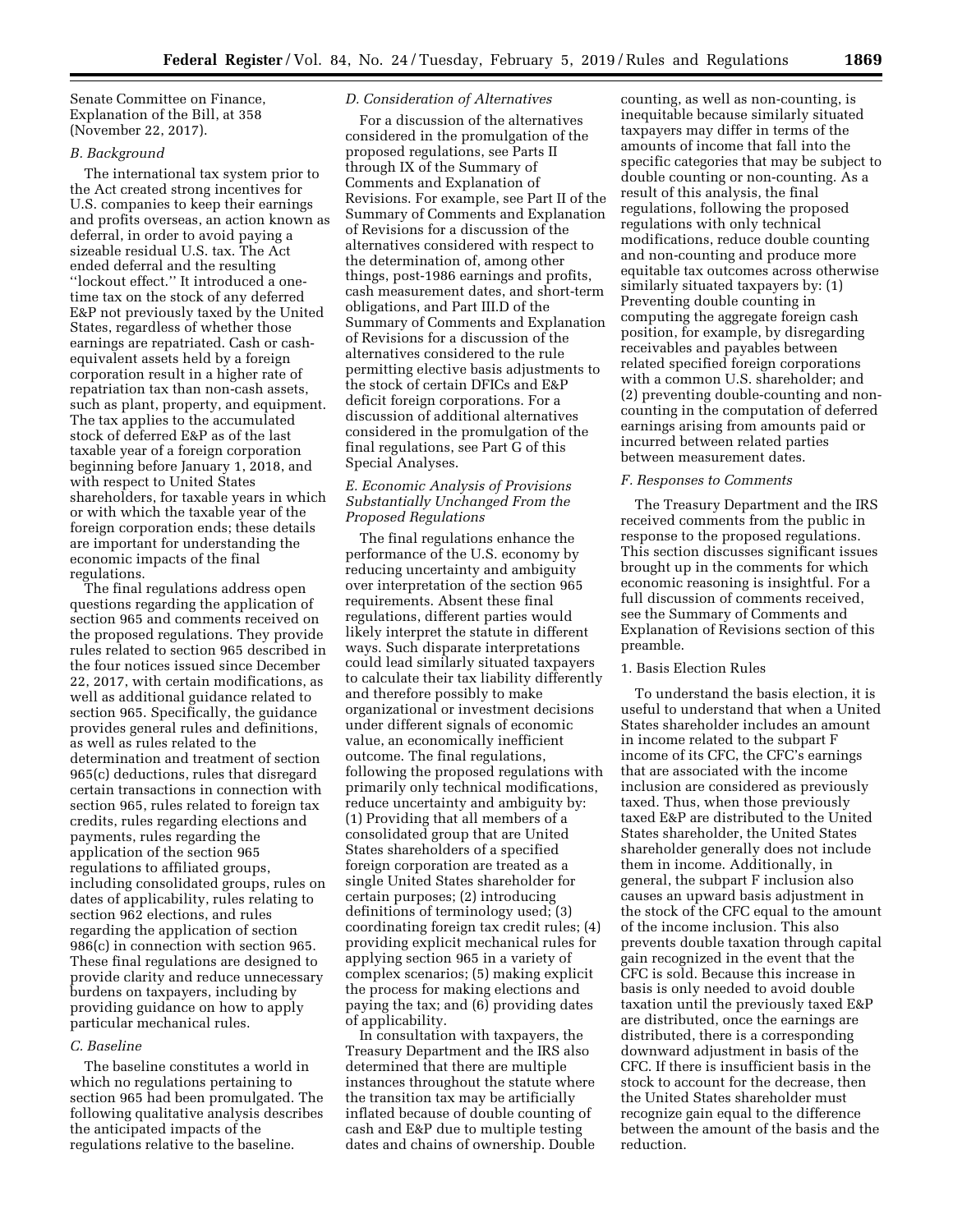When applying the framework laid out above in the context of section 965, there are several places where additional rules were needed. Under section 965(b)(4)(A), earnings of DFICs are treated as previously taxed E&P (''section 965(b) previously taxed earnings and profits'') if a deficit is used to offset those earnings for purposes of determining the United States shareholder's inclusion under section 965(a). However, the statute does not provide for a basis increase to the stock of the DFIC, even though other provisions of the Code still require a basis decrease when the section 965(b) previously taxed earnings and profits are distributed. Thus, under the statute, there could be a disincentive to distribute section 965(b) previously taxed earnings and profits because the United States shareholder has to reduce its basis in its CFC, and in some instances, recognize gain, because the initial offsetting basis increase did not occur.

Under section 965(b)(4)(B), the deficit in E&P in an E&P deficit foreign corporation is generally eliminated to the extent that it is used to offset earnings of a DFIC. The increase in E&P without a corresponding decrease in the basis of the E&P deficit foreign corporation introduces a distortion into the system because it preserves a loss in the stock of the entity even though the loss in earnings and profits has been utilized and eliminated.

Consistent with the legislative history, under the proposed regulations, a taxpayer could elect to make certain basis adjustments related to the taxpayer's section 965(b) previously taxed earnings and profits. This election was allowed in order to eliminate the distortions in the basis of the stock of the DFIC and E&P deficit foreign corporations. The proposed regulations allowed the taxpayer to elect to increase the basis of certain stock of its DFICs pro rata by the amount of its section 965(b) previously taxed earnings and profits. However, for consistency, the taxpayer was then also required to reduce the basis of certain stock of its E&P deficit foreign corporations by an equivalent amount, and recognize gain to the extent the reduction exceeded the amount of basis the taxpayer had in the stock. The proposed regulations therefore reduced the disincentive to repatriate section 965(b) previously taxed earnings and profits. However, the forced gain recognition could have discouraged some taxpayers from making the election, which would continue the disincentive to repatriate section 965(b) previously taxed earnings and profits, retaining the distortion in

the basis of their E&P deficit foreign corporations and thereby distorting taxpayers' investment and planning decisions.

The final regulations therefore revise this rule slightly to provide an even more flexible election. The final regulations permit a taxpayer to increase its basis in the stock of its DFICs by the lesser of its section 965(b) previously taxed earnings and profits or the amount it can reduce the stock basis of its E&P deficit foreign corporations without recognizing gain. Additionally, subject to certain limitations, the taxpayer is allowed to designate which stock of a DFIC is increased and by how much. This new election further incentivizes taxpayers to make an election to reduce some of the distortions created by the statute, by providing some basis in the DFICs with section 965(b) previously taxed earnings and profits that can be used to repatriate those earnings, and by reducing some of the basis in the E&P deficit foreign corporations to account for the utilization and elimination of the deficit. Additionally, allowing taxpayers the flexibility to assign basis increases to stock in a way which benefits them the most, rather than merely allocating the increases pro rata among the taxpayers' DFICs, further neutralizes any negative impact of the statute on the incentive to repatriate section 965(b) previously taxed earnings and profits.

In developing the final regulations, the Treasury Department and the IRS considered a number of options related to the basis election, including retaining the rule in the proposed regulations, requiring that the taxpayer increase the basis in the stock of its DFICs on a pro rata basis rather than by designation, and a more complex rule that would have permitted additional basis adjustments where an E&P deficit foreign corporation had basis in excess of its deficit. The rules in the final regulation balance administrative and compliance concerns, while still allowing the maximum amount of flexibility for taxpayers in their investment and repatriation planning. This increased flexibility and clarity provided by the final regulations helps to ensure that taxpayers face more uniform incentives regarding section 965(b) previously taxed earnings and profits, and minimizes distortions to taxpayer behavior resulting from the adjustments provided for by the statute. See Part III.D of the Summary of Comments and Explanation of Revisions for additional discussion of the considerations taken into account with respect to this issue.

### 2. Cash Position Calculation

In the case of a domestic corporate United States shareholder, section 965 generally taxes foreign earnings at a 15.5% rate if held in cash, but only at 8% otherwise. The cash definition in the statute and the proposed regulations includes both cash and cash equivalents. A number of comments were received requesting that certain assets be excluded from the list of assets counted as cash equivalents, including commodities held as inventories or supplies and stock of publicly traded companies. The final regulations provide a narrow exception from the definition of ''cash position'' for certain commodities held by a specified foreign corporation in the ordinary course of its trade or business as well as for certain privately negotiated contracts to buy or sell such assets.

The Treasury Department and the IRS have determined that assets that would otherwise constitute cash equivalents should not be treated as such for purposes of section 965 if they constitute inventory or supplies under longstanding tax principles. These types of assets have been defined by statute and decades of case law as property used in the ordinary course of a taxpayer's business, typically for sale to customers or further use via processes such as manufacturing and refinement. In general, these types of assets are not held for investment with the goal of recognizing appreciation over a substantial period of time, but are rather turned over (or used to make property that is turned over) routinely in the ordinary conduct of business.

These well-settled delineations of what constitute inventory or supplies are consistent with the statutory definition of and legislative history explaining cash-equivalent assets in section 965(c)(3)(B)(iii). Moreover, the contours of this category have been carefully defined through common law and are generally well-understood by taxpayers. As a result, an exception from cash-equivalent assets for this type of property is well-defined and understood, consistent with statutory intent, and appropriately narrow. By contrast, other potential exceptions would have required the creation of new terms and concepts, led to potential over- or under-inclusiveness, and created uncertainty. For these reasons, the Treasury Department and the IRS determined that the general approach in the proposed regulations was most consistent with the statute and legislative history, subject to the narrow exception added to the final regulations for the reasons discussed above.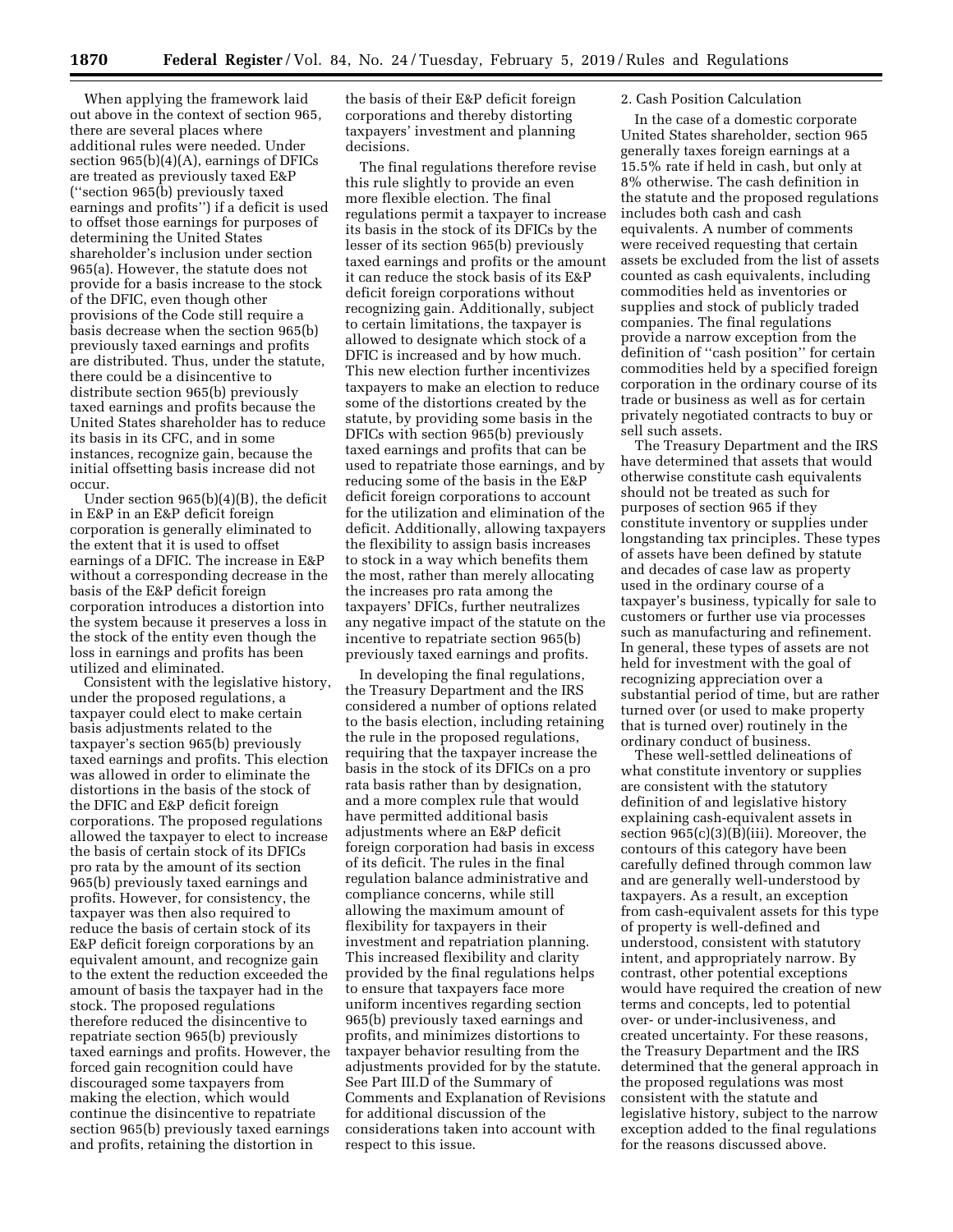Further, providing broad exceptions could create complexity and increased administrative and compliance burdens. See Part II.D of the Summary of Comments and Explanation of Revisions for a more complete discussion of the considerations taken into account with respect to this issue.

3. Total Net Tax Liability Under Section 965

Section 965(h) elections and section 965(i) elections allow a taxpayer to defer payment of its total net tax liability under section 965. (For section 965(h), the election provides deferral over 8 years, whereas for section 965(i) the election provides indefinite deferral until the occurrence of certain triggering events.) Total net tax liability under section 965, which defines the portion of a taxpayer's income tax eligible for deferral, is equal to the difference between a taxpayer's net income tax "with" and "without" the application of section 965; this is intended to isolate the portion of a taxpayer's net income tax attributable solely to section 965. Under the statute, the ''without'' prong calculates a taxpayer's net income tax without regard to section 965, but also disregards dividends received from a foreign subsidiary. Dividends are disregarded because, absent section 965, the dividends generally would be taxed in the hands of the taxpayer, but such dividends would be distributions of previously taxed E&P if section 965 applies, and thus not subject to additional tax.

Absent the provision in the statute that disregards dividends received from a foreign subsidiary in the ''without'' prong, the tax imposed on dividends would be included in the ''without'' prong but not in the ''with'' prong, distorting the ''with'' and ''without'' calculation so that it no longer isolates the net income tax attributable to section 965, and under-counting income eligible for deferral.

In response to comments, the final regulations also disregard effective repatriations taxed in a manner similar to dividends under section 951(a)(1)(B) resulting from a foreign subsidiary's investments in United States property under section 956 for purposes of calculating the ''without'' prong. In the year that section 965 applied, taxpayers may have chosen to borrow funds from their CFCs instead of receiving a regular dividend distribution, because such loans would not be subject to tax as effective repatriations of previously taxed E&P and their annual cash distribution policies could not be easily adjusted following passage of the Act. Without the final regulations, taxpayers

that received these loans from their CFCs would be required to include the loan amount in the ''without'' calculation, leading to a distortion in the ''with'' and ''without'' calculation so that it no longer isolates the net income tax attributable to section 965, resulting in a reduced net income tax attributable to section 965, and a loss of some of the deferral benefit of section 965(h) and (i).

While the Treasury Department and the IRS considered retaining the proposed rule, the final regulations do not do so because the amounts of inbound loans, like dividends, will generally be non-taxable investments of previously taxed E&P ''with'' section 965, but taxable as effective repatriations ''without'' section 965, and thus, as stated previously, including these amounts in the ''without'' calculation would inappropriately decrease the amount of the taxpayer's net tax liability eligible for the deferral elections and fail to isolate the portion of the taxpayer's net tax liability attributable solely to section 965. See Part VII.I.1 of the Summary of Comments and Explanation of Revisions for a more complete discussion of the considerations taken into account with respect to this issue.

### **II. Paperwork Reduction Act**

# *A. Collection of Information Imposed by the Regulations*

The collection of information imposed directly by these regulations is contained in §§ 1.965–2(d)(2)(ii)(B),  $1.965-2(f)(2)(iii)(B)$ ,  $1.965-3(b)(2)$ ,  $1.965-3(c)(3)$ ,  $1.965-4(b)(2)(i)$ ,  $1.965-$ 4(b)(2)(iii)(B), 1.965–7(b)(2), 1.965– 7(b)(3)(iii)(B), 1.965–7(c)(2), 1.965–  $7(c)(3)(iv)(B)$ , 1.965–7(c)(3)(v)(D), 1.965– 7(c)(6)(i), 1.965–7(d)(3), 1.965–7(e)(2), 1.965–7(f)(5), and 1.965–8(c). The collection of information provided by these regulations has been reviewed and approved by the Office of Management and Budget under control number 1545– 2280. The information is required in order for the IRS to be aware if a taxpayer makes an election, transfers a section 965(h) net tax liability or section 965(i) net tax liability pursuant to a transfer agreement, or takes a position that the anti-abuse rules (described in Part V of the Summary of Comments and Explanation of Revisions section of this preamble) do not apply.

The estimates for the collection of information provided by these final regulations are that 100,000 respondents will require 5 hours per response for a total reporting burden of 500,000 hours. A valuation of the burden hours at \$95/ hour (\$2017) leads to a PRA-based estimate of the reporting costs to

taxpayers of \$47,500,000. This is a onetime paperwork burden. The Treasury Department and the IRS anticipate substantially all paperwork burdens related to the final regulations to be incurred only with respect to the inclusion year. Any subsequent reporting (such as in connection with a transfer of a section 965(h) net tax liability or section 965(i) net tax liability) would be negligible burdens that implement elections made and payments calculated in the inclusion year. These burden estimates capture only those burdens imposed by the final regulations and do not include burden estimates for forms associated with the statute.

Comments suggested that the burden reported in connection with the collection of information requirements under the proposed regulations did not appropriately take into account the time necessary for determining net tax liability under section 965 and performing other computations related to the determination of such net tax liability. However, the collections of information under the proposed regulations do not relate to such computations; they relate solely to the making of elections, filing of transfer agreements, and reporting of positions concerning the application of anti-abuse rules. Limited information is required to make such elections, file such transfer agreements, or do such reporting, and accordingly, five hours is an appropriate estimate of the burden imposed by the collections of information in the final regulations.

An agency may not conduct or sponsor, and a person is not required to respond to, a collection of information unless the collection of information displays a valid OMB control number.

Books or records relating to a collection of information must be retained as long as their contents may become material in the administration of any internal revenue law. The IRS has posted information for taxpayers on their recordkeeping requirements at *[https://www.irs.gov/taxtopics/tc305.](https://www.irs.gov/taxtopics/tc305)*  Generally, tax returns and tax return information are confidential, as required by 26 U.S.C. 6103.

## *B. Forms Created or Modified To Collect Information*

In addition to the collection of information requirements in the final regulations, the enactment of section 965 necessitated the creation and modification of certain forms, which are needed to capture changes solely made by the Act and do not reflect a burden imposed by the final regulations. The Treasury Department and the IRS intend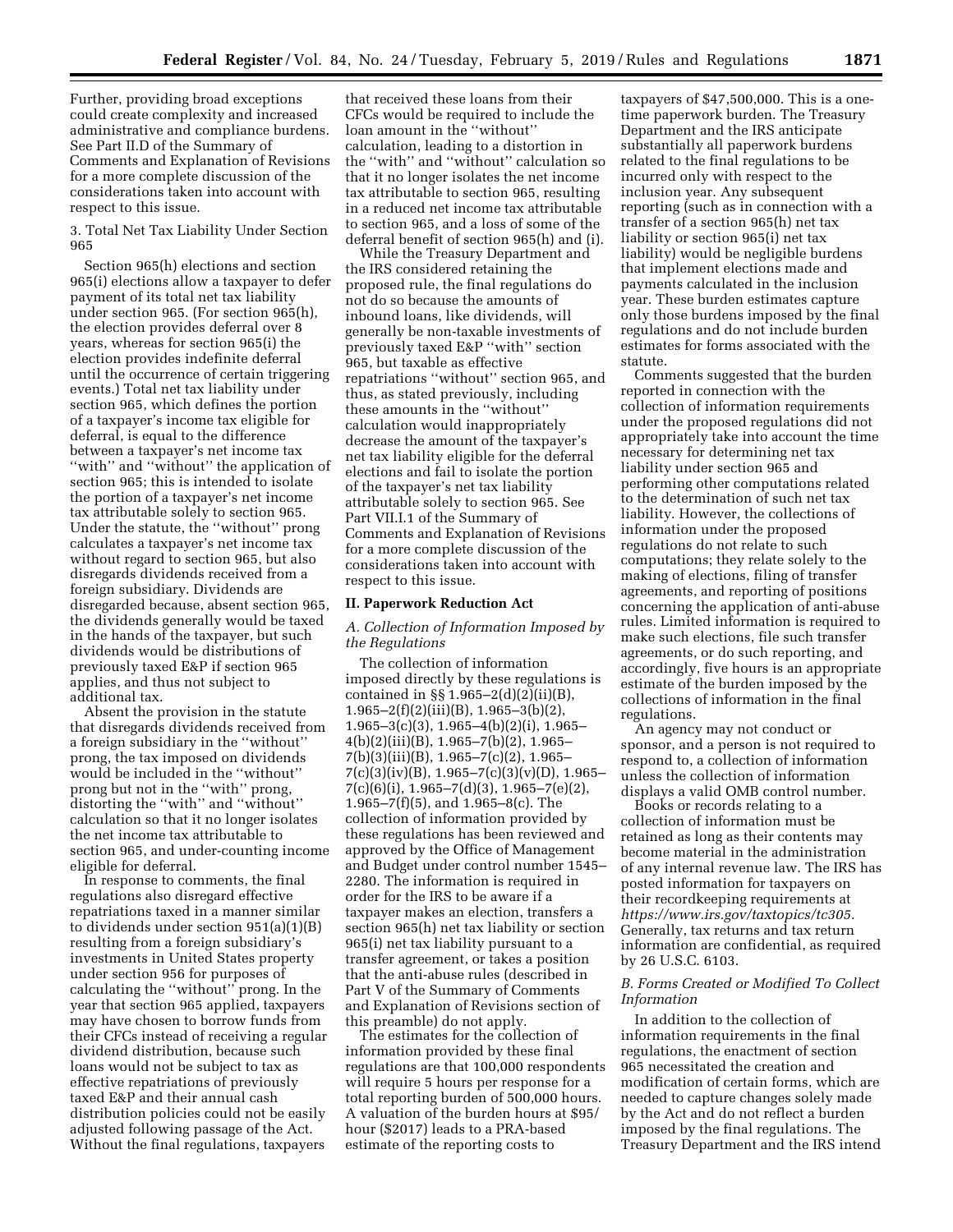that the collections of information relating to the reporting and payment of tax under section 965 will be conducted by way of the forms and instructions identified thus far in the following table.

As a result, for purposes of the Paperwork Reduction Act (44 U.S.C. 3507(d)), the reporting burden associated with the collection of information in those forms will be

reflected in the Form 14029, Paperwork Reduction Act Submission, associated with those forms.

# RELATED NEW OR REVISED TAX FORMS

|                                     | New forms | Revision of<br>existing form | Number of respondents<br>(estimated)                                   |
|-------------------------------------|-----------|------------------------------|------------------------------------------------------------------------|
| Form 990-T                          | <br>      | <br><br><br>ᄉ                | 50.000-100.000<br>35,000-70,000<br>15,000-30,000<br>< 1.000<br>< 1.000 |
| Form 1040<br>Form 1041<br>Form 1065 | <br>      |                              | 27,000-57,000<br>< 1.000<br>8.000-10.000                               |
| Form 1120                           | <br><br>  |                              | 12,000-20,000<br>< 1.000                                               |
| Form 1120-RFIT                      | <br><br>  |                              | < 1.000<br>< 1.000<br>< 1.000                                          |
| Form 1120-S                         | <br>      | ⌒<br>$\check{ }$<br>⋏        | < 1.000<br>3.000-5.000                                                 |

The current status of the Paperwork Reduction Act submissions related to the tax forms that will be created or revised as a result of section 965 is provided in the following table. The burdens associated with the information collections in the forms are included in aggregated burden estimates for the OMB control numbers listed in the following table which, in the case of 1545–0123, represents a total estimated burden time, including all other related forms and schedules for corporations, of 3.157 billion hours and total estimated monetized costs of \$58.148 billion (\$2017) and, in the case of 1545–0074, a total estimated burden time, including all other related forms and schedules for individuals, of 1.784 billion hours and

total estimated monetized costs of \$31.764 billion (\$2017). The burden estimates provided in the OMB control numbers in the following table are aggregate amounts that relate to the entire package of forms associated with the OMB control number, and will in the future include but not isolate the estimated burden of only those information collections associated with section 965. These numbers are therefore unrelated to the future calculations needed to assess the burden imposed by these regulations. To guard against over-counting the burden that international tax provisions imposed prior to the Act, the Treasury Department and the IRS urge readers to recognize that these burden estimates

have also been cited by regulations (such as the foreign tax credit regulations, 83 FR 63200) that rely on the applicable OMB control numbers in order to collect information from the applicable types of filers. With respect to the final regulations, the only relevant burden estimates are those associated with OMB control number 1545–2280. Future estimates would capture both changes made by the Act and those that arise out of discretionary authority exercised in the regulations. In addition, when available, drafts of IRS forms are posted for comment at *[https://](https://apps.irs.gov/app/picklist/list/draftTaxForms.htm) [apps.irs.gov/app/picklist/list/](https://apps.irs.gov/app/picklist/list/draftTaxForms.htm)  [draftTaxForms.htm.](https://apps.irs.gov/app/picklist/list/draftTaxForms.htm)* 

| Form                                    | Type of filer                                                                                                                                                               | OMB No.(s) | <b>Status</b>                                                                                                                                                  |  |  |
|-----------------------------------------|-----------------------------------------------------------------------------------------------------------------------------------------------------------------------------|------------|----------------------------------------------------------------------------------------------------------------------------------------------------------------|--|--|
| Form 965 (including Schedules A-<br>H). | <b>Business (NEW</b><br>Model).                                                                                                                                             | 1545-0123  | Published in the FRN on 10/11/18. Public Comment period closed on<br>12/10/18.                                                                                 |  |  |
|                                         | Link: https://www.federalregister.gov/documents/2018/10/09/2018-21846/proposed-collection-comment-<br>request-for-forms-1065-1065-b-1066-1120-1120-c-1120-f-1120-h-1120-nd. |            |                                                                                                                                                                |  |  |
|                                         | <b>Business (NEW</b><br>Model).                                                                                                                                             | 1545-0123  | Published in the FRN on 10/11/18. Public Comment period closed on<br>12/10/18.                                                                                 |  |  |
|                                         | Link: https://www.federalregister.gov/documents/2018/10/09/2018-21846/proposed-collection-comment-<br>request-for-forms-1065-1065-b-1066-1120-1120-c-1120-f-1120-h-1120-nd. |            |                                                                                                                                                                |  |  |
|                                         | Individual (NEW<br>Model).                                                                                                                                                  | 1545-0074  | Limited Scope submission (1040 only) approved on 12/7/18. Full ICR<br>submission for all forms in 3/2019. 60 Day FRN not published yet<br>for full collection. |  |  |
|                                         | Link: https://www.reginfo.gov/public/do/PRAViewICR?ref nbr=201808-1545-031.                                                                                                 |            |                                                                                                                                                                |  |  |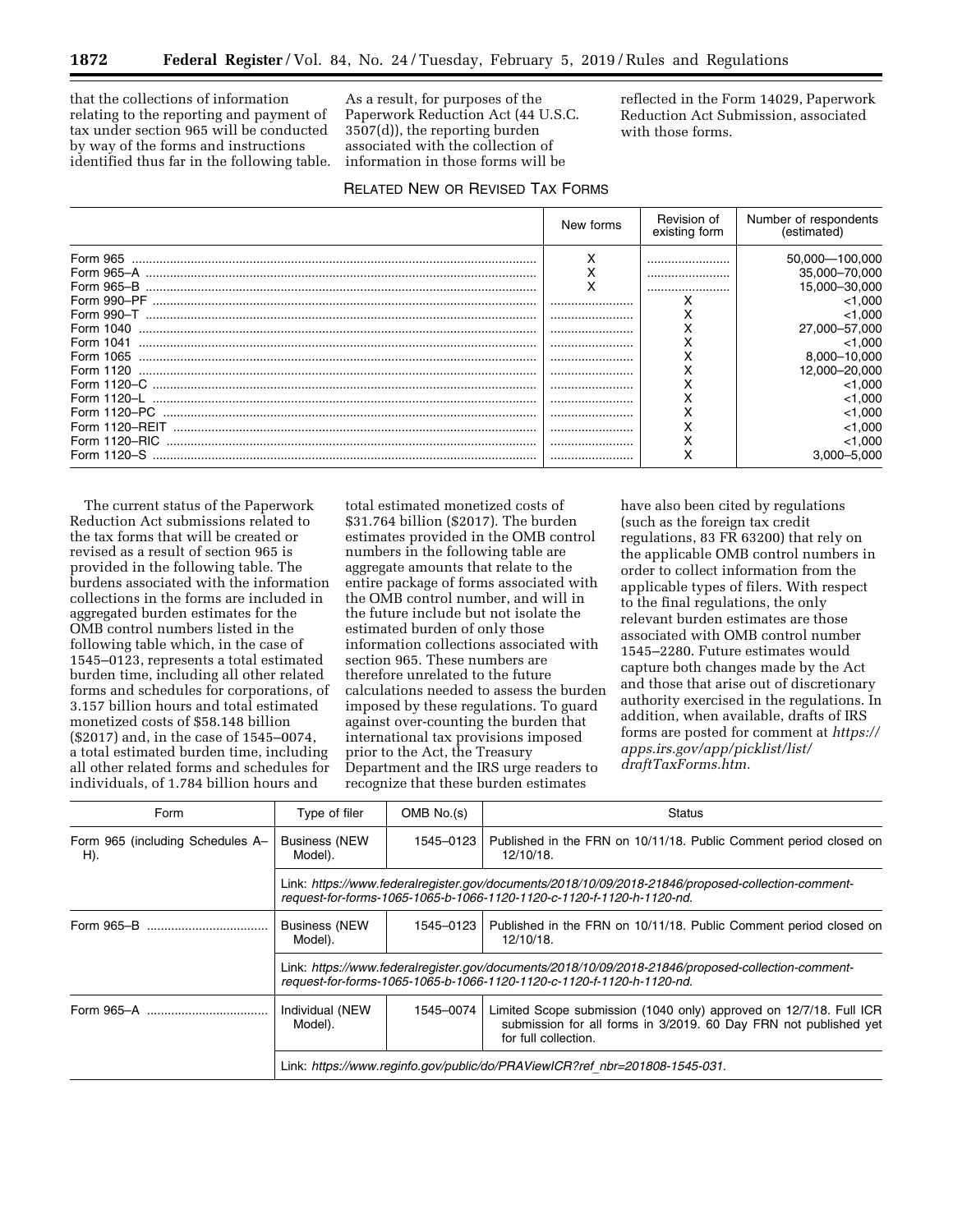| Form                                                                            | Type of filer                                                                                                                                                                 | OMB No.(s) | <b>Status</b>                                                                                                                                                  |  |  |
|---------------------------------------------------------------------------------|-------------------------------------------------------------------------------------------------------------------------------------------------------------------------------|------------|----------------------------------------------------------------------------------------------------------------------------------------------------------------|--|--|
| Forms 990-PF, 990-T                                                             | Tax exempt enti-<br>ties (NEW<br>Model).                                                                                                                                      | 1545-0047  | Published 60-day FRN on 8/22/18.                                                                                                                               |  |  |
|                                                                                 | Link: https://www.federalregister.gov/documents/2018/08/22/2018-18135/proposed-collection-comment-<br>request-for-forms-990-990-ez-sch-b-br-br-990-ez-sch-l-lp-990-ez-990-pf. |            |                                                                                                                                                                |  |  |
|                                                                                 | Individual (NEW<br>Model).                                                                                                                                                    | 1545-0074  | Limited Scope submission (1040 only) approved on 12/7/18. Full ICR<br>submission for all forms in 3/2019. 60 Day FRN not published yet<br>for full collection. |  |  |
|                                                                                 | Link: https://www.reginfo.gov/public/do/PRAViewICR?ref_nbr=201808-1545-031.                                                                                                   |            |                                                                                                                                                                |  |  |
|                                                                                 | Trusts and es-<br>tates.                                                                                                                                                      | 1545-0092  | Submitted to OIRA for review on 9/27/18.                                                                                                                       |  |  |
|                                                                                 | Link: https://www.reginfo.gov/public/do/PRAViewICR?ref nbr=201806-1545-014.                                                                                                   |            |                                                                                                                                                                |  |  |
|                                                                                 | <b>Business (NEW)</b><br>Model).                                                                                                                                              | 1545-0123  | Published in the FRN on 10/11/18. Public Comment period closed on<br>12/10/18.                                                                                 |  |  |
|                                                                                 | Link: https://www.federalregister.gov/documents/2018/10/09/2018-21846/proposed-collection-comment-<br>request-for-forms-1065-1065-b-1066-1120-1120-c-1120-f-1120-h-1120-nd.   |            |                                                                                                                                                                |  |  |
| Forms 1120, 1120-C.<br>$1120 - L.$<br>1120-PC, 1120-REIT, 1120-<br>RIC, 1120-S. | <b>Business (NEW</b><br>Model).                                                                                                                                               | 1545-0123  | Published in the FRN on 10/11/18. Public Comment period closed on<br>12/10/18.                                                                                 |  |  |
|                                                                                 | Link: https://www.federalregister.gov/documents/2018/10/09/2018-21846/proposed-collection-comment-<br>request-for-forms-1065-1065-b-1066-1120-1120-c-1120-f-1120-h-1120-nd.   |            |                                                                                                                                                                |  |  |

# **III. Regulatory Flexibility Act**

Pursuant to the Regulatory Flexibility Act (5 U.S.C. chapter 6), it is hereby certified that the final regulations will not have a significant economic impact on a substantial number of small entities within the meaning of section 601(6) of the Regulatory Flexibility Act (''small entities'').

Section 965 and the final regulations generally affect U.S. taxpayers who are at least 10-percent shareholders of a foreign corporation. As an initial matter, foreign corporations are not considered small entities. Nor are U.S. taxpayers considered small entities to the extent the taxpayers are natural persons or entities other than small entities. Although the Treasury Department and the IRS received a number of comments asserting that a substantial number of small entities would be affected by the proposed regulations, those comments were principally concerned with U.S. citizens living abroad that owned foreign corporations directly or indirectly through other foreign entities. No small entity is affected in this scenario. Thus, the final regulations generally only affect small entities if a U.S. taxpayer that is a 10-percent

shareholder of a foreign corporation is a small entity.

While comprehensive counts of all types of small businesses affected by section 965 and these regulations are not readily available, in-house estimates of section 965 suggest that very roughly 20,000 multinational domestic corporations are potentially subject to section 965, and that about half of these corporations have less than \$25 million in gross receipts. Therefore, very roughly 10,000 small multinational corporations (defined as corporations with less than \$25 million in gross receipts) are potentially subject to section 965. The in-house estimates further suggest that about 25% of these small multinational corporations would not owe any tax under section 965, because they do not have any accumulated E&P to which the tax would be applied.

Regardless of the number of small entities potentially affected by section 965 or the final regulations, the Treasury Department and the IRS have concluded that there is no significant economic impact on such entities as a result of the final regulations. Based on published information from the

Conference Report accompanying the Act, H.R. Rep. No. 115–446, at 688 (2017), and Bureau of Economic Analysis aggregate data, which were adjusted to reflect the tax burden and total sales of small businesses, the projected net tax proceeds from section 965 are estimated to be only a small fraction of the total sales of small U.S. parented multinational enterprises projected to 2027.1 See the table in this Part III. The tax amounts to less than 3 to 5 percent of receipts (as defined in 13 CFR 121.04), an economic impact that is not regarded as significant under the Regulatory Flexibility Act. Moreover, while most affected small entities are likely to pay the tax in (unequal) installments over 8 years, the percentage in any particular year does not exceed 2.2 percent.

<sup>1</sup> In-house estimates of section 965 tax liability and total receipts of small businesses are used to scale the published aggregate figures. In this case, a small business is defined as a multinational corporation with less than \$25 million in gross receipts. Data on total sales of all U.S. parented companies are drawn from the Bureau of Economic Analysis Interactive Data accessed at this web address in December, 2018: *[https://apps.bea.gov/](https://apps.bea.gov/iTable/iTable.cfm?ReqID=2&step=1) [iTable/iTable.cfm?ReqID=2&step=1.](https://apps.bea.gov/iTable/iTable.cfm?ReqID=2&step=1)*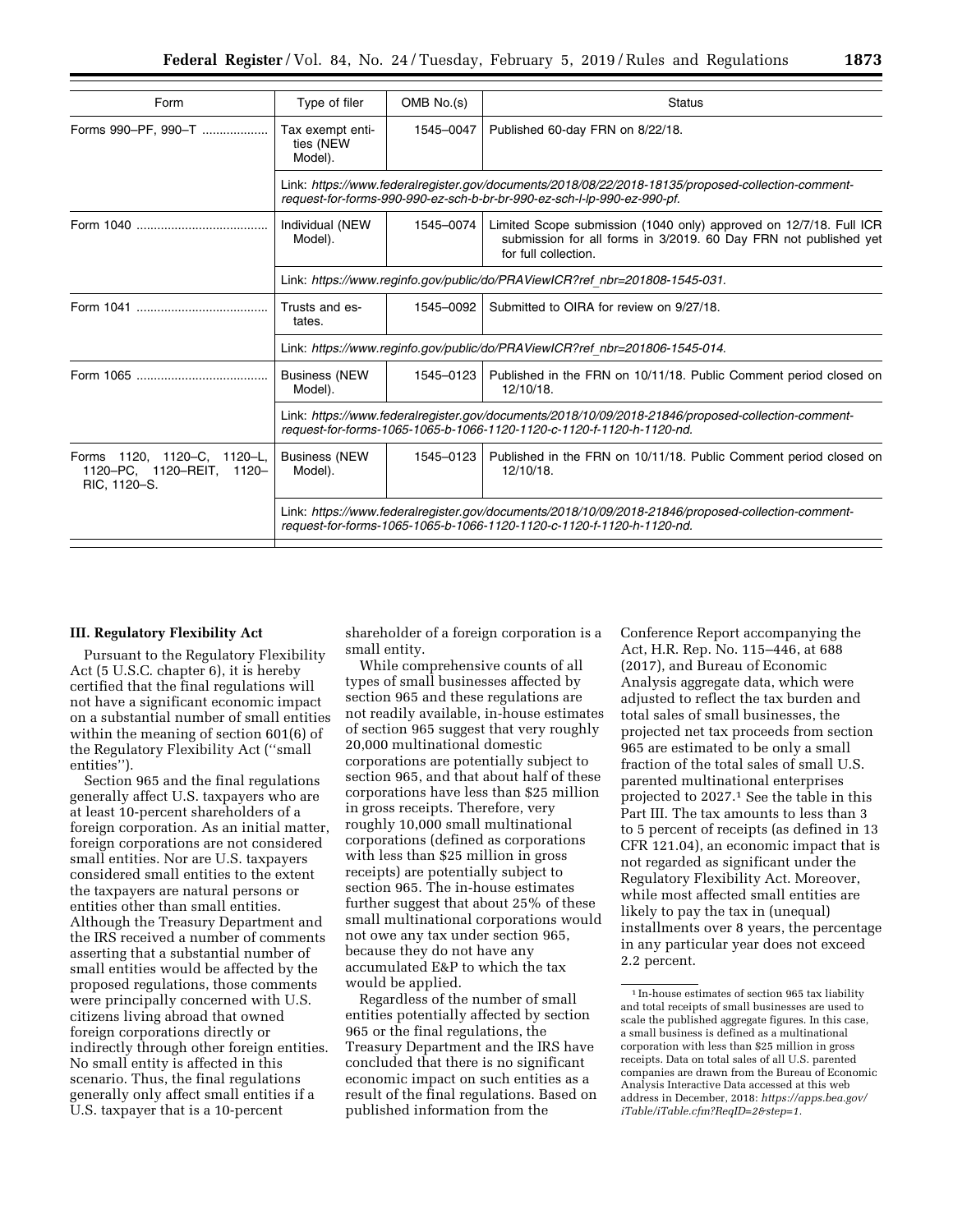|  |  |  |  |  |  | NET SECTION 965 TAX REVENUE AS A FRACTION OF TOTAL SALES FOR SMALL MULTINATIONAL BUSINESSES <sup>1</sup> |  |  |
|--|--|--|--|--|--|----------------------------------------------------------------------------------------------------------|--|--|
|  |  |  |  |  |  |                                                                                                          |  |  |

| <b>Fiscal years</b>                                                          | 2018         | 2019               | 2020                | 2021                | 2022                | 2023                | 2024                | 2025        | 2026                | 2027                      |
|------------------------------------------------------------------------------|--------------|--------------------|---------------------|---------------------|---------------------|---------------------|---------------------|-------------|---------------------|---------------------------|
| Net Tax Collected (\$ billions).<br>Total Sales (\$ billions)<br><br>Percent | 54.0<br>2.20 | 0.8<br>56.7<br>.32 | 0.2<br>59.6<br>0.42 | 0.2<br>62.6<br>0.38 | 0.2<br>65.7<br>0.36 | 0.4<br>69.0<br>0.60 | 0.7<br>72.4<br>0.99 | 76.0<br>.28 | 0.5<br>79.8<br>0.63 | $-0.1$<br>83.8<br>$-0.17$ |

1Small Multinational Businesses are not necessarily small entities as defined by the Regulatory Flexibility Act.

Thus, even if the economic impact of the final regulations is interpreted broadly to include the tax liability due under section 965, which small entities would be required to pay even if the final regulations were not issued, the economic impact should not be regarded as significant under the Regulatory Flexibility Act.

Additionally, the economic impact of the final regulations when considered alone should be minimal. Any economic impact of the final regulations stems from the collection of information requirements imposed by §§ 1.965–  $2(\bar{d})(2)(ii)(B), 1.965-2(f)(2)(iii)(B),$ 1.965–3(b)(2), 1.965–3(c)(3), 1.965– 4(b)(2)(i), 1.965–4(b)(2)(iii)(B), 1.965– 7(b)(2), 1.965–7(b)(3)(iii)(B), 1.965– 7(c)(2), 1.965–7(c)(3)(iv)(B), 1.965–  $7(c)(3)(v)(D), 1.965-7(c)(6)(i), 1.965 7(d)(3)$ , 1.965–7(e)(2), 1.965–7(f)(5), and 1.965–8(c). The Treasury Department and the IRS have determined that the average burden associated with these collection of information requirements is 5 hours, which is minimal, particularly in comparison with other regulatory requirements related to owning stock in a specified foreign corporation. Furthermore, these requirements apply only if a taxpayer chooses to make an election or rely on a favorable rule. The comments received regarding the economic impact of the proposed regulations principally focus on burdens imposed by the statute (*i.e.,*  the tax due as a result of section 965) rather than any additional burdens resulting from the proposed regulations.

For the reasons explained above, the Treasury Department and the IRS have determined that the final regulations will not have a significant economic impact on a substantial number of small entities. Accordingly, a regulatory flexibility analysis under the Regulatory Flexibility Act is not required. Pursuant to section 7805(f), the notice of proposed rulemaking preceding these final regulations was submitted to the Chief Counsel for Advocacy of the Small Business Administration for comment on its impact on small business. No comments were received.

# **IV. Unfunded Mandates Reform Act**

Section 202 of the Unfunded Mandates Reform Act of 1995 (UMRA) requires that agencies assess anticipated

costs and benefits and take certain other actions before issuing a final rule that includes any Federal mandate that may result in expenditures in any one year by a state, local, or tribal government, in the aggregate, or by the private sector, of \$100 million in 1995 dollars, updated annually for inflation. In 2018, that threshold is approximately \$150 million. This rule does not include any Federal mandate that may result in expenditures by state, local, or tribal governments, or by the private sector in excess of that threshold.

### **V. Executive Order 13132: Federalism**

Executive Order 13132 (entitled ''Federalism'') prohibits an agency from publishing any rule that has federalism implications if the rule either imposes substantial, direct compliance costs on state and local governments, and is not required by statute, or preempts state law, unless the agency meets the consultation and funding requirements of section 6 of the Executive Order. This final rule does not have federalism implications and does not impose substantial direct compliance costs on state and local governments or preempt state law within the meaning of the Executive Order.

### **Drafting Information**

The principal authors of the final regulations are Leni C. Perkins, Natalie Punchak, and Karen J. Cate of the Office of Associate Chief Counsel (International). However, other personnel from the Treasury Department and the IRS participated in the development of the final regulations.

### **List of Subjects in 26 CFR Part 1**

Income taxes, Reporting and recordkeeping requirements.

#### **Amendments to the Regulations**

Accordingly, 26 CFR part 1 is amended as follows:

## **PART 1—INCOME TAXES**

■ **Paragraph 1.** The authority citation for part 1 is amended by adding new entries in numerical order to read as follows:

**Authority:** 26 U.S.C. 7805 \* \* \* \* \* \* \* \*

Section 1.962–1 also issued under 26 U.S.C. 965(o).

\* \* \* \* \* Section 1.965–1 also issued under 26 U.S.C. 965(c)(3)(B)(iii)(V), 965(d)(2), 965(o), 989(c), and 7701(a).

Section 1.965–2 also issued under 26 U.S.C. 965(b)(3)(A)(ii), 965(o), and 961(a) and (b).

Section 1.965–3 also issued under 26 U.S.C. 965(c)(3)(D) and 965(o).

Section 1.965–4 also issued under 26 U.S.C. 965(c)(3)(F) and 965(o).

Sections 1.965–5 through 1.965–6 also issued under 26 U.S.C. 965(o) and 26 U.S.C. 902(c)(8) (as in effect on December 21, 2017).

Section 1.965–7 also issued under 26

U.S.C. 965(h)(3), 965(h)(5), 965(i)(2),

965(i)(8)(B), 965(m)(2)(A), 965(n)(3), and 965(o).

Section 1.965–8 also issued under 26 U.S.C. 965(o).

Section 1.965–9 also issued under 26 U.S.C. 965(o).

\* \* \* \* \* Section 1.986(c)–1 also issued under 26 U.S.C. 965(o) and 26 U.S.C. 989(c).

\* \* \* \* \*

■ **Par. 2.** Section 1.962–1 is amended by:

 $\blacksquare$  1. Revising paragraph (b)(1)(i).

■ 2. Redesignating paragraphs

(b)(2)(iv)(*a*) and (*b*) as paragraph

 $(b)(2)(iv)(A)$  and  $(B)$ , respectively. ■ 3. Adding paragraph (d).

The revision and addition read as follows:

### **§ 1.962–1 Limitation of tax for individuals on amounts included in gross income under section 951(a).**

- \* \* \* \* \*
- (b) \* \* \*
- $(1)^*$  \* \* \*

(i) *Determination of taxable income.*  The term *taxable income* means the excess of—

(A) The sum of—

(*1*) All amounts required to be included in his gross income under section 951(a) for the taxable year with respect to a foreign corporation of which he is a United States shareholder, including—

(*i*) His section 965(a) inclusion amounts (as defined in  $\S 1.965-1(f)(38)$ ); and

(*ii*) His domestic pass-through owner shares (as defined in  $\S 1.965-1(f)(21)$ ) of section 965(a) inclusion amounts with respect to deferred foreign income corporations (as defined in § 1.965–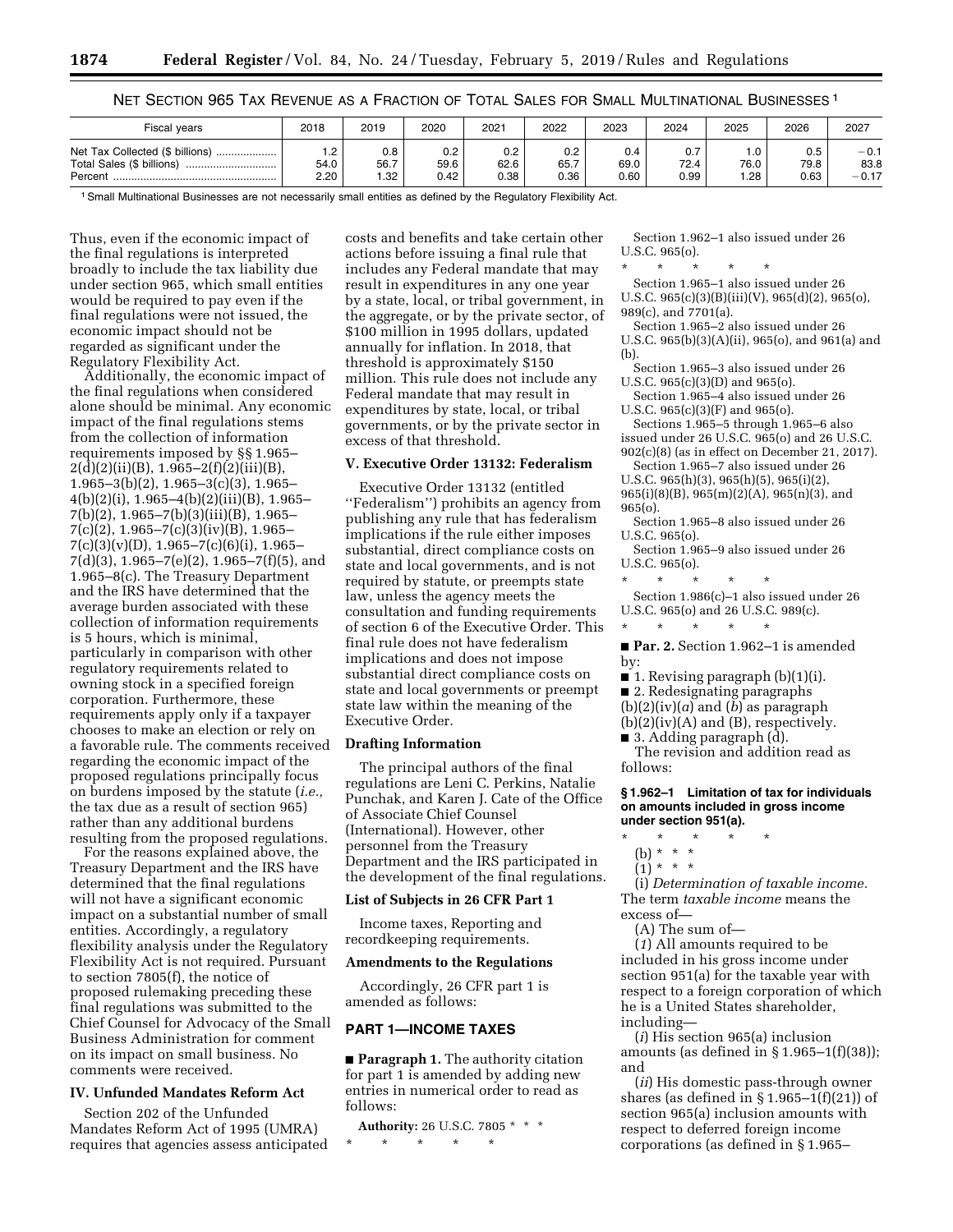1(f)(17)) of which he is a United States shareholder; plus

(*2*) [Reserved]

(*3*) All amounts which would be required to be included in his gross income under section 78 for the taxable year with respect to the amounts referred to in paragraph (b)(1)(i)(A)(*1*) and (*2*) of this section if the shareholder were a domestic corporation; over

(B) The sum of the following deductions, but no other deductions or amounts—

(*1*) His section 965(c) deduction amount (as defined in  $\S 1.965-1(f)(42)$ ) for the taxable year;

(*2*) His domestic pass-through owner shares of section 965(c) deduction amounts corresponding to the amounts referred to in paragraph (b)(1)(i)(A)(*1*)(*ii*) of this section; and

(*3*) [Reserved]

\* \* \* \* \* (d) *Applicability dates.* Paragraph (b)(1)(i) of this section applies beginning the last taxable year of a foreign corporation that begins before January 1, 2018, and with respect to a United States person, for the taxable year in which or with which such taxable year of the foreign corporation ends.

■ **Par. 3.** Section 1.962–2 is amended by revising paragraph (a) and adding paragraph (d) to read as follows:

### **§ 1.962–2 Election of limitation of tax for individuals.**

(a) *Who may elect.* The election under section 962 may be made only by an individual (including a trust or estate) who is a United States shareholder (including an individual who is a United States shareholder because, by reason of section 958(b), he is considered to own stock of a foreign corporation owned (within the meaning of section 958(a)) by a domestic passthrough entity (as defined in § 1.965–  $1(f)(19))$ .

\* \* \* \* \* (d) *Applicability dates.* Paragraph (a) of this section applies beginning the last taxable year of a foreign corporation that begins before January 1, 2018, and with respect to a United States person, for the taxable year in which or with which such taxable year of the foreign corporation ends.

■ **Par. 4.** Sections 1.965–0 through 1.965–9 are added to read as follows:

- 
- \* \* \* \* \*
- 1.965–0 Outline of section 965 regulations. 1.965–1 Overview, general rules, and definitions.
- 1.965–2 Adjustments to earnings and
- profits and basis.
- 1.965–3 Section 965(c) deductions.
- 1.965–4 Disregard of certain transactions.
- 1.965–5 Allowance of credit or deduction for foreign income taxes.
- 1.965–6 Computation of foreign income taxes deemed paid and allocation and apportionment of deductions.
- 1.965–7 Elections, payment, and other special rules.
- 1.965–8 Affiliated groups (including consolidated groups).
- 1.965–9 Applicability dates. \* \* \* \* \*

### **§ 1.965–0 Outline of section 965 regulations.**

- This section lists the headings for §§ 1.965–1 through 1.965–9.
- *§ 1.965–1 Overview, general rules, and definitions.* 
	- (a) Overview.
	- (1) In general.
	- (2) Scope.
- (b) Section 965(a) inclusion amounts.
- (1) Inclusion of the pro rata share of the
- section 965(a) earnings amount. (2) Reduction by the allocable share of the aggregate foreign E&P deficit.
- (c) Section 965(c) deduction amounts. (d) Treatment of specified foreign
- corporation as a controlled foreign
- corporation.
- (e) Special rule for certain controlled domestic partnerships.
- (1) In general.
- (2) Definition of a controlled domestic partnership.
- (f) Definitions.
- (1) 8 percent rate amount.
- (2) 8 percent rate equivalent percentage.
- (3) 15.5 percent rate amount.
- (4) 15.5 percent rate equivalent percentage.
- (5) Accounts payable.
- (6) Accounts receivable.
- (7) Accumulated post-1986 deferred
- foreign income.
	- (8) Aggregate foreign cash position.
	- (9) Aggregate foreign E&P deficit.
- (10) Aggregate section 965(a) inclusion amount.
- (11) Allocable share.
- (12) Bona fide hedging transaction.
- (13) Cash-equivalent asset.
- (i) In general.
- (ii) Specified commodity.
- (14) Cash-equivalent asset hedging
- transaction.
- (i) In general.
- (ii) Aggregate hedging transactions.
- (15) Cash measurement dates.
- (16) Cash position.
- (i) General rule.
- (ii) Fair market value of cash-equivalent assets.
- (iii) Measurement of derivative financial instruments.
- (iv) Translation of cash position amounts.
- (17) Deferred foreign income corporation.
- (i) In general.
- (ii) Priority rule.
- (18) Derivative financial instrument.
- (19) Domestic pass-through entity.
- (20) Domestic pass-through owner.
- (21) Domestic pass-through owner share. (22) E&P deficit foreign corporation.
- (i) In general.
- (ii) Determination of deficit in post-1986 earnings and profits.
- (23) E&P measurement dates.
- (24) Final cash measurement date.
- (25) First cash measurement date.
- (26) Inclusion year.
- (27) Net accounts receivable.
- (28) Pass-through entity.
- (29) Post-1986 earnings and profits.
- (i) General rule.
- (ii) Foreign income taxes.
- (iii) Deficits in earnings and profits.
- (30) Pro rata share.
- (31) Second cash measurement date.
- (32) Section 958(a) stock.
- (33) Section 958(a) U.S. shareholder.
- (34) Section 958(a) U.S. shareholder
- inclusion year.
	- (35) Section 965 regulations.
	- (36) Section 965(a) earnings amount.
	- (37) Section 965(a) inclusion.
	- (38) Section 965(a) inclusion amount.

(42) Section 965(c) deduction amount.

(B) Attribution for purposes of the ten

(iii) Passive foreign investment companies.

(A) Determination of status as a deferred

(B) Determination of status as an E&P

*§ 1.965–2 Adjustments to earnings and* 

(b) Determination of and adjustments to earnings and profits of a specified foreign corporation for purposes of applying sections

(c) Adjustments to earnings and profits by

(d) Adjustments to earnings and profits by

foreign income corporation.

deficit foreign corporation. (6) Example 6. (i) Facts. (ii) Analysis. (7) Example 7. (i) Facts. (ii) Analysis. (8) Example 8. (i) Facts. (ii) Analysis.

*profits and basis.* 

902, 959, 960, and 965.

reason of section 965(a).

reason of section 965(b).

(a) Scope.

- (39) Section 965(a) previously taxed earnings and profits.
- (40) Section 965(b) previously taxed earnings and profits.
- (41) Section 965(c) deduction.

(43) Short-term obligation. (44) Specified E&P deficit. (45) Specified foreign corporation.

(ii) Special attribution rule.

(47) United States shareholder.

(i) General rule.

(A) In general.

percent standard.

(46) Spot rate.

(g) Examples. (1) Example 1. (i) Facts. (ii) Analysis. (2) Example 2. (i) Facts. (ii) Analysis. (3) Example 3. (i) Facts. (ii) Analysis. (4) Example 4. (i) Facts. (ii) Analysis. (5) Example 5. (i) Facts. (ii) Analysis.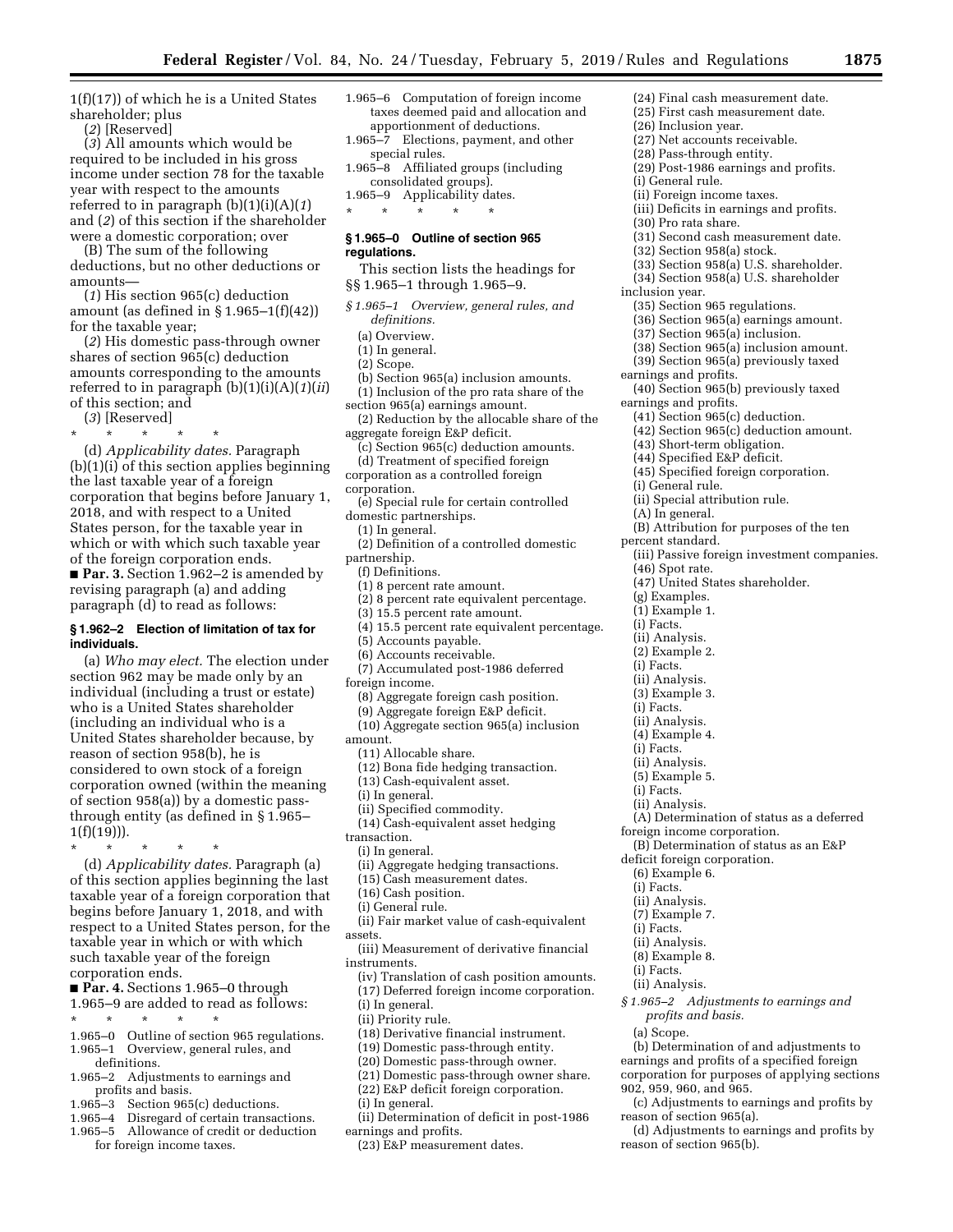**1876 Federal Register** / Vol. 84, No. 24 / Tuesday, February 5, 2019 / Rules and Regulations

(1) Adjustments to earnings and profits described in section  $959(c)(2)$  and  $(c)(3)$  of deferred foreign income corporations.

(2) Adjustments to earnings and profits described in section 959(c)(3) of E&P deficit foreign corporations.

(i) Increase in earnings and profits by an amount equal to the portion of the section 958(a) U.S. shareholder's pro rata share of the specified E&P deficit.

(A) In general.

(B) Reduction of a qualified deficit.

(ii) Determination of portion of a section 958(a) U.S. shareholder's pro rata share of a specified E&P deficit taken into account.

(A) In general.

- (B) Designation of portion of a section 958(a) U.S. shareholder's pro rata share of a specified E&P deficit taken into account.
- (e) Adjustments to basis by reason of  $section 965(a)$ .

(1) General rule.

(2) Section 962 election.

(f) Adjustments to basis by reason of section 965(b).

(1) In general.

(2) Election to make adjustments to basis

to account for the application of section 965(b).

(i) In general.

- (ii) Basis adjustments.
- (A) Increase in basis with respect to a deferred foreign income corporation.
	- (*1*) In general.
	- (*2*) Limited basis adjustment.
	- (B) Reduction in basis with respect to an
- E&P deficit foreign corporation.
	- (*1*) In general.
	- (*2*) Limited basis adjustment.
	- (C) Section 962 election.
	- (iii) Rules regarding the election.
	- (A) Consistency requirement.
	- (B) Manner of making election.
	- (*1*) Timing.
	- (*i*) In general.
	- (*ii*) Transition rule.
	- (*2*) Election statement.
	- (g) Gain reduction rule.

(1) Reduction in gain recognized under section 961(b)(2) by reason of distributions attributable to section 965 previously taxed earnings and profits in the inclusion year.

- (i) In general.
- (ii) Definition of section 965 previously taxed earnings and profits.
- (2) Reduction in basis by an amount equal to the gain reduction amount.
- (h) Rules of application for specified basis adjustments.
- (1) Timing of basis adjustments.
- (2) Netting of basis adjustments.
- (3) Gain recognition for reduction in excess of basis.
- (4) Adjustments with respect to each share.
- (i) Section 958(a) stock.
- (ii) Applicable property.
- (5) Stock or property for which
- adjustments are made.
- (i) In general.
- (ii) Special rule for an interest in a foreign pass-through entity.
- (i) Definitions.
- (1) Applicable property.
- (2) Foreign pass-through entity.
- (3) Property.
- (j) Examples.
- (1) Example 1.
- (i) Facts.
- (ii) Analysis.
- (A) Adjustments to section 959(c)

classification of earnings and profits for inclusion under section  $951(a)(A)$  without regard to section 965.

(*1*) CFC section 965(a) earnings amount. (*2*) Effect on earnings and profits described

(A) Adjustments to section 959(c) classification of earnings and profits for

(B) Section 965(a) inclusion amount. (C) Distributions to United States

(A) Application of the gain reduction rule. (B) Adjustments to the basis of CFC1.

(A) Application of the gain reduction rule. (B) Adjustments to the basis of CFC1 and

(b) Rules for disregarding certain assets for determining aggregate foreign cash position. (1) Disregard of certain obligations between related specified foreign corporations. (2) Disregard of other assets upon demonstration of double-counting.

(3) Disregard of portion of cash position of noncorporate entities treated as specified

(*2*) Account receivable of CFC1 held by

(c) Determination of aggregate foreign cash position for a section 958(a) U.S. shareholder

(1) Single section 958(a) U.S. shareholder

(i) Allocation to first section 958(a) U.S.

(3) Estimation of aggregate foreign cash

(ii) Allocation to succeeding section 958(a)

(2) Multiple section 958(a) U.S. shareholder inclusion years.

shareholder inclusion year.

U.S. shareholder inclusion years.

*§ 1.965–3 Section 965(c) deductions.* 

in section 959(c)(2) and (3). (6) Example 6. (i) Facts. (ii) Analysis.

section 1248 inclusion.

shareholders. (7) Example 7. (i) Facts. (ii) Analysis. (8) Example 8. (i) Facts. (ii) Analysis.

> (9) Example 9. (i) Facts. (ii) Analysis.

CFC2.

CFC2.

(a) Scope.

foreign corporations. (4) Examples. (i) Example 1. (A) Facts. (B) Analysis.

(ii) Example 2. (A) Facts. (B) Analysis. (iii) Example 3. (A) Facts. (B) Analysis. (iv) Example 4. (A) Facts. (B) Analysis. (v) Example 5. (A) Facts. (B) Analysis. (*1*) Treatment of PS1. (*2*) Treatment of PS2.

inclusion year.

inclusion year.

position. (4) Examples. (i) Example 1. (A) Facts. (B) Analysis.

(*1*) Loan from CFC1 to CFC2.

(*3*) Loan from CFC1 to CFC3.

- (B) Distributions between specified foreign corporations before January 1, 2018.
- 
- (C) Section 965(a) inclusion amount.
- (*1*) CFC1 section 965(a) earnings amount. (*2*) CFC2 section 965(a) earnings amount.
- 
- (*3*) Effect on earnings and profits described
- in section  $959(c)(2)$  and  $(3)$ . (D) Distribution to United States
- shareholder.
- (E) Section 902 and section 960
- consequences.
- (*1*) Distribution by and inclusions with respect to CFC2.
- (*2*) Inclusions with respect to CFC1.
- (2) Example 2.
- (i) Facts.
- (ii) Analysis.
- (A) Adjustments to section 959(c)
- classification of earnings and profits for
- inclusion under section  $951(a)(A)$  without regard to section 965.
- (B) Distributions between specified foreign corporations before January 1, 2018.
	- (C) Section 965(a) inclusion amount.
	- (*1*) CFC1 section 965(a) earnings amount.
	- (*2*) CFC2 section 965(a) earnings amount.
	- (*3*) Effect on earnings and profits described
- in section  $959(c)(2)$  and  $(3)$ .
- (D) Distribution to United States
- shareholder.
- (3) Example 3.
- (i) Facts.
- (ii) Analysis.
- (A) Adjustments to section 959(c) classification of earnings and profits for

inclusion under section  $951(a)(A)$  without regard to section 965.

- (B) Distributions between specified foreign corporations before January 1, 2018.
	- (C) Section 965(a) inclusion amount.
	- (*1*) CFC1 section 965(a) earnings amount.
	- (*2*) CFC2 section 965(a) earnings amount.

(B) Distributions between specified foreign

(*1*) Distribution that is a specified payment.

- (*3*) Effect on earnings and profits described
- in section  $959(c)(2)$  and  $(3)$ .
- (D) Distribution to United States

(A) Adjustments to section 959(c) classification of earnings and profits for inclusion under section  $951(a)(A)$  without

corporations before January 1, 2018. (C) Section 965(a) inclusion amount. (*1*) CFC1 section 965(a) earnings amount. (*2*) CFC2 section 965(a) earnings amount. (*3*) Effect on earnings and profits described

(*2*) Distribution to United States

(E) Section 902 and section 960

(A) Section 965(a) inclusion amount.

- shareholder.
- (4) Example 4.

regard to section 965.

in section 959(c)(2) and (3). (D) Distribution to United States

(i) Facts. (ii) Analysis.

shareholder.

shareholder.

consequences. (5) Example 5.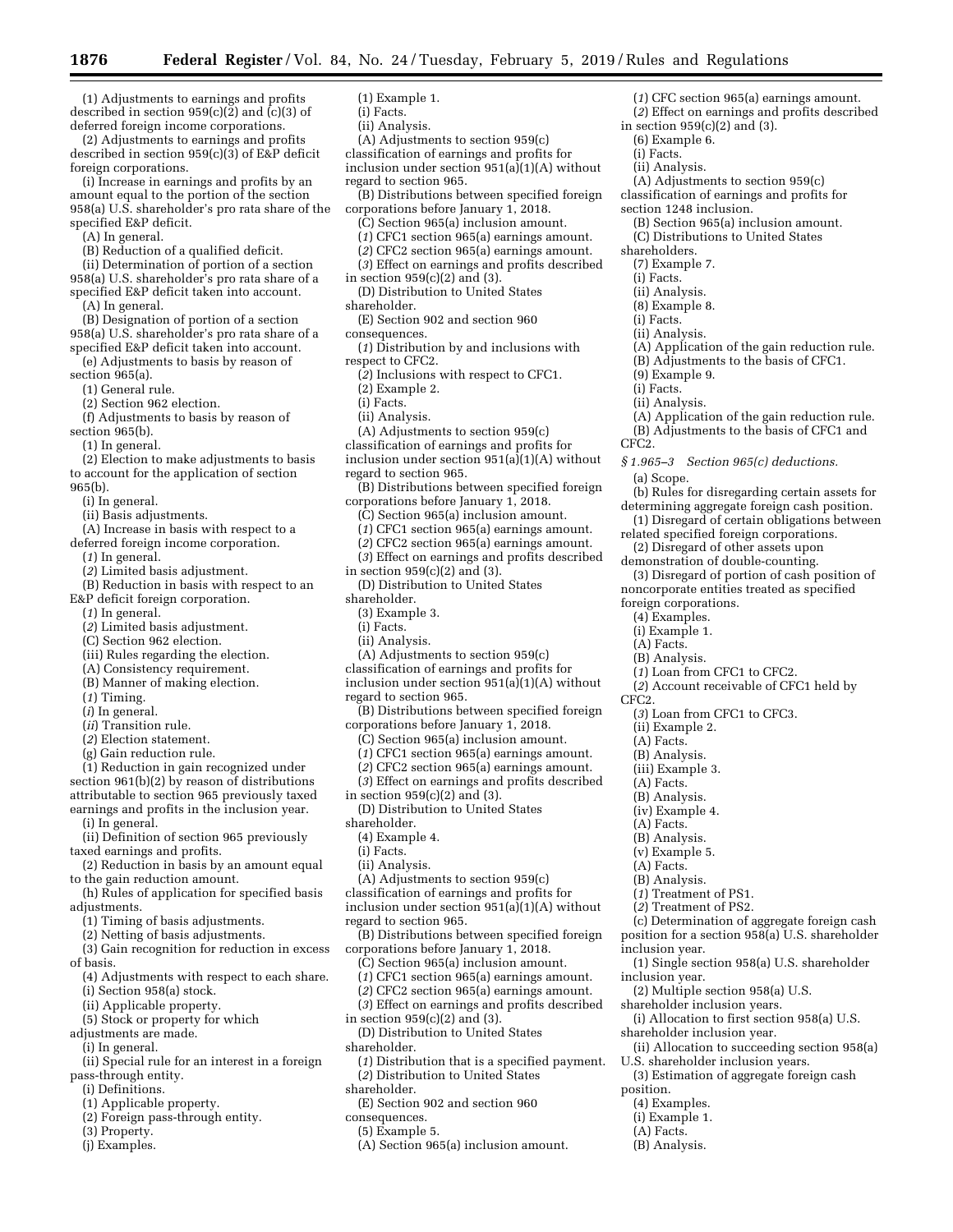(ii) Example 2. (A) Facts. (B) Analysis. (d) Increase of income by section 965(c) deduction of an expatriated entity. (1) In general. (2) Definition of expatriated entity. (3) Definition of surrogate foreign corporation. (e) Section 962 election. (1) In general. (2) Example. (i) Facts. (ii) Analysis. (f) Treatment of section 965(c) deduction under certain provisions of the Internal Revenue Code. (1) Section 63(d). (2) Sections 705, 1367, and 1368. (i) Adjustments to basis. (ii) S corporation accumulated adjustments account. (iii) Example. (A) Facts. (B) Analysis. (3) Section 1411. (4) Section 4940. (g) Domestic pass-through entities. *§ 1.965–4 Disregard of certain transactions.*  (a) Scope. (b) Transactions undertaken with a principal purpose of changing the amount of a section 965 element. (1) General rule. (2) Presumptions and exceptions for the application of the general rule. (ii) Definitions. (A) Relatedness. (B) Transfer. (*1*) In general. (*2*) Indirect transfer. (iii) Cash reduction transactions. (A) General rule. (B) Per se rules for certain distributions. (iv) E&P reduction transactions. (A) General rule. (*1*) Definition of pro rata share reduction transaction. (*2*) Definition of E&P deficit transaction. (B) Per se rule for internal group transactions. (C) Example. (*1*) Facts. (*2*) Analysis. (c) Disregard of certain changes in method of accounting and entity classification elections. (1) Changes in method of accounting. (2) Entity classification elections. (d) Definition of a section 965 element. (e) Rules for applying paragraphs (b) and (c) of this section. (1) Determination of whether there is a change in the amount of a section 965 element. (2) Treatment of domestic pass-through owners as United States shareholders. (3) Exception for certain incorporation

- transactions.
- (i) In general.
- (ii) Aggregate foreign cash position.
- (4) Consequences of liquidation.
- (i) In general.
- (ii) Specified liquidation date.
- (f) Disregard of certain transactions
- occurring between E&P measurement dates.

(1) Disregard of specified payments. (2) Definition of specified payment. (3) Non-application of disregard rule. (4) Examples. (i) Example 1. (A) Facts. (B) Analysis. (ii) Example 2. (A) Facts. (B) Analysis. (iii) Example 3. (A) Facts. (B) Analysis. (iv) Example 4. (A) Facts. (B) Analysis. (v) Example 5. (A) Facts. (B) Analysis. (vi) Example 6. (A) Facts. (B) Analysis. *§ 1.965–5 Allowance of credit or deduction for foreign income taxes.*  (a) Scope. (b) Rules for foreign income taxes paid or accrued. (c) Rules for foreign income taxes treated as paid or accrued. (1) Disallowed credit. (i) In general. (ii) Foreign income taxes deemed paid under section 960(a)(3) (as in effect on December 21, 2017). (iii) [Reserved] (2) Disallowed deduction. (3) Coordination with section 78. (i) In general. (ii) Domestic corporation that is a domestic pass-through owner. (d) Applicable percentage. (1) In general. (2) No section 965(a) inclusion amount. (3) Applicable percentage for domestic pass-through owners. (4) Applicable percentage with respect to certain distributions of previously taxed earnings and profits. *§ 1.965–6 Computation of foreign income taxes deemed paid and allocation and apportionment of deductions.*  (a) Scope. (b) Computation of foreign income taxes deemed paid. (1) In general. (2) Dividend or inclusion in excess of post-1986 undistributed earnings. (3) Treatment of adjustment under section 965(b)(4)(B). (4) Section 902 fraction. (c) Allocation and apportionment of deductions. (d) Hovering deficits. *§ 1.965–7 Elections, payment, and other special rules.*  (a) Scope. (b) Section 965(h) election. (1) In general. (i) Amount of installments. (ii) Increased installments due to a deficiency or a timely filed or amended return.

(A) In general. (B) Timing.

disregard, or fraud.

(C) Exception for negligence, intentional

(A) In general. (B) Extension for specified individuals. (2) Manner of making election. (i) Eligibility. (ii) Timing. (iii) Election statement. (3) Acceleration of payment. (i) Acceleration. (ii) Acceleration events. (iii) Eligible section 965(h) transferee exception. (A) In general. (*1*) Requirement to have a covered acceleration event. (*2*) Requirement to enter into a transfer agreement. (B) Transfer agreement. (*1*) Eligibility. (*2*) Filing requirements. (*i*) In general. (*ii*) Transition rule. (*3*) Signature requirement. (*4*) Terms of agreement. (*5*) Consolidated groups. (*6*) Leverage ratio. (C) Consent of Commissioner. (*1*) In general. (*2*) Material misrepresentations and omissions. (D) Effect of assumption. (*1*) In general. (*2*) Eligible section 965(h) transferor liability. (E) Qualifying consolidated group member transaction. (*1*) Definition of qualifying consolidated group member transaction. (*2*) Definition of qualified successor. (*3*) Departure of multiple members of a consolidated group. (c) Section 965(i) election. (1) In general. (2) Manner of making election. (i) Eligibility. (ii) Timing. (iii) Election statement. (3) Triggering events. (i) In general. (ii) Triggering events. (iii) Partial transfers. (iv) Eligible section 965(i) transferee exception. (A) In general. (*1*) Requirement to have a covered triggering event. (*2*) Requirement to enter into a transfer agreement. (B) Transfer agreement. (*1*) Eligibility. (*2*) Filing requirements. (*i*) In general. (*ii*) Transition rule. (*iii*) Death of eligible section 965(i) transferor. (*3*) Signature requirement. (*4*) Terms of agreement. (*5*) Special rule in the case of death of eligible section 965(i) transferor. (*6*) Leverage ratio. (C) Consent of Commissioner. (*1*) In general. (*2*) Material misrepresentations and omissions.

(iii) Due date of installments.

- (D) Effect of assumption.
- (*1*) In general.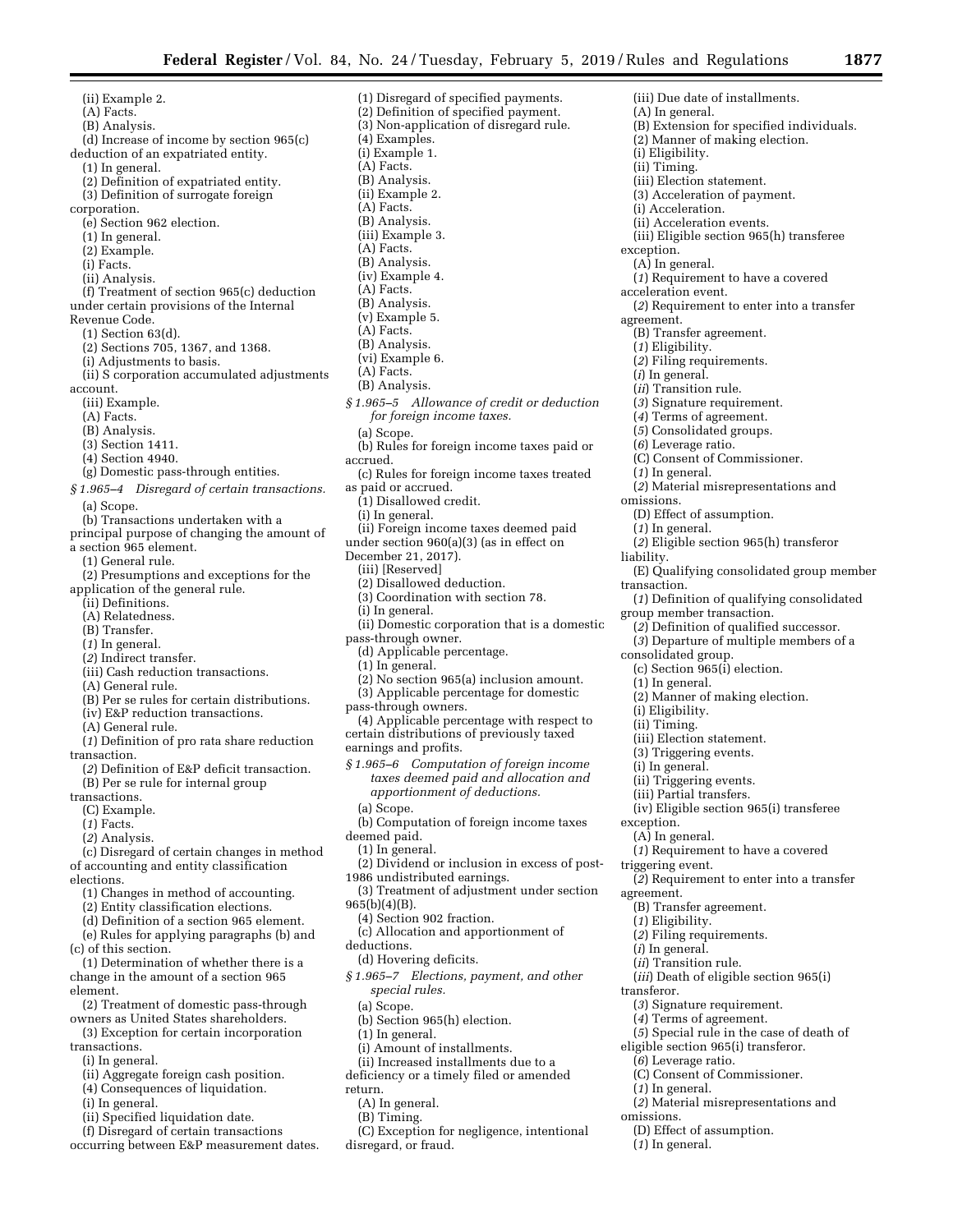- (*2*) Eligible section 965(i) transferor liability.
- (v) Coordination with section 965(h) election.
	- (A) In general.
	- (B) Timing for election.
	- (C) Due date for installment.
	- (D) Limitation.
	- (*1*) In general.
	- (*2*) Manner of obtaining consent.
	- (*i*) In general.
	- (*ii*) Transition rule.
	- (*3*) Signature requirement.
	-
	- (*4*) Terms of agreement.
	- (*5*) Consent of Commissioner.
- (*i*) In general.
- (*ii*) Material misrepresentations and omissions.
- (*6*) Leverage ratio.
- (4) Joint and several liability.
- (5) Extension of limitation on collection.
- (6) Annual reporting requirement.
- (i) In general.
- (ii) Failure to report.
- (d) Section 965(m) election and special rule for real estate investment trusts.
- (1) In general.
- (2) Inclusion schedule for section 965(m) election.
- (3) Manner of making election.
- (i) Eligibility.
- (ii) Timing.
- (iii) Election statement.
- (4) Coordination with section 965(h).
- (5) Acceleration of inclusion.
- (6) Treatment of section 965(a) inclusions
- of a real estate investment trust.
- (e) Section 965(n) election.
- (1) In general.
- (i) General rule.
- (ii) Applicable amount for section 965(n) election.
	- (iii) Scope of section 965(n) election.
- (iv) [Reserved]
- (2) Manner of making election.
- (i) Eligibility.
- (ii) Timing.
- (iii) Election statement.
- (f) Election to use alternative method for calculating post-1986 earnings and profits.
- (1) Effect of election for specified foreign corporations that do not have a 52–53-week
- taxable year. (2) Effect of election for specified foreign corporations that have a 52–53-week taxable
- year. (3) Computation of post-1986 earnings and
- profits using alternative method.
- (4) Definitions.
- (i) 52–53-week taxable year.
- (ii) Annualized earnings and profits
- amount.
	- (iii) Daily earnings amount.
	- (iv) Notional measurement date.
	- (5) Manner of making election.
	- (i) Eligibility.
	- (ii) Timing.
	- (iii) Election statement.
	- (6) Examples.
	-
	- (i) Example 1.
	- (A) Facts.
	- (B) Analysis.
	- (ii) Example 2.
	- (A) Facts.
	- (B) Analysis.
	- (g) Definitions.
- (1) Deferred net tax liability. (2) REIT section 965 amounts.
- (3) Section 965(h) election.
- (4) Section 965(h) net tax liability.
- (5) Section 965(i) election.
- (6) Section 965(i) net tax liability.
- (7) Section 965(m) election.
- (8) Section 965(n) election.
- (9) Specified individual.
- (10) Total net tax liability under section

(A) Section 965(a) inclusion amount. (*1*) Single section 958(a) U.S. shareholder

(*2*) Determination of inclusion amount. (B) Consolidated group aggregate foreign

(C) Section 965(a) deduction amount.

**§ 1.965–1 Overview, general rules, and** 

(a) *Overview*—(1) *In general.* This section provides general rules and definitions under section 965. Section 1.965–2 provides rules relating to adjustments to earnings and profits and basis to determine and account for the application of section 965 and a rule that limits the amount of gain recognized under section 961(b)(2) by reason of distributions attributable to section 965 previously taxed earnings and profits (as defined in § 1.965–  $2(g)(1)(ii)$  in the inclusion year. Section 1.965–3 provides rules regarding the determination of section 965(c) deductions. Section 1.965–4 sets forth rules that disregard certain transactions for purposes of section 965. Sections 1.965–5 and 1.965–6 provide rules with respect to foreign tax credits. Section 1.965–7 provides rules regarding elections and payments. Section 1.965– 8 provides rules regarding affiliated groups, including consolidated groups. Section 1.965–9 provides dates of applicability. *See also* §§ 1.962–1 and 1.962–2 (providing rules regarding the application of section 962) and 1.986(c)–1 (providing rules regarding the application of section 986(c)).

(2) *Scope.* Paragraph (b) of this section provides the general rules concerning section 965(a) inclusion amounts. Paragraph (c) of this section provides the general rule concerning section 965(c) deduction amounts. Paragraph (d) of this section provides a rule for specified foreign corporations that are not controlled foreign corporations. Paragraph (e) of this section treats certain controlled domestic partnerships as foreign partnerships for purposes of section 965. Paragraph (f) of this section provides definitions applicable for the section 965 regulations and §§ 1.962–1, 1.962–2, and 1.986(c)–1. Paragraph (g) of this section contains examples illustrating the general rules and definitions set forth in this section. (b) *Section 965(a) inclusion amounts*—(1) *Inclusion of the pro rata share of the section 965(a) earnings amount.* For an inclusion year of a deferred foreign income corporation, the subpart F income of the deferred foreign income corporation (as otherwise

*§ 1.965–9 Applicability dates.* 

(b) Applicability dates for rules disregarding certain transactions.

treatment.

cash position.

**definitions.** 

(a) In general.

- 965.
	- (i) General rule.
	- (ii) Net income tax.
	- (iii) Foreign tax credits.
- *§ 1.965–8 Affiliated groups (including consolidated groups).* 
	- (a) Scope.

(b) Reduction of E&P net surplus shareholder's pro rata share of the section 965(a) earnings amount of a deferred foreign income corporation by the allocable share of the applicable share of the aggregate unused E&P deficit.

- (1) In general.
- (2) Consolidated group as part of an affiliated group.
- (c) Designation of portion of excess
- aggregate foreign E&P deficit taken into
- account.
- (1) In general.
- (2) Consolidated group as part of an
- affiliated group.
	- (d) [Reserved]
	- (1) [Reserved]
	- (2) Consolidated groups.
- (e) Treatment of a consolidated group as a single section 958(a) U.S. shareholder or a
- single person.
- (1) In general.
- (2) Limitation.

deduction amount. (f) Definitions.

(i) In general.

cash position.

(3) Determination of section 965(c)

(1) Aggregate unused E&P deficit.

(5) E&P net deficit shareholder. (6) E&P net surplus shareholder. (7) Excess aggregate foreign E&P deficit.

(9) Group ownership percentage.

(B) Facts relating to section 965.

amounts under section 965(b)(5). (C) Aggregate foreign cash position. (D) Section 965(c) deduction amount.

(A) Section 965(a) inclusion amounts before application of section 965(b)(5). (B) Application of section 965(b)(5). (*1*) Determination of E&P net surplus shareholders and E&P net deficit

(*2*) Determining section 965(a) inclusion

(8) Group cash ratio.

(g) Examples. (1) Example 1. (i) Facts. (A) In general.

(ii) Analysis.

shareholders.

(2) Example 2. (i) Facts. (ii) Analysis.

(ii) Reduction with respect to E&P net deficit shareholders that are not wholly owned by the affiliated group. (2) Allocable share. (3) Applicable share.

(4) Consolidated group aggregate foreign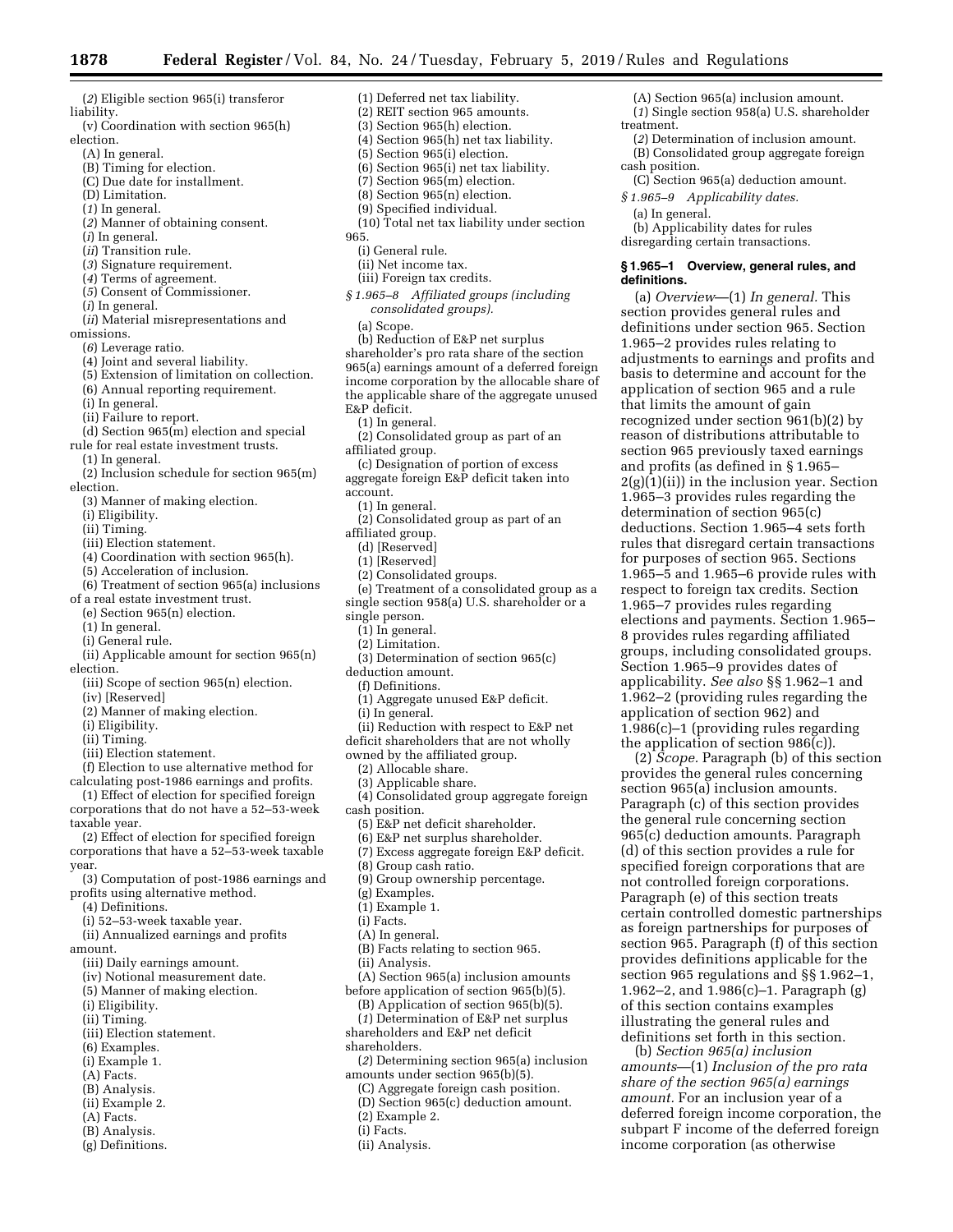determined for the inclusion year under section 952 and § 1.952–1) is increased by the section 965(a) earnings amount of the deferred foreign income corporation. *See* section 965(a). Accordingly, a section 958(a) U.S. shareholder with respect to a deferred foreign income corporation generally includes in gross income under section 951(a)(1) for the section 958(a) U.S. shareholder inclusion year its pro rata share of the section 965(a) earnings amount of the deferred foreign income corporation, translated (if necessary) into U.S. dollars using the spot rate on December 31, 2017, and subject to reduction under section 965(b), paragraph (b)(2) of this section, and § 1.965–8(b). The amount of the section 958(a) U.S. shareholder's inclusion with respect to a deferred foreign income corporation as a result of section 965(a) and this paragraph (b)(1), as reduced under section 965(b), paragraph (b)(2) of this section, and § 1.965–8(b), as applicable, is referred to as the *section 965(a) inclusion amount.*  Neither the section 965(a) earnings amount nor the section 965(a) inclusion amount is subject to the rules or limitations in section 952 or limited by the accumulated earnings and profits of the deferred foreign income corporation on the date of the inclusion.

(2) *Reduction by the allocable share of the aggregate foreign E&P deficit.* For purposes of determining a section 958(a) U.S. shareholder's section 965(a) inclusion amount with respect to a deferred foreign income corporation, the U.S. dollar amount of the section 958(a) U.S. shareholder's pro rata share of the section 965(a) earnings amount of the deferred foreign income corporation, translated (if necessary) into U.S. dollars using the spot rate on December 31, 2017, is reduced by the deferred foreign income corporation's allocable share of the section 958(a) U.S. shareholder's aggregate foreign E&P deficit. *See*  section 965(b). If the section 958(a) U.S. shareholder is a member of a consolidated group, under § 1.965–8(e), all section 958(a) U.S. shareholders that are members of the consolidated group are treated as a single section 958(a) U.S. shareholder for purposes of this paragraph (b)(2).

(c) *Section 965(c) deduction amounts.*  For a section 958(a) U.S. shareholder inclusion year, a section 958(a) U.S. shareholder is generally allowed a deduction in an amount equal to the section 965(c) deduction amount.

(d) *Treatment of specified foreign corporation as a controlled foreign corporation.* A specified foreign corporation described in section  $965(e)(1)(B)$  and paragraph  $(f)(45)(i)(B)$ of this section that is not otherwise a

controlled foreign corporation is treated as a controlled foreign corporation solely for purposes of paragraph (b) of this section and sections 951, 961, and § 1.1411–10. *See* 965(e)(2).

(e) *Special rule for certain controlled domestic partnerships*—(1) *In general.*  For purposes of the section 965 regulations, a controlled domestic partnership is treated as a foreign partnership for purposes of determining the section 958(a) U.S. shareholder of a specified foreign corporation and the section 958(a) stock of the specified foreign corporation owned by the section 958(a) U.S. shareholder if the following conditions are satisfied—

(i) Without regard to this paragraph (e), the controlled domestic partnership is a section 958(a) U.S. shareholder of the specified foreign corporation and thus owns section 958(a) stock of the specified foreign corporation (*tested section 958(a) stock*);

(ii) If the controlled domestic partnership (and all other controlled domestic partnerships in the chain of ownership of the specified foreign corporation) were treated as foreign—

(A) The specified foreign corporation would continue to be a specified foreign corporation; and

(B) At least one United States shareholder of the specified foreign corporation—

(*1*) Would be treated as a section 958(a) U.S. shareholder of the specified foreign corporation; and

(*2*) Would be treated as owning (within the meaning of section 958(a)) tested section 958(a) stock of the specified foreign corporation through another foreign corporation that is a direct or indirect partner in the controlled domestic partnership.

(2) *Definition of a controlled domestic partnership.* For purposes of paragraph (e)(1) of this section, the term *controlled domestic partnership* means a domestic partnership that is controlled by a United States shareholder described in paragraph (e)(1)(ii)(B) of this section and persons related to the United States shareholder. For purposes of this paragraph (e)(2), control is determined based on all the facts and circumstances, except that a partnership will be deemed to be controlled by a United States shareholder and related persons if those persons, in the aggregate, own (directly or indirectly through one or more partnerships) more than 50 percent of the interests in the partnership capital or profits. For purposes of this paragraph (e)(2), a related person is, with respect to a United States shareholder, a person that is related (within the meaning of section

 $267(b)$  or  $707(b)(1)$  to the United States shareholder.

(f) *Definitions.* This paragraph (f) provides definitions that apply for purposes of the section 965 regulations and §§ 1.962–1, 1.962–2, and 1.986(c)– 1. Unless otherwise indicated, all amounts are expressed as positive numbers.

(1) *8 percent rate amount.* The term *8 percent rate amount* means, with respect to a section 958(a) U.S. shareholder and a section 958(a) U.S. shareholder inclusion year, the excess, if any, of the section 958(a) U.S. shareholder's aggregate section 965(a) inclusion amount for the section 958(a) U.S. shareholder inclusion year over the amount of the section 958(a) U.S. shareholder's aggregate foreign cash position for the section 958(a) U.S. shareholder inclusion year as determined under § 1.965–3(c).

(2) *8 percent rate equivalent percentage.* The term *8 percent rate equivalent percentage* means, with respect to a section 958(a) U.S. shareholder and a section 958(a) U.S. shareholder inclusion year, the percentage that would result in the 8 percent rate amount being subject to an 8 percent rate of tax determined by only taking into account a deduction equal to such percentage of such amount and the highest rate of tax specified in section 11 for the section 958(a) U.S. shareholder inclusion year. In the case of a section 958(a) U.S. shareholder inclusion year of a section 958(a) U.S. shareholder to which section 15 applies, the highest rate of tax under section 11 before the effective date of the change in rates and the highest rate of tax under section 11 after the effective date of such change will each be taken into account under the preceding sentence in the same proportions as the portion of the section 958(a) U.S. shareholder inclusion year that is before and after such effective date, respectively.

(3) *15.5 percent rate amount.* The term *15.5 percent rate amount* means, with respect to a section 958(a) U.S. shareholder and a section 958(a) U.S. shareholder inclusion year, the amount of the section 958(a) U.S. shareholder's aggregate foreign cash position for the section 958(a) U.S. shareholder inclusion year as determined under § 1.965–3(c) to the extent it does not exceed the section 958(a) U.S. shareholder's aggregate section 965(a) inclusion amount for the section 958(a) U.S. shareholder inclusion year.

(4) *15.5 percent rate equivalent percentage.* The term *15.5 percent rate equivalent percentage,* with respect to a section 958(a) U.S. shareholder and a section 958(a) U.S. shareholder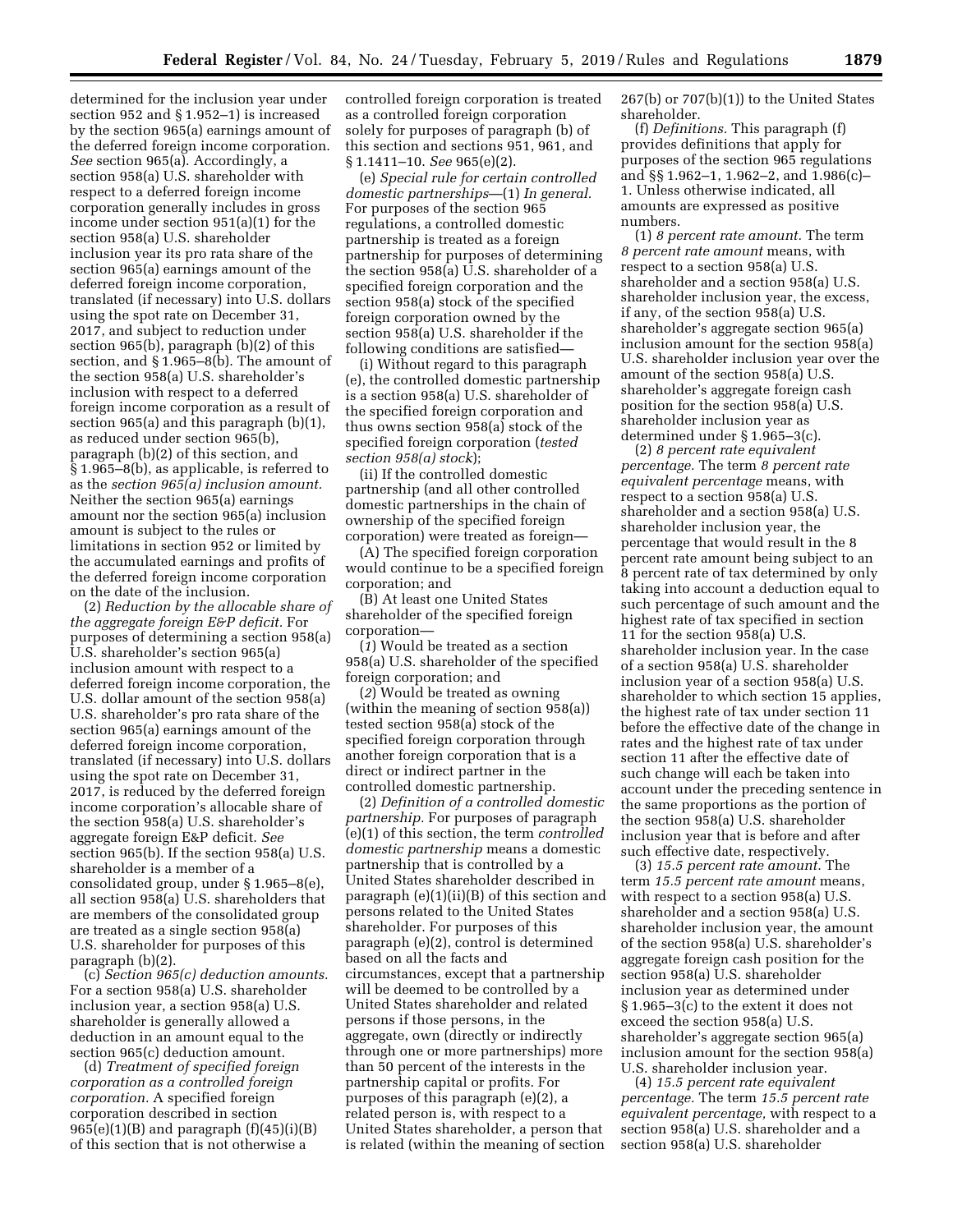inclusion year, has the meaning provided for the term ''8 percent rate equivalent percentage'' applied by substituting ''15.5 percent rate amount'' for ''8 percent rate amount'' and ''15.5 percent rate of tax'' for ''8 percent rate of tax.''

(5) *Accounts payable.* The term *accounts payable* means payables arising from the purchase of property described in section 1221(a)(1) or section 1221(a)(8) or the receipt of services from vendors or suppliers, provided the payables have a term upon issuance of less than one year.

(6) *Accounts receivable.* The term *accounts receivable* means receivables described in section 1221(a)(4) that have a term upon issuance of less than one year.

(7) *Accumulated post-1986 deferred foreign income*—(i) *In general.* The term *accumulated post-1986 deferred foreign income* means, with respect to a specified foreign corporation, the post-1986 earnings and profits of the specified foreign corporation except to the extent such earnings and profits—

(A) Are attributable to income of the specified foreign corporation that is effectively connected with the conduct of a trade or business within the United States and subject to tax under chapter 1;

(B) If distributed, would, in the case of a controlled foreign corporation, be excluded from the gross income of a United States shareholder under section  $959 \cdot$  or

(C) If distributed, would, in the case of a controlled foreign corporation that has shareholders that are not United States shareholders on an E&P measurement date, be excluded from the gross income of such shareholders under section 959 if such shareholders were United States shareholders, determined by applying the principles of Revenue Ruling 82–16, 1982–1 C.B. 106.

(ii) *Earnings and profits attributable to subpart F income in the same taxable year as an E&P measurement date.* For purposes of determining the accumulated post-1986 deferred foreign income of a specified foreign corporation as of an E&P measurement date, earnings and profits of the specified foreign corporation that are or would be, applying the principles of Revenue Ruling 82–16, 1982–1 C.B. 106, described in section 959(c)(2) by reason of subpart F income (as defined in section 952 without regard to section 965(a)) are described in section  $965(d)(2)(B)$  and paragraph  $(f)(7)(i)(B)$  or (f)(7)(i)(C) of this section only to the extent that such income has been accrued by the specified foreign

corporation as of the E&P measurement date. For rules regarding the interaction of sections 951, 956, 959, and 965 generally, see § 1.965–2(b).

(8) *Aggregate foreign cash position*— (i) *In general.* The term *aggregate foreign cash position* means, with respect to a section 958(a) U.S. shareholder that is not a member of a consolidated group, the greater of—

(A) The aggregate of the section 958(a) U.S. shareholder's pro rata share of the cash position of each specified foreign corporation determined as of the final cash measurement date of the specified foreign corporation; or

(B) One half of the sum of— (*1*) The aggregate described in paragraph  $(f)(8)(i)(A)$  of this section determined as of the second cash measurement date of each specified foreign corporation, plus

(*2*) The aggregate described in paragraph (f)(8)(i)(A) of this section determined as of the first cash measurement date of each specified foreign corporation.

(ii) *Other rules.* For rules for determining the aggregate foreign cash position for a section 958(a) U.S. shareholder inclusion year of the section 958(a) U.S. shareholder, see § 1.965–3(c). For the rule for determining the aggregate foreign cash position of a section 958(a) U.S. shareholder that is a member of a consolidated group, see § 1.965–8(e)(3). For rules disregarding certain assets for purposes of determining the aggregate foreign cash position of a section 958(a) U.S. shareholder, see § 1.965–3(b).

(9) *Aggregate foreign E&P deficit.* The term *aggregate foreign E&P deficit*  means, with respect to a section 958(a) U.S. shareholder, the lesser of—

(i) The aggregate of the section 958(a) U.S. shareholder's pro rata share of the specified E&P deficit of each E&P deficit foreign corporation, translated (if necessary) into U.S. dollars using the spot rate on December 31, 2017, or

(ii) The aggregate of the section 958(a) U.S. shareholder's pro rata share of the section 965(a) earnings amount of each deferred foreign income corporation, translated (if necessary) into U.S. dollars using the spot rate on December 31, 2017.

(10) *Aggregate section 965(a) inclusion amount.* The term *aggregate section 965(a) inclusion amount* means, with respect to a section 958(a) U.S. shareholder, the sum of all of the section 958(a) U.S. shareholder's section 965(a) inclusion amounts.

(11) *Allocable share.* The term *allocable share* means, with respect to a deferred foreign income corporation and an aggregate foreign E&P deficit of a

section 958(a) U.S. shareholder, the product of the aggregate foreign E&P deficit and the ratio determined by dividing—

(i) The section 958(a) U.S. shareholder's pro rata share of the section 965(a) earnings amount of the deferred foreign income corporation, translated (if necessary) into U.S. dollars using the spot rate on December 31, 2017, by

(ii) The amount described in paragraph (f)(9)(ii) of this section with respect to the section 958(a) U.S. shareholder.

(12) *Bona fide hedging transaction.*  The term *bona fide hedging transaction*  means a hedging transaction that meets (or that would meet if the specified foreign corporation were a controlled foreign corporation) the requirements of a bona fide hedging transaction described in § 1.954–2(a)(4)(ii), except that in the case of a specified foreign corporation that is not a controlled foreign corporation, the identification requirements of  $\S 1.954-2(a)(4)(ii)(B)$  do not apply.

(13) *Cash-equivalent asset*—(i) *In general.* The term *cash-equivalent asset*  means any of the following assets—

(A) Personal property which is of a type that is actively traded and for which there is an established financial market, other than a specified commodity;

(B) Commercial paper, certificates of deposit, the securities of the Federal government and of any State or foreign government;

(C) Any foreign currency;

(D) A short-term obligation; or

(E) Derivative financial instruments, other than bona fide hedging transactions.

(ii) *Specified commodity.* The term *specified commodity* means a commodity held by a specified foreign corporation that, in the hands of the specified foreign corporation, is property described in section 1221(a)(1) or  $1221(a)(8)$ . This paragraph  $(f)(13)(ii)$ does not apply with respect to a specified foreign corporation that is a dealer or trader in commodities.

(14) *Cash-equivalent asset hedging transaction*—(i) *In general.* The term *cash-equivalent asset hedging transaction* means a bona fide hedging transaction identified on a specified foreign corporation's books and records as hedging a cash-equivalent asset.

(ii) *Aggregate hedging transactions.*  For purposes of paragraph (f)(14)(i) of this section, the amount of a bona fide hedging transaction described in § 1.1221–2(c)(3) (an *aggregate hedging transaction*) that is treated as a cashequivalent asset hedging transaction is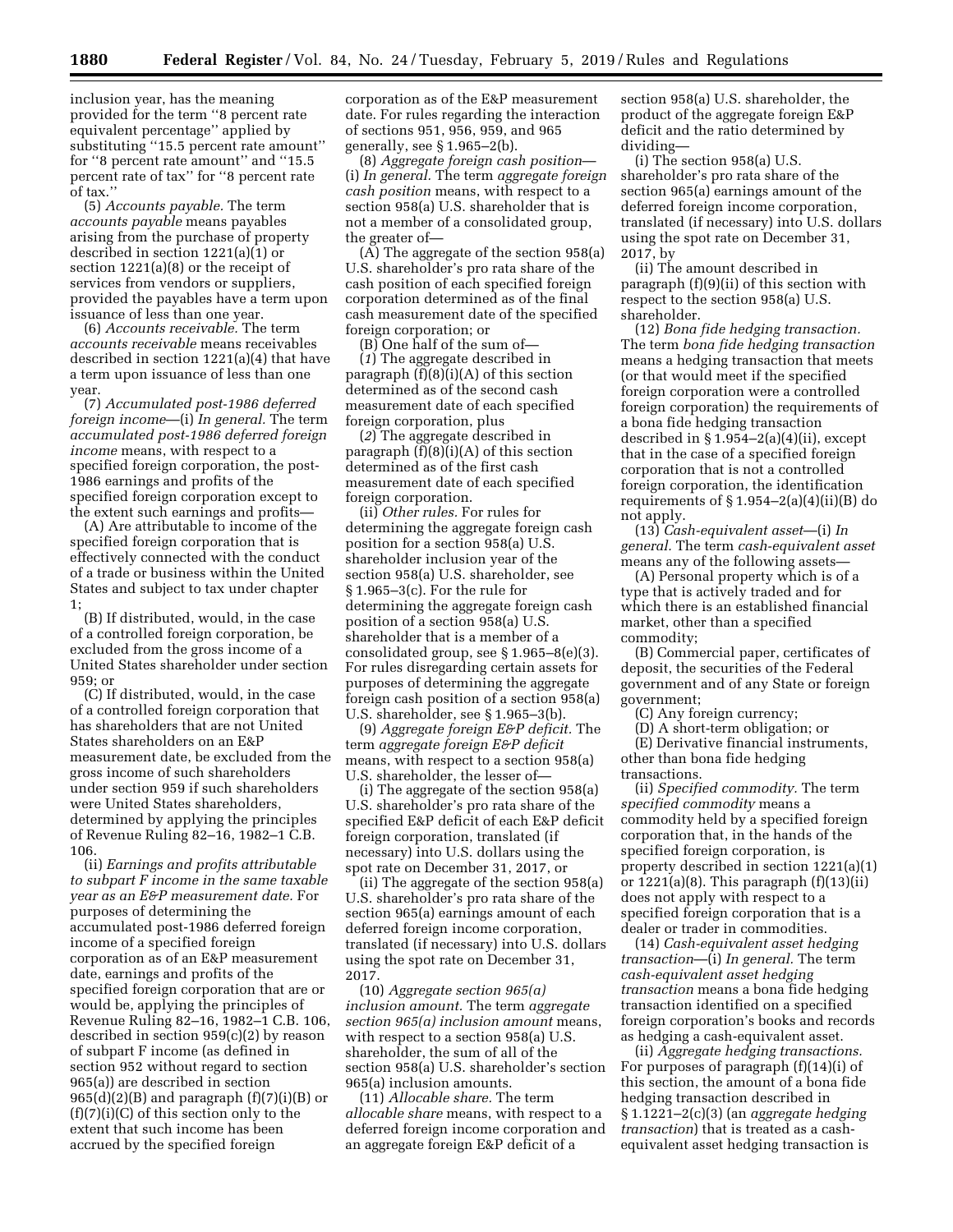the amount that bears the same proportion to the fair market value of the aggregate hedging transaction as the value of the cash-equivalent assets being hedged by the aggregate hedging transaction bears to the value of all assets being hedged by the aggregate hedging transaction.

(15) *Cash measurement dates.* The term *cash measurement dates* means, with respect to a specified foreign corporation, the first cash measurement date, the second cash measurement date, and the final cash measurement date, collectively, and each a *cash measurement date.* 

(16) *Cash position*—(i) *General rule.*  The term *cash position* means, with respect to a specified foreign corporation, the sum of—

(A) Cash held by the corporation;

(B) The net accounts receivable of the corporation; and

(C) The fair market value of the cashequivalent assets held by the corporation.

(ii) *Fair market value of cashequivalent assets.* For purposes of determining the fair market value of a cash-equivalent asset of a specified foreign corporation, the value of the cash-equivalent asset must be adjusted by the fair market value of any cashequivalent asset hedging transaction with respect to the cash-equivalent asset, but only to the extent that the cash-equivalent asset hedging transaction does not reduce the fair market value of the cash-equivalent asset below zero.

(iii) *Measurement of derivative financial instruments.* The amount of derivative financial instruments taken into account in determining the cash position of a specified foreign corporation is the aggregate fair market value of its derivative financial instruments that constitute cashequivalent assets, provided such amount is not less than zero.

(iv) *Translation of cash position amounts.* The cash position of a specified foreign corporation with respect to a cash measurement date must be expressed in U.S. dollars. For this purpose, the amounts described in paragraph (f)(16)(i) of this section must be translated (if necessary) into U.S. dollars using the spot rate on the relevant cash measurement date.

(17) *Deferred foreign income corporation*—(i) *In general.* The term *deferred foreign income corporation*  means a specified foreign corporation that has accumulated post-1986 deferred foreign income greater than zero as of an E&P measurement date.

(ii) *Priority rule.* If a specified foreign corporation satisfies the definition of a

deferred foreign income corporation under section 965(d)(1) and paragraph (f)(17)(i) of this section, it is classified solely as a deferred foreign income corporation and not also as an E&P deficit foreign corporation even if it otherwise satisfies the requirements of section 965(b)(3)(B) and paragraph (f)(22) of this section.

(18) *Derivative financial instrument.*  The term *derivative financial instrument* includes a financial instrument that is one of the following—

(i) A notional principal contract, (ii) An option contract,

(iii) A forward contract, other than a forward contract with respect to a specified commodity (as defined in paragraph (f)(13)(ii) of this section), but solely to the extent that the specified foreign corporation identified, or could have identified, the forward contract as a hedging transaction (within the meaning of § 1.1221–2(b)) with respect to one or more specified commodities held by the specified foreign corporation,

(iv) A futures contract,

(v) A short position in securities or commodities, other than a forward contract with respect to a specified commodity, but solely to the extent that the specified foreign corporation identified, or could have identified, the forward contract as a hedging transaction (within the meaning of § 1.1221–2(b)) with respect to one or more specified commodities held by the specified foreign corporation, or

(vi) Any financial instrument similar to one described in paragraphs (f)(18)(i) through (v) of this section.

(19) *Domestic pass-through entity.*  The term *domestic pass-through entity*  means a pass-through entity that is a United States person (as defined in section 7701(a)(30)).

(20) *Domestic pass-through owner.*  The term *domestic pass-through owner*  means, with respect to a domestic passthrough entity, a United States person (as defined in section 7701(a)(30)) that is a partner, shareholder, beneficiary, grantor, or owner, as the case may be, in the domestic pass-through entity. Notwithstanding the preceding sentence, the term does not include a partner, shareholder, beneficiary, grantor, or owner of the domestic passthrough entity that is itself a domestic pass-through entity but does include any other United States person that is an indirect partner, shareholder, beneficiary, grantor, or owner of the domestic pass-through entity through one or more other pass-through entities.

(21) *Domestic pass-through owner share.* The term *domestic pass-through owner share* means, with respect to a

domestic pass-through owner and a domestic pass-through entity, the domestic pass-through owner's share of the aggregate section 965(a) inclusion amount and the section 965(c) deduction amount, as applicable, of the domestic pass-through entity, including the domestic pass-through owner's share of the aggregate section 965(a) inclusion amount and section 965(c) deduction amount, as applicable, of a domestic pass-through entity owned indirectly by the domestic pass-through owner through one or more other passthrough entities.

(22) *E&P deficit foreign corporation*— (i) *In general.* The term *E&P deficit foreign corporation* means, with respect to a section 958(a) U.S. shareholder, a specified foreign corporation, other than a deferred foreign income corporation, if, as of November 2, 2017—

(A) The specified foreign corporation had a deficit in post-1986 earnings and profits,

(B) The corporation was a specified foreign corporation, and

(C) The shareholder was a United States shareholder of the corporation.

(ii) *Determination of deficit in post-1986 earnings and profits.* In the case of a specified foreign corporation that has post-1986 earnings and profits that include earnings and profits described in section  $959(c)(1)$  or  $959(c)(2)$  (or both) and a deficit in earnings and profits (including hovering deficits, as defined in  $\S 1.367(b) - 7(d)(2)(i)$ , the specified foreign corporation has a deficit in post-1986 earnings and profits described in paragraph (f)(22)(i)(A) of this section only to the extent the deficit in post-1986 earnings and profits exceeds the aggregate of its post-1986 earnings and profits described in section 959(c)(1) and 959(c)(2).

(23) *E&P measurement dates.* The term *E&P measurement dates* means November 2, 2017, and December 31, 2017, collectively, and each an *E&P measurement date.* 

(24) *Final cash measurement date.*  The term *final cash measurement date*  means, with respect to a specified foreign corporation, the close of the last taxable year of the specified foreign corporation that begins before January 1, 2018, and ends on or after November 2, 2017, if any.

(25) *First cash measurement date.* The term *first cash measurement date*  means, with respect to a specified foreign corporation, the close of the last taxable year of the specified foreign corporation that ends after November 1, 2015, and before November 2, 2016, if any.

(26) *Inclusion year.* The term *inclusion year* means, with respect to a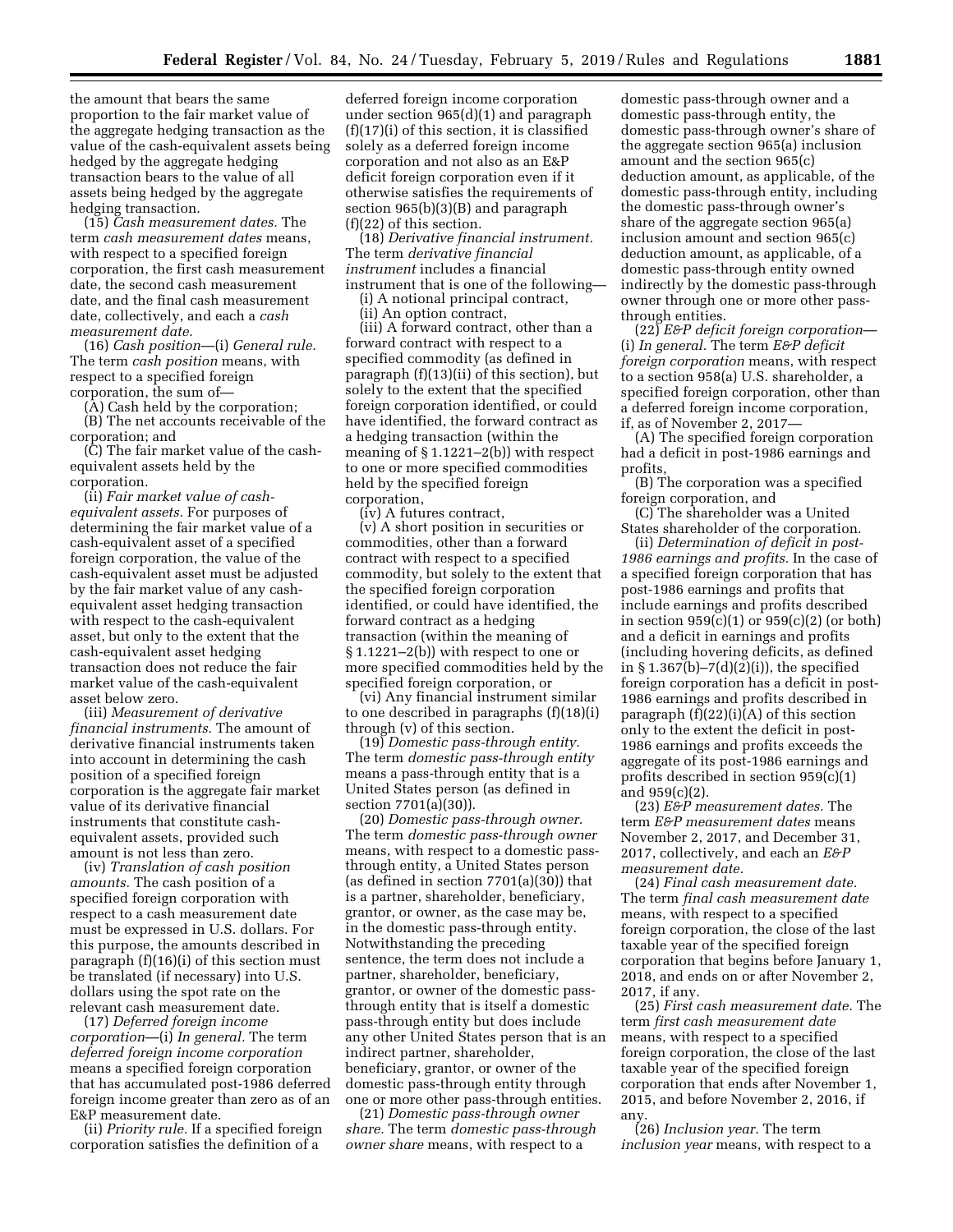deferred foreign income corporation, the last taxable year of the deferred foreign income corporation that begins before January 1, 2018.

(27) *Net accounts receivable.* The term *net accounts receivable* means, with respect to a specified foreign corporation, the excess (if any) of—

(i) The corporation's accounts receivable, over

(ii) The corporation's accounts payable (determined consistent with the rules of section 461).

(28) *Pass-through entity.* The term *pass-through entity* means a partnership, S corporation, or any other person (whether domestic or foreign) other than a corporation to the extent that the income or deductions of the person are included in the income of one or more direct or indirect owners or beneficiaries of the person. For example, if a domestic trust is subject to federal income tax on a portion of its section 965(a) inclusion amount and its domestic pass-through owners are subject to tax on the remaining portion, the domestic trust is treated as a domestic pass-through entity with respect to such remaining portion.

(29) *Post-1986 earnings and profits*— (i) *General rule.* The term *post-1986 earnings and profits* means, with respect to a specified foreign corporation and an E&P measurement date, the earnings and profits (including earnings and profits described in section 959(c)(1) and 959(c)(2)) of the specified foreign corporation (computed in accordance with sections 964(a) and 986, subject to § 1.965–4(f), and by taking into account only periods when the foreign corporation was a specified foreign corporation) accumulated in taxable years beginning after December 31, 1986, and determined—

(A) As of the E&P measurement date, except as provided in paragraph (f)(29)(ii) of this section, and

(B) Without diminution by reason of dividends distributed during the last taxable year of the foreign corporation that begins before January 1, 2018, other than dividends distributed to another specified foreign corporation to the extent the dividends increase the post-1986 earnings and profits of the distributee specified foreign corporation.

(ii) *Foreign income taxes.* For purposes of determining a specified foreign corporation's post-1986 earnings and profits as of the E&P measurement date on November 2, 2017, in the case in which foreign income taxes (as defined in section 901(m)(5)) of the specified foreign corporation accrue after November 2, 2017, but on or before December 31, 2017, and during the

specified foreign corporation's U.S. taxable year that includes November 2, 2017, the specified foreign corporation's post-1986 earnings and profits as of November 2, 2017, are reduced by the applicable portion of such foreign income taxes. For purposes of the preceding sentence, the applicable portion of the foreign income taxes is the amount of the taxes that are attributable to the portion of the taxable income (as determined under foreign law) that accrues on or before November 2, 2017.

(iii) *Deficits in earnings and profits.*  Any deficit related to post-1986 earnings and profits, including a hovering deficit (as defined in  $\S 1.367(b) - 7(d)(2)(i)$ , of a specified foreign corporation is taken into account for purposes of determining the post-1986 earnings and profits (including a deficit) of the specified foreign corporation.

(30) *Pro rata share.* The term *pro rata share* means, with respect to a section 958(a) U.S. shareholder of a specified foreign corporation, a deferred foreign income corporation, or an E&P deficit foreign corporation, as applicable—

(i) With respect to the section 965(a) earnings amount of a deferred foreign income corporation, the portion of the section 965(a) earnings amount that would be treated as distributed to the section 958(a) U.S. shareholder under § 1.951–1(e), determined as of the last day of the inclusion year of the deferred foreign income corporation on which it is a specified foreign corporation;

(ii) With respect to the specified E&P deficit of an E&P deficit foreign corporation, the portion of the specified E&P deficit allocated to the section 958(a) U.S. shareholder, determined by allocating the specified E&P deficit among the shareholders of the corporation's common stock in proportion to the liquidation value of the common stock held by the shareholders, determined as of the last day of the last taxable year of the E&P deficit foreign corporation that begins before January 1, 2018, provided that—

(A) If the corporation's common stock has a liquidation value of zero and there is at least one other class of equity with a liquidation preference relative to the common stock, then the specified E&P deficit is allocated as if it were distributed in a hypothetical distribution described in § 1.951– 1(e)(1)(i) with respect to the most junior class of equity with a positive liquidation value to the extent of such liquidation value, and then to the next most junior class of equity to the extent of its liquidation value, and so on, applying § 1.951–1(e) by substituting

''specified E&P deficit'' for ''subpart F income'' each place it appears and treating the amount of current earnings and profits of the corporation for the year as being equal to the specified E&P deficit of the corporation for the year; and

(B) If the corporation's common stock has a liquidation value of zero and there is no other class of equity with a liquidation preference relative to the common stock, the specified E&P deficit is allocated among the common stock using any reasonable method consistently applied; and

(iii) With respect to the cash position of a specified foreign corporation on a cash measurement date, the portion of the cash position that would be treated as distributed to the section 958(a) U.S. shareholder under § 1.951–1(e) if the cash position were subpart F income, determined as of the close of the cash measurement date and without regard to whether the section 958(a) U.S. shareholder is a section 958(a) U.S. shareholder of the specified foreign corporation as of any other cash measurement date of the specified foreign corporation, including the final cash measurement date of the specified foreign corporation.

(31) *Second cash measurement date.*  The term *second cash measurement date* means, with respect to a specified foreign corporation, the close of the last taxable year of the specified foreign corporation that ends after November 1, 2016, and before November 2, 2017, if any.

(32) *Section 958(a) stock.* The term *section 958(a) stock* means, with respect to a specified foreign corporation, a deferred foreign income corporation, or an E&P deficit foreign corporation, as applicable, stock of the corporation owned (directly or indirectly) by a United States shareholder within the meaning of section 958(a).

(33) *Section 958(a) U.S. shareholder.*  The term *section 958(a) U.S. shareholder* means, with respect to a specified foreign corporation, a deferred foreign income corporation, or an E&P deficit foreign corporation, as applicable, a United States shareholder of such corporation that owns section 958(a) stock of the corporation.

(34) *Section 958(a) U.S. shareholder inclusion year.* The term *section 958(a) U.S. shareholder inclusion year* means the taxable year of a section 958(a) U.S. shareholder in which or with which the last day of the inclusion year of a deferred foreign income corporation on which it is a specified foreign corporation occurs.

(35) *Section 965 regulations.* The term *section 965 regulations* means the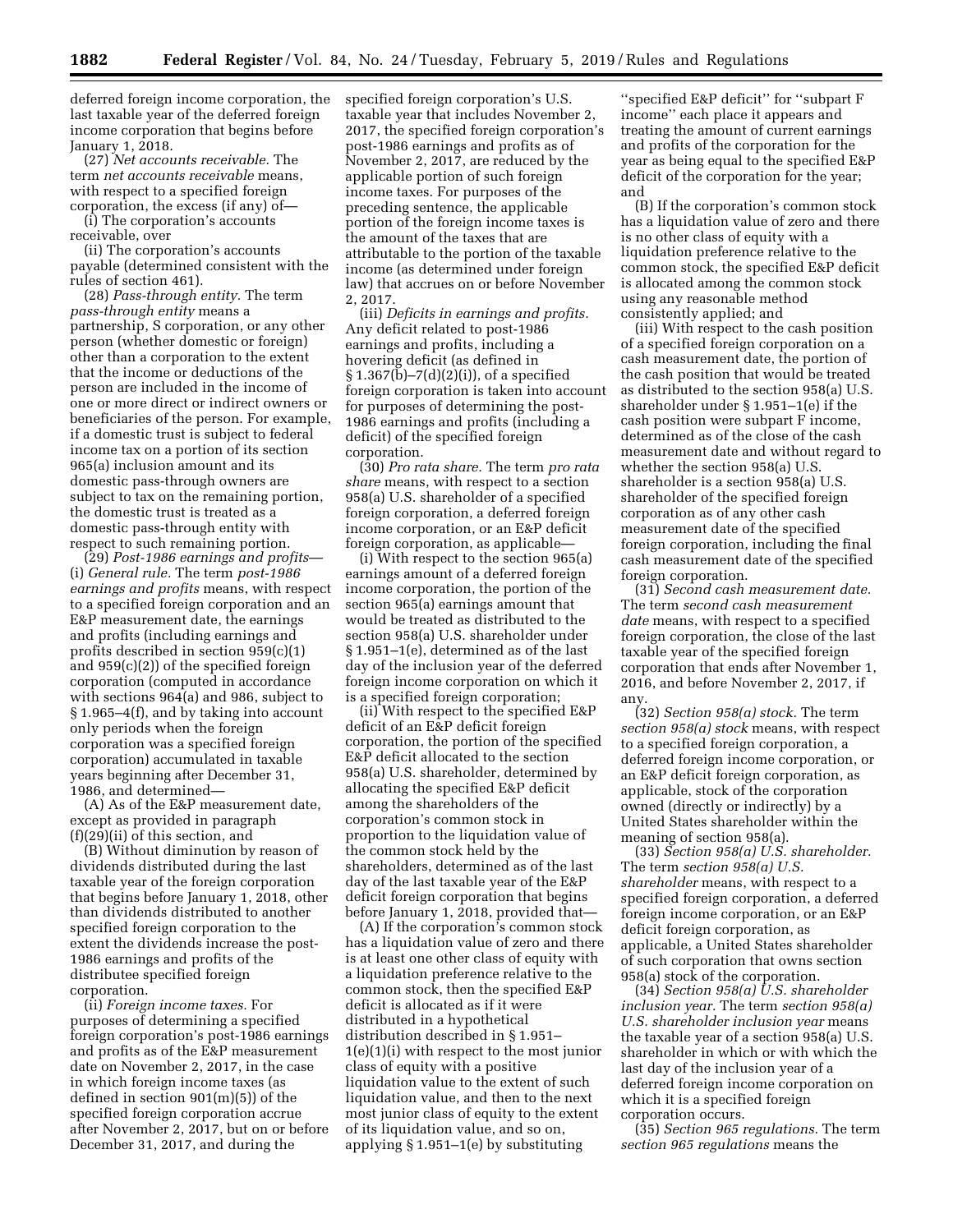regulations under §§ 1.965–1 through 1.965–9, collectively.

(36) *Section 965(a) earnings amount.*  The term *section 965(a) earnings amount* means, with respect to a deferred foreign income corporation, the greater of the accumulated post-1986 deferred foreign income of the deferred foreign income corporation as of the E&P measurement date on November 2, 2017, or the accumulated post-1986 deferred foreign income of the deferred foreign income corporation as of the E&P measurement date on December 31, 2017, determined in each case in the functional currency of the specified foreign corporation. If the functional currency of a specified foreign corporation changes between the two E&P measurement dates, the comparison must be made in the functional currency of the specified foreign corporation as of December 31, 2017, by translating the specified foreign corporation's accumulated post-1986 deferred foreign income as of November 2, 2017, into the new functional currency using the spot rate on November 2, 2017.

(37) *Section 965(a) inclusion.* The term *section 965(a) inclusion* means, with respect to a person and a deferred foreign income corporation, an amount included in income by the person by reason of section 965 with respect to the deferred foreign income corporation, whether because the person is a section 958(a) U.S. shareholder of the deferred foreign income corporation with a section 965(a) inclusion amount with respect to the deferred foreign income corporation or because the person is a domestic pass-through owner with respect to a domestic pass-through entity that is a section 958(a) U.S. shareholder of the deferred foreign income corporation and the person includes in income its domestic passthrough owner share of the section 965(a) inclusion amount of the domestic pass-through entity with respect to the deferred foreign income corporation.

(38) *Section 965(a) inclusion amount.*  The term *section 965(a) inclusion amount* has the meaning provided in paragraph (b)(1) of this section.

(39) *Section 965(a) previously taxed earnings and profits.* The term *section 965(a) previously taxed earnings and profits* has the meaning provided in  $§ 1.965 - 2(c).$ 

(40) *Section 965(b) previously taxed earnings and profits.* The term *section 965(b) previously taxed earnings and profits* has the meaning provided in  $§ 1.965 - 2(d).$ 

(41) *Section 965(c) deduction.* The term *section 965(c) deduction* means, with respect to a person, an amount allowed as a deduction to the person by

reason of section 965(c), whether because the person is a section 958(a) U.S. shareholder with a section 965(c) deduction amount or because the person is a domestic pass-through owner with respect to a domestic pass-through entity that is a section 958(a) U.S. shareholder and the person takes into account its domestic pass-through owner share of the section 965(c) deduction amount of the domestic passthrough entity.

(42) *Section 965(c) deduction amount.*  The term *section 965(c) deduction amount* means an amount equal to the sum of—

(i) A section 958(a) U.S. shareholder's 8 percent rate equivalent percentage of the section 958(a) U.S. shareholder's 8 percent rate amount for the section 958(a) U.S. shareholder inclusion year, plus

(ii) The section 958(a) U.S. shareholder's 15.5 percent rate equivalent percentage of the section 958(a) U.S. shareholder's 15.5 percent rate amount for the section 958(a) U.S. shareholder inclusion year.

(43) *Short-term obligation.* The term *short-term obligation* means any obligation with a term upon issuance that is less than one year and any loan that must be repaid at the demand of the lender (or that must be repaid within one year of such demand), but does not include any accounts receivable.

(44) *Specified E&P deficit.* The term *specified E&P deficit* means, with respect to an E&P deficit foreign corporation, the amount of the deficit described in paragraph (f)(22)(i)(A) of this section.

(45) *Specified foreign corporation*—(i) *General rule.* Except as provided in paragraph (f)(45)(iii) of this section, the term *specified foreign corporation*  means—

(A) A controlled foreign corporation, or

(B) A foreign corporation of which one or more domestic corporations is a United States shareholder.

(ii) *Special attribution rule*—(A) *In general.* Solely for purposes of determining whether a foreign corporation is a specified foreign corporation within the meaning of section 965(e)(1)(B) and paragraph (f)(45)(i)(B) of this section, stock owned, directly or indirectly, by or for—

(*1*) A partner (*tested partner*) will not be considered as being owned by a partnership under sections 958(b) and 318(a)(3)(A) and § 1.958–2(d)(1)(i) if the tested partner owns less than ten percent of the interests in the partnership's capital and profits; and

(*2*) A beneficiary (*tested beneficiary*) will not be considered as being owned

by a trust under sections 958(b) and 318(a)(3)(B) and § 1.958–2(d)(1)(ii) if the value of the interest of the tested beneficiary, computed actuarially, whether vested or contingent, current or remainder, is less than ten percent of the value of the trust property, assuming the maximum exercise of discretion in favor of the beneficiary.

(B) *Attribution for purposes of the ten percent standard.* For purposes of paragraph (f)(45)(ii)(A) of this section, an interest in a partnership or trust owned by a partner or beneficiary other than the tested partner or tested beneficiary will be considered as being owned by the tested partner or tested beneficiary under the principles of sections 958(b) and 318, as modified by this paragraph (f)(45)(ii), as if interests in a partnership or trust were stock.

(iii) *Passive foreign investment companies.* A foreign corporation that is a passive foreign investment company (as defined in section 1297) with respect to a United States shareholder and that is not a controlled foreign corporation is not a specified foreign corporation of the United States shareholder.

(46) *Spot rate.* The term *spot rate* has the meaning provided in § 1.988–1(d).

(47) *United States shareholder.* The term *United States shareholder* has the meaning provided in section 951(b).

(g) *Examples.* The following examples illustrate the definitions and general rules set forth in this section.

(1) *Example 1. Definition of specified foreign corporation.* (i) *Facts.* A, an individual, owns 1% of the interests in a partnership, PS, and 10% by vote and value of the stock of a foreign corporation, FC. PS owns 100% of the stock of a domestic corporation, DC. A United States citizen, USI, owns an additional 10% by vote and value of the stock of FC. The remaining 80% by vote and value of the stock of FC is owned by non-United States persons that are unrelated to A, USI, DC, and PS.

(ii) *Analysis.* (A) Absent the application of sections 958(b), 318(a)(3)(A), and 318(a)(3)(C), and § 1.958–2(d)(1)(i) and (iii), FC would not be a specified foreign corporation because FC is not a controlled foreign corporation and there would be no domestic corporation that is a United States shareholder of FC. However, under sections 958(b) and 318(a)(3)(A) and § 1.958– 2(d)(1)(i), absent the special attribution rule in paragraph (f)(45)(ii) of this section, PS would be treated as owning 10% of the stock of FC. As a result, under sections 958(b), 318(a)(5)(A), and 318(a)(3)(C), and § 1.958–  $2(f)(1)(i)$  and  $(d)(1)(iii)$ , DC would be treated as owning the stock of FC treated as owned by PS, and thus DC would be a United States shareholder with respect to FC, causing FC to be a specified foreign corporation within the meaning of section  $965(e)(1)(B)$  and paragraph  $\widehat{f}$  $(45)(i)(B)$  of this section. The results would be the same whether A or PS or both are domestic or foreign persons.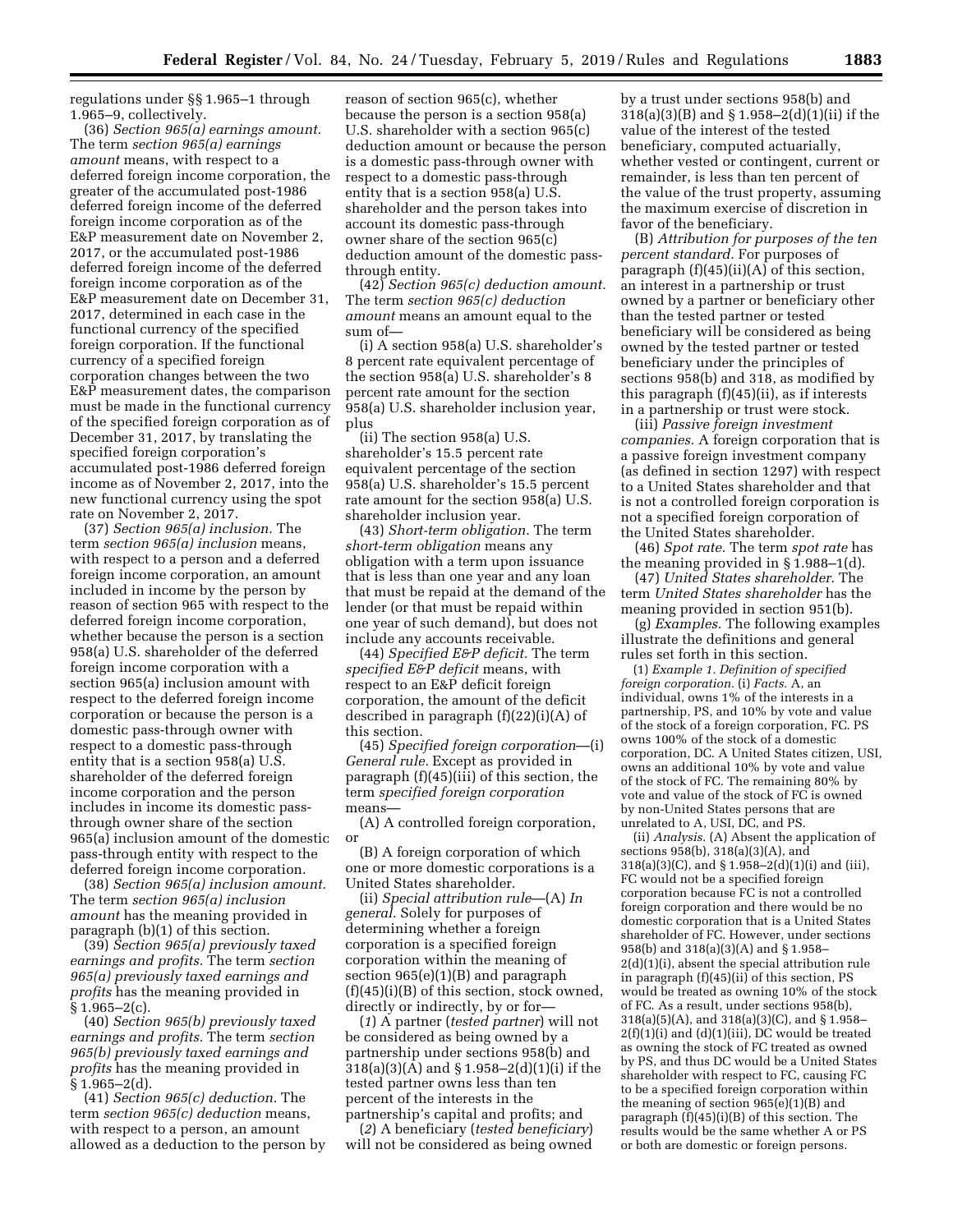(B) Under the special attribution rule in paragraph (f)(45)(ii) of this section, solely for purposes of determining whether a foreign corporation is a specified foreign corporation within the meaning of section  $965(e)(1)(B)$ and paragraph (f)(45)(i)(B) of this section, the stock of FC owned by A is not considered as being owned by PS under sections 958(b) and 318(a)(3)(A) and § 1.958–2(d)(1)(i) because A owns less than 10% of the interests in PS's capital and profits. Accordingly, FC is not a specified foreign corporation within the meaning of section 965(e)(1)(B) and paragraph (f)(45)(i)(B) of this section.

(2) *Example 2. Definition of specified foreign corporation.* (i) *Facts.* The facts are the same as in paragraph $(g)(1)(i)$  of this section (the facts in *Example 1*), except that A is a foreign corporation wholly owned by B, a foreign corporation, and B directly owns 9% of the interests in PS.

(ii) *Analysis.* Applying the principles of sections 958(b) and 318, as modified by paragraph (f)(45)(ii) of this section, as if the interest in PS were stock, A is treated as owning the interests in PS owned by B (in addition to the 1% interest in PS that A owns directly), and thus A is not treated as owning less than 10% of the interests in PS's capital and profits. Accordingly, the special attribution rule in paragraph (f)(45)(ii) of this section does not apply, and PS is treated as owning A's stock of FC for purposes of determining whether FC is a specified foreign corporation within the meaning of section  $965(e)(1)(B)$  and paragraph  $(f)(45)(i)(B)$  of this section. Accordingly, under the analysis described in paragraph (ii)(A) of *Example 1*  of paragraph (g)(1) of this section, FC is a specified foreign corporation within the meaning of section 965(e)(1)(B) and paragraph (f)(45)(i)(B) of this section.

(3) *Example 3. Determination of accumulated post-1986 deferred foreign income.* (i) *Facts.* USP, a domestic corporation, and FP, a foreign corporation unrelated to USP, have owned 70% and 30% respectively, by vote and value, of the only class of stock of FS, a foreign corporation, from January 1, 2016, until December 31, 2017. USP and FS both have a calendar year taxable year. FS had no income until its taxable year ending December 31, 2016, in which it had 100u of income, all of which constituted subpart F income, and USP included 70u in income with respect to FS under section  $951(a)(1)$  for such year. FS earned no income in 2017. Therefore, FS's post-1986 earnings and profits are 100u as of both E&P measurement dates.

(ii) *Analysis.* Because USP included 70u in income with respect to FS under section 951(a)(1), 70u of such post-1986 earnings and profits would, if distributed, be excluded from the gross income of USP under section 959. Thus, FS's accumulated post-1986 deferred foreign income would be reduced by 70u pursuant to section 965(d)(2)(B) and paragraph (f)(7)(i)(B) of this section. Furthermore, under paragraph (f)(7)(i)(C) of this section, the accumulated post-1986 deferred foreign income of FS is reduced by amounts that would be excluded from the gross income of FP if FP were a United States shareholder, consistent with the principles of Revenue Ruling 82–16. Accordingly, FS's

accumulated post-1986 deferred foreign income is reduced by the remaining 30u of the 100u of post-1986 earnings and profits to which USP's 70u of section  $951(a)(1)$  income inclusions were attributable. As a result, FS's accumulated post-1986 deferred foreign income is 0u (100u minus 70u minus 30u).

(4) *Example 4. Determination of status as a deferred foreign income corporation or an E&P deficit foreign corporation; specified foreign corporation is solely a deferred foreign income corporation.* (i) *Facts.* USP, a domestic corporation, owns all of the stock of FS, a foreign corporation. As of November 2, 2017, FS has a deficit in post-1986 earnings and profits of 150u. As of December 31, 2017, FS has 200u of post-1986 earnings and profits. FS does not have earnings and profits that are attributable to income of the specified foreign corporation that is effectively connected with the conduct of a trade or business within the United States and subject to tax under chapter 1, or that, if distributed, would be excluded from the gross income of a United States shareholder under section 959 or from the gross income of another shareholder if such shareholder were a United States shareholder.

(ii) *Analysis.* FS's accumulated post-1986 deferred foreign income is equal to its post-1986 earnings and profits because no adjustment to post-1986 earnings and profits is made under section  $965(d)(2)$  or § 1.965– 1(f)(7). Under paragraph (f)(17)(i) of this section, FS is a deferred foreign income corporation because FS has accumulated post-1986 deferred foreign income greater than zero as of the E&P measurement date on December 31, 2017. In addition, under paragraph (f)(17)(ii) of this section, because FS is a deferred foreign income corporation, FS is not also an E&P deficit foreign corporation, notwithstanding that FS has a deficit in post-1986 earnings and profits as of the E&P measurement date on November 2, 2017.

(5) *Example 5. Determination of status as a deferred foreign income corporation or an E&P deficit foreign corporation; specified foreign corporation is neither a deferred foreign income corporation nor an E&P deficit foreign corporation.* (i) *Facts.* USP, a domestic corporation, owns all of the stock of FS, a foreign corporation. As of both November 2, 2017, and December 31, 2017, FS has 100u of earnings and profits described in section 959(c)(2) and a deficit of 90u in earnings and profits described in section  $959(c)(3)$ , all of which were accumulated in taxable years beginning after December 31, 1986, while FS was a specified foreign corporation. Accordingly, as of both November 2, 2017, and December 31, 2017, FS has 10u of post-1986 earnings and profits.

(ii) *Analysis.* (A) *Determination of status as a deferred foreign income corporation.* Under paragraph (f)(17) of this section, for purposes of determining whether FS is a deferred foreign income corporation, a determination must be made whether FS has accumulated post-1986 deferred foreign income greater than zero as of either the E&P measurement date on November 2, 2017, or the E&P measurement date on December 31, 2017. Under section 965(d)(2) and paragraph (f)(7) of this section, FS's accumulated post-1986

deferred foreign income is its post-1986 earnings and profits, except to the extent such earnings and profits are attributable to income of the specified foreign corporation that is effectively connected with the conduct of a trade or business within the United States and subject to tax under chapter 1, or that, if distributed, would be excluded from the gross income of a United States shareholder under section 959 or from the gross income of another shareholder if such shareholder were a United States shareholder. Disregarding FS's 100u of post-1986 earnings and profits described in paragraph  $(f)(7)(i)(B)$  of this section, FS has a 90u deficit in accumulated post-1986 deferred foreign income as of both E&P measurement dates. Accordingly, FS does not have accumulated post-1986 deferred foreign income greater than zero as of either E&P measurement date, and, therefore, FS is not a deferred foreign income corporation.

(B) *Determination of status as an E&P deficit foreign corporation.* Under paragraph  $(f)(22)(i)$  of this section, for purposes of determining whether FS is an E&P deficit foreign corporation, a determination must be made whether FS has a deficit in post-1986 earnings and profits as of the E&P measurement date on November 2, 2017. Under paragraph (f)(22)(ii) of this section, because the deficit in the earnings and profits of FS described in section 959(c)(3) of 90u does not exceed the earnings and profits of FS described in section  $959(c)(2)$  of 100u, FS does not have a deficit in post-1986 earnings and profits as of the E&P measurement date on November 2, 2017, and, therefore, FS is not an E&P deficit foreign corporation. Accordingly, FS is neither a deferred foreign income corporation nor an E&P deficit foreign corporation.

(6) *Example 6. Application of currency translation rules.* (i) *Facts.* As of November 2, 2017, and December 31, 2017, USP, a domestic corporation, owns all of the stock of CFC1, an E&P deficit foreign corporation with the "u" as its functional currency; CFC2, an E&P deficit foreign corporation with the "v" as its functional currency; CFC3, a deferred foreign income corporation with the ''y'' as its functional currency; and CFC4, a deferred foreign income corporation with the ''z'' as its functional currency. USP, CFC1, CFC2, CFC3, and CFC4 each have a calendar year taxable year. As of December 31, 2017, 1u=\$1, .75v=\$1, .50y=\$1, and .25z=\$1. CFC1 has a specified E&P deficit of 100u, CFC2 has a specified E&P deficit of 120v, CFC3 has a section 965(a) earnings amount of 50y, and CFC4 has a section 965(a) earnings amount of 75z.

(ii) *Analysis.* (A) Under paragraph (f)(38) of this section, for purposes of determining USP's section 965(a) inclusion amounts with respect to CFC3 and CFC4, the section 965(a) earnings amount of each of CFC3 and CFC4 is translated into U.S. dollars at the spot rate on December 31, 2017, which equals \$100 (50y at .50y=\$1) and \$300 (75z at .25z=\$1), respectively. Furthermore, USP's pro rata share of the section 965(a) earnings amounts, as translated, is \$100 and \$300, respectively, or 100% of each section 965(a) earnings amount.

(B) Under paragraph (f)(9) of this section, for purposes of determining USP's aggregate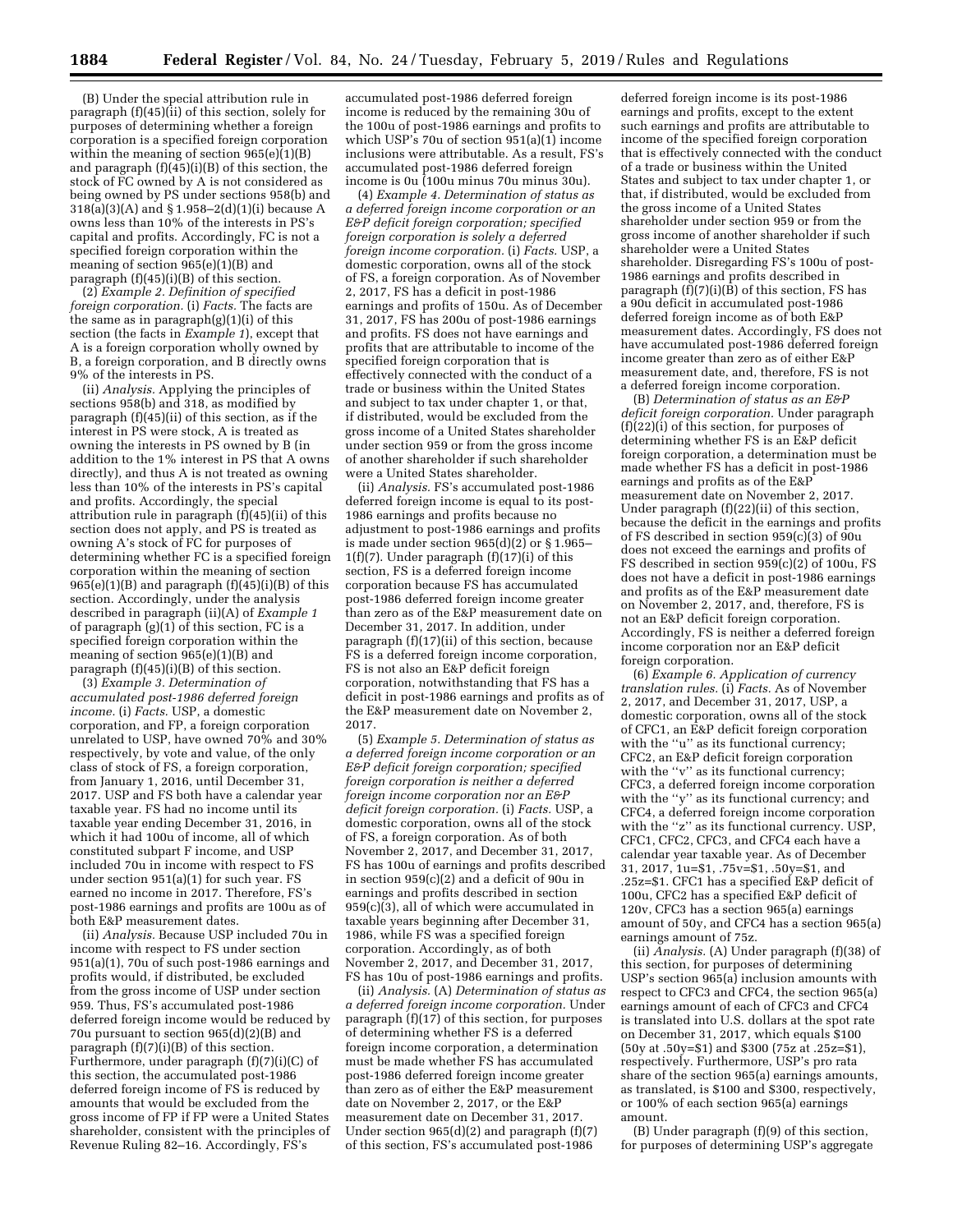foreign E&P deficit, the specified E&P deficit of each of CFC1 and CFC2 is translated into U.S. dollars at the spot rate on December 31, 2017, which equals \$100 (100u at 1u=\$1) and \$160 (120v at .75v=\$1), respectively. Furthermore USP's pro rata share of each specified E&P deficit, as translated, is \$100 and \$160, respectively, or 100% of each specified E&P deficit. Therefore, USP's aggregate foreign E&P deficit is \$260.

(C) Under section 965(b)(1) and paragraph (b)(2) of this section, for purposes of determining USP's section 965(a) inclusion amount with respect to each of CFC3 and CFC4, the U.S. dollar amount of USP's pro rata share of the section 965(a) earnings amount of each of CFC3 and CFC4 is reduced by each of CFC3 and CFC4's allocable share of USP's aggregate foreign E&P deficit. Under section  $965(b)(2)$  and paragraph  $(f)(11)$  of this section, CFC3's allocable share of USP's aggregate foreign E&P deficit of \$260 is \$65  $(\$260 \times (\$100/\$400))$  and CFC4's allocable share of USP's aggregate foreign E&P deficit is \$195 (\$260  $\times$  (\$300/400)). After reduction under section 965(b)(1) and paragraph (b)(2) of this section, the section 965(a) inclusion amount of USP with respect to CFC3 is \$35  $(S100 - S65)$  and the section 965(a) inclusion amount of USP with respect to CFC4 is \$105  $($300 - $195)$ . Under § 1.965–2(c), the section 965(a) previously taxed earnings and profits

of each of CFC3 and CFC4, translated into the respective functional currencies of CFC3 and CFC4 at the spot rate on December 31, 2017, are 17.5y (\$35 at .50y=\$1) and 26.25z (\$105 at .25z=\$1), respectively. Under § 1.965– 6(b)(1), for purposes of applying section 960(a)(1), the amounts treated as a dividend paid by each of CFC3 and CFC4, translated into the respective functional currencies of CFC3 and CFC4 at the spot rate on December 31, 2017, are 17.5y (\$35 at .50y=\$1) and 26.25z (\$105 at .25z=\$1).

(D) For purposes of determining the section 965(b) previously taxed earnings and profits of each of CFC3 and CFC4 under section 965(b)(4)(A) and § 1.965–2(d)(1) as a result of the reduction to USP's section 965(a) inclusion amounts with respect to CFC3 and CFC4, the amount of the aggregate foreign E&P deficit of USP allocated to each of CFC3 and CFC4 under section 965(b)(2) and paragraph (f)(11) of this section, translated into the respective functional currencies of CFC3 and CFC4 at the spot rate on December 31, 2017, is 32.5y (\$65 at .50y=\$1) and 48.75z (\$195 at .25z=\$1), respectively.

(7) *Example 7. Determination of cash measurement dates and pro rata shares of cash positions.* (i) *Facts.* Except as otherwise provided, for all relevant periods, USP, a domestic corporation, has owned directly at least 10% of the stock of CFC1, CFC2, CFC3,

and CFC4, each a foreign corporation. CFC1 and CFC2 have calendar year taxable years. CFC3 and CFC4 have taxable years that end on November 30. No entity has a short taxable year, except as a result of the transactions described below.

(A) USP transferred all of its stock of CFC2 to an unrelated person on June 30, 2016, at which point USP ceased to be a United States shareholder with respect to CFC2.

(B) CFC4 dissolved on December 30, 2010, and, as a result, its final taxable year ended on December 30, 2010.

(ii) *Analysis.* Each of CFC1, CFC2, CFC3, and CFC4 is a specified foreign corporation of USP, subject to the sale of CFC2 on June 30, 2016, and the dissolution of CFC4 on December 30, 2010. Under the definition of aggregate foreign cash position in paragraph  $(f)(8)(i)$  of this section, the definition of pro rata share of a cash position in paragraph (f)(30)(iii) of this section, and the definitions of the final cash measurement date, second cash measurement date, and first cash measurement date in paragraphs (f)(24), (25), and (31) of this section, the cash measurement dates of the specified foreign corporations to be taken into account by USP in determining its aggregate foreign cash position are summarized in the following table:

### CASH MEASUREMENT DATES

|                              | Final                                                                     | Second                   | First                                                                 |
|------------------------------|---------------------------------------------------------------------------|--------------------------|-----------------------------------------------------------------------|
| CFC1<br>CFC2<br>CFC3<br>CFC4 | December 31, 2017<br>N/A<br>November 30, 2018    November 30, 2016<br>N/A | December 31, 2016<br>N/A | December 31, 2015.<br>December 31, 2015.<br>November 30, 2015.<br>N/A |

(8) *Example 8. Determination of section 958(a) U.S. shareholder in case of a controlled domestic partnership.* (i) *Facts.*  USP, a domestic corporation, owns all of the stock of CFC1 and CFC2. CFC1 and CFC2 own 60% and 40%, respectively, of the interests in the capital and profits of DPS, a domestic partnership. DPS owns all of the stock of CFC3 and CFC4. This ownership structure has existed since the date of formation of CFC1, CFC2, CFC3, and CFC4. CFC1, CFC2, CFC3, and CFC4 are each a foreign corporation. USP, DPS, CFC1, CFC2, CFC3, and CFC4 have calendar year taxable years. On both E&P measurement dates, CFC3 has 50u of accumulated post-1986 deferred foreign income. On both E&P measurement dates, CFC4 has a deficit in post-1986 earnings and profits of 30u. On all cash measurement dates, CFC1, CFC2, and CFC3 each have a cash position of 0u, and CFC4 has a cash position of 200u.

(ii) *Analysis.* DPS is a controlled domestic partnership with respect to USP within the meaning of paragraph (e)(2) of this section because more than 50% of the interests in its capital and profits are owned by persons related to USP within the meaning of section 267(b), CFC1 and CFC2, and thus DPS is controlled by USP and related persons. Without regard to paragraph (e) of this section, DPS is a section 958(a) U.S. shareholder of CFC3 and CFC4, each of

which is a controlled foreign corporation. If DPS were treated as foreign, CFC3 and CFC4 would each continue to be a controlled foreign corporation, and USP would be treated as a section 958(a) U.S. shareholder of each of CFC3 and CFC4, and would be treated as owning (within the meaning of section 958(a)) tested section 958(a) stock of each of CFC3 and CFC4 through CFC1 and CFC2, which are both partners in DPS. Thus, under paragraph  $(e)(1)$  of this section, DPS is treated as a foreign partnership for purposes of determining the section 958(a) U.S. shareholder of both CFC3 and CFC4 and the section 958(a) stock of both CFC3 and CFC4 owned by the section 958(a) U.S. shareholder. Thus, USP's pro rata share of CFC3's section 965(a) earnings amount is 50u, and its pro rata share of CFC4's specified E&P deficit is 30u. USP's aggregate foreign cash position is 200u. DPS is not a section 958(a) U.S. shareholder with respect to either CFC3 or CFC4.

#### **§ 1.965–2 Adjustments to earnings and profits and basis.**

(a) *Scope.* This section provides rules relating to adjustments to earnings and profits and basis to determine and account for the application of section 965(a) and (b) and § 1.965–1(b) and a rule that limits the amount of gain

recognized under section 961(b)(2) by reason of distributions attributable to section 965 previously taxed earnings and profits (as defined in paragraph (g)(1)(ii) of this section) in the inclusion year. Paragraph (b) of this section provides rules relating to adjustments to earnings and profits of a specified foreign corporation for purposes of applying sections 902, 959, 960, and 965. Paragraph (c) of this section provides rules regarding adjustments to earnings and profits by reason of section 965(a). Paragraph (d) of this section provides rules regarding adjustments to earnings and profits by reason of section 965(b). Paragraph (e) provides rules regarding adjustments to basis by reason of section 965(a). Paragraph (f) of this section provides an election to make certain adjustments to basis corresponding to adjustments to earnings and profits by reason of section 965(b). Paragraph (g) of this section provides rules that limit the amount of gain recognized in connection with the application of section 961(b)(2) and that require related reductions in basis. Paragraph (h) of this section provides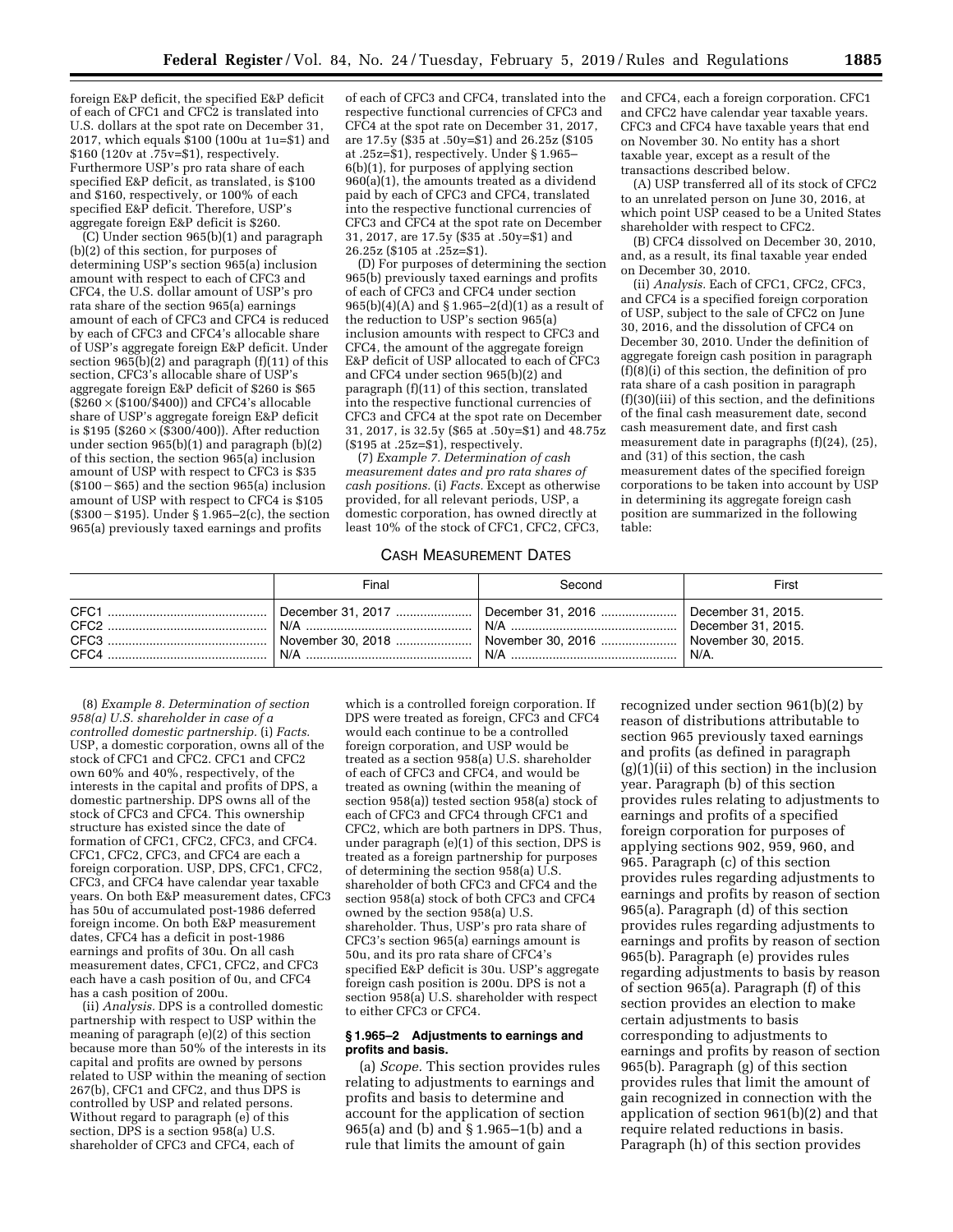rules regarding basis adjustments. Paragraph (i) of this section provides definitions that apply for purposes of this section. Paragraph (j) of this section provides examples illustrating the application of this section.

(b) *Determination of and adjustments to earnings and profits of a specified foreign corporation for purposes of applying sections 902, 959, 960, and 965.* For the taxable year of a specified foreign corporation in which an E&P measurement date occurs, and the last taxable year of a specified foreign corporation that begins before January 1, 2018, and the taxable year of a section 958(a) U.S. shareholder in which or with which any such year ends, the adjustments to earnings and profits described in paragraphs (b)(1) through (b)(5) of this section apply in sequence. For purposes of determining the consequences under sections 902 and 960 of a distribution or an inclusion under section 951(a)(1), after the application of those paragraphs, the ordering rule in § 1.960–1(i)(2) applies except that section 902 is applied with respect to any distributions from the specified foreign corporation described in paragraph (b)(2) of this section that are not disregarded under § 1.965–4 before section 960 is applied with respect to an inclusion or distribution described in paragraph (b)(3), (b)(4), or (b)(5) of this section.

(1) Each of the subpart F income of the specified foreign corporation and the amount required to be included in income under section 1248, if any, are determined without regard to section 965(a), but taking into account any relevant distributions, and earnings and profits of the specified foreign corporation that are described in section 959(c)(2) with respect to the section 958(a) U.S. shareholder are increased to the extent of the section 958(a) U.S. shareholder's inclusion under section  $951(a)(1)(A)$  without regard to section 965(a) (including to the extent provided in section 959(e)).

(2) The treatment of a distribution by the specified foreign corporation to another specified foreign corporation that is made before January 1, 2018, is determined under section 959.

(3) Each of the post-1986 earnings and profits (including a deficit) of the specified foreign corporation, the accumulated post-1986 deferred foreign income of the specified foreign corporation, the section 965(a) earnings amount of the specified foreign corporation, and the section 965(a) inclusion amount with respect to the specified foreign corporation, if any, is determined, taking into account the rules of § 1.965–4, and the earnings and

profits (including a deficit) of the specified foreign corporation are adjusted as provided in paragraphs (c) and (d) of this section. For a rule disregarding subpart F income earned after an E&P measurement date for purposes of calculating accumulated post-1986 deferred foreign income as of the E&P measurement date, see § 1.965–  $1(f)(7)(ii)$ .

(4) The treatment of distributions described in paragraph (b)(2) of this section that are disregarded under § 1.965–4 is redetermined and the treatment of all distributions from the specified foreign corporation other than those described in paragraph (b)(2) of this section is determined under section 959.

(5) An amount is determined under section 956 with respect to the specified foreign corporation and the section 958(a) U.S. shareholder; earnings and profits of the specified foreign corporation described in section 959(c)(2) with respect to the section 958(a) U.S. shareholder are reclassified as earnings and profits described in section  $959(c)(1)$  with respect to the section 958(a) U.S. shareholder to the extent the amount determined under section 956 would, but for section 959(a)(2), be included by the section 958(a) U.S. shareholder under section 951(a)(1)(B); and earnings and profits described in section 959(c)(1) with respect to the section 958(a) U.S. shareholder are further increased to the extent of the section 958(a) U.S. shareholder's inclusion under section 951(a)(1)(B).

(c) *Adjustments to earnings and profits by reason of section 965(a).* The earnings and profits of a deferred foreign income corporation described in section 959(c)(2) with respect to a section 958(a) U.S. shareholder are increased by an amount equal to the section 965(a) inclusion amount of the section 958(a) U.S. shareholder with respect to the deferred foreign income corporation, if any, translated (if necessary) into the functional currency of the deferred foreign income corporation using the spot rate on December 31, 2017, provided the section 965(a) inclusion amount is included in income by the section 958(a) U.S. shareholder. For purposes of the section 965 regulations, the earnings and profits described in section 959(c)(2) by reason of this paragraph (c) and the earnings and profits initially described in section 959(c)(2) by reason of this paragraph (c) but subsequently reclassified as earnings and profits described in section 959(c)(1), if any, are referred to as *section 965(a) previously taxed earnings and profits.* Furthermore,

the earnings and profits (including a deficit) of the deferred foreign income corporation that are described in section 959(c)(3) (or that would be described in section 959(c)(3) but for the application of section 965(a) and the section 965 regulations) are reduced (or, in the case of a deficit, increased) by an amount equal to the section 965(a) previously taxed earnings and profits.

(d) *Adjustments to earnings and profits by reason of section 965(b)*—(1) *Adjustments to earnings and profits described in section 959(c)(2) and (c)(3) of deferred foreign income corporations.*  The earnings and profits of a deferred foreign income corporation described in section  $959(c)(2)$  with respect to a section 958(a) U.S. shareholder are increased by an amount equal to the reduction to the section 958(a) U.S. shareholder's pro rata share of the section 965(a) earnings amount of the deferred foreign income corporation under section 965(b), § 1.965–1(b)(2), and § 1.965–8(b), as applicable, translated (if necessary) into the functional currency of the deferred foreign income corporation using the spot rate on December 31, 2017, provided the section 958(a) U.S. shareholder includes the section 965(a) inclusion amount (if any) with respect to the deferred foreign income corporation in income. For purposes of the section 965 regulations, the earnings and profits described in section 959(c)(2) by reason of this paragraph (d) and the earnings and profits initially described in section 959(c)(2) by reason of this paragraph (d) but subsequently reclassified as earnings and profits described in section 959(c)(1) are referred to as *section 965(b) previously taxed earnings and profits,* and are treated as having been previously included in the gross income of the section 958(a) U.S. shareholder under section 951 for purposes of section 1248(d)(1). Furthermore, the earnings and profits (including a deficit) described in section 959(c)(3) of the deferred foreign income corporation (or that would be described in section 959(c)(3) but for the application of section 965(b) and the section 965 regulations) are reduced (or, in the case of a deficit, increased) by an amount equal to the section 965(b) previously taxed earnings and profits.

(2) *Adjustments to earnings and profits described in section 959(c)(3) of E&P deficit foreign corporations*—(i) *Increase in earnings and profits by an amount equal to the portion of the section 958(a) U.S. shareholder's pro rata share of the specified E&P deficit taken into account*—(A) *In general.* For an E&P deficit foreign corporation's last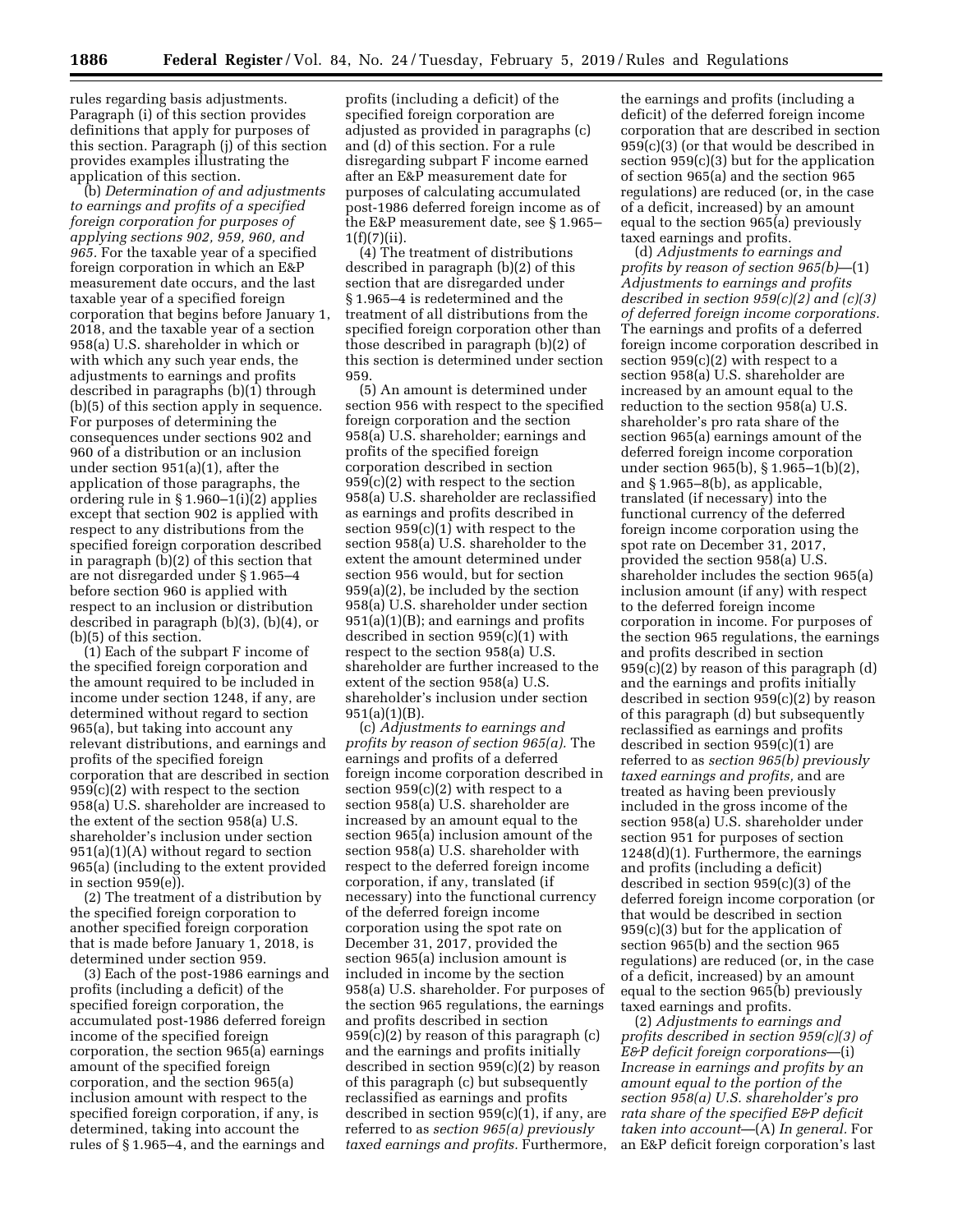taxable year that begins before January 1, 2018, the earnings and profits of the E&P deficit foreign corporation described in section 959(c)(3) are increased by an amount equal to the portion of a section 958(a) U.S. shareholder's pro rata share of the specified E&P deficit of the E&P deficit foreign corporation taken into account under section 965(b), § 1.965–1(b)(2), and § 1.965–8(b), as determined under paragraph (d)(2)(ii) of this section, translated (if necessary) into the functional currency of the E&P deficit foreign corporation using the spot rate on December 31, 2017. For purposes of section 316, the earnings and profits of the E&P deficit foreign corporation attributable to the increase described in the preceding sentence are not treated as earnings and profits of the taxable year described in section 316(a)(2). See also  $§ 1.965–6(b)(3)$  for the timing of this adjustment for purposes of determining foreign taxes deemed paid under sections 902 and 960.

(B) *Reduction of a qualified deficit.*  For purposes of section 952, a section 958(a) U.S. shareholder's pro rata share of the earnings and profits of an E&P deficit foreign corporation is increased by an amount equal to the portion of the section 958(a) U.S. shareholder's pro rata share of the specified E&P deficit of the E&P deficit foreign corporation taken into account under section 965(b),  $\S 1.965-1(b)(2)$ , or  $\S 1.965-8(b)$ , as applicable, as determined under paragraph (d)(2)(ii) of this section, translated (if necessary) into the functional currency of the E&P deficit foreign corporation using the spot rate on December 31, 2017, and such increase is attributable to the same activity to which the deficit so taken into account was attributable.

(ii) *Determination of portion of a section 958(a) U.S. shareholder's pro rata share of a specified E&P deficit taken into account*—(A) *In general.* The portion of a section  $958(a)$  U.S. shareholder's pro rata share of a specified E&P deficit of an E&P deficit foreign corporation taken into account under section 965(b), § 1.965–1(b)(2), or § 1.965–8(b), as applicable, is 100 percent of the section 958(a) U.S. shareholder's pro rata share of the specified E&P deficit if either of the following conditions is satisfied:

(*1*) The section 958(a) U.S. shareholder (including a consolidated group of which the section 958(a) U.S. shareholder is a member) does not have an excess aggregate foreign E&P deficit (as defined in § 1.965–8(f)(7)(i)), or

(*2*) If the section 958(a) U.S. shareholder is a member of an affiliated group in which not all members are

members of the same consolidated group, the amount described in § 1.965–  $8(f)(1)(i)(B)$  with respect to the affiliated group is equal to or greater than the amount described  $\S$  1.965–8(f)(1)(i)(A).

(B) *Designation of portion of a section 958(a) U.S. shareholder's pro rata share of a specified E&P deficit taken into account.* If neither the condition in paragraph (d)(2)(ii)(A)(*1*) nor the condition in paragraph (d)(2)(ii)(A)(*2*) is satisfied with respect to a section 958(a) U.S. shareholder, then the section 958(a) U.S. shareholder must designate the portion taken into account by reporting to each E&P deficit foreign corporation of the section 958(a) U.S. shareholder, and maintaining, in its books and records, a statement setting forth the following information—

(*1*) The portion of the section 958(a) U.S. shareholder's pro rata share of the specified E&P deficit of the E&P deficit foreign corporation taken into account under section 965(b), § 1.965–1(b)(2), or § 1.965–8(b), as designated under § 1.965–8(c), as applicable, and

(*2*) In the case of an E&P deficit foreign corporation that has a qualified deficit (as determined under section 952 and § 1.952–1), the portion (if any) of the section 958(a) shareholder's pro rata share of the specified E&P deficit of the E&P deficit foreign corporation taken into account under paragraph (d)(2)(ii)(B)(*1*) of this section that is attributable to a qualified deficit, including the qualified activities to which such portion is attributable.

(e) *Adjustments to basis by reason of section 965(a)*—(1) *General rule.* Except as provided in paragraph (e)(2) of this section, a section 958(a) U.S. shareholder's basis in section 958(a) stock of a deferred foreign income corporation, or a section 958(a) U.S. shareholder's basis in applicable property with respect to a deferred foreign income corporation, is increased by the section 958(a) U.S. shareholder's section 965(a) inclusion amount with respect to the deferred foreign income corporation included in income by the section 958(a) U.S. shareholder. *See*  section 961(a).

(2) *Section 962 election.* In the case of a section 958(a) U.S. shareholder who has made an election under section 962 for a section 958(a) U.S. shareholder's inclusion year, the increase in basis in the section 958(a) U.S. shareholder's section 958(a) stock of, or applicable property with respect to, a deferred foreign income corporation cannot exceed an amount equal to the amount of tax paid under chapter 1 of the Code with respect to the section 958(a) U.S. shareholder's section 965(a) inclusion amount with respect to the deferred

foreign income corporation, taking into account any section 965(h) election made by the section 958(a) U.S. shareholder.

(f) *Adjustments to basis by reason of section 965(b)*—(1) *In general.* Except as provided in paragraph (f)(2) of this section, no adjustments to basis of stock or property are made under section 961 (or any other provision of the Code) to take into account the reduction to a section 958(a) U.S. shareholder's pro rata share of the section 965(a) earnings amount of a deferred foreign income corporation under section 965(b),  $§ 1.965-1(b)(2),$  or  $§ 1.965-8(b),$  as applicable.

(2) *Election to make adjustments to basis to account for the application of section 965(b)*—(i) *In general.* If a section 958(a) U.S. shareholder makes the election as provided in this paragraph  $(f)(2)$ , the adjustments to basis described in paragraph (f)(2)(ii) of this section are made with respect to each deferred foreign income corporation and each E&P deficit foreign corporation in which the section 958(a) U.S. shareholder owns section 958(a) stock.

(ii) *Basis adjustments*—(A) *Increase in basis with respect to a deferred foreign income corporation*—(*1*) *In general.*  Except as provided in paragraphs  $(f)(2)(ii)(A)(2)$  and  $(C)$  of this section, a section 958(a) U.S. shareholder's basis in section 958(a) stock of a deferred foreign income corporation, or a section 958(a) U.S. shareholder's basis in applicable property with respect to a deferred foreign income corporation, is increased by an amount equal to the section 965(b) previously taxed earnings and profits of the deferred foreign income corporation with respect to the section 958(a) U.S. shareholder, translated (if necessary) into U.S. dollars using the spot rate on December 31, 2017.

(*2*) *Limited basis adjustment.* A section 958(a) U.S. shareholder may, in lieu of applying paragraph (f)(2)(ii)(A)(*1*) of this section, designate the amount by which it increases its basis in section 958(a) stock of, or applicable property with respect to, a deferred foreign income corporation, provided that—

(*i*) The increase does not exceed the section 965(b) previously taxed earnings and profits of the deferred foreign income corporation with respect to the section 958(a) U.S. shareholder, translated (if necessary) into U.S. dollars using the spot rate on December 31, 2017; and

(*ii*) The aggregate amount of a section 958(a) U.S. shareholder's increases in basis with respect to stock or applicable property pursuant to paragraph (f)(2)(ii)(A)(*2*) of this section does not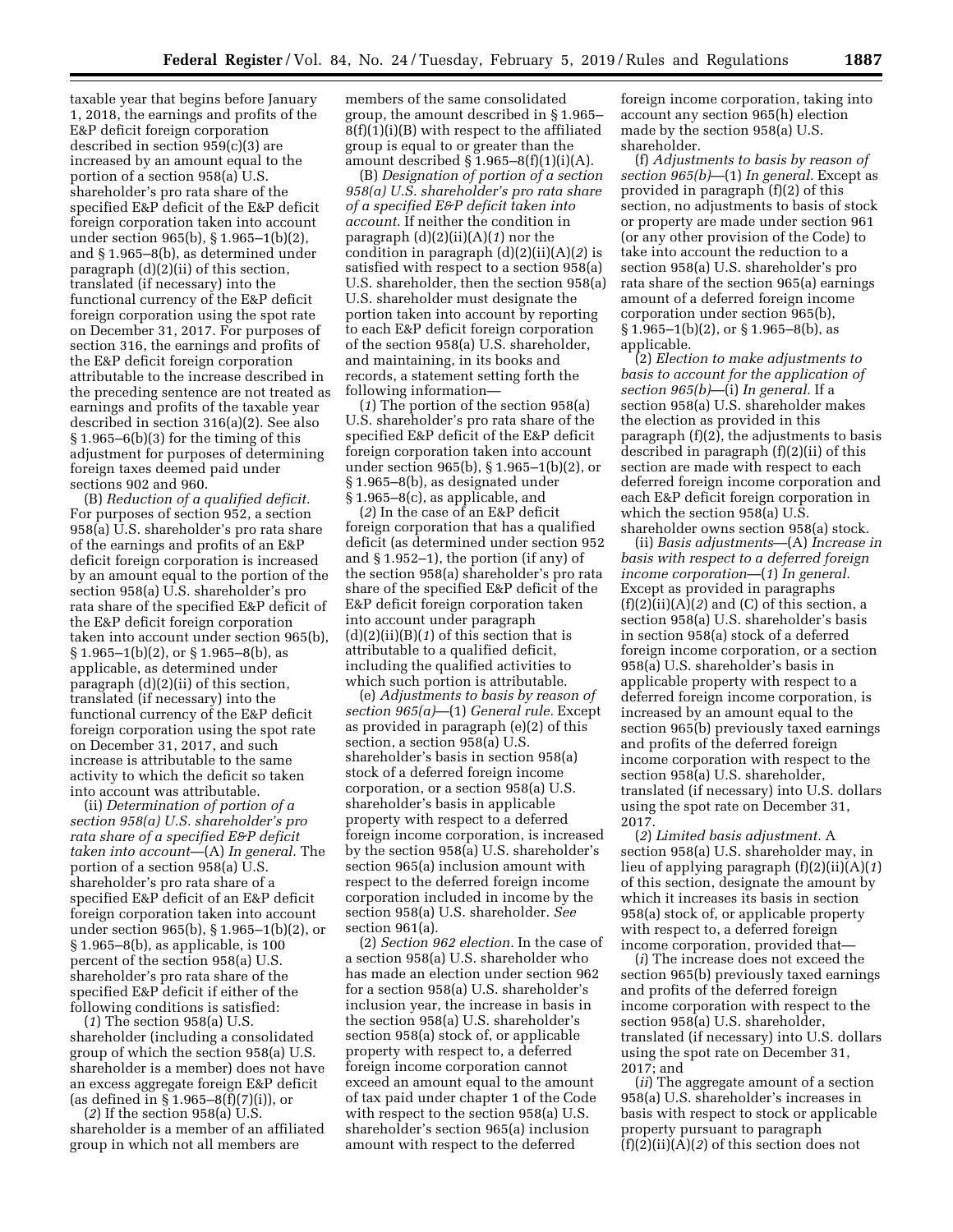exceed the aggregate amount of the section 958(a) U.S. shareholder's reductions in basis pursuant to paragraph (f)(2)(ii)(B) of this section subject to the limitation under paragraph (f)(2)(ii)(B)(*2*) of this section.

(B) *Reduction in basis with respect to an E&P deficit foreign corporation*—(*1*) *In general.* Except as provided in paragraphs  $(f)(2)(ii)(B)(2)$  and  $(f)(2)(ii)(C)$ of this section, a section 958(a) U.S. shareholder's basis in section 958(a) stock of an E&P deficit foreign corporation, or a section 958(a) U.S. shareholder's basis in applicable property with respect to an E&P deficit foreign corporation, is reduced by an amount equal to the portion of the section 958(a) U.S. shareholder's pro rata share of the specified E&P deficit of the E&P deficit foreign corporation taken into account under section 965(b),  $\S 1.965-1(b)(2)$ , and  $\S 1.965-8(b)$ , as applicable, as determined under paragraph (d)(2)(ii) of this section, translated (if necessary) into U.S. dollars using the spot rate on December 31, 2017. For rules requiring gain recognition, see paragraph (h)(3) of this section.

(*2*) *Limited basis adjustment.* If a section 958(a) U.S. shareholder adjusts its basis in section 958(a) stock of, or applicable property with respect to, one or more deferred foreign income corporations under paragraph (f)(2)(ii)(A)(*2*) of this section, the section 958(a) U.S. shareholder's aggregate reductions in basis in section 958(a) stock of, or applicable property with respect to, an E&P deficit foreign corporation pursuant to paragraph (f)(2)(ii)(B)(*1*) of this section on a day may not exceed the amount of the section 958(a) U.S. shareholder's basis in the section 958(a) stock of, or applicable property with respect to, such E&P deficit foreign corporation, determined without taking into account specified basis adjustments to the section 958(a) stock of, or applicable property with respect to, such E&P deficit foreign corporation.

(C) *Section 962 election.* In the case of a section 958(a) U.S. shareholder who has made an election under section 962 for a section 958(a) U.S. shareholder's inclusion year, the adjustments provided in paragraphs (f)(2)(ii)(A) and (B) of this section do not apply.

(iii) *Rules regarding the election*—(A) *Consistency requirement.* In order for the election described in this paragraph (f)(2) to be effective, a section 958(a) U.S. shareholder and each section 958(a) U.S. shareholder of an E&P deficit foreign corporation or of a deferred foreign income corporation with respect to which the second

section 958(a) U.S. shareholder's pro rata share of the section 965(a) earnings amount is reduced under section 965(b), § 1.965–1(b)(2), or § 1.965–8(b) that is related to the first section 958(a) U.S. shareholder must make the election described in this paragraph (f)(2). For purposes of this paragraph (f)(2)(iii)(A), a person is treated as related to a section 958(a) U.S. shareholder if the person bears a relationship to the section 958(a) U.S. shareholder described in section 267(b) or 707(b).

(B) *Manner of making election*—(*1*) *Timing*—(*i*) *In general.* Except as provided in paragraph (f)(2)(iii)(B)(*1*)(*ii*) of this section, the election provided in this paragraph (f)(2) must be made no later than the due date (taking into account extensions, if any) for the section 958(a) U.S. shareholder's return for the first taxable year that includes the last day of the last taxable year of a deferred foreign income corporation or E&P deficit foreign corporation of the shareholder that begins before January 1, 2018. Relief is not available under § 301.9100–2 or 301.9100–3 to file a late election. Except as provided in paragraph (f)(2)(iii)(B)(*1*)(*ii*) of this section, the election provided in this paragraph (f)(2) is irrevocable.

(*ii*) *Transition rule.* If the due date referred to in paragraph (f)(2)(iii)(B)(*1*)(*i*) of this section occurs before May 6, 2019, the election must be made by May 6, 2019. In the case of an election made before February 5, 2019, the election may be revoked by attaching a statement, signed under penalties of perjury, to an amended return filed by May 6, 2019. The statement must contain the section 958(a) U.S. shareholder's name and taxpayer identification number and a statement that the section 958(a) U.S. shareholder and all related persons, as defined in paragraph  $(f)(2)(iii)(A)$  of this section, that are section 958(a) U.S. shareholders of E&P deficit foreign corporations or of deferred foreign income corporations with respect to which the section 958(a) U.S. shareholder's pro rata share of the section 965(a) earnings amount is reduced under section 965(b), § 1.965– 1(b)(2), or § 1.965–8(b) revoke the election provided in this paragraph  $(f)(2)$ 

(*2*) *Election statement.* Except as otherwise provided in publications, forms, instructions, or other guidance, to make the election provided in this paragraph (f)(2), a section 958(a) U.S. shareholder must attach a statement, signed under penalties of perjury consistent with the rules for signatures applicable to the section 958(a) U.S. shareholders return, to its return for the first taxable year that includes the last

day of the last taxable year of a deferred foreign income corporation or E&P deficit foreign corporation of the shareholder that begins before January 1, 2018. The statement must include the section 958(a) U.S. shareholder's name, taxpayer identification number, and a statement that the section 958(a) U.S. shareholder and all related persons, as defined in paragraph (f)(2)(iii)(A) of this section, that are section 958(a) U.S. shareholders of E&P deficit foreign corporations or of deferred foreign income corporations with respect to which the section 958(a) U.S. shareholder's pro rata share of the section 965(a) earnings amount is reduced under section 965(b), § 1.965– 1(b)(2), or § 1.965–8(b) make the election provided in this paragraph  $(f)(2)$ . If the section 958(a) U.S. shareholder increases its basis in stock or applicable property under paragraph (f)(2)(ii)(A)(*2*) of this section and decreases its basis in stock or applicable property pursuant to paragraph  $(f)(2)(ii)(B)$  of this section subject to the limitation under paragraph (f)(2)(ii)(B)(*2*) of this section, the election statement must so indicate. The attachment of an unsigned copy of the election statement to the timely-filed return for the relevant taxable year satisfies the signature requirement of this paragraph (f)(2)(iii)(B)(*2*) if the section 958(a) U.S. shareholder retains the original signed election statement in the manner specified by § 1.6001–1(e).

(g) *Gain reduction rule*—(1) *Reduction in gain recognized under section 961(b)(2) by reason of distributions attributable to section 965 previously taxed earnings and profits in the inclusion year*—(i) *In general.* If a section 958(a) U.S. shareholder receives a distribution from a deferred foreign income corporation (including through a chain of ownership described under section 958(a)) during the inclusion year of the deferred foreign income corporation that is attributable to section 965 previously taxed earnings and profits of the deferred foreign income corporation, then the amount of gain that otherwise would be recognized under section 961(b)(2) by the section 958(a) U.S. shareholder with respect to the section 958(a) U.S. shareholder's section 958(a) stock of the deferred foreign income corporation or interest in applicable property with respect to the deferred foreign income corporation is reduced (but not below zero) by an amount equal to the section 965 previously taxed earnings and profits of the deferred foreign income corporation with respect to the section 958(a) U.S. shareholder, translated (if necessary)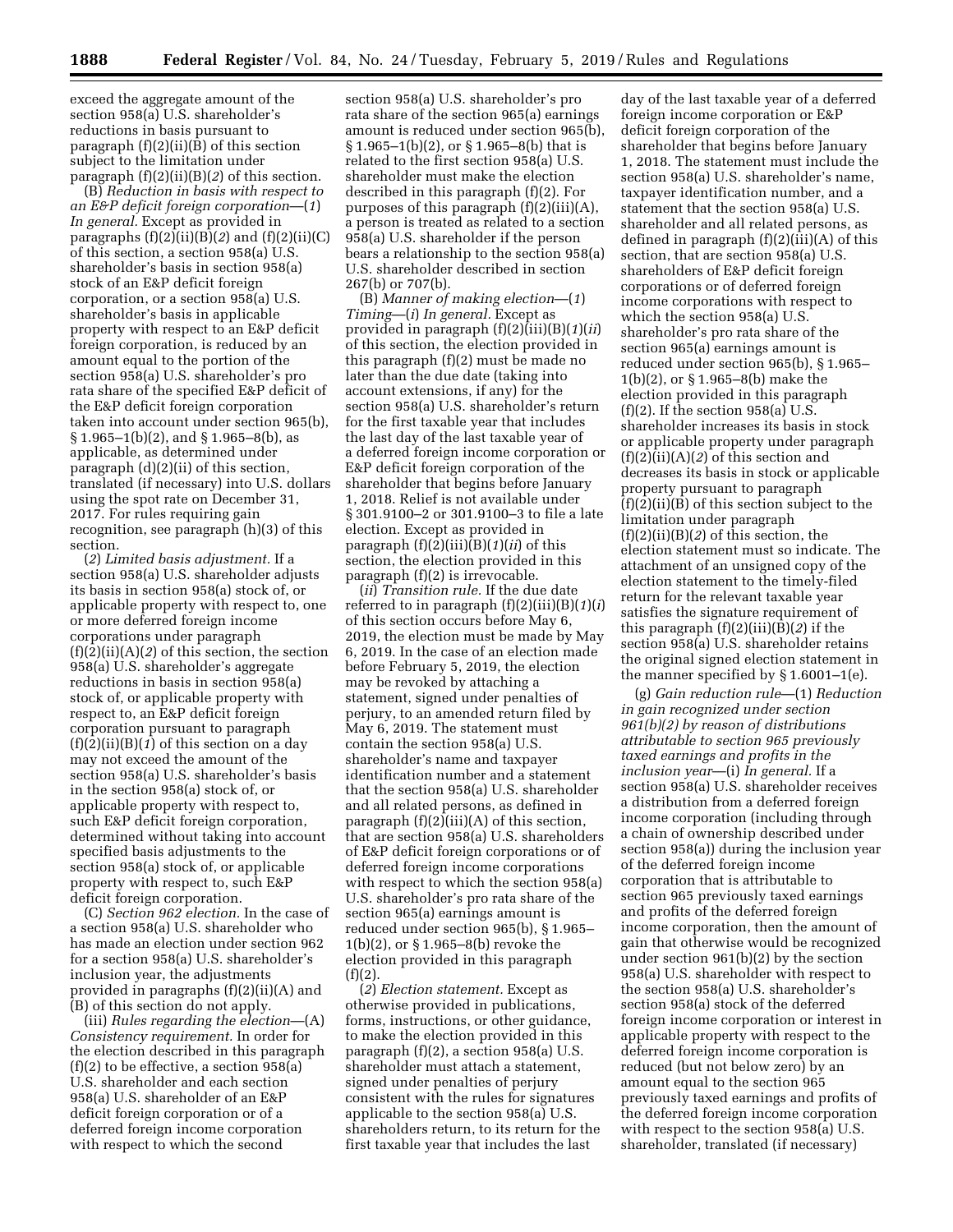into U.S. dollars at the spot rate on December 31, 2017.

(ii) *Definition of section 965 previously taxed earnings and profits.*  For purposes of paragraph (g)(1)(i) of this section, the term *section 965 previously taxed earnings and profits*  means, with respect to a deferred foreign income corporation and a section 958(a) U.S. shareholder, the sum of the section 965(a) previously taxed earnings and profits of the deferred foreign income corporation with respect to the section 958(a) U.S. shareholder, and, if the section 958(a) U.S. shareholder has made the election described in paragraph (f)(2) of this section, the section 965(b) previously taxed earnings and profits of the deferred foreign income corporation with respect to the section 958(a) U.S. shareholder.

(2) *Reduction in basis by an amount equal to the gain reduction amount.* If a section 958(a) U.S. shareholder does not recognize gain under section 961(b)(2) by reason of paragraph (g)(1) of this section with respect to a distribution from a deferred foreign income corporation (including through a chain of ownership described under section 958(a)), the section 958(a) U.S. shareholder's basis in the section 958(a) stock of the deferred foreign income corporation, or the section 958(a) U.S. shareholder's basis in the applicable property with respect to the deferred foreign income corporation, is reduced by the amount of gain that would otherwise be recognized by the section 958(a) U.S. shareholder without regard to paragraph (g)(1) of this section.

(h) *Rules of application for specified basis adjustments.* This paragraph (h) applies for purposes of making any adjustment to the basis of section 958(a) stock or applicable property with respect to a specified foreign corporation described in paragraph (e),  $(f)(2)$ , or  $(g)(2)$  of this section (collectively, *specified basis adjustments,* and each a *specified basis adjustment*).

(1) *Timing of basis adjustments.*  Except as provided in paragraph (e)(2) of this section, a specified basis adjustment to section 958(a) stock or applicable property with respect to a specified foreign corporation is made as of the last day of the last taxable year of the specified foreign corporation that begins before January 1, 2018, on which it is a specified foreign corporation.

(2) *Netting of basis adjustments.* If one or more specified basis adjustments occur on the same day with respect to the same section 958(a) stock or applicable property, a single basis adjustment is made as of the close of

such day with respect to such stock or applicable property in an amount equal to the net amount, if any, of the increase or reduction, as applicable.

(3) *Gain recognition for reduction in excess of basis.* The excess (if any) of a net reduction in basis with respect to section 958(a) stock or applicable property of a section 958(a) U.S. shareholder by reason of one or more specified basis adjustments over the section 958(a) U.S. shareholder's basis in such stock or applicable property without regard to the specified basis adjustments is treated as gain from the sale or exchange of property.

(4) *Adjustments with respect to each share*—(i) *Section 958(a) stock.* If a specified basis adjustment is made with respect to section 958(a) stock, the specified basis adjustment is made with respect to each share of the section 958(a) stock in a manner consistent with the section 958(a) U.S. shareholder's pro rata share of the section 965(a) earnings amount or specified E&P deficit, as applicable, by reason of such share.

(ii) *Applicable property.* If a specified basis adjustment is made with respect to applicable property, the adjustment is made with respect to the applicable property in a manner consistent with the application of paragraph (h)(4)(i) of this section.

(5) *Stock or property for which adjustments are made*—(i) *In general.*  Except as provided in paragraph (h)(5)(ii) of this section, a specified basis adjustment is made solely with respect to section 958(a) stock owned by the section 958(a) U.S. shareholder within the meaning of section 958(a)(1)(A) or applicable property owned directly by the section 958(a) U.S. shareholder.

(ii) *Special rule for an interest in a foreign pass-through entity.* If the applicable property of the section 958(a) U.S. shareholder described in paragraph (h)(5)(i) of this section is an interest in a foreign pass-through entity, then, for purposes of determining the foreign pass-through entity's basis in section 958(a) stock or applicable property, as applicable, with respect to the section 958(a) U.S. shareholder, a specified basis adjustment is made with respect to section 958(a) stock or applicable property of the section 958(a) U.S. shareholder owned through the foreign pass-through entity in the same manner as if the section 958(a) stock or applicable property were owned directly by the section 958(a) U.S. shareholder. In the case of tiered foreign pass-through entities, this paragraph (h)(5)(ii) applies with respect to each foreign pass-through entity.

(i) *Definitions.* This paragraph (i) provides definitions that apply for purposes of this section.

(1) *Applicable property.* The term *applicable property* means, with respect to a section 958(a) U.S. shareholder and a specified foreign corporation, property owned by the section 958(a) U.S. shareholder (including through one or more foreign pass-through entities) by reason of which the section 958(a) U.S. shareholder is considered under section 958(a)(2) as owning section 958(a) stock of the specified foreign corporation.

(2) *Foreign pass-through entity.* The term *foreign pass-through entity* means a foreign partnership or a foreign estate or trust (as defined in section 7701(a)(31)) (including a controlled domestic partnership treated as a foreign partnership pursuant to § 1.965– 1(e)).

(3) *Property.* The term *property* has the meaning provided in § 1.961–1(b)(1). (j) *Examples.* The following examples illustrate the application of this section.

(1) *Example 1. Determination of accumulated post-1986 deferred foreign income with subpart F income earned before E&P measurement date on November 2, 2017.*  (i) *Facts.* USP, a domestic corporation, owns all of the stock of CFC1, a foreign corporation, which owns all of the stock of CFC2, also a foreign corporation. USP, CFC1, and CFC2 all have taxable years ending December 31, 2017. As of January 1, 2017, CFC1 has no earnings and profits, and CFC2 has 100u of earnings and profits described in section 959(c)(3) that were accumulated in taxable years beginning after December 31, 1986, while CFC2 was a specified foreign corporation, and \$21x of post-1986 foreign income taxes. None of CFC2's earnings and profits are attributable to income treated as effectively connected with the conduct of a trade or business within the United States. On March 1, 2017, CFC1 earns 30u of subpart F income (as defined in section 952), and CFC2 earns 20u of subpart F income. No foreign income tax is imposed on CFC1's or CFC2's subpart F income. For purposes of section 904, the post-1986 undistributed earnings, subpart F income, and post-1986 foreign income taxes are in the general category. On July 1, 2017, CFC2 distributes 40u to CFC1. On November 1, 2017, CFC1 distributes 60u to USP. USP does not have an aggregate foreign E&P deficit. USP includes in gross income all amounts that it is required to include under section 951. No foreign income tax is imposed or withheld on the distribution by CFC2 to CFC1 or the distribution by CFC1 to USP.

(ii) *Analysis.* (A) *Adjustments to section 959(c) classification of earnings and profits for inclusion under section 951(a)(1)(A) without regard to section 965.* The distribution from CFC2 to CFC1 does not give rise to subpart F income to CFC1 due to the application of section 954(c)(6). Accordingly, USP's inclusion under section 951(a)(1)(A) without regard to section 965(a) is 30u with respect to CFC1 and 20u with respect to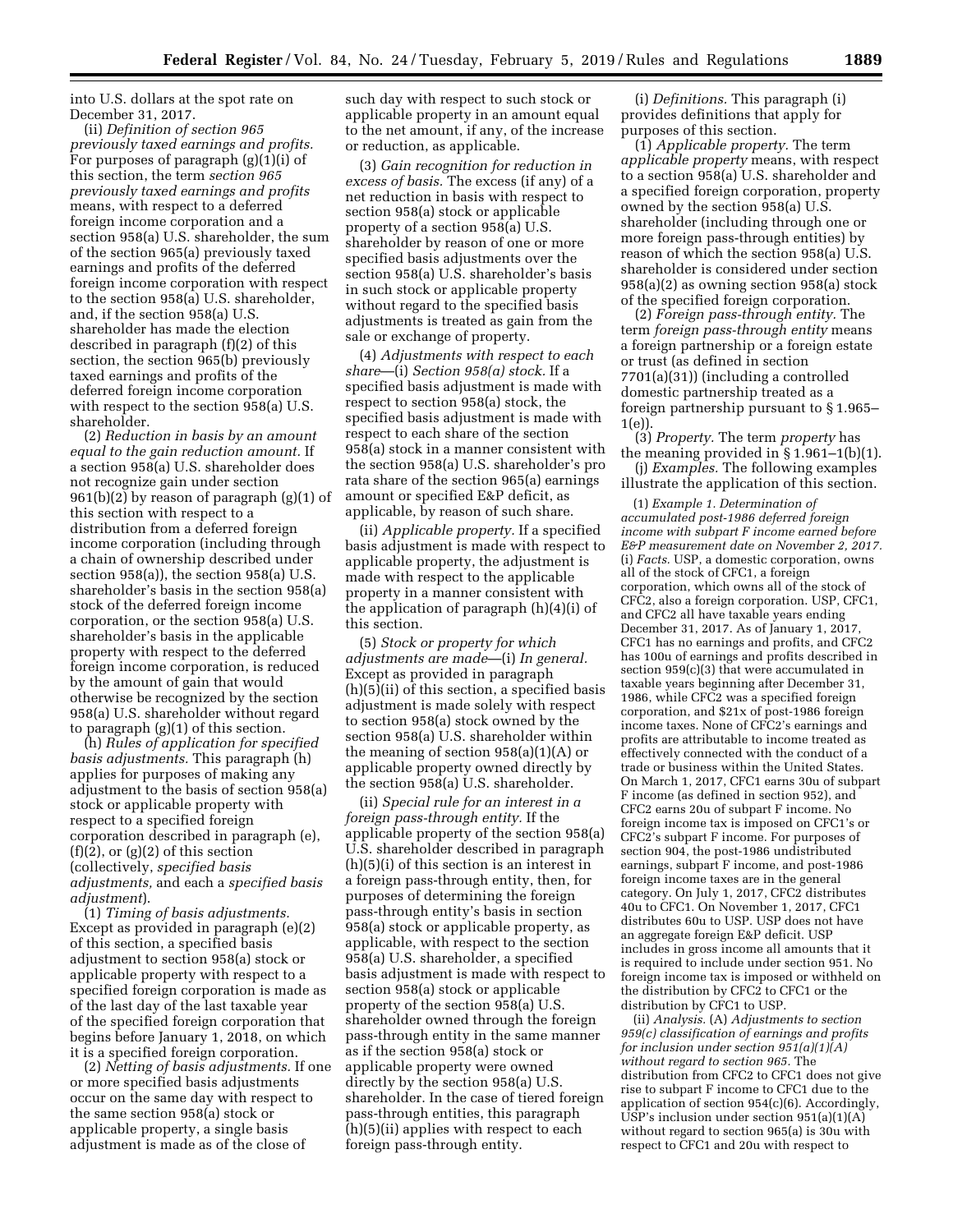CFC2 for their taxable years ending December 31, 2017. As a result of the inclusions under section 951(a)(1)(A), CFC1 and CFC2 increase their earnings and profits described in section 959(c)(2) by 30u and 20u, respectively.

(B) *Distributions between specified foreign corporations before January 1, 2018.* The distribution of 40u from CFC2 to CFC1 is treated as a distribution of 20u out of earnings and profits described in section 959(c)(2) (attributable to inclusions under section 951(a)(1)(A) without regard to section 965(a)) and 20u out of earnings and profits described in section 959(c)(3).

(C) *Section 965(a) inclusion amount.* USP determines whether CFC1 and CFC2 are deferred foreign income corporations and, if so, determines its section 965(a) inclusion amounts with respect to CFC1 and CFC2. CFC1 and CFC2 are specified foreign corporations, and CFC1 and CFC2 each have accumulated post-1986 deferred foreign income greater than zero as of an E&P measurement date. Accordingly, CFC1 and CFC2 are deferred foreign income corporations. USP's section 965(a) inclusion amount with respect to each of CFC1 and CFC2, respectively, equals the section 965(a) earnings amount of CFC1 and CFC2, respectively.

(*1*) *CFC1 section 965(a) earnings amount.*  The section 965(a) earnings amount with respect to CFC1 is 20u, the amount of its accumulated post-1986 deferred foreign income as of both November 2, 2017, and December 31, 2017, which is equal to 70u of post-1986 earnings and profits (30u earned and 40u attributable to the CFC2 distribution) reduced by 50u of such post-1986 earnings and profits described in section 959(c)(2) (30u earned and 20u attributable to the CFC2 distribution) under section 965(d)(2)(B) and § 1.965–1(f)(7)(i)(B). Under section 965(d)(3)(B) and § 1.965–1(f)(29)(i)(B), the post-1986 earnings and profits of CFC1 are not reduced by the 60u distribution to USP.

(*2*) *CFC2 section 965(a) earnings amount.*  The section 965(a) earnings amount with respect to CFC2 is 80u, the amount of its accumulated post-1986 deferred foreign income as of both November 2, 2017, and December 31, 2017, which is equal to the amount of CFC2's post-1986 earnings and profits of 80u. CFC2's accumulated post-1986 deferred foreign income is equal to its post-1986 earnings and profits because CFC2 does not have earnings and profits that are attributable to income of the specified foreign corporation that is effectively connected with the conduct of a trade or business within the United States and subject to tax under chapter 1, or that, if distributed, would be excluded from the gross income of a United States shareholder under section 959 or from the gross income of another shareholder if such shareholder were a United States shareholder, and, therefore, no adjustment is made under section  $965(d)(2)$  or § 1.965– 1(f)(7). CFC2's 80u of post-1986 earnings and profits consists of 120u of earnings and profits that it earned, reduced by the 40u distribution to CFC1 under section 965(d)(3)(B) and § 1.965–1(f)(29)(i)(B). The amount of the reduction to the post-1986 earnings and profits of CFC2 for the 40u

distribution is not limited by § 1.965– 1(f)(29)(i)(B) because CFC1's post-1986 earnings and profits are increased by 40u as a result of the distribution. Furthermore, because the 40u distribution was made on July 1, 2017, which is before the E&P measurement date on November 2, 2017, § 1.965–4(f) is not relevant.

(*3*) *Effect on earnings and profits described in section 959(c)(2) and (3).* CFC1 and CFC2 increase their earnings and profits described in section  $959(c)(2)$  by USP's section  $965(a)$ inclusion amounts with respect to CFC1 and CFC2, 20u and 80u, respectively, and reduce their earnings and profits described in section 959(c)(3) by an equivalent amount.

(D) *Distribution to United States shareholder.* The distribution from CFC1 to USP is treated as a distribution of 60u out of the earnings and profits of CFC1 described in section  $95\overline{9}$ (c)(2), which include earnings and profits attributable to the section 965(a) inclusion amount taken into account by USP.

(E) *Section 902 and section 960 consequences.* (*1*) *Distribution by and inclusions with respect to CFC2.* Under section 960, USP is deemed to pay \$3.50x (\$21x × (20u/120u)) of CFC2's post-1986 foreign income taxes as a result of its inclusion under section 951(a)(1)(A) without regard to section 965(a) with respect to CFC2. As a result of the distribution from CFC2 to CFC1, CFC2's post-1986 foreign income taxes are reduced, and CFC1's post-1986 foreign income taxes are increased, by the foreign income taxes deemed paid by CFC1 under section 902 of \$3.50x  $((\$21x - \$3.50x) \times (20u)$  $120u - 20u$ )). Under section 960, USP is deemed to pay  $$14x$  (( $$21x - $3.50x - $3.50x$ )  $\times 80$ u/(120u – 40u)) of CFC2's post-1986 foreign income taxes as a result of its section 965(a) inclusion with respect to CFC2. The taxes deemed paid by USP as a result of its section 965(a) inclusion with respect to CFC2 are subject to the applicable percentage disallowance under section 965(g).

(*2*) *Inclusions with respect to CFC1.* As determined in paragraph (j)(1)(ii)(E)(*1*) of this *section (paragraph (E)(*1*) in the analysis in this Example 1),* as a result of the distribution from CFC2 to CFC1, CFC1 is deemed under section 902 to pay \$3.50x of CFC2's post-1986 foreign income taxes. Under section 960, USP is deemed to pay \$2.10x (\$3.50x  $\times$  $(30u/(30u + 20u))$  of CFC1's post-1986 foreign income taxes as a result of its inclusion under section 951(a)(1)(A) without regard to section 965(a) with respect to CFC1. Under section 960, USP is deemed to pay  $$1.40x$  ((\$3.50x - \$2.10x) × 20u/(30u +  $20u - 30u$ ) of CFC1's post-1986 foreign income taxes as a result of its section 965(a) inclusion with respect to CFC1. The taxes deemed paid by USP as a result of its section 965(a) inclusion with respect to CFC1 are subject to the applicable percentage disallowance under section 965(g).

(2) *Example 2. Determination of accumulated post-1986 deferred foreign income with subpart F income earned after E&P measurement date on November 2, 2017.*  (i) *Facts.* The facts are the same as in paragraph (j)(1)(i) of this section (the facts in *Example 1*), except that on December 1, 2017, CFC1 earns an additional 50u of subpart F income (as defined in section 952), and

neither CFC1 nor CFC2 has any post-1986 foreign income taxes.

(ii) *Analysis.* (A) *Adjustments to section 959(c) classification of earnings and profits for inclusion under section 951(a)(1)(A) without regard to section 965.* USP determines its inclusion under section 951(a)(1)(A) without regard to section 965(a), which is 80u with respect to CFC1 and 20u with respect to CFC2 for their taxable years ending December 31, 2017. As a result of the inclusions under section 951(a)(1)(A), CFC1 and CFC2 increase their earnings and profits described in section 959(c)(2) by 80u and 20u, respectively.

(B) *Distributions between specified foreign corporations before January 1, 2018.* The analysis is the same as in paragraph  $(j)(1)(ii)(B)$  of this section (paragraph  $(B)$  in the analysis in *Example 1*).

(C) *Section 965(a) inclusion amount.* USP determines whether CFC1 and CFC2 are deferred foreign income corporations and, if so, determines its section 965(a) inclusion amounts with respect to CFC1 and CFC2. CFC1 and CFC2 are specified foreign corporations, and CFC1 and CFC2 each have accumulated post-1986 deferred foreign income greater than zero as of an E&P measurement date. Accordingly, CFC1 and CFC2 are deferred foreign income corporations. USP's section 965(a) inclusion amount with respect to each of CFC1 and CFC2, respectively, equals the section 965(a) earnings amount of CFC1 and CFC2, respectively.

(*1*) *CFC1 section 965(a) earnings amount.*  The section 965(a) earnings amount with respect to CFC1 is 20u, the greater of—

(*i*) The amount of its accumulated post-1986 deferred foreign income as of November 2, 2017, 20u, which is equal to 70u of post-1986 earnings and profits (30u earned and 40u attributable to the CFC2 distribution) reduced by 50u of such post-1986 earnings and profits described in section 959(c)(2) without regard to the subpart F income earned after November 2, 2017 (30u earned and 20u attributable to the CFC2 distribution) under section 965(d)(2)(B) and § 1.965–  $1(f)(7)(i)(B)$  and  $(ii)$ , and

(*ii*) The amount of its accumulated post-1986 deferred foreign income as of December 31, 2017, 20u, which is equal to 120u of post-1986 earnings and profits (80u earned and 40u attributable to the CFC2 distribution) reduced by 100u of such post-1986 earnings and profits described in section 959(c)(2) with regard to the subpart F income earned on or before December 31, 2017 (80u earned and 20u attributable to the CFC2 distribution) under section 965(d)(2)(B) and § 1.965–  $1(f)(7)(i)(B)$  and  $(ii).$ 

(*2*) *CFC2 section 965(a) earnings amount.*  The analysis is the same as in paragraph  $(j)(1)(ii)(C)(2)$  of this section (paragraph  $(C)(2)$ in the analysis in *Example 1*)).

(*3*) *Effect on earnings and profits described in section 959(c)(2) and (3).* The analysis is the same as in paragraph (j)(1)(ii)(C)(*3*) of this section (paragraph  $(C)(3)$  in the analysis in *Example 1*).

(D) *Distribution to United States shareholder.* The analysis is the same as in paragraph  $(j)(1)(ii)(D)$  of this section (paragraph (D) in the analysis in *Example 1*).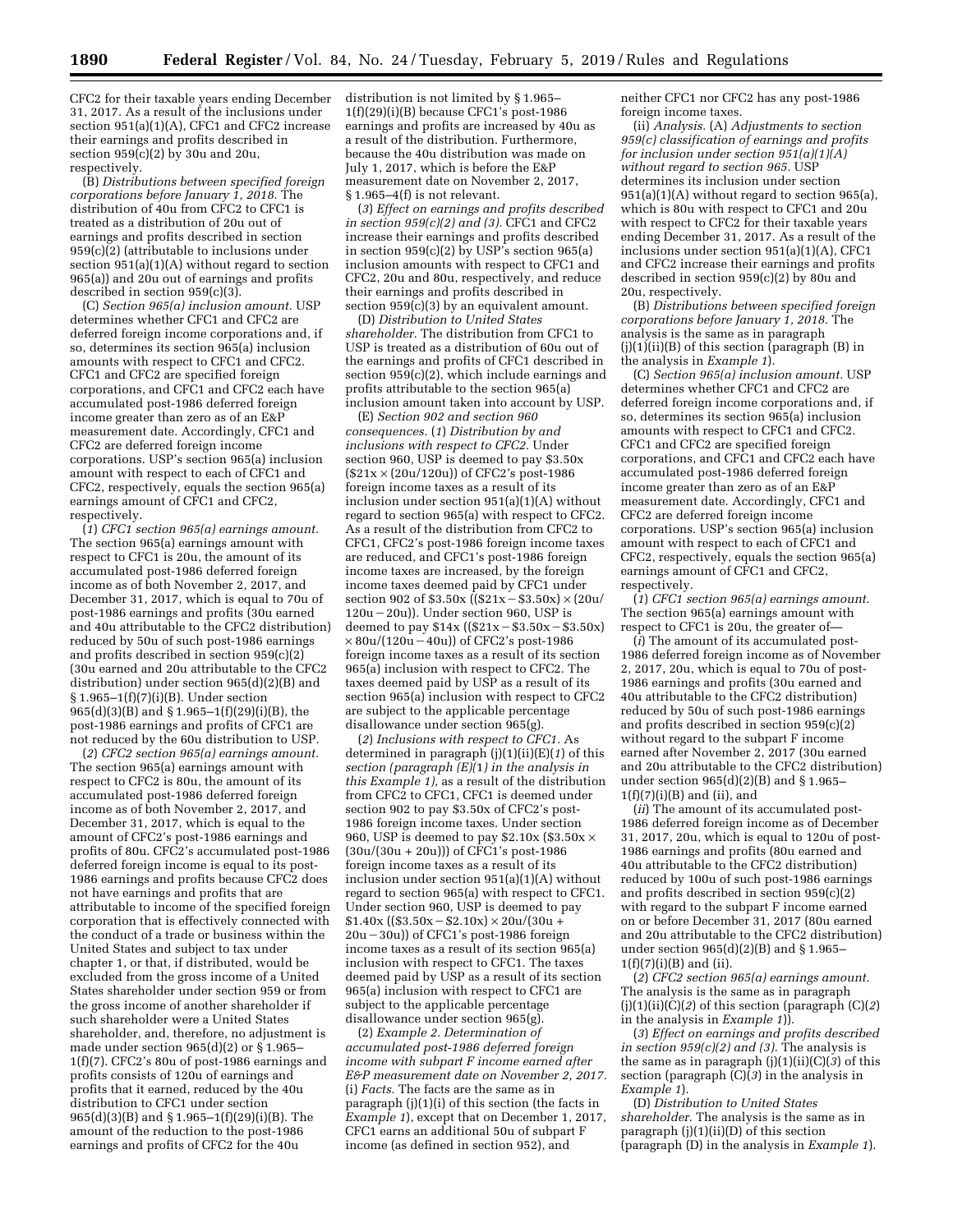(3) *Example 3. Determination of accumulated post-1986 deferred foreign income with subpart F income earned after E&P measurement date on November 2, 2017, but previously taxed earnings and profits attributable to the subpart F income distributed before E&P measurement date on November 2, 2017.* (i) *Facts.* The facts are the same as in paragraph  $(i)(1)(i)$  of this section (the facts in *Example 1*), except that on December 1, 2017, CFC2 earns an additional 50u of subpart F income (as defined in section 952), and neither CFC1 nor CFC2 has any post-1986 foreign income taxes.

(ii) *Analysis.* (A) *Adjustments to section 959(c) classification of earnings and profits for inclusion under section 951(a)(1)(A) without regard to section 965.* USP determines its inclusion under section 951(a)(1)(A) without regard to section 965(a), which is 30u with respect to CFC1 and 70u with respect to CFC2 for their taxable years ending December 31, 2017. As a result of the inclusions under section 951(a)(1)(A), CFC1 and CFC2 increase their earnings and profits described in section 959(c)(2) by 30u and 70u, respectively.

(B) *Distributions between specified foreign corporations before January 1, 2018.* The distribution of 40u from CFC2 to CFC1 is treated as a distribution of 40u out of earnings and profits described in section 959(c)(2) (attributable to inclusions under section 951(a)(1)(A) without regard to section 965(a)).

(C) *Section 965(a) inclusion amount.* USP determines whether CFC1 and CFC2 are deferred foreign income corporations, and, if so, determines its section 965(a) inclusion amounts with respect to CFC1 and CFC2. Because USP wholly owns CFC1 and CFC2 under section 958(a) and USP does not have an aggregate foreign E&P deficit, USP's section 965(a) inclusion amount with respect to each of CFC1 and CFC2, respectively, equals the section 965(a) earnings amount, if any, of CFC1 and CFC2, respectively.

(*1*) *CFC1 section 965(a) earnings amount.*  CFC1 is not a deferred foreign income corporation and does not have a section 965(a) earnings amount because the amount of its accumulated post-1986 deferred foreign income as of both November 2, 2017, and December 31, 2017, is 0u, which is equal to 70u of post-1986 earnings and profits (30u earned and 40u attributable to the CFC2 distribution) reduced by 70u of such post-1986 earnings and profits described in section  $959(c)(2)$  (30u earned and 40u attributable to the CFC2 distribution) under section 965(d)(2)(B) and § 1.965–1(f)(7)(i)(B).

(*2*) *CFC2 section 965(a) earnings amount.*  The section 965(a) earnings amount with respect to CFC2 is 100u, the greater of the amounts in paragraph (j)(3)(ii)(C)(2)(*i*) and (*ii*) of this section (paragraph (C)(2)(*i*) and (*ii*) in the analysis in this *Example 3*)—

(*i*) The amount of its accumulated post-1986 deferred foreign income as of November 2, 2017, 80u. CFC2's 80u of accumulated post-1986 deferred foreign income as of November 2, 2017, is equal to its 80u of post-1986 earnings and profits because no adjustment is made under section 965(d)(2) or  $\S 1.965-1(f)(7)$ , as CFC2 does not have earnings and profits that are attributable to

income of the specified foreign corporation that is effectively connected with the conduct of a trade or business within the United States and subject to tax under chapter 1, or that, if distributed, would be excluded from the gross income of a United States shareholder under section 959 or from the gross income of another shareholder if such shareholder were a United States shareholder, without regard to the subpart F income earned after November 2, 2017. CFC2's 80u of post-1986 earnings and profits consists of 120u of earnings and profits that it earned, reduced by the 40u distribution to CFC1 under section 965(d)(3)(B) and § 1.965– 1(f)(29)(i)(B). The amount of the reduction to the post-1986 earnings and profits of CFC2 for the 40u distribution is not limited by § 1.965–1(f)(29)(i)(B) because CFC1's post-1986 earnings and profits are increased by 40u as a result of the distribution. Furthermore, because the 40u distribution was made on July 1, 2017, which is before any E&P measurement date, § 1.965–4(f) is not relevant.

(*ii*) The amount of its accumulated post-1986 deferred foreign income as of December 31, 2017, 100u, which is equal to 130u of post-1986 earnings and profits reduced by 30u of such post-1986 earnings and profits described in section 959(c)(2) with regard to the subpart F income earned before December 31, 2017, under section 965(d)(2)(B) and § 1.965–1(f)(7)(i)(B) and (ii). CFC2's 130u of post-1986 earnings and profits consists of 170u of earnings and profits that it earned, reduced by the 40u distribution to CFC1 under section 965(d)(3)(B) and § 1.965–1(f)(29)(i)(B).

(*3*) *Effect on earnings and profits described in section 959(c)(2) and (3).* CFC2 increases its earnings and profits described in section  $959(c)(2)$  by USP's section 965(a) inclusion amount with respect to CFC2, 100u, and reduces its earnings and profits described in section 959(c)(3) by an equivalent amount.

(D) *Distribution to United States shareholder.* The analysis is the same as in paragraph  $(j)(1)(ii)(D)$  of this section (paragraph (D) in the analysis in *Example 1*).

(4) *Example 4. Determination of accumulated post-1986 deferred foreign income with distribution made after E&P measurement date on November 2, 2017.* (i) *Facts.* USP, a domestic corporation, owns all of the stock of CFC1, a foreign corporation, which owns all of the stock of CFC2, also a foreign corporation. USP, CFC1, and CFC2 all have taxable years ending December 31, 2017. As of January 1, 2017, CFC1 has 10u of earnings and profits described in section 959(c)(3) that were accumulated in taxable years beginning after December 31, 1986, while CFC1 was a specified foreign corporation, and \$2x of post-1986 foreign income taxes; and CFC2 has 100u of earnings and profits described in section 959(c)(3) that were accumulated in taxable years beginning after December 31, 1986, while CFC2 was a specified foreign corporation and \$10x of post-1986 foreign income taxes. For purposes of section 904, the post-1986 undistributed earnings and post-1986 foreign income taxes are in the general category. None of CFC1's or CFC2's earnings and profits are attributable to income treated as effectively

connected with the conduct of a trade or business within the United States. On December 1, 2017, CFC2 distributes 100u to CFC1, and CFC1 distributes 10u to USP. USP does not have an aggregate foreign E&P deficit. USP includes in gross income all amounts that it is required to include under section 951. No foreign income tax is imposed or withheld on the distribution by CFC2 to CFC1 or the distribution by CFC1 to USP. USP does not apply  $\S 1.965-4(f)(3)$  to determine the post-1986 earnings and profits of CFC1 and CFC2.

(ii) *Analysis.* (A) *Adjustments to section 959(c) classification of earnings and profits for inclusion under section 951(a)(1)(A) without regard to section 965.* The distribution from CFC2 to CFC1 does not give rise to subpart F income to CFC1 due to the application of section 954(c)(6). Accordingly, USP does not have an inclusion under section 951(a)(1)(A) without regard to section 965(a) with respect to CFC1 or CFC2 for their taxable years ending December 31, 2017. As a result, neither CFC1 nor CFC2 has earnings and profits described in section 959(c)(2).

(B) *Distributions between specified foreign corporations before January 1, 2018.* The distribution of 100u from CFC2 to CFC1 is initially treated as a distribution out of earnings and profits described in section 959(c)(3).

(C) *Section 965(a) inclusion amount.* USP determines whether CFC1 and CFC2 are deferred foreign income corporations, and, if so, determines its section 965(a) inclusion amounts with respect to CFC1 and CFC2. CFC1 and CFC2 are specified foreign corporations, and CFC1 and CFC2 each have accumulated post-1986 deferred foreign income greater than zero as of an E&P measurement date. Accordingly, CFC1 and CFC2 are deferred foreign income corporations. USP's section 965(a) inclusion amount with respect to each of CFC1 and CFC2, respectively, equals the section 965(a) earnings amount of CFC1 and CFC2, respectively.

(*1*) *CFC1 section 965(a) earnings amount.*  The section 965(a) earnings amount with respect to CFC1 is 10u, the amount of its accumulated post-1986 deferred foreign income as of both November 2, 2017, and December 31, 2017, which is equal to the amount of CFC1's post-1986 earnings and profits of 10u. CFC1's accumulated post-1986 deferred foreign income is equal to its post-1986 earnings and profits because CFC1 does not have earnings and profits that are attributable to income of the specified foreign corporation that is effectively connected with the conduct of a trade or business within the United States and subject to tax under chapter 1, or that, if distributed, would be excluded from the gross income of a United States shareholder under section 959 or from the gross income of another shareholder if such shareholder were a United States shareholder, and therefore no adjustment is made under section 965(d)(2) or § 1.965– 1(f)(7). But for § 1.965–4(f), CFC1's post-1986 earnings and profits as of December 31, 2017, would be 110u, but because the distribution from CFC2 is a specified payment, it is disregarded in determining CFC1's post-1986 earnings and profits as of December 31, 2017,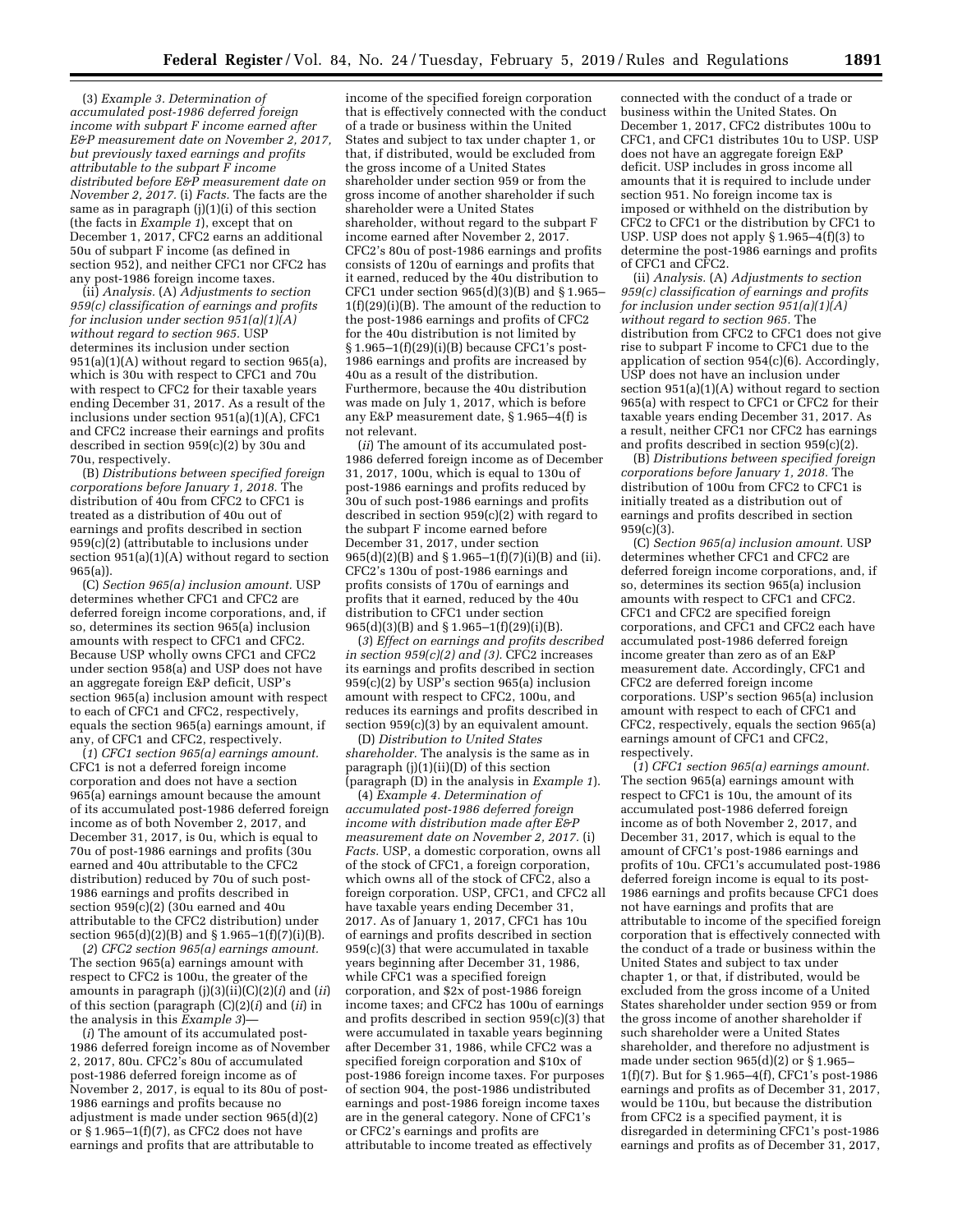under § 1.965–4(f). Under section 965(d)(3)(B) and § 1.965–1(f)(29)(i)(B), the post-1986 earnings and profits of CFC1 are not reduced by the 10u distribution to USP.

(*2*) *CFC2 section 965(a) earnings amount.*  The section 965(a) earnings amount with respect to CFC2 is 100u, the amount of its accumulated post-1986 deferred foreign income as of both November 2, 2017, and December 31, 2017, which is equal to the amount of CFC2's post-1986 earnings and profits of 100u. CFC2's accumulated post-1986 deferred foreign income is equal to its post-1986 earnings and profits because CFC2 does not have earnings and profits that are attributable to income of the specified foreign corporation that is effectively connected with the conduct of a trade or business within the United States and subject to tax under chapter 1, or that, if distributed, would be excluded from the gross income of a United States shareholder under section 959 or from the gross income of another shareholder if such shareholder were a United States shareholder, and therefore no adjustment is made under section 965(d)(2) or § 1.965– 1(f)(7). But for § 1.965–4(f), CFC2's post-1986 earnings and profits as of December 31, 2017, would be 0u, but because the distribution to CFC1 is a specified payment, it is disregarded in determining CFC2's post-1986 earnings and profits as of December 31, 2017, under § 1.965–4(f).

(*3*) *Effect on earnings and profits described in section 959(c)(2) and (3).* CFC1 and CFC2 increase their earnings and profits described in section  $959(c)(2)$  by USP's section  $965(a)$ inclusion amounts with respect to CFC1 and CFC2, 10u and 100u, respectively, and reduce their earnings and profits described in section 959(c)(3) by an equivalent amount.

(D) *Distributions*—(*1*) *Distribution that is a specified payment.* The distribution from CFC2 to CFC1 is recharacterized as a distribution of 100u out of the earnings and profits of CFC2 described in section 959(c)(2), which include earnings and profits attributable to the section 965(a) inclusion amount taken into account by USP.

(*2*) *Distribution to United States shareholder.* The distribution from CFC1 to USP is treated as a distribution of 10u out of the earnings and profits of CFC1 described in section 959(c)(2), which include earnings and profits attributable to the section 965(a) inclusion amount taken into account by USP.

(E) *Section 902 and section 960 consequences.* Under section 960, USP is deemed to pay  $$10x ($10x \times (100u/100u))$  of CFC2's post-1986 foreign income taxes as a result of its section 965(a) inclusion with respect to CFC2 and  $$2x ($2x \times (10u/10u)$  of CFC1's post-1986 foreign income taxes as a result of its section 965(a) inclusion with respect to CFC1. Such taxes are subject to the applicable percentage disallowance under section  $965(g)$ .

(5) *Example 5. Determination of accumulated post-1986 deferred foreign income with section 951(a)(1)(B) inclusion after E&P measurement date on November 2, 2017.* (i) *Facts.* USP, a domestic corporation, owns all of the stock of CFC, a foreign corporation. USP has a taxable year ending December 31, 2017, and CFC has a taxable year ending November 30, 2017. As of

December 1, 2016, CFC has 110u of earnings and profits described in section 959(c)(3) that were accumulated in taxable years beginning after December 31, 1986, while CFC was a specified foreign corporation. CFC holds 150u of United States property throughout its taxable year ending November 30, 2017, but disposes of it on December 1, 2017, recognizing no gain or loss on the property. Between December 1, 2017, and December 31, 2017, CFC earns an additional 10u of income that does not constitute subpart F income or income treated as effectively connected with the conduct of a trade or business within the United States that gives rise to 10u of earnings and profits. USP includes in income all amounts that it is required to include under section 951.

(ii) *Analysis.* (A) *Section 965(a) inclusion amount.* USP determines whether CFC is a deferred foreign income corporation, and, if so, determines its section 965(a) inclusion amount with respect to CFC. CFC is a specified foreign corporation, and CFC has accumulated post-1986 deferred foreign income greater than zero as of an E&P measurement date. Accordingly, CFC is a deferred foreign income corporation. USP's section 965(a) inclusion amount with respect to CFC equals the section 965(a) earnings amount of CFC.

(*1*) *CFC section 965(a) earnings amount.*  The section 965(a) earnings amount with respect to CFC is 110u, the greater of the amount of its accumulated post-1986 deferred foreign income as of November 2, 2017, which is 110u, and the amount of its accumulated post-1986 deferred foreign income as of December 31, 2017, which is 10u. CFC's accumulated post-1986 deferred foreign income as of November 2, 2017, is equal to its 110u of post-1986 earnings and profits, which are not reduced by the 110u of earnings and profits described in section 959(c)(1) as a result of USP's section 951(a)(1)(B) inclusion with respect to CFC as of December 31, 2017, because such amounts would not be excluded from the gross income of a United States shareholder under section 959 under section 965(d)(2) or § 1.965–1(f)(7) if distributed on November 2, 2017. CFC's accumulated post-1986 deferred foreign income as of December 31, 2017, is equal to its 120u of post-1986 earnings and profits reduced by the 110u of earnings and profits described in section  $959(c)(1)$  as a result of USP's section 951(a)(1)(B) inclusion with respect to CFC as of December 31, 2017, which would be excluded from the gross income of a United States shareholder under section 959 under section 965(d)(2) or § 1.965–1(f)(7) if distributed on December 31, 2017.

(*2*) *Effect on earnings and profits described in section 959(c)(2) and (3).* In USP's taxable year ending December 31, 2018, CFC increases its earnings and profits described in section 959(c)(2) by USP's section 965(a) inclusion amount with respect to CFC, 110u, and reduces its earnings and profits described in section  $959(c)(3)$  by an equivalent amount.

(B) *Section 956 inclusion.* In USP's taxable year ending December 31, 2017, USP increases its earnings and profits described in section  $959(c)(1)$  by USP's amount included

under sections 951(a)(1)(B) and 956 with respect to CFC, 110u, and reduces its earnings and profits described in section 959(c)(3) by an equivalent amount.

(6) *Example 6. Section 1248 inclusion.* (i) *Facts.* USP1, a domestic corporation, owns all of the stock of CFC, a foreign corporation, until it sells all of such stock to USP2, a domestic corporation, on December 1, 2017, in a sale on which USP1 recognizes \$100x of gain. Throughout 2017, 1u=\$1x. USP1, USP2, and CFC all have taxable years ending December 31, 2017. As of January 1, 2017, CFC has 100u of earnings and profits described in section  $959(c)(3)$  that were accumulated in taxable years beginning after December 31, 1986, while CFC was wholly owned by USP1. On March 1, 2017, CFC distributes 20u to USP1. None of CFC's earnings and profits are attributable to income treated as effectively connected with the conduct of a trade or business within the United States. USP2 does not have an aggregate foreign E&P deficit. USP1 and USP2 include in income all amounts that they are required to include under sections 951 and 1248.

(ii) *Analysis.* (A) *Adjustments to section 959(c) classification of earnings and profits for section 1248 inclusion.* USP1's inclusion under section 1248 with respect to CFC is  $$80x$ ($100x - $20x$ ). As a result of the inclusion under section 1248, under section 959(e), CFC increases its earnings and profits described in section 959(c)(2) by 80u.

(B) *Section 965(a) inclusion amount.* USP2 determines whether CFC is a deferred foreign income corporation and, if so, determines its section 965(a) inclusion amount with respect to CFC. CFC is a specified foreign corporation, and CFC has accumulated post-1986 deferred foreign income greater than zero as of an E&P measurement date. Accordingly, CFC is a deferred foreign income corporation. USP2's section 965(a) inclusion amount with respect to CFC equals the section 965(a) earnings amount of CFC. The section 965(a) earnings amount with respect to CFC is 20u, the amount of its accumulated post-1986 deferred foreign income as of both November 2, 2017, and December 31, 2017, which is equal to 100u of post-1986 earnings and profits reduced by 80u of such post-1986 earnings and profits described in section 959(c)(2) under section 965(d)(2)(B) and § 1.965–1(f)(7)(i)(B). CFC increases its earnings and profits described in section 959(c)(2) by USP2's section 965(a) inclusion amount with respect to CFC, 20u, and reduces its earnings and profits that would be described in section 959(c)(3) but for the application of section 965(a) by an equivalent amount.

(C) *Distributions to United States shareholders.* The distributions from CFC to USP1 (including the deemed dividend under section 1248) are treated as distributions out of the earnings and profits of CFC described in section  $959(c)(3)$ .

(7) *Example 7. Distribution attributable to section 965(a) previously taxed earnings and profits.* (i) *Facts.* USP, a domestic corporation, owns all of the stock of CFC1, a specified foreign corporation that has no post-1986 earnings and profits (or deficit in post-1986 earnings and profits), and CFC1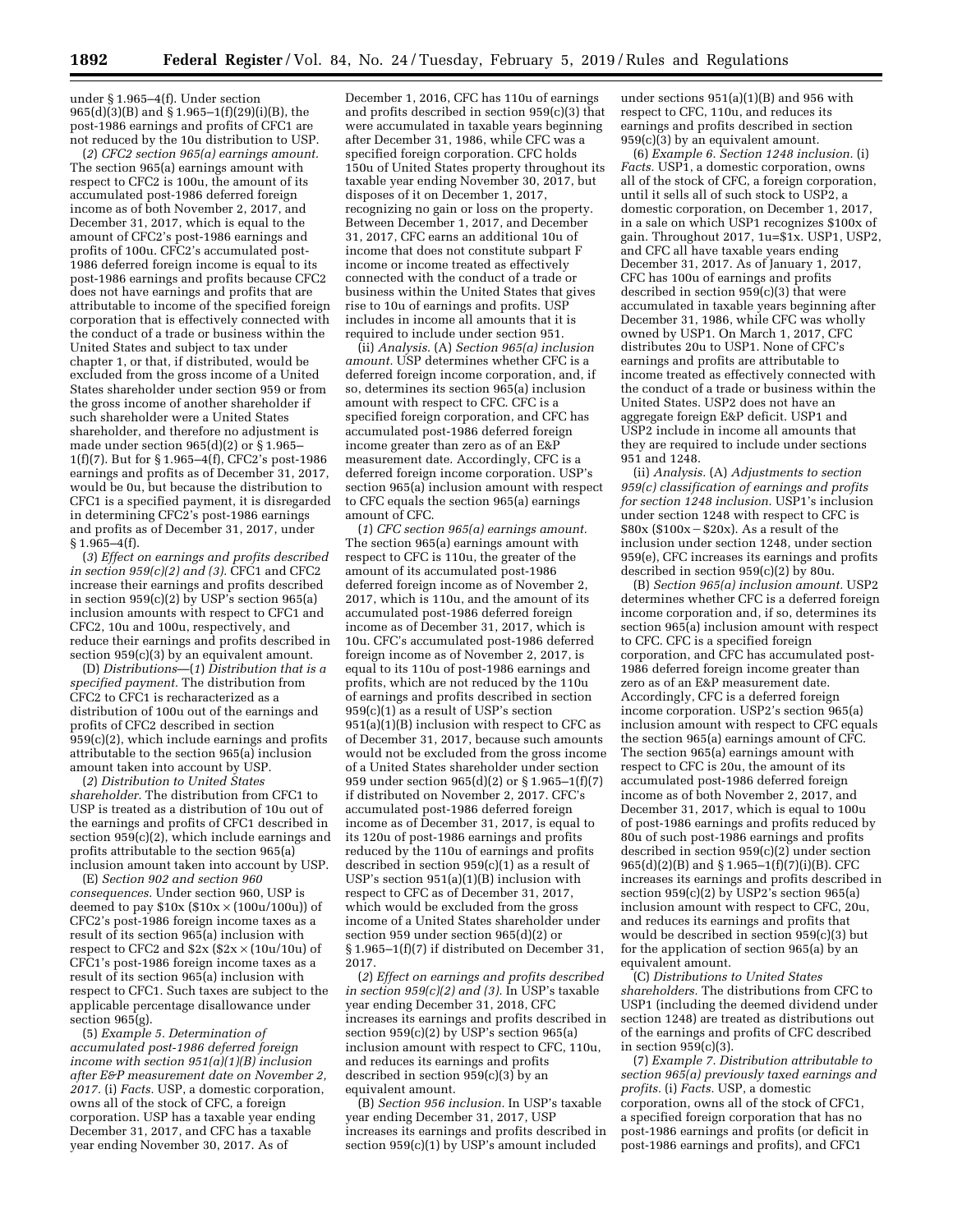owns all the stock of CFC2, a deferred foreign income corporation. USP is a calendar year taxpayer. CFC1's last taxable year beginning before January 1, 2018, ends on November 30, 2018; CFC2 has an inclusion year that ends on November 30, 2018. The functional currency of CFC1 and CFC2 is the U.S. dollar. USP's adjusted basis in the stock of CFC1 is zero. On January 1, 2018, CFC2 distributes \$100x to CFC1, and CFC1 distributes \$100x to USP. USP has a section 965(a) inclusion amount of \$100x with respect to CFC2 that is taken into account for USP's taxable year ending December 31, 2018. CFC2 has no earnings and profits described in section 959(c)(1) or (2) other than section 965(a) previously taxed earnings and profits.

(ii) *Analysis.* Under paragraph (c) of this section, CFC2 has \$100x of section 965(a) previously taxed earnings and profits with respect to USP. USP receives a distribution from CFC2 through a chain of ownership described in section 958(a) during the inclusion year of CFC2 that is attributable to the \$100x of section 965(a) previously taxed earnings and profits of CFC2. Under paragraph  $(g)(1)$  of this section, the amount of gain that USP otherwise would recognize with respect to the stock of CFC1 under section 961(b)(2) is reduced (but not below zero) by \$100x, the amount of CFC2's section 965(a) previously taxed earnings and profits with respect to USP. As of the close of November 30, 2018, USP's basis in CFC1 is increased under paragraph (e) of this section by USP's section 965(a) inclusion amount with respect to CFC2 (\$100x), and is reduced under paragraph (g)(2) of this section by the amount of gain that would have been recognized by USP under section 961(b)(2) but for the application of paragraph (g)(1) of this section (\$100x).

(8) *Example 8. Distribution attributable to section 965(b) previously taxed earnings and profits; parent-subsidiary.* (i) *Facts.* The facts are the same as in paragraph (j)(7)(i) of this section (the facts in *Example 7*), except that CFC1 has a specified E&P deficit of \$100x. Because of the specified E&P deficit of CFC1, USP's section 965(a) inclusion amount with respect to CFC2 is reduced to zero pursuant to section 965(b)(1) and § 1.965–1(b)(2). USP makes the election described in paragraph (f)(2) of this section.

(ii) *Analysis.* (A) *Application of the gain reduction rule.* Under paragraph (d)(1) of this section, CFC2 has \$100x of section 965(b) previously taxed earnings and profits with respect to USP, and, under paragraph (d)(2) of this section, CFC1's earnings and profits described in section 959(c)(3) are increased by \$100x to \$0. USP receives a distribution from CFC2 through a chain of ownership described in section 958(a) during the inclusion year of CFC2 that is attributable to the \$100x of section 965(b) previously taxed earnings and profits of CFC2. Under paragraph  $(g)(1)$  of this section, the amount of gain that USP otherwise would recognize with respect to the stock of CFC1 under section 961(b)(2) is reduced (but not below zero) by \$100x, the amount of CFC2's section 965(b) previously taxed earnings and profits with respect to USP under paragraph (d)(1) of this section.

(B) *Adjustments to the basis of CFC1.*  Because USP makes the election described in paragraph (f)(2) of this section, as of the close of November 30, 2018, USP's basis in CFC1 is increased under paragraph (f)(2)(ii)(A) of this section by an amount equal to CFC2's section 965(b) previously taxed earnings and profits with respect to USP under paragraph (d)(1) of this section (\$100x), reduced under paragraph (f)(2)(ii)(B) of this section by an amount equal to the portion of the specified E&P deficit of CFC1 taken into account in determining USP's section 965(a) inclusion amount with respect to CFC2 (\$100x), and reduced under paragraph (g)(2) of this section by the amount of gain that would have been recognized by USP with respect to the stock of CFC1 under section  $961(\overline{b})(2)$  but for the application of paragraph (g)(1) of this section (\$100x). Under paragraph (h)(2) and (3) of this section, the excess of the net reduction from the adjustments under paragraphs (f) and (g) of this section over USP's basis in the stock of CFC1 (in this case, \$100x) is treated as gain recognized by USP from the sale or exchange of property.

(9) *Example 9. Distribution attributable to section 965(b) previously taxed earnings and profits; brother-sister.* (i) *Facts.* The facts are the same as in paragraph (j)(8)(i) of this section (the facts in *Example 8*), except that USP owns all the stock of CFC2, USP's adjusted basis in the stock of CFC2 is zero, CFC1 made no distributions, and on January 1, 2018, CFC2 distributes \$100x to USP.

(ii) *Analysis.* (A) *Application of the gain reduction rule.* Under paragraph (d)(1) of this section, CFC2 has \$100x of section 965(b) previously taxed earnings and profits with respect to USP, and, under paragraph (d)(2) of this section, CFC1's earnings and profits described in section 959(c)(3) (deficit of \$100x) are increased by \$100x to \$0. USP receives a distribution from CFC2 during the inclusion year of CFC2 that is attributable to the \$100x of section 965(b) previously taxed earnings and profits of CFC2. Under paragraph (g)(1) of this section, the amount of gain that USP otherwise would recognize with respect to the stock of CFC2 under section 961(b)(2) is reduced (but not below zero) by \$100x, the amount of CFC2's section 965(b) previously taxed earnings and profits with respect to USP under paragraph  $(d)(1)$ of this section.

(B) *Adjustments to the basis of CFC1 and CFC2.* Because USP makes the election described in paragraph (f)(2) of this section, as of the close of November 30, 2018, USP's basis in the stock of CFC2 is increased under paragraph (f)(2)(ii)(A) of this section by the amount of CFC2's section 965(b) previously taxed earnings and profits with respect to USP under paragraph (d)(1) of this section (\$100x) and reduced under paragraph (g)(2) of this section by the amount of gain that would have been recognized by USP with respect to the stock of CFC2 under section 961(b)(2) but for the application of paragraph  $(g)(1)$  of this section  $($100x)$ . As of the close of November 30, 2018, USP's basis in CFC1 is reduced under paragraph (f)(2)(ii)(B) of this section by an amount equal to the portion of USP's pro rata share of the specified E&P deficit of CFC1 taken into account in determining USP's section 965(a) inclusion

amount with respect to CFC2 (\$100x). Under paragraph (h)(3) of this section, the excess of the reduction under paragraph (f) of this section over USP's basis in the stock of CFC1 (in this case, \$100x) is treated as gain recognized by USP from the sale or exchange of property.

#### **§ 1.965–3 Section 965(c) deductions.**

(a) *Scope.* This section provides rules regarding section 965(c) deductions and section 965(c) deduction amounts. Paragraph (b) of this section provides rules for disregarding certain assets for purposes of determining the aggregate foreign cash position of a section 958(a) U.S. shareholder. Paragraph (c) of this section provides rules for determining the aggregate foreign cash position for a section 958(a) U.S. shareholder inclusion year. Paragraph (d) of this section provides a rule regarding certain expatriated entities. Paragraph (e) of this section provides a rule for the treatment of section 965(c) deductions in connection with an election under section 962. Paragraph (f) of this section provides rules regarding the treatment of a section 965(c) deduction under certain provisions of the Internal Revenue Code. Paragraph (g) of this section provides a rule for domestic pass-through entities.

(b) *Rules for disregarding certain assets for determining aggregate foreign cash position*—(1) *Disregard of certain obligations between related specified foreign corporations.* In determining the aggregate foreign cash position of a section 958(a) U.S. shareholder, any account receivable, account payable, short-term obligation, or derivative financial instrument between a specified foreign corporation with respect to which the section 958(a) U.S. shareholder owns section 958(a) stock and a related specified foreign corporation on corresponding cash measurement dates is disregarded to the extent of the smallest of the product of the amount of the item on such corresponding cash measurement dates of each specified foreign corporation and the section 958(a) U.S. shareholder's ownership percentage of section 958(a) stock of the specified foreign corporation owned by the section 958(a) U.S. shareholder on such dates. For purposes of this paragraph (b)(1)(i), a specified foreign corporation is treated as a related specified foreign corporation with respect to another specified foreign corporation if, as of the cash measurement date referred to in the preceding sentence of each specified foreign corporation, the specified foreign corporations are related persons within the meaning of section 954(d)(3), substituting the term ''specified foreign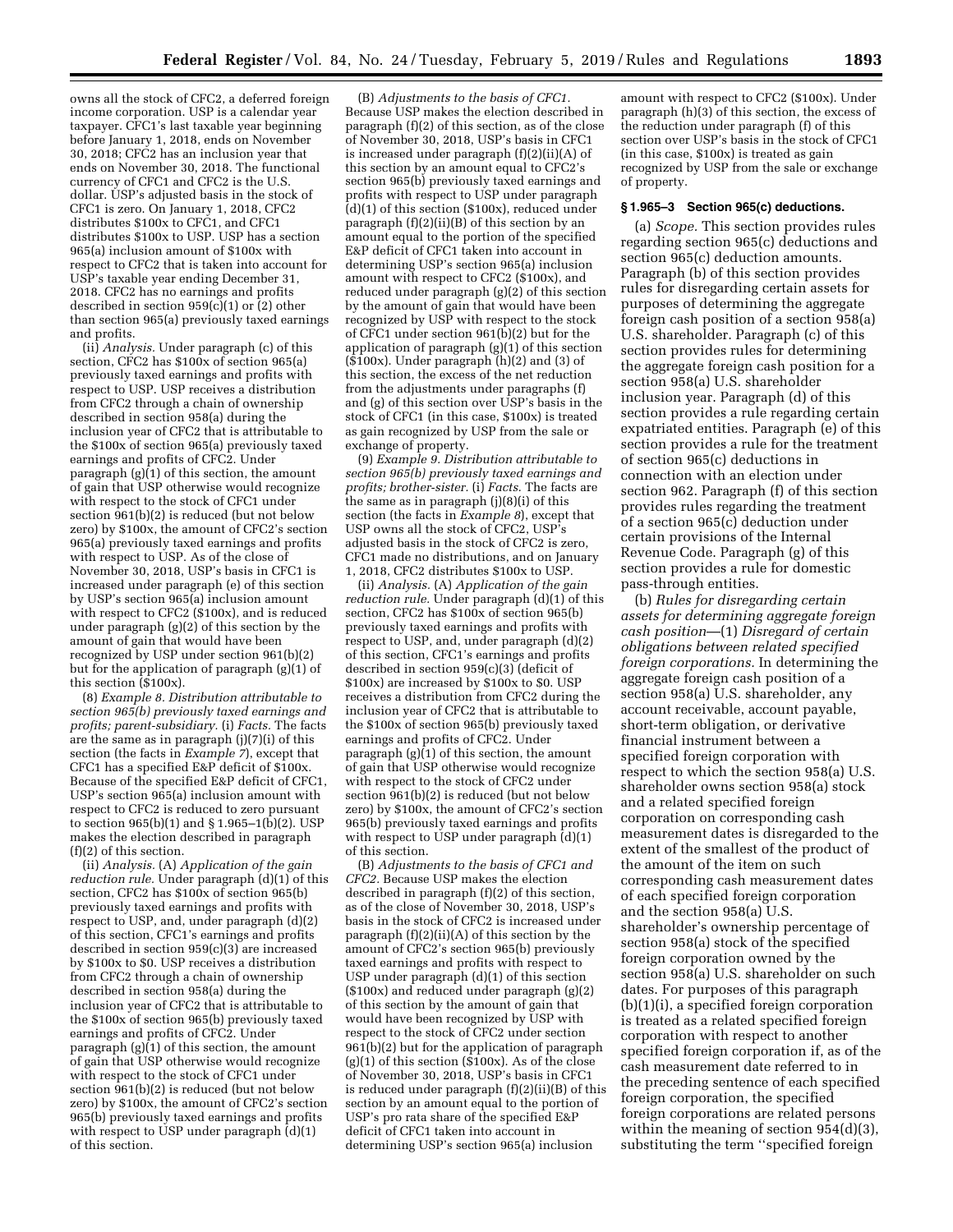corporation'' for ''controlled foreign corporation'' in each place that it appears.

(2) *Disregard of other assets upon demonstration of double-counting.* For purposes of determining the aggregate foreign cash position of a section 958(a) U.S. shareholder, the section 958(a) U.S. shareholder's pro rata share of the cash position of a specified foreign corporation on a cash measurement date is reduced by amounts of net accounts receivable, actively traded property, and short-term obligations to the extent such amounts are attributable to amounts taken into account in determining the section 958(a) U.S. shareholder's pro rata share of the cash position of another specified foreign corporation on the corresponding cash measurement date of such other specified corporation and to the extent not disregarded pursuant to paragraph (b)(1) of this section. However, the preceding sentence applies only if the section 958(a) U.S. shareholder attaches a statement containing the information outlined in paragraphs (b)(2)(i) through (v) of this section to its timely filed return (taking into account extensions, if any) for the section 958(a) U.S. shareholder inclusion year, or, if the section 958(a) U.S. shareholder has multiple section 958(a) U.S. shareholder inclusion years, the later of such years. Relief is not available under § 301.9100–2 or 301.9100–3 to allow late filing of the statement. The statement must contain the following information with respect to each specified foreign corporation for which the cash position is reduced under this paragraph (b)(2)—

(i) A description of the asset that would be taken into account with respect to both specified foreign corporations,

(ii) A statement of the amount by which its pro rata share of the cash position of one specified foreign corporation is reduced,

(iii) A detailed explanation of why there would otherwise be doublecounting, including the computation of the amount taken into account with respect to the other specified foreign corporation, and

(iv) An explanation of why paragraph (b)(1) of this section does not apply to disregard such amount.

(3) *Disregard of portion of cash position of noncorporate entities treated as specified foreign corporations.* If an entity is treated as a specified foreign corporation of a section 958(a) U.S. shareholder pursuant to section 965(c)(3)(E), for purposes of determining the aggregate foreign cash position of the section  $958(a)$  U.S. shareholder, the section 958(a) U.S. shareholder's pro

rata share of the cash position of the entity (determined taking into account paragraphs  $(b)(1)$  and  $(b)(2)$  of this section) is reduced by the amount of the pro rata share attributable to deemed stock of the entity not owned (within the meaning of section 958(a), applied by treating domestic pass-through entities as foreign) by a specified foreign corporation of the section 958(a) U.S. shareholder (determined without taking into account section  $965(c)(3)(E)$ .

(4) *Examples.* The following examples illustrate the application of this paragraph (b).

(i) *Example 1.* (A) *Facts.* USP, a domestic corporation, owns all of the stock of CFC1, a foreign corporation. CFC1 owns 95% of the only class of stock of CFC2, also a foreign corporation, and 40% of the only class of stock of CFC3, also a foreign corporation. The remaining 5% of the only class of stock of CFC2 is owned by a person unrelated to USP, CFC1, and CFC2; and the remaining 60% of the only class of stock of CFC3 is owned by a person unrelated to USP and CFC1. USP, CFC1, and CFC3 have calendar year taxable years. CFC2 has a taxable year ending on November 30. On November 15, 2015, CFC1 makes a loan of \$100x to CFC2, which is required to be and is, in fact, repaid on January 1, 2016. On November 15, 2016, CFC2 sells inventory to CFC1 in exchange for an account receivable of \$200x, which is required to be and is, in fact, repaid on December 15, 2016. On August 1, 2017, CFC1 makes a loan of \$300x to CFC3, which is required to be and is, in fact, repaid on January 31, 2018.

(B) *Analysis*—(*1*) *Loan from CFC1 to CFC2.*  For purposes of determining the aggregate foreign cash position of USP, a section 958(a) U.S. shareholder of CFC1, under paragraph (b)(1) of this section, because CFC1 and CFC2 are related within the meaning of paragraph (b)(1) of this section, the short-term obligation of CFC2 held by CFC1 outstanding on the first cash measurement date of each specified foreign corporation, November 30, 2015, and December 31, 2015, respectively, is disregarded to the extent of 95%, the smallest ownership percentage of section 958(a) stock of CFC1 and CFC2 owned by USP on such first cash measurement dates. Accordingly, USP only takes into account \$5  $$100 - 95\%$ of \$100) of the short-term obligation in determining CFC1's cash position for purposes of determining its aggregate foreign cash position.

(*2*) *Account receivable of CFC1 held by CFC2.* Because the account receivable of CFC1 held by CFC2 on its second cash measurement date, November 30, 2016, is not outstanding on CFC1's second cash measurement date, December 31, 2016, paragraph (b)(1) of this section does not apply to disregard any portion of such account receivable.

(*3*) *Loan from CFC1 to CFC3.* Because CFC3 is not related to CFC1 within the meaning of paragraph (b)(1) of this section, paragraph  $(b)(1)$  of this section does not apply to disregard any portion of such short-term obligation.

(ii) *Example 2.* (A) *Facts.* The facts are the same as in paragraph  $(b)(4)(i)(A)$  of this section (the facts in *Example 1*), except that on December 1, 2015, CFC1 sells 5% of the stock of CFC2 to an unrelated person.

(B) *Analysis.* The analysis is the same as in paragraph  $(b)(4)(i)(B)$  of this section (the analysis in *Example 1*), except that the shortterm obligation of CFC2 held by CFC1 outstanding on both of their first cash measurement dates, November 30, 2015, and December 31, 2015, respectively, is disregarded under paragraph (b)(1) of this section to the extent of 90%, the smallest ownership percentage of section 958(a) stock of CFC1 and CFC2 by USP on such first cash measurement dates. Accordingly, USP takes into account  $$10 ($100 - 90\% \text{ of } $100)$  of the short-term obligation in determining CFC1's cash position for purposes of determining its aggregate foreign cash position.

(iii) *Example 3.* (A) *Facts.* USP, a domestic corporation, owns all of the stock of CFC1, a foreign corporation, which owns 45% of the only class of stock of CFC2, also a foreign corporation. The remainder of the CFC2 stock is actively traded on an established financial market but is not owned by any person related to USP or CFC1. USP, CFC1, and CFC2 have calendar year taxable years. The value of the CFC2 stock owned by CFC1 is \$500x on each of the cash measurement dates. Also on each of the cash measurement dates, CFC2 has \$300x of assets described in section 965(c)(3)(B) and § 1.965–1(f)(16) that are taken into account in determining its cash position.

(B) *Analysis.* For purposes of determining USP's aggregate foreign cash position, USP's pro rata share of the cash position of CFC1 on each cash measurement date may be reduced by the amount of the stock of CFC2 to the extent attributable to amounts taken into account in determining USP's pro rata share of the cash position of CFC2 on such cash measurement date (that is, to the extent of the \$135x taken into account with respect to CFC2), provided USP attaches a statement to its timely filed return (taking into account extensions, if any) containing the following: A description of the CFC2 stock and the assets of CFC2 taken into account in determining its cash position; a statement that USP's pro rata share of the cash position of CFC1 is being reduced by \$135x; the computation of the \$135x taken into account with respect to CFC2; and an explanation of why paragraph (b)(1) of this section does not apply to disregard such amount.

(iv) *Example 4.* (A) *Facts.* USP, a domestic corporation, owns all of the stock of CFC1 and CFC2, each a foreign corporation. USP, CFC1, and CFC2 have calendar year taxable years. CFC1 buys goods on credit from a third party for \$100x and thus has an account payable of \$100x. CFC1 modifies the goods and sells to CFC2 for \$105x in exchange for an account receivable of \$105x. CFC2 modifies the goods and sells to another third party for \$110x in exchange for an account receivable of \$110x. All of the accounts payable and accounts receivable are outstanding on the final cash measurement date.

(B) *Analysis.* For purposes of determining USP's aggregate foreign cash position, on the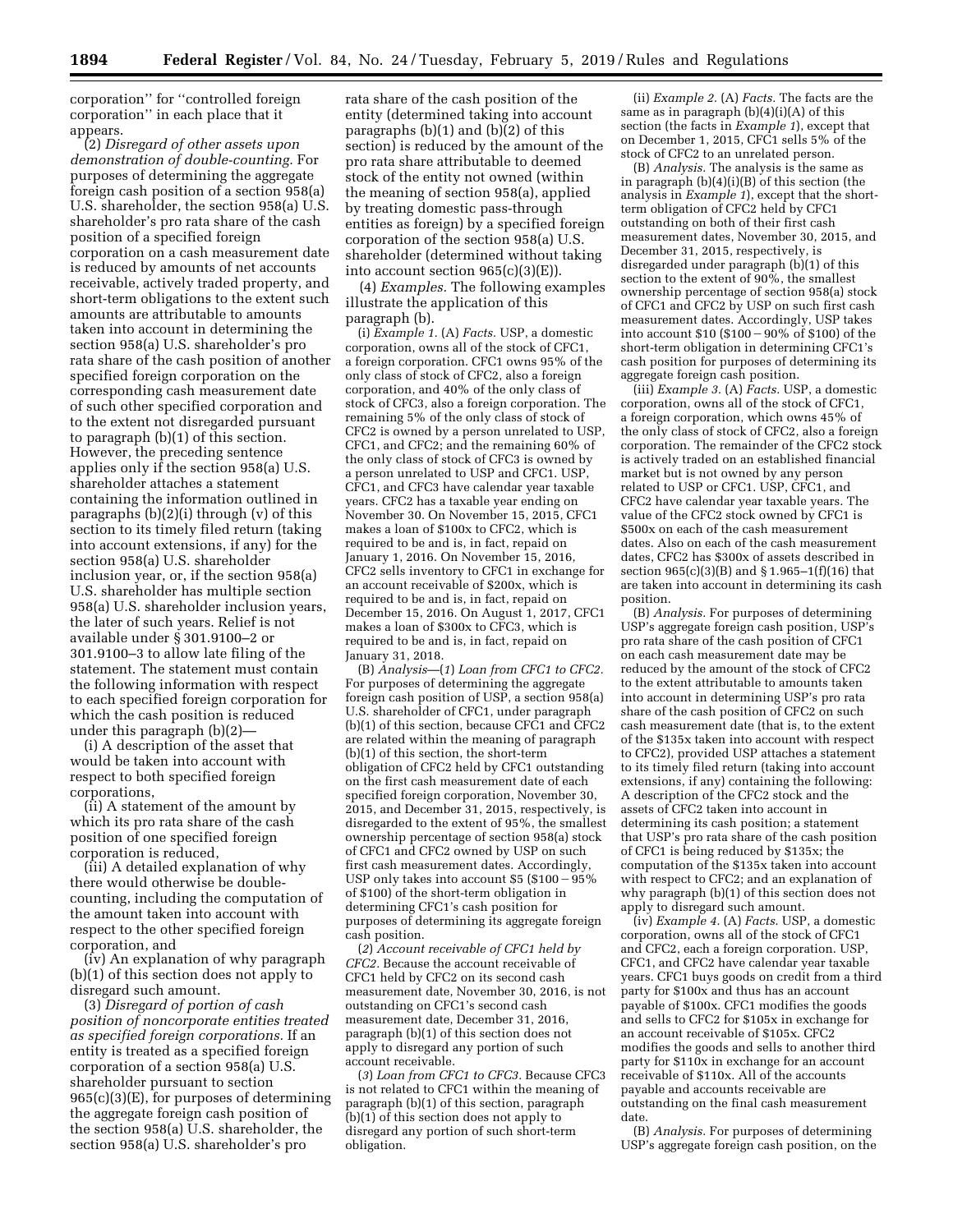final cash measurement date, CFC1 has net accounts receivable of \$0 because, pursuant to paragraph (b)(1) of this section, CFC1's account receivable from CFC2 is disregarded, and CFC2 has net accounts receivable of \$110x because, pursuant to paragraph (b)(1) of this section, CFC2's account payable to CFC1 is disregarded. USP cannot rely on the rule in paragraph (b)(2) of this section because no amounts attributable to CFC2's net accounts receivable are taken into account with respect to another specified foreign corporation.

(v) *Example 5.* (A) *Facts.* USP, a domestic corporation, owns all of the stock of CFC1 and CFC2, each a foreign corporation. USP and CFC1 own 60% and 40%, respectively, of the interests in the capital and profits of PS1, a partnership. PS1 and CFC2 own 70% and 30%, respectively, of the interests in the capital and profits of PS2, a partnership. On each cash measurement date, PS1's cash position of \$100x consists entirely of cash, and PS2's cash position of \$200x includes a \$50x short-term obligation of CFC2.

(B) *Analysis.* (*1*) *Treatment of PS1.* Because an interest in PS1 is held by CFC1, a specified foreign corporation of USP, and PS1 would be a specified foreign corporation of USP if it were a foreign corporation, PS1 is treated as a specified foreign corporation of USP for purposes of determining USP's aggregate foreign cash position. Without regard to paragraph (b)(3) of this section, USP must take into account \$100x, its pro rata share of PS1's cash position, for purposes of determining its aggregate foreign cash position. However, 60% of that amount is attributable to deemed stock of PS1 that is not owned (within the meaning of section 958(a)) by a specified foreign corporation of USP. Accordingly, pursuant to paragraph (b)(3) of this section, the amount of PS1's cash position that USP must take into account for purposes of determining its aggregate foreign cash position is reduced by  $$60x$$  (60% of \$100x) to \$40x (\$100x - \$60x).

(*2*) *Treatment of PS2.* Because an interest in PS2 is held by CFC2, a specified foreign corporation of USP, and PS2 would be a specified foreign corporation of USP if it were a foreign corporation, PS2 is treated as a specified foreign corporation of USP for purposes of determining USP's aggregate foreign cash position. USP, CFC1, CFC2, PS1, and PS2 all have calendar year taxable years. For purposes of determining the aggregate foreign cash position of USP, a section 958(a) U.S. shareholder of PS2, under paragraph (b)(1) of this section, the short-term obligation of CFC2 held by PS2 outstanding on each cash measurement date of each specified foreign corporation is disregarded on such cash measurement dates. Accordingly, without regard to paragraph (b)(3) of this section, USP must take into account  $$150x$  ( $$200x - $50x$ ) of PS2's cash position for purposes of determining its aggregate foreign cash position. However, 42% (60%  $\times$  70%) of that amount is attributable to deemed stock of PS2 that is not owned (within the meaning of section 958(a), applied by treating PS1 as foreign if it is a domestic pass-through entity) by a specified foreign corporation of USP (determined without taking into account

section  $965(c)(3)(E)$ . Accordingly, pursuant to paragraph (b)(3) of this section, the amount of PS2's cash position that USP must take into account for purposes of determining its aggregate foreign cash position is reduced by  $$63x (42\% \text{ of } $150x) \text{ to } $87x ($150x - $63x).$ 

(c) *Determination of aggregate foreign cash position for a section 958(a) U.S. shareholder inclusion year*—(1) *Single section 958(a) U.S. shareholder inclusion year.* If a section 958(a) U.S. shareholder has a single section 958(a) U.S. shareholder inclusion year, then the section 958(a) U.S. shareholder's aggregate foreign cash position for the section 958(a) U.S. shareholder inclusion year is equal to the aggregate foreign cash position of the section 958(a) U.S. shareholder.

(2) *Multiple section 958(a) U.S. shareholder inclusion years.* If a section 958(a) U.S. shareholder has multiple section 958(a) U.S. shareholder inclusion years, then the section 958(a) U.S. shareholder's aggregate foreign cash position for each section 958(a) U.S. shareholder inclusion year is determined by allocating the aggregate foreign cash position to a section 958(a) U.S. shareholder inclusion year under paragraphs  $(c)(2)(i)$  and  $(c)(2)(ii)$  of this section.

(i) *Allocation to first section 958(a) U.S. shareholder inclusion year.* A portion of the aggregate foreign cash position of the section 958(a) U.S. shareholder is allocated to the first section 958(a) U.S. shareholder inclusion year in an amount equal to the lesser of the section 958(a) U.S. shareholder's aggregate foreign cash position or the section 958(a) U.S. shareholder's aggregate section 965(a) inclusion amount for the section 958(a) U.S. shareholder inclusion year.

(ii) *Allocation to succeeding section 958(a) U.S. shareholder inclusion years.*  The amount of the section 958(a) U.S. shareholder's aggregate foreign cash position allocated to any succeeding section 958(a) U.S. shareholder inclusion year equals the lesser of the excess, if any, of the section 958(a) U.S. shareholder's aggregate foreign cash position over the aggregate amount of its aggregate foreign cash position allocated to preceding section 958(a) U.S. shareholder inclusion years under paragraph (c)(2)(i) of this section and this paragraph (c)(2)(ii) or the section 958(a) U.S. shareholder's aggregate section 965(a) inclusion amount for such succeeding section 958(a) U.S. shareholder inclusion year.

(3) *Estimation of aggregate foreign cash position.* For purposes of determining the aggregate foreign cash position of a section 958(a) U.S. shareholder, the section 958(a) U.S.

shareholder may assume that its pro rata share of the cash position of any specified foreign corporation whose last taxable year beginning before January 1, 2018, ends after the date the return for such section 958(a) U.S. shareholder inclusion year (the *estimated section 958(a) U.S. shareholder inclusion year*) is timely filed (taking into account extensions, if any) is zero as of the cash measurement date with which the taxable year of such specified foreign corporation ends. If a section 958(a) U.S. shareholder's pro rata share of the cash position of a specified foreign corporation is treated as zero pursuant to the preceding sentence, the amount described in  $§ 1.965-1(f)(8)(i)(A)$  with respect to such section 958(a) U.S. shareholder in fact exceeds the amount described in  $\S 1.965-1(f)(8)(i)(B)$  with respect to such section 958(a) U.S. shareholder, and the aggregate section 965(a) inclusion amount for the estimated section 958(a) U.S. shareholder inclusion year exceeds the amount described in  $\S 1.965-1(f)(8)(i)(B)$ with respect to such section 958(a) U.S. shareholder, interest and penalties will not be imposed if such section 958(a) U.S. shareholder amends the return for the estimated section 958(a) U.S. shareholder inclusion year to account for the correct aggregate foreign cash position for the year. The amended return must be filed by the due date (taking into account extensions, if any) for the return for the year after the estimated section 958(a) U.S. shareholder inclusion year.

(4) *Examples.* The following examples illustrate the application of this paragraph (c).

(i) *Example 1. Estimation of aggregate foreign cash position for a section 958(a) U.S. shareholder inclusion year*—(A) *Facts.* USP, a domestic corporation, owns all of the stock of CFC1, a foreign corporation, which owns all of the stock of CFC2, also a foreign corporation. USP is a calendar year taxpayer. CFC1 has a taxable year ending on December 31, and CFC2 has a taxable year ending on November 30. The cash position of CFC1 on each of December 31, 2015, December 31, 2016, and December 31, 2017, is \$100x. The cash position of CFC2 on each of November 30, 2015, and November 30, 2016, is \$200x. USP has a section 965(a) inclusion amount of \$300x with respect to CFC1.

(B) *Analysis.* In determining its aggregate foreign cash position for its 2017 taxable year, USP may assume that its pro rata share of the cash position of CFC2 will be zero as of November 30, 2018, for purposes of filing its return due on April 18, 2018 (or due on October 15, 2018, with extension). Therefore, USP's aggregate foreign cash position is treated as \$300x, which is the greater of (a) \$300x, 50% of the sum of USP's pro rata shares of the cash position of CFC1 as of December 31, 2015, and December 31, 2016,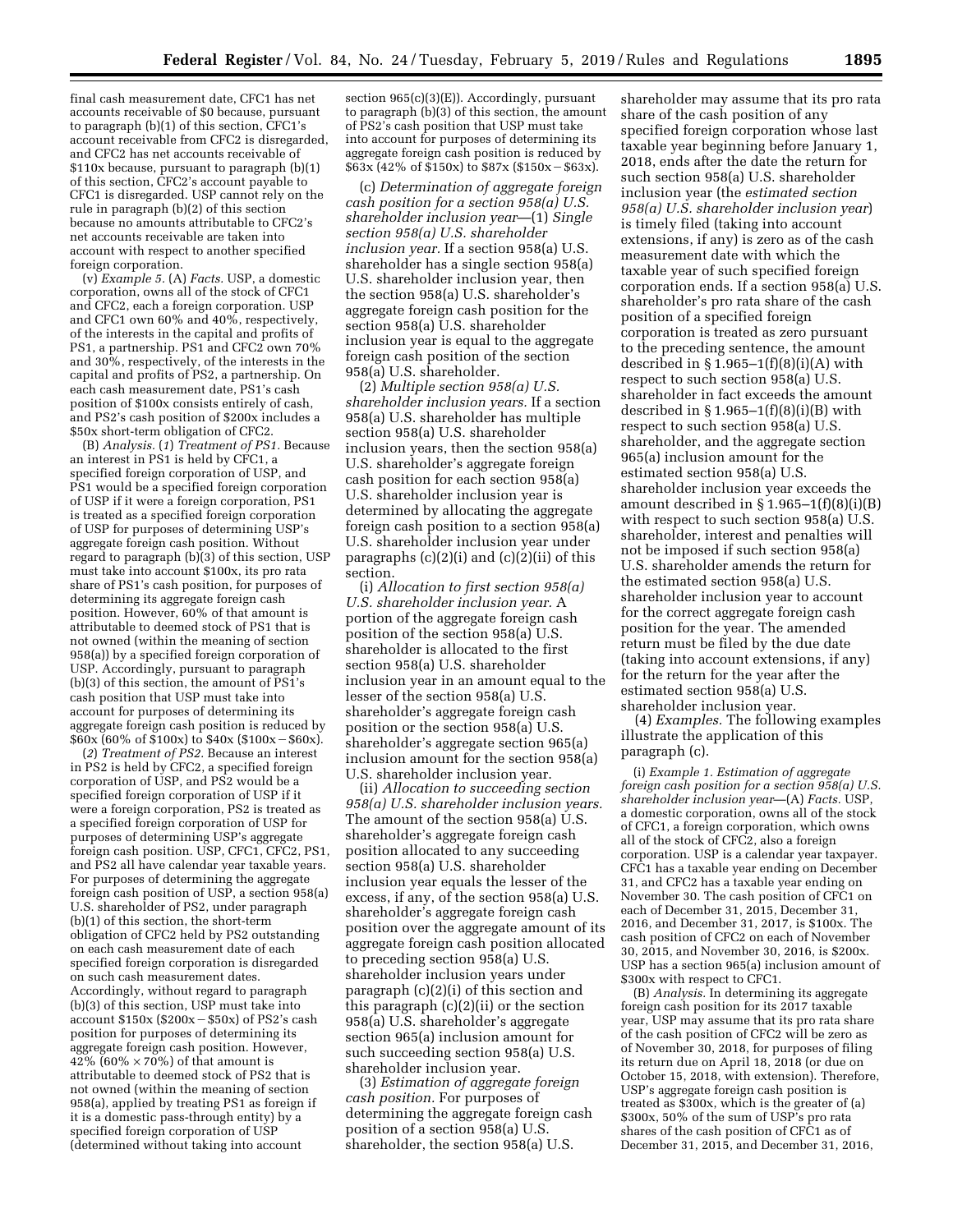and of the cash position of CFC2 as of November 30, 2015, and November 30, 2016, and (b) \$100x, USP's pro rata share of the cash position of CFC1 as of December 31, 2017. If USP's pro rata share of the cash position of CFC2 as of November 30, 2018, in fact exceeds \$200x, USP must amend its return for its 2017 taxable year to reflect the correct aggregate foreign cash position by the due date for its return for its 2018 taxable year, April 15, 2019 (or October 15, 2019, with extension).

(ii) *Example 2. Allocation of aggregate foreign cash position among section 958(a) U.S. shareholder inclusion years*—(A) *Facts.*  The facts are the same as in paragraph  $(c)(4)(i)(A)$  of this section (the facts in *Example 1*), except that the cash position of each of CFC1 and CFC2 on all relevant cash measurement dates is \$200x, with the result that USP has an aggregate foreign cash position determined under § 1.965–1(f)(8)(i) of \$400x. For its 2017 taxable year, USP has a section 965(a) inclusion amount with respect to CFC1 of \$300x, and for its 2018 taxable year, USP has a section 965(a) inclusion amount with respect to CFC2 of \$300x.

(B) *Analysis.* Under paragraph (c)(2)(i) of this section, USP's aggregate foreign cash position for 2017 is \$300x, which is the lesser of USP's aggregate foreign cash position determined under § 1.965–1(f)(8)(i)  $($ \$400x) or the section 965(a) inclusion amount (\$300x) that USP takes into account in 2017. Under paragraph (c)(2)(ii) of this section, the amount of USP's aggregate foreign cash position for 2018 is \$100x, USP's aggregate foreign cash position determined under  $\S 1.965-1(\hat{f})(8)(i)$  (\$400x) reduced by the amount of its aggregate foreign cash position for 2017 (\$300x) under paragraph (c)(2)(i) of this section.

(d) *Increase of income by section 965(c) deduction of an expatriated entity*—(1) *In general.* If a person is allowed a section 965(c) deduction and the person (or a successor) first becomes an expatriated entity, with respect to a surrogate foreign corporation, at any time during the 10-year period beginning on December 22, 2017, then the tax imposed by chapter 1 of the Internal Revenue Code is increased for the first taxable year in which such person becomes an expatriated entity by an amount equal to 35 percent of the person's section 965(c) deductions, and no credits are allowed against such increase in tax. The preceding sentence applies only if the surrogate foreign corporation first becomes a surrogate foreign corporation on or after December 22, 2017.

(2) *Definition of expatriated entity.*  For purposes of paragraph (d)(1) of this section, the term *expatriated entity* has the same meaning given such term under section 7874(a)(2), except that such term does not include an expatriated entity if the surrogate foreign corporation with respect to the expatriated entity is treated as a

domestic corporation under section 7874(b).

(3) *Definition of surrogate foreign corporation.* For purposes of paragraph (d)(1) of this section, the term *surrogate foreign corporation* has the meaning given such term in section 7874(a)(2)(B).

(e) *Section 962 election*—(1) *In general.* In the case of an individual (including a trust or estate) that makes an election under section 962, any section 965(c) deduction taken into account under  $\S 1.962-1(b)(1)(i)(B)$  in determining taxable income as used in section 11 is not taken into account for purposes of determining the individual's taxable income under section 1.

(2) *Example.*The following example illustrates the application of the rule in this paragraph (e).

(i) *Facts.* USI, a United States citizen, owns 10% of the capital and profits of USPRS, a domestic partnership that has a calendar year taxable year, the remainder of which is owned by foreign persons unrelated to USI or USPRS. USPRS owns all of the stock of FS, a foreign corporation that is a controlled foreign corporation with a calendar year taxable year. USPRS has a section 965(a) inclusion amount with respect to FS of \$1,000x and has a section 965(c) deduction amount of \$700x. FS has no post-1986 foreign income taxes. USI makes a valid election under section 962 for 2017.

(ii) *Analysis.* USI's ''taxable income'' described in  $\S 1.962-1(b)(1)(i)$  equals  $\$100x$ (USI's domestic pass-through owner share of USPRS's section 965(a) inclusion amount) minus \$70x (USI's domestic pass-through owner share of USPRS's section 965(c) deduction amount), or \$30x. No other deductions are allowed in determining this amount. USI's tax on the \$30x section 965(a) inclusion will be equal to the tax that would be imposed on such amount under section 11 if USI were a domestic corporation. Under paragraph (e)(1) of this section, USI cannot deduct \$70x for purposes of determining USI's taxable income that is subject to tax under section 1.

(f) *Treatment of section 965(c) deduction under certain provisions of the Internal Revenue Code*—(1) *Sections 62(a) and 63(d).* A section 965(c) deduction is treated as a deduction described in section 62(a) and is not treated as an itemized deduction for any purpose of the Internal Revenue Code.

(2) *Sections 705, 1367, and 1368*—(i) *Adjustments to basis.* In the case of a domestic partnership or S corporation—

(A) The aggregate amount of its section 965(a) inclusions net of the aggregate amount of its section 965(c) deductions is treated as a separately stated item of net income solely for purposes of calculating basis under section 705(a) and § 1.705–1(a) and section 1367(a)(1) and § 1.1367–1(f), and

(B) The aggregate amount of its section 965(a) inclusions equal to the

aggregate amount of its section 965(c) deductions is treated as income exempt from tax solely for purposes of calculating basis under sections  $705(a)(1)(\bar{B})$ , 1367(a)(1)(A), and § 1.1367–1(f).

(ii) *S corporation accumulated adjustments account.* In the case of an S corporation, the aggregate amount of its section 965(a) inclusions equal to the aggregate amount of its section 965(c) deductions is treated as income not exempt from tax solely for purposes of determining whether an adjustment is made to an accumulated adjustments account under section 1368(e)(1)(A) and  $§ 1.1368 - 2(a)(2).$ 

(iii) *Example.* The following example illustrates the application of this paragraph  $(f)(2)$ .

(A) *Facts.* USI, a United States citizen, owns all of the stock of S Corp, an S corporation, which owns all of the stock of FS, a foreign corporation. S Corp has a section 965(a) inclusion of \$1,000x with respect to FS and has a \$700x section 965(c) deduction.

(B) *Analysis.* As a result of the application of paragraph (f)(2)(i)(A) of this section, solely for purposes of calculating basis under section 1367(a)(1) and § 1.1367–1(f), USI treats as a separately stated item of net income \$300x (its pro rata share of the net of S Corp's \$1,000x aggregate section 965(a) inclusion and S Corp's \$700x aggregate section 965(c) deduction). Accordingly, USI's basis in S Corp is increased under section 1367(a)(1) by \$300x. As a result of the application of paragraph (f)(2)(i)(B) of this section, an amount of S Corp's aggregate section 965(a) inclusion equal to its aggregate section 965(c) deduction, \$700x, is treated as tax exempt income solely for purposes of calculating basis under section 1367(a)(1)(A) and § 1.1367–1(f), and accordingly, USI's basis in S Corp is further increased by its pro rata share of such amount, \$700x. S Corp's accumulated adjustments account (''AAA'') is increased under section 1368(e)(1)(A) by the \$1,000x section 965(a) inclusion taken into account and reduced by the \$700x section 965(c) deduction taken into account. In addition, as a result of the application of paragraph (f)(2)(ii) of this section, S Corp's AAA is further increased by an amount of S Corp's aggregate section 965(a) inclusion equal to its aggregate section 965(c) deduction, \$700x, which is not treated as taxexempt income for purposes of § 1.1368– 2(a)(2).

(3) *Section 1411.* For purposes of section 1411 and § 1.1411–4(f)(6), a section 965(c) deduction is not treated as being properly allocable to any section 965(a) inclusion.

(4) *Section 4940.* For purposes of section 4940(c)(3)(A), a section 965(c) deduction is not treated as an ordinary and necessary expense paid or incurred for the production or collection of gross investment income.

(g) *Domestic pass-through entities.*  For purposes of determining a domestic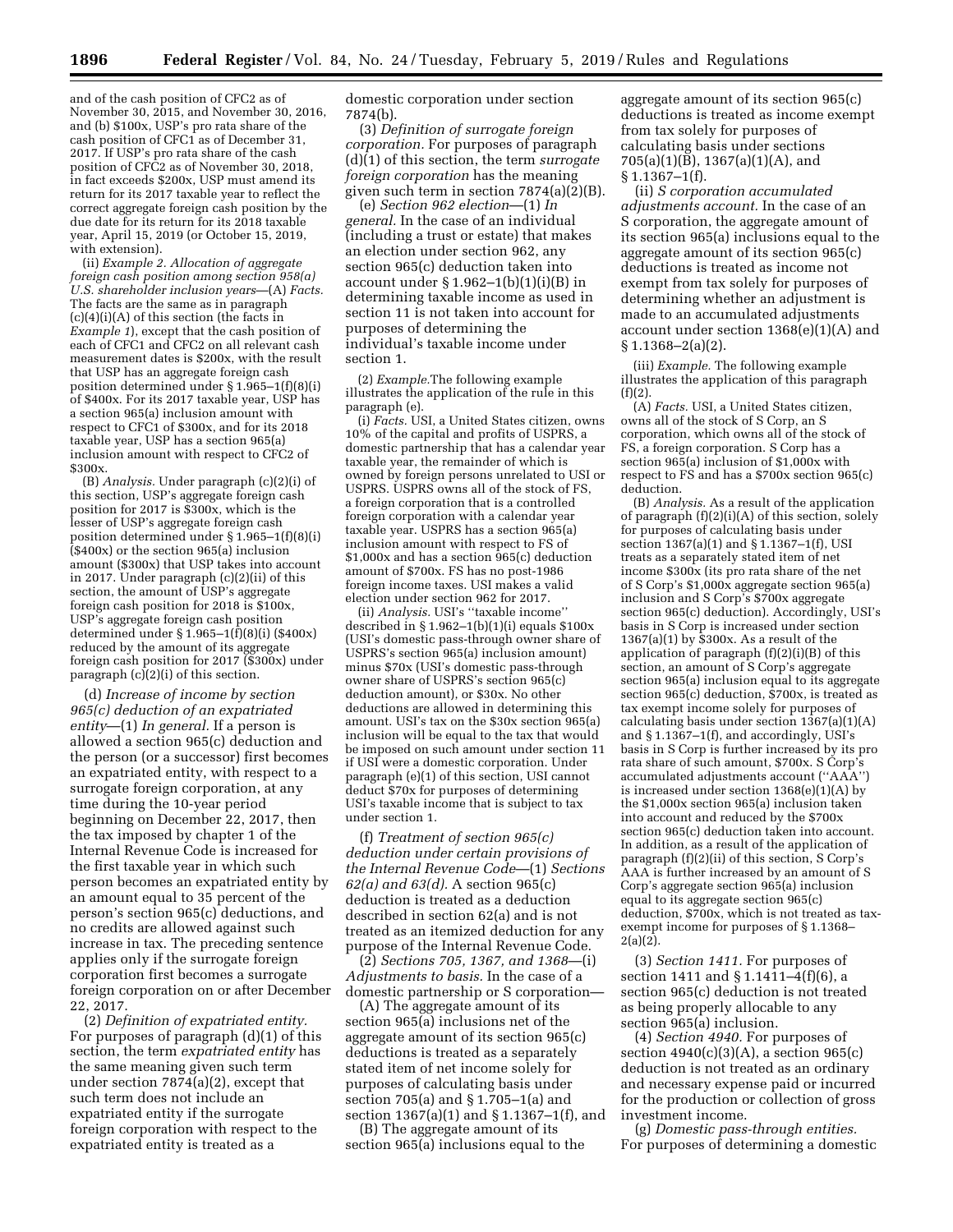pass-through owner share, a section 965(c) deduction amount of a domestic pass-through entity must be allocated to a domestic pass-through owner in the same proportion as an aggregate section 965(a) inclusion amount of the domestic pass-through entity for a section 958(a) U.S. shareholder inclusion year is allocated to the domestic pass-through owner.

### **§ 1.965–4 Disregard of certain transactions.**

(a) *Scope.* This section provides rules that disregard certain transactions for purposes of applying section 965 to a United States shareholder. Paragraph (b) of this section provides rules that disregard transactions undertaken with a principal purpose of changing the amount of a section 965 element of a United States shareholder. Paragraph (c) of this section provides rules that disregard certain changes in method of accounting and entity classification elections that would otherwise change the amount of a section 965 element. Paragraph (d) of this section defines the term section 965 element. Paragraph (e) of this section provides rules of application concerning paragraphs (b) and (c) of this section. Paragraph (f) of this section provides rules that disregard certain transactions occurring between E&P measurement dates. Paragraph (g) of this section provides examples illustrating the application of this section.

(b) *Transactions undertaken with a principal purpose of changing the amount of a section 965 element*—(1) *General rule.* Except as otherwise provided in paragraph (e)(3) of this section, a transaction is disregarded for purposes of determining the amounts of all section 965 elements of a United States shareholder if each of the following conditions is satisfied with respect to any section 965 element of the United States shareholder—

(i) The transaction occurs, in whole or in part, on or after November 2, 2017 (the *specified date*);

(ii) The transaction is undertaken with a principal purpose of changing the amount of a section 965 element of the United States shareholder; and

(iii) The transaction would, without regard to this paragraph (b)(1), change the amount of the section 965 element of the United States shareholder.

(2) *Presumptions and exceptions for the application of the general rule*—(i) *Overview.* Under paragraphs (b)(2)(iii) through (v) of this section, certain transactions are presumed to be undertaken with a principal purpose of changing the amount of a section 965 element of a United States shareholder

for purposes of paragraph (b)(1) of this section. The presumptions described in paragraphs (b)(2)(iii) through (v) of this section may be rebutted only if facts and circumstances clearly establish that the transaction was not undertaken with a principal purpose of changing the amount of a section 965 element of a United States shareholder. A taxpayer that takes the position that the presumption is rebutted must attach a statement to its return for its taxable year in which or with which the relevant taxable year of the relevant specified foreign corporation ends disclosing that it has rebutted the presumption. In the case of a transaction described in paragraph (b)(2)(iii) or (iv) of this section, if the presumption does not apply because the transaction occurs in the ordinary course of business, whether the transaction was undertaken with a principal purpose of changing the amount of a section 965 element of a United States shareholder must be determined under all the facts and circumstances. Under paragraphs (b)(2)(iii) through (v) of this section, certain transactions are treated per se as being undertaken with a principal purpose of changing the amount of a section 965 element of a United States shareholder, and, therefore, such transactions are disregarded under paragraph (b)(1) of this section if the conditions of paragraphs (b)(1)(i) and (iii) of this section are satisfied. Further, under paragraph (b)(2)(iii) of this section, certain distributions are treated per se as not being undertaken with a principal purpose of changing the amount of a section 965 element of a United States shareholder and therefore are not disregarded under paragraph (b)(1) of this section.

(ii) *Definitions*—(A) *Relatedness.* For purposes of paragraphs (b)(2)(iii) through (v) of this section, a person is treated as related to a United States shareholder if, either immediately before or immediately after the transaction (or series of related transactions), the person bears a relationship to the United States shareholder described in section 267(b) or section 707(b).

(B) *Transfer*—(*1*) *In general.* For purposes of paragraphs (b)(2)(iii) and (v) of this section, the term *transfer*  includes any disposition of stock or property, including a sale or exchange, contribution, distribution, issuance, redemption, recapitalization, or loan of stock or property, and includes an indirect transfer of stock or property.

(*2*) *Indirect transfer.* For purposes of paragraph (b)(2)(ii)(B)(*1*) of this section, the term *indirect transfer* includes a transfer of property or stock owned by

an entity through a transfer of an interest in such entity (or an interest in an entity that has a direct or indirect interest in such entity), and a transfer of property or stock to a person through a transfer of property or stock to a passthrough entity of which such person is a direct or indirect owner.

(iii) *Cash reduction transactions*—(A) *General rule.* For purposes of paragraph (b)(1) of this section, a cash reduction transaction is presumed to be undertaken with a principal purpose of changing the amount of a section 965 element of a United States shareholder. For this purpose, the term *cash reduction transaction* means a transfer of cash, accounts receivable, or cashequivalent assets by a specified foreign corporation to a United States shareholder of the specified foreign corporation or a person related to a United States shareholder of the specified foreign corporation, or an assumption by a specified foreign corporation of an account payable of a United States shareholder of the specified foreign corporation or a person related to a United States shareholder of the specified foreign corporation, if such transfer or assumption would, without regard to paragraph (b)(1) of this section, reduce the aggregate foreign cash position of the United States shareholder. The presumption described in this paragraph (b)(2)(iii) does not apply to a cash reduction transaction that occurs in the ordinary course of business.

(B) *Per se rules for certain distributions.* Notwithstanding the presumption described in paragraph (b)(2)(iii)(A) of this section, except in the case of a specified distribution, a cash reduction transaction that is a distribution by a specified foreign corporation to a United States shareholder of the specified foreign corporation is treated per se as not being undertaken with a principal purpose of changing the amount of a section 965 element of the United States shareholder for purposes of paragraph (b)(1) of this section. A specified distribution is treated per se as being undertaken with a principal purpose of changing the amount of a section 965 element of a United States shareholder for purposes of paragraph (b)(1) of this section. For purposes of this paragraph (b)(2)(iii)(B), the term *specified distribution* means a cash reduction transaction that is a distribution by a specified foreign corporation of a United States shareholder if and to the extent that, at the time of the distribution, there was a plan or intention for the distributee to transfer cash, accounts receivable, or cash-equivalent assets to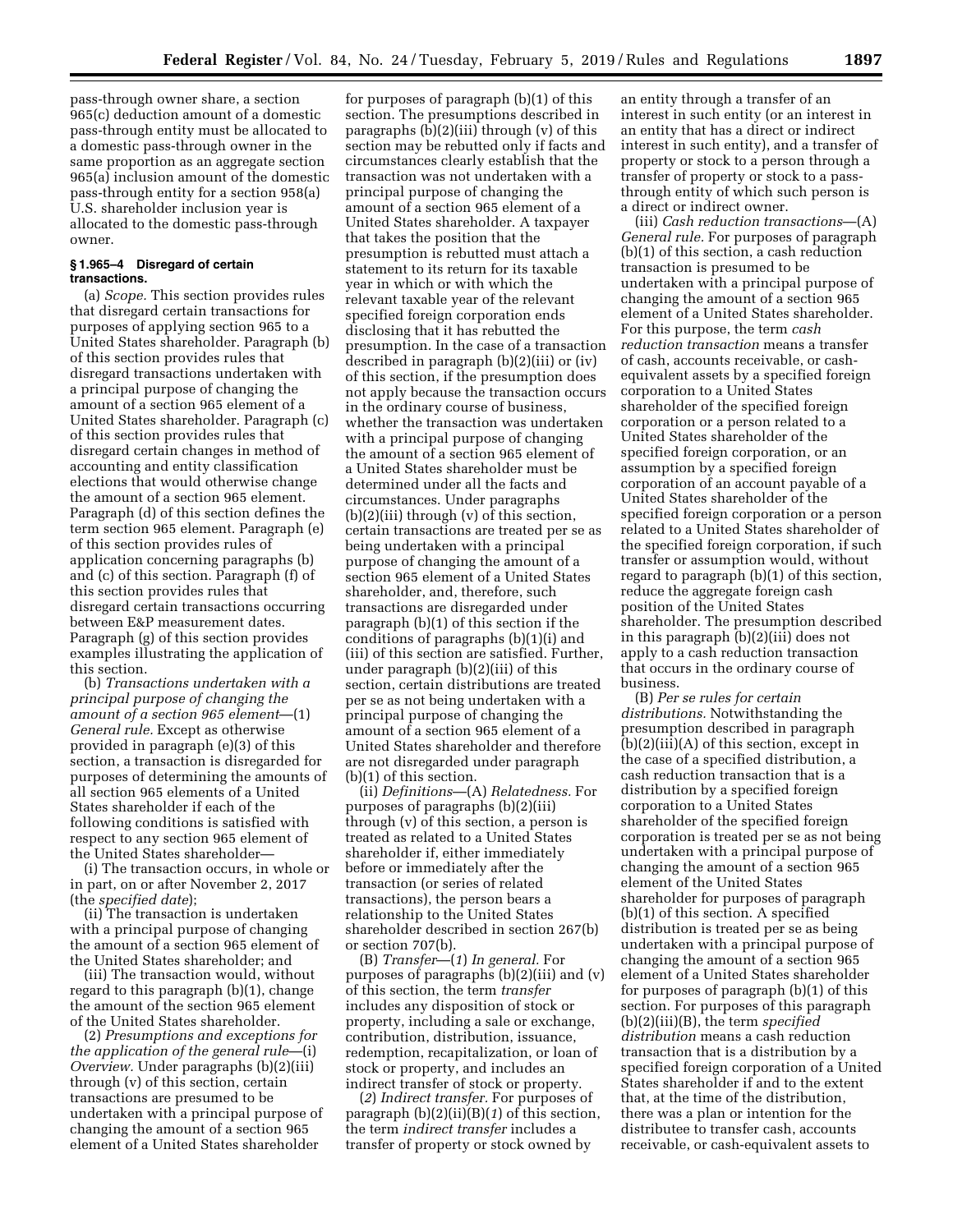**1898 Federal Register** / Vol. 84, No. 24 / Tuesday, February 5, 2019 / Rules and Regulations

any specified foreign corporation of the United States shareholder or a distribution that is a non pro rata distribution to a foreign person that is related to the United States shareholder. For purposes of the preceding sentence, there is no plan or intention for the distributee to transfer cash, accounts receivable, or cash-equivalent assets to any specified foreign corporation of the United States shareholder if the transfer is pursuant to a legal obligation entered into before November 2, 2017. A taxpayer that takes the position that a cash reduction transaction is not a specified distribution because a transfer of cash, accounts receivable, or cashequivalent asset is pursuant to a legal obligation entered into before November 2, 2017, must attach a statement to its return for its taxable year in which or with which the relevant taxable year of the relevant specified foreign corporation ends disclosing the position.

(iv) *E&P reduction transactions*—(A) *General rule.* For purposes of paragraph (b)(1) of this section, an E&P reduction transaction is presumed to be undertaken with a principal purpose of changing the amount of a section 965 element of a United States shareholder. For purposes of this paragraph (b)(2)(iv), the term *E&P reduction transaction*  means a transaction between a specified foreign corporation and any of a United States shareholder of the specified foreign corporation, another specified foreign corporation of a United States shareholder of the specified foreign corporation, or any person related to a United States shareholder of the specified foreign corporation, if the transaction would, without regard to paragraph (b)(1) of this section, reduce either the accumulated post-1986 deferred foreign income or the post-1986 undistributed earnings (as defined in section 902(c)(1)) of the specified foreign corporation or another specified foreign corporation of any United States shareholder of such specified foreign corporation. The presumption described in this paragraph (b)(2)(iv)(A) does not apply to an E&P reduction transaction that occurs in the ordinary course of business.

(B) *Per se rule for specified transactions.* A specified transaction is treated per se as being undertaken with a principal purpose of changing the amount of a section 965 element of a United States shareholder for purposes of paragraph (b)(1) of this section. For purposes of the preceding sentence, the term *specified transaction* means an E&P reduction transaction that involves one or more of the following: A complete liquidation of a specified

foreign corporation to which section 331 applies; a sale or other disposition of stock by a specified foreign corporation; or a distribution by a specified foreign corporation that reduces the earnings and profits of the specified foreign corporation pursuant to section 312(a)(3).

(v) *Pro rata share transactions*—(A) *General rule.* For purposes of paragraph (b)(1) of this section, a pro rata share transaction is presumed to be undertaken with a principal purpose of changing the amount of a section 965 element of a United States shareholder. For this purpose, the term *pro rata share transaction* means either a pro rata share reduction transaction or an E&P deficit transaction.

(*1*) *Definition of pro rata share reduction transaction.* For purposes of this paragraph (b)(2)(v)(A), the term *pro rata share reduction transaction* means a transfer of the stock of a specified foreign corporation by either a United States shareholder of the specified foreign corporation or a person related to a United States shareholder of the specified foreign corporation (including by the specified foreign corporation itself) to a person related to the United States shareholder if the transfer would, without regard to paragraph (b)(1) of this section, reduce the United States shareholder's pro rata share of the section 965(a) earnings amount of the specified foreign corporation, reduce the United States shareholder's pro rata share of the cash position of the specified foreign corporation, or both.

(*2*) *Definition of E&P deficit transaction.* For purposes of this paragraph  $(b)(2)(v)(A)$ , the term  $E\mathcal{B}P$ *deficit transaction* means a transfer to either a United States shareholder or a person related to the United States shareholder of the stock of an E&P deficit foreign corporation by a person related to the United States shareholder (including by the E&P deficit foreign corporation itself) if the transfer would, without regard to paragraph (b)(1) of this section, increase the United States shareholder's pro rata share of the specified E&P deficit of the E&P deficit foreign corporation.

(B) *Per se rule for internal group transactions.* An internal group transaction is treated per se as being undertaken with a principal purpose of changing the amount of a section 965 element of a United States shareholder for purposes of paragraph (b)(1) of this section. For purposes of the preceding sentence, the term *internal group transaction* means a pro rata share transaction if, immediately before or after the transfer, the transferor of the stock of the specified foreign

corporation and the transferee of such stock are members of an affiliated group in which the United States shareholder is a member. For this purpose, the term *affiliated group* has the meaning set forth in section 1504(a), determined without regard to paragraphs (1) through (8) of section 1504(b), and the term *members of an affiliated group* means entities included in the same affiliated group. For purposes of identifying an affiliated group and the members of such group, each partner in a partnership, as determined without regard to this sentence, is treated as holding its proportionate share of the stock held by the partnership, as determined under the rules and principles of sections 701 through 777, and if one or more members of an affiliated group own, in the aggregate, at least 80 percent of the interests in a partnership's capital or profits, the partnership will be treated as a corporation that is a member of the affiliated group.

(C) *Example.* The following example illustrates the application of the rules in this paragraph  $(b)(2)(\bar{v})$ .

(*1*) *Facts.* FP, a foreign corporation, owns all of the stock of USP, a domestic corporation. USP owns all of the stock of FS, a foreign corporation. USP has a calendar year taxable year; FS's taxable year ends November 30. On January 2, 2018, USP transfers all of the stock of FS to FP in exchange for cash. On January 3, 2018, FS makes a distribution with respect to the stock transferred to FP. USP treats the transaction as a taxable sale of the FS stock and claims a dividends received deduction under section 245A with respect to its deemed dividend under section 1248(j) as a result of the sale. FS has post-1986 earnings and profits as of December 31, 2017, and no post-1986 earnings and profits that are attributable to income effectively connected with the conduct of a trade or business within the United States and subject to tax under chapter 1 or that, if distributed, would be excluded from the gross income of a United States shareholder under section 959.

(*2*) *Analysis.* The transfer of the stock of FS is a pro rata share reduction transaction and thus a pro rata share transaction because such transfer is by USP, a United States shareholder, to FP, a person related to USP, and the transfer would, without regard to the rule in paragraph (b)(1) of this section, reduce USP's pro rata share of the section 965(a) earnings amount of FS. Because USP and FP are also members of an affiliated group within the meaning of paragraph  $(b)(2)(v)(B)$  of this section, the transfer of the stock of FS is also an internal group transaction and is treated per se as being undertaken with a principal purpose of changing the amount of a section 965 element of USP. Accordingly, because the transfer occurs after the specified date and reduces USP's section 965(a) inclusion amount with respect to FS, the transfer is disregarded for purposes of determining any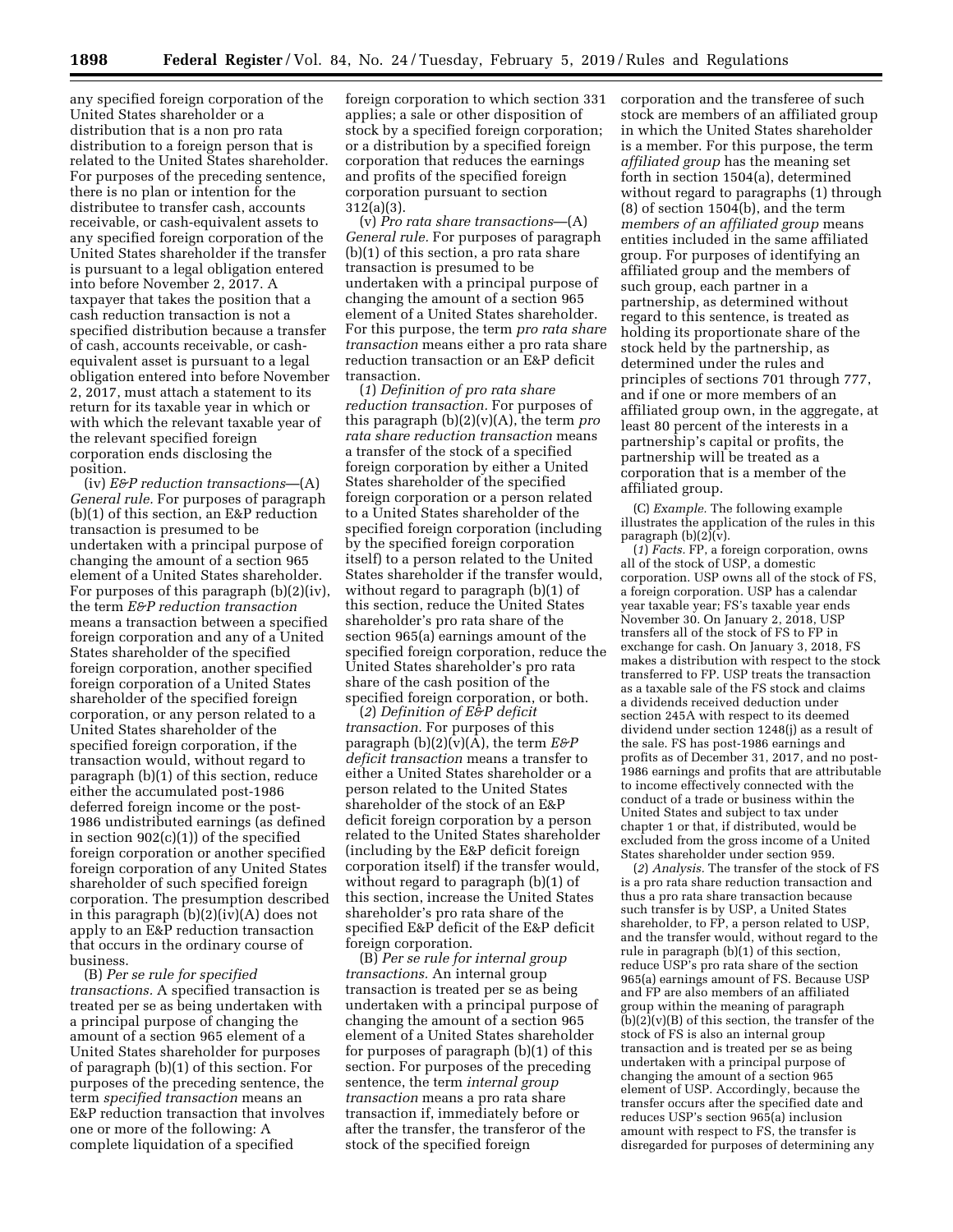section 965 element of USP with the result that, among other things, USP's pro rata share of FS's section 965(a) earnings amount is determined as if USP owned (within the meaning of section 958(a)) 100% of the stock of FS on the last day of FS's inclusion year and no other person received a distribution with respect to such stock during such year. *See* section 951(a)(2)(A) and (B).

(c) *Disregard of certain changes in method of accounting and entity classification elections*—(1) *Changes in method of accounting.* Any change in method of accounting made for a taxable year of a specified foreign corporation that ends in 2017 or 2018 is disregarded for purposes of determining the amounts of all section 965 elements with respect to a United States shareholder if the change in method of accounting would, without regard to this paragraph (c)(1), change the amount of any section 965 element described in paragraph (d)(1) or (2) of this section with respect to the United States shareholder, or change the amount of the section 965 element described in paragraph (d)(3) of this section other than by reason of an increase in a section 965(a) inclusion amount with respect to the specified foreign corporation, regardless of whether the change in method of accounting is made with a principal purpose of changing the amount of a section 965 element with respect to the United States shareholder. The rule described in the preceding sentence applies regardless of whether the change in method of accounting was made in accordance with the procedures described in Rev. Proc. 2015–13, 2015–5 I.R.B. 419 (or successor), and regardless of whether the change in method of accounting was properly made, but it does not apply to a change in method of accounting for which the original and/or duplicate copy of any Form 3115, ''Application for Change in Accounting Method,'' requesting the change was filed before the specified date (as defined in paragraph (b)(1) of this section).

(2) *Entity classification elections.*  Except as otherwise provided in paragraph (e)(3) of this section, an election under § 301.7701–3 to change the classification of an entity that is filed on or after the specified date (as defined in paragraph (b)(1) of this section) is disregarded for purposes of determining the amounts of all section 965 elements of a United States shareholder if the election would, without regard to this paragraph  $(c)(2)$ , change the amount of any section 965 element of the United States shareholder, regardless of whether the election is made with a principal purpose of changing the amount of a

section 965 element of the United States shareholder. An election filed on or after the specified date is subject to the preceding sentence even if the election was filed with an effective date that is before the specified date.

(d) *Definition of a section 965 element.* For purposes of paragraphs (b) and (c) of this section, the term *section 965 element* means, with respect to a United States shareholder, any of the following amounts (collectively, *section 965 elements*)—

(1) The United States shareholder's section 965(a) inclusion amount with respect to a specified foreign corporation;

(2) The aggregate foreign cash position of the United States shareholder; or

(3) The amount of foreign income taxes of a specified foreign corporation deemed paid by the United States shareholder under section 960 as a result of a section 965(a) inclusion.

(e) *Rules for applying paragraphs (b) and (c) of this section*—(1) *Determination of whether there is a change in the amount of a section 965 element.* For purposes of paragraphs (b) and (c) of this section, there is a change in the amount of a section 965 element of a United States shareholder as a result of a transaction, change in accounting method, or election to change an entity's classification, if, without regard to paragraph (b)(1),  $(c)(1)$ , or  $(c)(2)$  of this section, the transaction, change in accounting method, or change in entity classification would—

(i) Reduce the amount described in paragraph (d)(1) of this section,

(ii) Reduce the amount described in paragraph (d)(2) of this section, but only if such amount is less than the United States shareholder's aggregate section 965(a) inclusion amount, or

(iii) Increase the amount described in paragraph (d)(3) of this section.

(2) *Treatment of domestic passthrough owners as United States shareholders.* For purposes of paragraphs (b) and (c) of this section, if a domestic pass-through entity is a United States shareholder, then a domestic pass-through owner with respect to the domestic pass-through entity that is not otherwise a United States shareholder is treated as a United States shareholder.

(3) *Exception for certain incorporation transactions*—(i) *In general.* Paragraphs (b) and (c)(2) of this section do not apply to disregard a transfer of stock of a specified foreign corporation by a United States shareholder to a domestic corporation (for this purpose, including an S corporation), provided that—

(A) The transferee's section 965(a) inclusion amount with respect to the transferred stock of the specified foreign corporation is no lower than the transferor's section 965(a) inclusion amount with respect to the transferred stock of the specified foreign corporation, determined without regard to the transfer; and

(B) The transferee and the transferor determine their aggregate foreign cash position under paragraph (e)(3)(ii) of this section.

(ii) *Aggregate foreign cash position.* In the case of a transfer described in paragraph (e)(3)(i) of this section, in order to rely on the exception in paragraph (e)(3)(i) of this section—

(A) The transferee must treat its pro rata share of the cash position of a specified foreign corporation as of a cash measurement date as of which it did not own the transferred stock of the specified foreign corporation as including the transferor's pro rata share of the cash position of the specified foreign corporation with respect to the transferred stock of the specified foreign corporation as of such cash measurement date for purposes of determining its aggregate foreign cash position; and

(B) The transferor must treat its pro rata share of the cash position of a specified foreign corporation as of a cash measurement date as of which it did not own the transferred stock of the specified foreign corporation as including the transferee's pro rata share of the cash position of the specified foreign corporation with respect to the transferred stock of the specified foreign corporation as of such cash measurement date for purposes of determining its aggregate foreign cash position.

(4) *Consequences of liquidation*—(i) *In general.* In the case of a liquidation of a specified foreign corporation that is disregarded for purposes of determining the section 965 elements of a United States shareholder pursuant to paragraph (b) or (c)(2) of this section, for purposes of determining the amounts of the section 965 elements of the United States shareholder, the date that is treated as the last day of the taxable year of the specified foreign corporation is the later of—

(A) The date of the liquidation; and (B) The specified liquidation date, if any.

(ii) *Specified liquidation date.* The term *specified liquidation date* means, in the case of a liquidation of a specified foreign corporation pursuant to an entity classification election that is disregarded for purposes of determining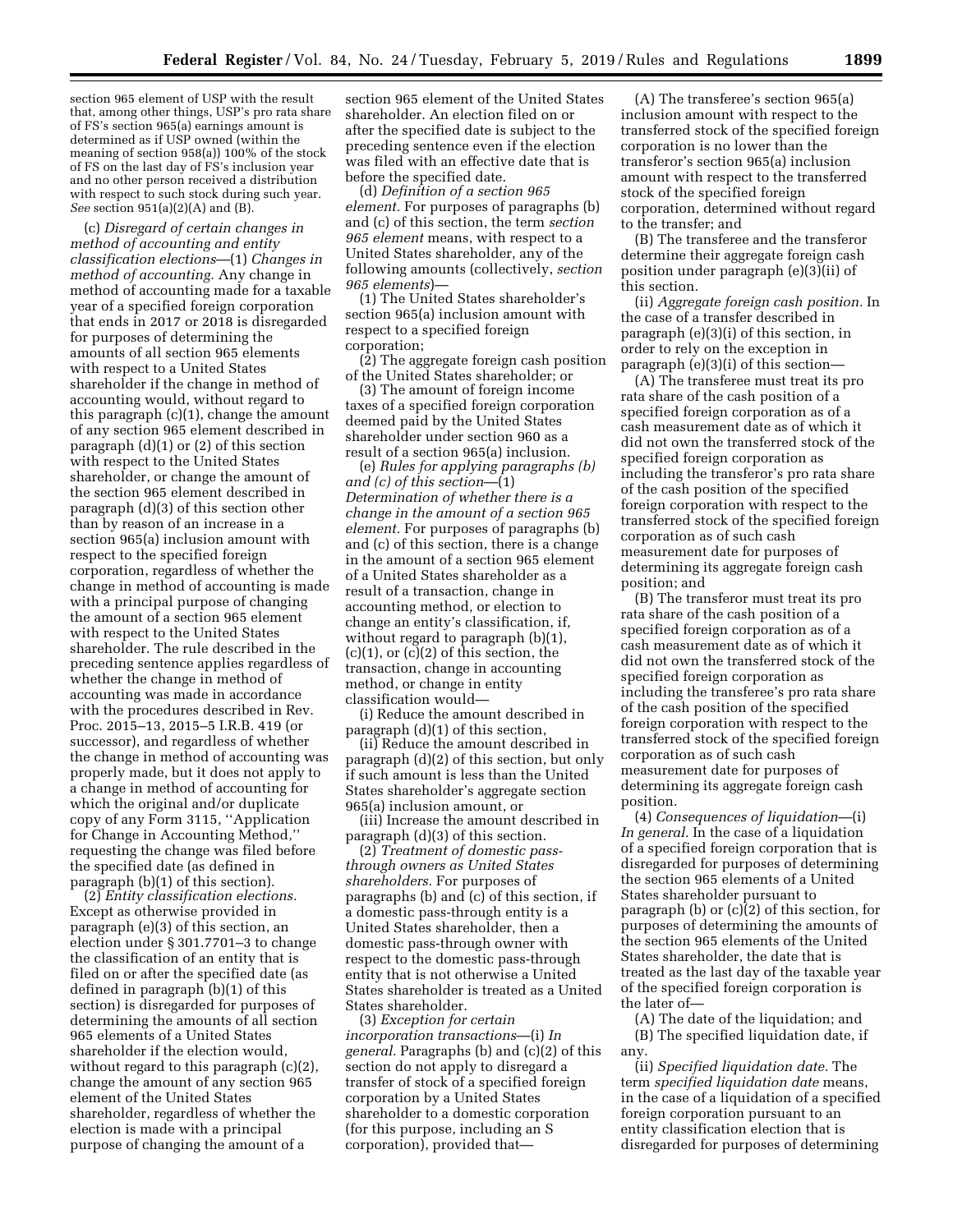the section 965 elements of a United States shareholder—

(A) November 30, 2017, with respect to a United States shareholder that must include in income under § 1.367(b)–3 as a deemed dividend the all earnings and profits amount with respect to the United States shareholder's stock of the liquidating specified foreign corporation; or

(B) The date of filing of the entity classification election, with respect to all other United States shareholders.

(f) *Disregard of certain transactions occurring between E&P measurement dates*—(1) *Disregard of specified payments.* Except as provided in paragraph (f)(3) of this section, a specified payment made by a specified foreign corporation (*payor specified foreign corporation*) to another specified foreign corporation (*payee specified foreign corporation*) is disregarded for purposes of determining the post-1986 earnings and profits of each of the payor specified foreign corporation and the payee specified foreign corporation as of the E&P measurement date on December 31, 2017.

(2) *Definition of specified payment.*  For purposes of paragraph (f)(1) of this section, the term *specified payment*  means any amount paid or accrued by the payor specified foreign corporation, including a distribution by the payor specified foreign corporation with respect to its stock, if each of the following conditions are satisfied:

(i) Immediately before or immediately after the payment or accrual of the amount, the payor specified foreign corporation and the payee specified foreign corporation are related within the meaning of section 954(d)(3), substituting the term ''specified foreign corporation'' for ''controlled foreign corporation'' in each place that it appears;

(ii) The payment or accrual of the amount occurs after November 2, 2017, and on or before December 31, 2017; and

(iii) The payment or accrual of the amount would, without regard to the application of paragraph (f)(1) of this section, reduce the post-1986 earnings and profits of the payor specified foreign corporation as of the E&P measurement date on December 31, 2017.

(3) *Non-application of disregard rule.*  A section 958(a) U.S. shareholder may determine the post-1986 earnings and profits of a specified foreign corporation without regard to paragraph (f)(1) of this section, provided that it and every section 958(a) U.S. shareholder related to the first section 958(a) U.S. shareholder determines the post-1986

earnings and profits of each of its specified foreign corporations without regard to paragraph (f)(1) of this section. For purposes of this paragraph (f)(3), a person is treated as related to a section 958(a) U.S. shareholder if the person bears a relationship to the section 958(a) U.S. shareholder described in section 267(b) or 707(b).

(4) *Examples.* The following examples illustrate the application of the rules in this paragraph (f).

(i) *Example 1. Deductible payment between wholly owned specified foreign corporations is a specified payment.* (A) *Facts*. USP, a domestic corporation, owns all of the stock of CFC1, a foreign corporation, which owns all of the stock of CFC2, also a foreign corporation. USP, CFC1, and CFC2 have calendar year taxable years. On November 2, 2017, each of CFC1 and CFC2 has post-1986 earnings and profits of 100u. Neither CFC1 nor CFC2 has post-1986 earnings and profits that are attributable to income of the specified foreign corporation that is effectively connected with the conduct of a trade or business within the United States and subject to tax under chapter 1 or that, if distributed, would be excluded from the gross income of a United States shareholder under section 959 or from the gross income of another shareholder if such shareholder were a United States shareholder; therefore, no adjustment is made under section 965(d)(2) or  $\S 1.965-1(f)(7)$ , and each of CFC1's and CFC2's accumulated post-1986 deferred foreign income is equal to such corporation's post-1986 earnings and profits. On November 3, 2017, CFC2 makes a deductible payment of 10u to CFC1. The payment does not constitute subpart F income. CFC1 and CFC2 have no other items of income or deduction.

(B) *Analysis.* The payment from CFC2 to CFC1 is a specified payment because (*1*) CFC1 and CFC2 are related specified foreign corporations; (*2*) the payment occurs after November 2, 2017, and on or before December 31, 2017; and (*3*) the payment would, without regard to the application of the rule in paragraph (f)(1) of this section, reduce the post-1986 earnings and profits of CFC2 as of the E&P measurement date on December 31, 2017. Under paragraph (f)(1) of this section, the payment is disregarded, and CFC1 and CFC2 each have post-1986 earnings and profits of 100u as of December 31, 2017. Accordingly, the section 965(a) earnings amount of each of CFC1 and CFC2 is 100u.

(ii) *Example 2. Distribution is a specified payment.* (A) *Facts.* The facts are the same as in paragraph (f)(4)(i)(A) of this section (the facts in *Example 1*), except instead of a deductible payment to CFC1, CFC2 makes a 10u distribution on November 3, 2017, that, without regard to paragraph (f)(1) of this section would reduce the post-1986 earnings and profits of CFC2 as of the E&P measurement date on December 31, 2017, and increase the post-1986 earnings and profits of CFC1 as of the E&P measurement date on December 31, 2017, by 10u.

(B) *Analysis.* The distribution is a specified payment because (*1*) CFC1 and CFC2 are

related specified foreign corporations; (*2*) the distribution occurs after November 2, 2017, and on or before December 31, 2017; and (*3*) the distribution would, without regard to the application of the rule in paragraph (f)(1) of this section, reduce the post-1986 earnings and profits of CFC2 as of the E&P measurement date on December 31, 2017. Under paragraph (f)(1) of this section, the distribution is disregarded with the result that CFC1 and CFC2 each have post-1986 earnings and profits of 100u as of the E&P measurement date on December 31, 2017, and a section 965(a) earnings amount of 100u.

(iii) *Example 3. Deductible payment between related (but not wholly owned) specified foreign corporations is a specified payment.* (A) *Facts.* The facts are the same as in paragraph (f)(4)(i)(A) of this section (the facts in *Example 1*), except that CFC1 owns only 51% of the only class of stock of CFC2, the remainder of which is owned by USI, a United States citizen unrelated to USP, CFC1, and CFC2.

(B) *Analysis.* The analysis is the same as in paragraph (f)(4)(i)(B) of this section (the analysis in *Example 1*); thus, the payment is disregarded with the result that CFC1 and CFC2 each have post-1986 earnings and profits of 100u as of the E&P measurement date on December 31, 2017, and a section 965(a) earnings amount of 100u.

(iv) *Example 4. Deductible payment between unrelated specified foreign corporations is not a specified payment.* (A) *Facts.* The facts are the same as in paragraph  $(f)(4)(i)(A)$  of this section (the facts in *Example 1*), except that CFC1 owns only 50% of the only class of stock of CFC2, the remainder of which is owned by USI, a United States citizen unrelated to USP, CFC1, and CFC2.

(B) *Analysis.* Paragraph (f)(1) of this section does not apply because CFC1 and CFC2 are not related. Thus, the payment is taken into account with the result that CFC1 has post-1986 earnings and profits of 110u as of the E&P measurement date on December 31, 2017, and a section 965(a) earnings amount of 110u.

(v) *Example 5. Deductible payment and income accrued from unrelated persons are not specified payments.* (A) *Facts.* The facts are the same as in paragraph  $(f)(4)(i)(A)$  of this section (the facts in *Example 1*), except that CFC2 does not make a deductible payment to CFC1, and, between E&P measurement dates, CFC2 accrues gross income of 20u from a person that is not related to CFC2, and CFC1 incurs a deductible expense of 20u to a person that is not related to CFC1.

(B) *Analysis.* Paragraph (f)(1) of this section does not apply because neither the deductible expense of CFC1 nor the income accrual by CFC2 are attributable to a specified payment.

(vi) *Example 6. Deductible payment and income accrued with respect to unrelated persons are not specified payments; deductible payment between wholly specified foreign corporations is a specified payment.*  (A) *Facts.* The facts are the same as in paragraph  $(f)(4)(v)(A)$  of this section (the facts in *Example 5*), except that CFC2 also makes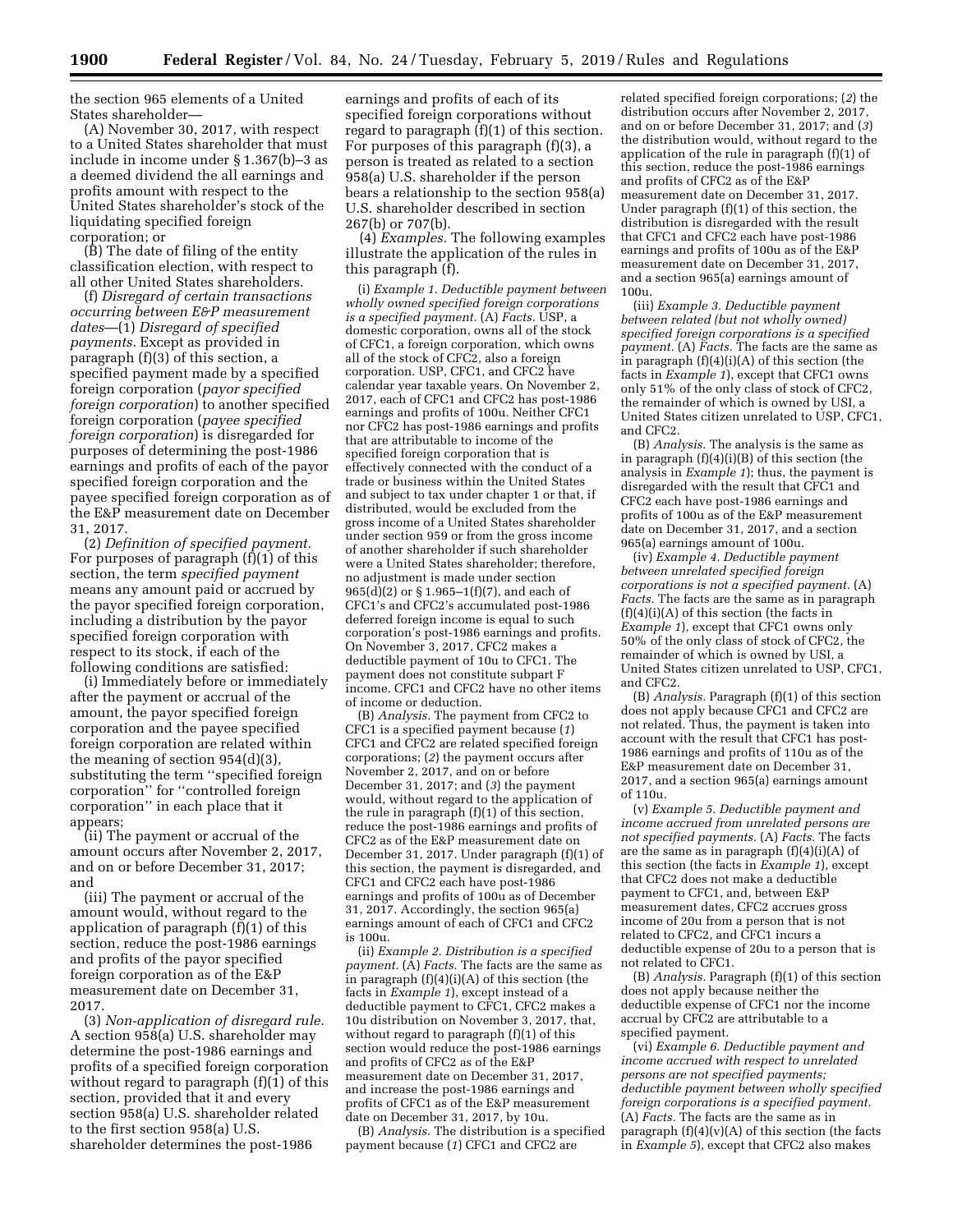a deductible payment of 10u to CFC1 on November 3, 2017.

(B) *Analysis.* The deductible payment is a specified payment because (*1*) CFC1 and CFC2 are related specified foreign corporations; (*2*) the payment occurs after November 2, 2017, and on or before December 31, 2017; and (*3*) the deductible payment would, without regard to the application of the rule in paragraph (f)(1) of this section, reduce the post-1986 earnings and profits of CFC2 as of the E&P measurement date on December 31, 2017. Accordingly, under paragraph (f)(1) of this section, the deductible payment is disregarded with the result that CFC1 and CFC2 have 80u and 120u of post-1986 earnings and profits as of the E&P measurement date on December 31, 2017, respectively. Accordingly, CFC1 and CFC2 have section 965(a) earnings amounts of 100u and 120u, respectively.

### **§ 1.965–5 Allowance of a credit or deduction for foreign income taxes.**

(a) *Scope.* This section provides rules for the allowance of a credit or deduction for foreign income taxes in connection with the application of section 965. Paragraph (b) of this section provides rules under section 965(g) for the allowance of a credit or deduction for foreign income taxes paid or accrued. Paragraph (c) of this section provides rules for the allowance of a credit or deduction for foreign income taxes treated as paid or accrued in connection with the application of section 965. Paragraph (d) of this section defines the term applicable percentage.

(b) *Rules for foreign income taxes paid or accrued.* Neither a deduction (including under section 164) nor a credit under section 901 is allowed for the applicable percentage of any foreign income taxes paid or accrued with respect to any amount for which a section 965(c) deduction is allowed for a section 958(a) U.S. shareholder inclusion year. Neither a deduction (including under section 164) nor a credit under section 901 is allowed for the applicable percentage of any foreign income taxes attributable to a distribution of section 965(a) previously taxed earnings and profits or section 965(b) previously taxed earnings and profits. Accordingly, for example, no deduction or credit is allowed for the applicable percentage of any withholding taxes imposed on a United States shareholder by the jurisdiction of residence of the distributing foreign corporation with respect to a distribution of section 965(a) previously taxed earnings and profits or section 965(b) previously taxed earnings and profits. Similarly, for example, no deduction or credit is allowed for the applicable percentage of foreign income

taxes imposed on a United States citizen by the citizen's jurisdiction of residence upon receipt of a distribution of section 965(a) previously taxed earnings and profits or section 965(b) previously taxed earnings and profits.

(c) *Rules for foreign income taxes treated as paid or accrued*—(1) *Disallowed credit*—(i) *In general.* A credit under section 901 is not allowed for the applicable percentage of any foreign income taxes treated as paid or accrued with respect to any amount for which a section 965(c) deduction is allowed for a section 958(a) U.S. shareholder inclusion year. For purposes of the preceding sentence, taxes treated as paid or accrued include foreign income taxes deemed paid under section 960(a)(1) with respect to a section 965(a) inclusion, foreign income taxes deemed paid under section 960(a)(3) (as in effect on December 21, 2017) or section 960(b) (as applicable to taxable years of controlled foreign corporations beginning after December 31, 2017) with respect to distributions of section 965(a) previously taxed earnings and profits or section 965(b) previously taxed earnings and profits, foreign income taxes allocated to an entity under § 1.901– 2(f)(4), and a distributive share of foreign income taxes paid or accrued by a partnership.

(ii) *Foreign income taxes deemed paid under section 960(a)(3) (as in effect on December 21, 2017).* Foreign income taxes deemed paid by a domestic corporation under section 960(a)(3) with respect to a distribution of section 965(a) previously taxed earnings and profits or section 965(b) previously taxed earnings and profits include only the foreign income taxes paid or accrued by an upper-tier foreign corporation with respect to a distribution of section 965(a) previously taxed earnings and profits or section 965(b) previously taxed earnings and profits from a lowertier foreign corporation. No credit is allowed under section 960(a)(3) or any other section for foreign income taxes that would have been deemed paid under section 960(a)(1) with respect to the portion of a section 965(a) earnings amount that is reduced under § 1.965– 1(b)(2) or § 1.965–8(b).

(iii) [Reserved]

(2) *Disallowed deduction.* No deduction (including under section 164) is allowed for the applicable percentage of any foreign income taxes treated as paid or accrued with respect to any amount for which a section 965(c) deduction is allowed. Such taxes include foreign income taxes allocated to an entity under  $\S 1.901-2(f)(4)$  and a

distributive share of foreign income taxes paid or accrued by a partnership.

(3) *Coordination with section 78*—(i) *In general.* With respect to foreign income taxes deemed paid by a domestic corporation with respect to its section 965(a) inclusion amount for a section 958(a) U.S. shareholder inclusion year, section 78 applies only to so much of such taxes as bears the same proportion to the amount of such taxes as—

(A) The excess of—

(*1*) The section 965(a) inclusion amount for a section 958(a) U.S. shareholder inclusion year, over

(*2*) The section 965(c) deduction amount allowable with respect to such section 965(a) inclusion amount, bears to

(B) Such section 965(a) inclusion amount.

(ii) *Domestic corporation that is a domestic pass-through owner.* With respect to foreign income taxes deemed paid by a domestic corporation attributable to such corporation's domestic pass-through owner share of a section 965(a) inclusion amount of a domestic pass-through entity, section 78 applies only to so much of such taxes as bears the same proportion to the amount of such taxes as the proportion determined under paragraph (c)(3)(i) of this section as applied to the domestic pass-through entity's section 965(a) inclusion amount for a section 958(a) U.S. shareholder inclusion year.

(d) *Applicable percentage*—(1) *In general.* For purposes of this section, except as provided in paragraph (d)(2) and (d)(3) of this section, the term *applicable percentage* means, with respect to a section 958(a) U.S. shareholder and a section 958(a) U.S. shareholder inclusion year, the amount (expressed as a percentage) equal to the sum of—

(i) 0.771 multiplied by the ratio of—

(A) The section 958(a) U.S. shareholder's 8 percent rate amount for the section 958(a) U.S. shareholder inclusion year, divided by

(B) The sum of the section 958(a) U.S. shareholder's 8 percent rate amount for the section 958(a) U.S. shareholder inclusion year plus the section 958(a) U.S. shareholder's 15.5 percent rate amount for the section 958(a) U.S. shareholder inclusion year; plus

(ii) 0.557 multiplied by the ratio of—

(A) The section 958(a) U.S. shareholder's 15.5 percent rate amount for the section 958(a) U.S. shareholder inclusion year, divided by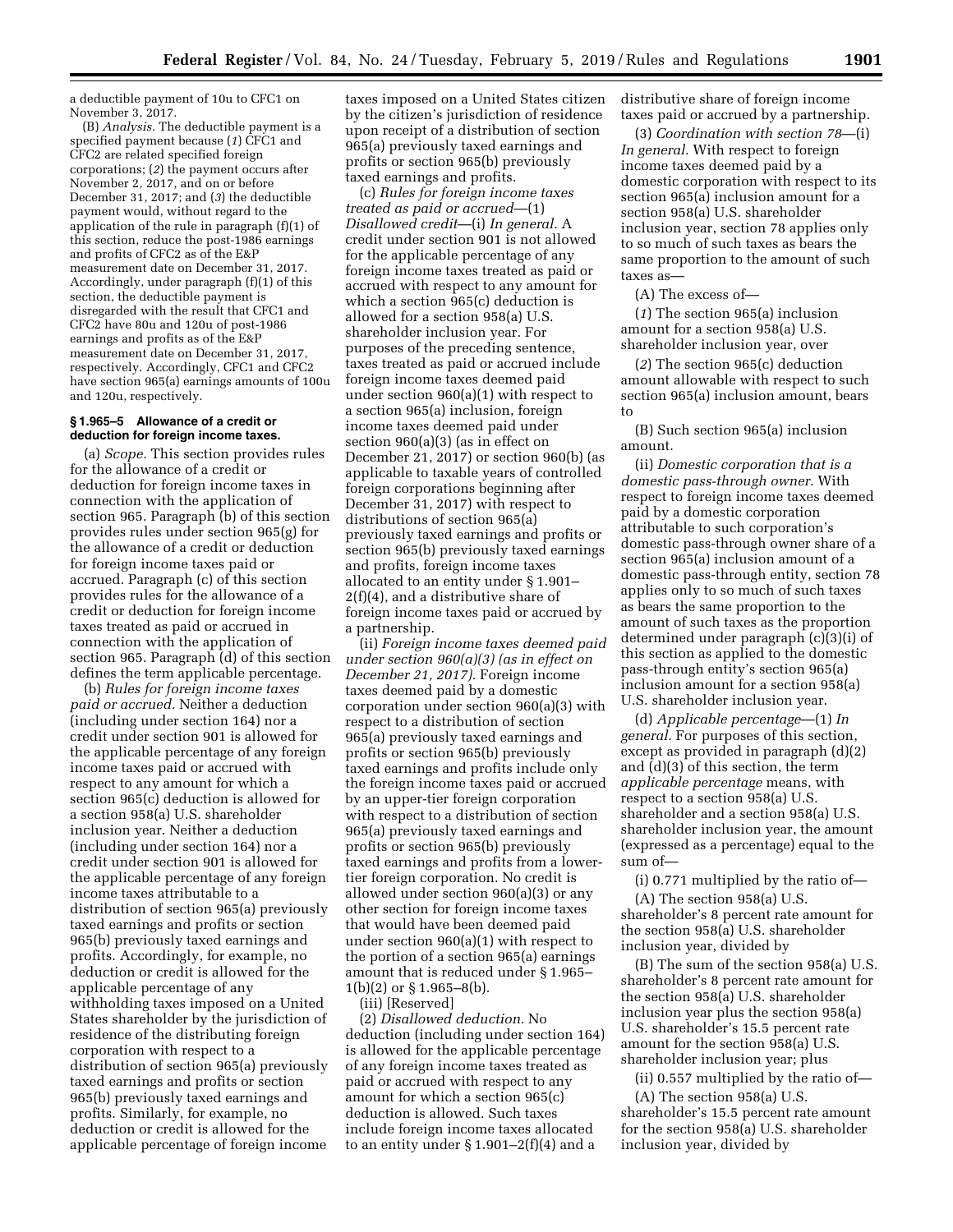(B) The amount described in paragraph (d)(1)(i)(B) of this section.

(2) *No section 965(a) inclusion amount.* If a section 958(a) U.S. shareholder does not have an aggregate section 965(a) inclusion amount, the section 958(a) U.S. shareholder's applicable percentage is 55.7 percent.

(3) *Applicable percentage for domestic pass-through owners.* In the case of a domestic pass-through owner with respect to a domestic pass-through entity, the domestic pass-through owner's applicable percentage that is applied to foreign income taxes attributable to the domestic passthrough owner share of the section 965(a) inclusion amount or of distributions of section 965(a) previously taxed earnings and profits or section 965(b) previously taxed earnings and profits is equal to the applicable percentage determined under paragraph (d)(1) or (2) of this section, as applicable, with respect to the domestic pass-through entity.

(4) *Applicable percentage with respect to certain distributions of previously taxed earnings and profits.* In the case of a distribution of section 965(a) previously taxed earnings and profits or section 965(b) previously taxed earnings and profits (other than with respect to a section 958(a) U.S. shareholder described in paragraph (d)(2) of this section), the applicable percentage that is applied to foreign income taxes attributable to the distribution is the applicable percentage that applied with respect to the section 958(a) U.S. shareholder and the section 958(a) U.S. inclusion year in which, or with which, the inclusion year of the relevant deferred foreign income corporation ends. For this purpose, the relevant deferred foreign income corporation is the deferred foreign income corporation with respect to which the section 958(a) U.S. shareholder had the section 965(a) inclusion as a result of which the section 965(a) previously taxed earnings and profits first arose (as described in § 1.965–2(c)) or the section 965(b) previously taxed earnings and profits first arose (as described in § 1.965–2(d)).

### **§ 1.965–6 Computation of foreign income taxes deemed paid and allocation and apportionment of deductions.**

(a) *Scope.* This section provides rules for the computation of foreign income taxes deemed paid and the allocation and apportionment of deductions. Paragraph (b) of this section provides the general rules for the computation of foreign income taxes deemed paid under sections 902 and 960. Paragraph (c) of this section provides rules for allocation and apportionment of

expenses. Paragraph (d) of this section provides rules for foreign income taxes associated with hovering deficits.

(b) *Computation of foreign incomes taxes deemed paid*—(1) *In general.* For purposes of determining foreign income taxes deemed paid under section 960(a)(1) with respect to a section 965(a) inclusion attributable to a deferred foreign income corporation that is a member of a qualified group (as defined in section 902(b)(2)), section 902 applies as if the section 965(a) inclusion, translated (if necessary) into the functional currency of the deferred foreign income corporation using the spot rate on December 31, 2017, were a dividend paid by the deferred foreign income corporation. For purposes of computing the amount of foreign income taxes deemed paid under section 960(a)(1), §§ 1.965–2(b), 1.965– 5, sections 902 and 960, the regulations under those sections, and this section apply.

(2) *Dividend or inclusion in excess of post-1986 undistributed earnings.* When the denominator of the section 902 fraction is positive but less than the numerator of such fraction, the section 902 fraction is one. When the denominator of the section 902 fraction is zero or less than zero, the section 902 fraction is zero, and no foreign taxes are deemed paid.

(3) *Treatment of adjustment under section 965(b)(4)(B).* For purposes of section 902(c)(1), the post-1986 undistributed earnings of an E&P deficit foreign corporation are increased under section 965(b)(4)(B) and § 1.965–  $2(d)(2)(i)(A)$  as of the first day of the foreign corporation's first taxable year following the E&P deficit foreign corporation's last taxable year that begins before January 1, 2018.

(4) *Section 902 fraction.* The term *section 902 fraction* means, with respect to either a deferred foreign income corporation or an E&P deficit foreign corporation, the fraction that is—

(i) The dividends paid by, or the inclusion under section 951(a)(1) (including a section 965(a) inclusion) with respect to, the foreign corporation, as applicable (the *numerator*), divided by

(ii) The foreign corporation's post-1986 undistributed earnings or pre-1987 accumulated profits, as applicable (the *denominator*).

(c) *Allocation and apportionment of deductions.* For purposes of allocating and apportioning expenses, a section 965(c) deduction does not result in any gross income, including a section 965(a) inclusion, being treated as exempt, excluded, or eliminated income within the meaning of section 864(e)(3) or

§ 1.861–8T(d). Similarly, a section 965(c) deduction does not result in the treatment of stock as an exempt asset within the meaning of section 864(e)(3) or § 1.861–8T(d). In addition, consistent with the general inapplicability of § 1.861–8T(d)(2) to earnings and profits described in section 959(c)(1) or 959(c)(2), neither section 965(a) previously taxed earnings and profits nor section 965(b) previously taxed earnings and profits are treated as giving rise to gross income that is exempt, excluded, or eliminated income. Similarly, the asset that gives rise to a section 965(a) inclusion, section 965(a) previously taxed earnings and profits, or section 965(b) previously taxed earnings and profits is not treated as a tax-exempt asset.

(d) *Hovering deficits.* In the last taxable year that begins before January 1, 2018, of a deferred foreign income corporation that is also a foreign surviving corporation, as defined in § 1.367(b)–7(a), solely for purposes of determining the amount of related taxes that are included in post-1986 foreign income taxes under § 1.367(b)– 7(d)(2)(iii)—

(1) The post-transaction earnings described in  $\S 1.367(b) - 7(d)(2)(ii)$  that can be offset by a hovering deficit include any post-transaction earnings earned in that year that were not considered accumulated because they were included in income under section 965 and § 1.965–1(b)(1) by a section 958(a) U.S. shareholder; and

(2) Any offset for purposes of  $§ 1.367(b) - 7(d)(2)(ii)$  is treated as occurring on the last day of the foreign surviving corporation's inclusion year.

### **§ 1.965–7 Elections, payment, and other special rules.**

(a) *Scope.* This section provides rules regarding certain elections and payments. Paragraph (b) of this section provides rules regarding the section 965(h) election. Paragraph (c) of this section provides rules regarding the section 965(i) election. Paragraph (d) of this section provides rules regarding the section 965(m) election and a special rule for real estate investment trusts. Paragraph (e) of this section provides rules regarding the section 965(n) election. Paragraph (f) of this section provides rules regarding the election to use the alternative method for calculating post-1986 earnings and profits. Paragraph (g) of this section provides definitions that apply for purposes of this section.

(b) *Section 965(h) election*—(1) *In general.* Any person with a section 965(h) net tax liability (that is, a section 958(a) U.S. shareholder or a domestic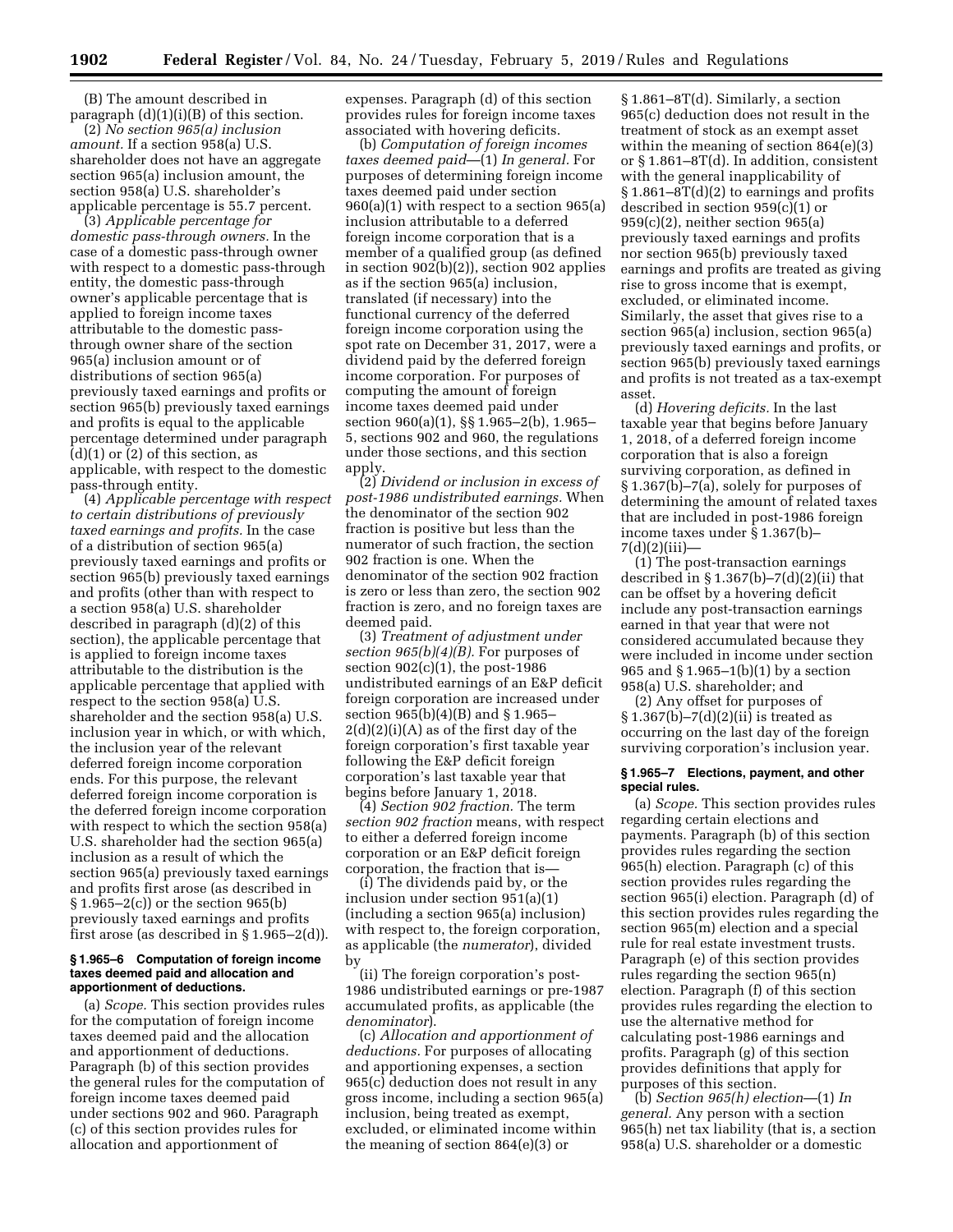pass-through owner with respect to a domestic pass-through entity that is a section 958(a) U.S. shareholder, but not a domestic pass-through entity itself) may elect under section 965(h) and this paragraph (b) to pay its section 965(h) net tax liability in eight installments. This election may be revoked only by paying the full amount of the remaining unpaid section 965(h) net tax liability.

(i) *Amount of installments.* Except as provided in paragraph (b)(3) of this section, if a person makes a section 965(h) election, the amounts of the installments are—

(A) Eight percent of the section 965(h) net tax liability in the case of each of the first five installments;

(B) Fifteen percent of the section 965(h) net tax liability in the case of the sixth installment;

(C) Twenty percent of the section 965(h) net tax liability in the case of the seventh installment; and

(D) Twenty-five percent of the section 965(h) net tax liability in the case of the eighth installment.

(ii) *Increased installments due to a deficiency or a timely filed or amended return*—(A) *In general.* If a person makes a section 965(h) election, except as provided in paragraph (b)(1)(ii)(C) of this section, any deficiency or additional liability will be prorated to the installments described under paragraph (b)(1)(i) of this section if any of the following occur:

(*1*) A deficiency is assessed with respect to the person's section 965(h) net tax liability;

(*2*) The person files a return by the due date of the return (taking into account extensions, if any) increasing the amount of its section 965(h) net tax liability beyond that taken into account in paying the first installment described under paragraph (b)(1)(i) of this section; or

(*3*) The person files an amended return that reflects an increase in the amount of its section 965(h) net tax liability.

(B) *Timing.* If the due date for the payment of an installment to which the deficiency is prorated has passed, the amount prorated to such installment must be paid on notice and demand by the Secretary, or, in the case of an additional liability reported on a return increasing the amount of the section 965(h) net tax liability after payment of the first installment or on an amended return, with the filing of the return. If the due date for the payment of an installment to which the deficiency or additional liability is prorated has not passed, then such amount will be due at the same time as, and as part of, the relevant installment.

(C) *Exception for negligence, intentional disregard, or fraud.* If a deficiency or additional liability is due to negligence, intentional disregard of rules and regulations, or fraud with intent to evade tax, the proration rule of this paragraph (b)(1)(ii) will not apply, and the deficiency or additional liability (as well as any applicable interest and penalties) must be paid on notice and demand by the Secretary or, in the case of an additional liability reported on a return increasing the amount of the section 965(h) net tax liability after payment of the first installment or on an amended return, with the filing of the return.

(iii) *Due date of installments*—(A) *In general.* If a person makes a section 965(h) election, the first installment payment is due on the due date (without regard to extensions) for the return for the relevant taxable year. For purposes of this paragraph (b), the term *relevant taxable year* means, in the case in which the person is a section 958(a) U.S. shareholder, the section 958(a) U.S. shareholder inclusion year, or, in the case in which the person is a domestic pass-through owner, the taxable year in which the person has the section 965(a) inclusion to which the section 965(h) net tax liability is attributable. Each succeeding installment payment is due on the due date (without regard to extensions) for the return for the taxable year following the taxable year with respect to which the previous installment payment was made.

(B) *Extension for specified individuals.* If a person is a specified individual with respect to a taxable year within which an installment payment is due pursuant to paragraph  $(b)(1)(iii)(A)$ of this section, then, for purposes of determining the due date of an installment payment under paragraph  $(b)(1)(iii)(A)$  of this section, the due date of the return (without regard to extensions) due within the taxable year will be treated as the fifteenth day of the sixth month following the close of the prior taxable year. This paragraph (b)(1)(iii)(B) is applicable regardless of whether the person is a specified individual with respect to the relevant taxable year.

(2) *Manner of making election*—(i) *Eligibility.* Any person with a section 965(h) net tax liability may make the section 965(h) election, provided that, with respect to the person, none of the acceleration events described in paragraph (b)(3)(ii) of this section has occurred before the election is made. Notwithstanding the preceding sentence, a person that would be eligible to make the section 965(h) election but for the occurrence of an

event described in paragraph (b)(3)(ii) of this section may make the section 965(h) election if the exception described in paragraph (b)(3)(iii)(A) of this section applies.

(ii) *Timing.* A section 965(h) election must be made no later than the due date (taking into account extensions, if any, or any additional time that would have been granted if the person had made an extension request) for the return for the relevant taxable year. Relief is not available under § 301.9100–2 or § 301.9100–3 to file a late election.

(iii) *Election statement.* Except as otherwise provided in publications, forms, instructions, or other guidance, to make a section 965(h) election, a person must attach a statement, signed under penalties of perjury consistent with the rules for signatures applicable to the person's return, to its return for the relevant taxable year. The statement must include the person's name, taxpayer identification number, total net tax liability under section 965, section 965(h) net tax liability, section 965(i) net tax liability with respect to which a section 965(i) election is effective (if applicable), and the anticipated amounts of each installment described under paragraph (b)(1)(i) of this section. The statement must be filed in the manner prescribed in publications, forms, instructions, or other guidance. The attachment of an unsigned copy of the election statement to the timely-filed return for the relevant taxable year satisfies the signature requirement of this paragraph (b)(2)(iii) if the person making the election retains the original signed election statement in the manner specified by § 1.6001–1(e).

(3) *Acceleration of payment*—(i) *Acceleration.* Notwithstanding paragraph (b)(1)(i) of this section, if a person makes a section 965(h) election and an acceleration event described in paragraph (b)(3)(ii) of this section subsequently occurs, then, except as provided in paragraph (b)(3)(iii) of this section, the unpaid portion of the remaining installments will be due on the date of the acceleration event (or in the case of a title 11 or similar case, the day before the petition is filed).

(ii) *Acceleration events.* The following events are acceleration events for purposes of paragraph (b)(3)(i) of this section with respect to a person that has made a section 965(h) election—

(A) An addition to tax is assessed for the failure to timely pay an installment described in paragraph (b)(1)(i) of this section;

(B) A liquidation, sale, exchange, or other disposition of substantially all of the assets of the person (including in a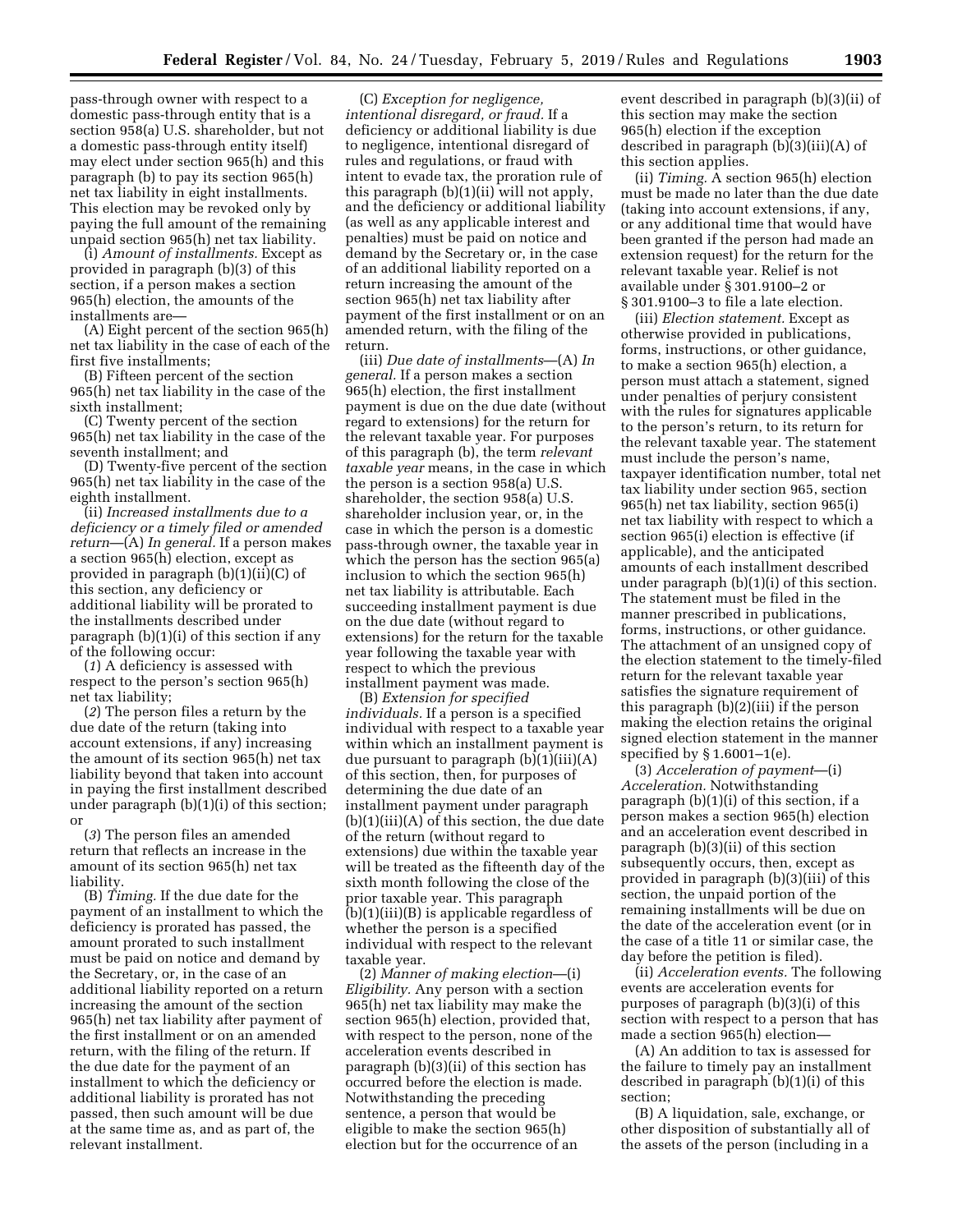title 11 or similar case, or, in the case of an individual, by reason of death);

(C) In the case of a person that is not an individual, a cessation of business by the person;

(D) Any event that results in the person no longer being a United States person, including a resident alien (as defined in section  $7701(b)(1)(A)$ becoming a nonresident alien (as defined in section  $7701(b)(1)(B)$ ;

(E) In the case of a person that was not a member of any consolidated group, the person becoming a member of a consolidated group;

(F) In the case of a consolidated group, the group ceasing to exist (including by reason of the acquisition of a consolidated group within the meaning of  $\S 1.1502 - 13(j)(5)$  or the group otherwise discontinuing in the filing of a consolidated return; or

(G) A determination by the Commissioner described in the second sentence of paragraph (b)(3)(iii)(C)(*2*) of this section.

(iii) *Eligible section 965(h) transferee exception*—(A) *In general.* Paragraph (b)(3)(i) of this section does not apply (such that the unpaid portion of all remaining installments will not be due as of the date of the acceleration event) to a person with respect to which an acceleration event occurs if the requirements described in paragraphs  $(b)(3)(iii)(A)(1)$  and  $(2)$  of this section are satisfied. A person with respect to which an acceleration event described in this paragraph (b)(3)(iii)(A) occurs is referred to as an *eligible section 965(h) transferor.* 

(*1*) *Requirement to have a covered acceleration event.* The acceleration event satisfies the requirements of this paragraph (b)(3)(iii)(A)(*1*) if it is described in—

(*i*) Paragraph (b)(3)(ii)(B) of this section, and the acceleration event is a qualifying consolidated group member transaction within the meaning of paragraph (b)(3)(iii)(E) of this section;

 $(ii)$  Paragraph  $(b)(3)(ii)(B)$  of this section (other than, in the case of an individual, an acceleration event caused by reason of death) in a transaction that is not a qualifying consolidated group member transaction;

(*iii*) Paragraph (b)(3)(ii)(E) of this section;

 $(iv)$  Paragraph  $(b)(3)(ii)(F)$  of this section, and the acceleration event results from the acquisition of a consolidated group within the meaning of § 1.1502–13(j)(5), and the acquired consolidated group members join a different consolidated group as of the day following the acquisition;

 $(v)$  Paragraph  $(b)(3)(ii)(F)$  of this section, and the group ceases to exist as

a result of the transfer of all of the assets of one or more members of the consolidated group to other members with only one entity remaining (the *successor entity*); or

(*vi*) Paragraph (b)(3)(ii)(F) of this section, and the group ceases to exist as a result of the termination of the subchapter S election pursuant to section 1362(d) of a shareholder of the common parent of the consolidated group and, for the shareholder's taxable year immediately following the termination, the shareholder joins in the filing of a consolidated return as a consolidated group that includes all of the former members of the former consolidated group.

(*2*) *Requirement to enter into a transfer agreement.* An eligible section 965(h) transferor and an eligible section 965(h) transferee (as defined in paragraph (b)(3)(iii)(B)(*1*) of this section) must enter into an agreement with the Commissioner that satisfies the requirements of paragraph (b)(3)(iii)(B) of this section.

(B) *Transfer agreement*—(*1*) *Eligibility.* A transfer agreement that satisfies the requirements of this paragraph (b)(3)(iii)(B) must be entered into by an eligible section 965(h) transferor and an eligible section 965(h) transferee. For this purpose, the term *eligible section 965(h) transferee* refers to a single United States person that is not a domestic pass-through entity and that—

(*i*) With respect to an acceleration event described in paragraph  $(b)(3)(iii)(A)(1)(i)$  of this section, is a departing member (as defined in paragraph (b)(3)(iii)(E)(*1*)(*i*) of this section) or its qualified successor (as defined in paragraph (b)(3)(iii)(E)(*2*) of this section);

(*ii*) With respect to an acceleration event described in paragraph  $(b)(3)(iii)(A)(1)(ii)$  of this section, acquires substantially all of the assets of an eligible section 965(h) transferor;

(*iii*) With respect to an acceleration event described in paragraph (b)(3)(iii)(A)(*1*)(*iii*) of this section, is the agent (within the meaning of § 1.1502– 77) of the consolidated group that the eligible section 965(h) transferor joins;

(*iv*) With respect to an acceleration event described in paragraph (b)(3)(iii)(A)(*1*)(*iv*) of this section, is the agent (within the meaning of § 1.1502– 77) of the surviving consolidated group;

(*v*) With respect to an acceleration event described in paragraph (b)(3)(iii)(A)(*1*)(*v*) of this section, is the successor entity (within the meaning of paragraph (b)(3)(iii)(A)(*1*)(*v*) of this section); or

(*vi*) With respect an acceleration event described in paragraph (b)(3)(iii)(A)(*1*)(*vi*) of this section, is the agent (within the meaning of § 1.1502– 77) of the consolidated group that includes the shareholder whose subchapter S election was terminated and all of the former members of the former consolidated group.

(*2*) *Filing requirements*—(*i*) *In general.*  A transfer agreement must be timely filed. Except as provided in paragraph (b)(3)(iii)(B)(*2*)(*ii*) of this section, a transfer agreement is considered timely filed only if the transfer agreement is filed within 30 days of the date that the acceleration event occurs. The transfer agreement must be filed in accordance with the rules provided in publications forms, instructions, or other guidance. In addition, a duplicate copy of the transfer agreement must be attached to the returns of both the eligible section 965(h) transferee and the eligible section 965(h) transferor for the taxable year during which the acceleration event occurs filed by the due date for such returns (taking into account extensions, if any). Relief is not available under § 301.9100–2 or 301.9100–3 to file a transfer agreement late.

(*ii*) *Transition rule.* If an acceleration event occurs on or before February 5, 2019, the transfer agreement must be filed by March 7, 2019, to be considered timely filed.

(*3*) *Signature requirement.* The transfer agreement that is filed within 30 days of the acceleration event or by the due date specified in paragraph (b)(3)(iii)(B)(*2*)(*ii*) of this section must be signed under penalties of perjury by a person who is authorized to sign a return on behalf of the eligible section 965(h) transferor and a person who is authorized to sign a return on behalf of the eligible section 965(h) transferee.

(*4*) *Terms of agreement.* A transfer agreement under this paragraph (b)(3)(iii)(B) must be entitled ''Transfer Agreement Under Section 965(h)(3)'' and must contain the following information and representations—

(*i*) A statement that the document constitutes an agreement by the eligible section 965(h) transferee to assume the liability of the eligible section 965(h) transferor for any unpaid installment payments of the eligible section 965(h) transferor under section 965(h);

(*ii*) A statement that the eligible section 965(h) transferee (and, if the eligible section 965(h) transferor continues in existence immediately after the acceleration event, the eligible section 965(h) transferor) agrees to comply with all of the conditions and requirements of section 965(h) and paragraph (b) of this section, as well as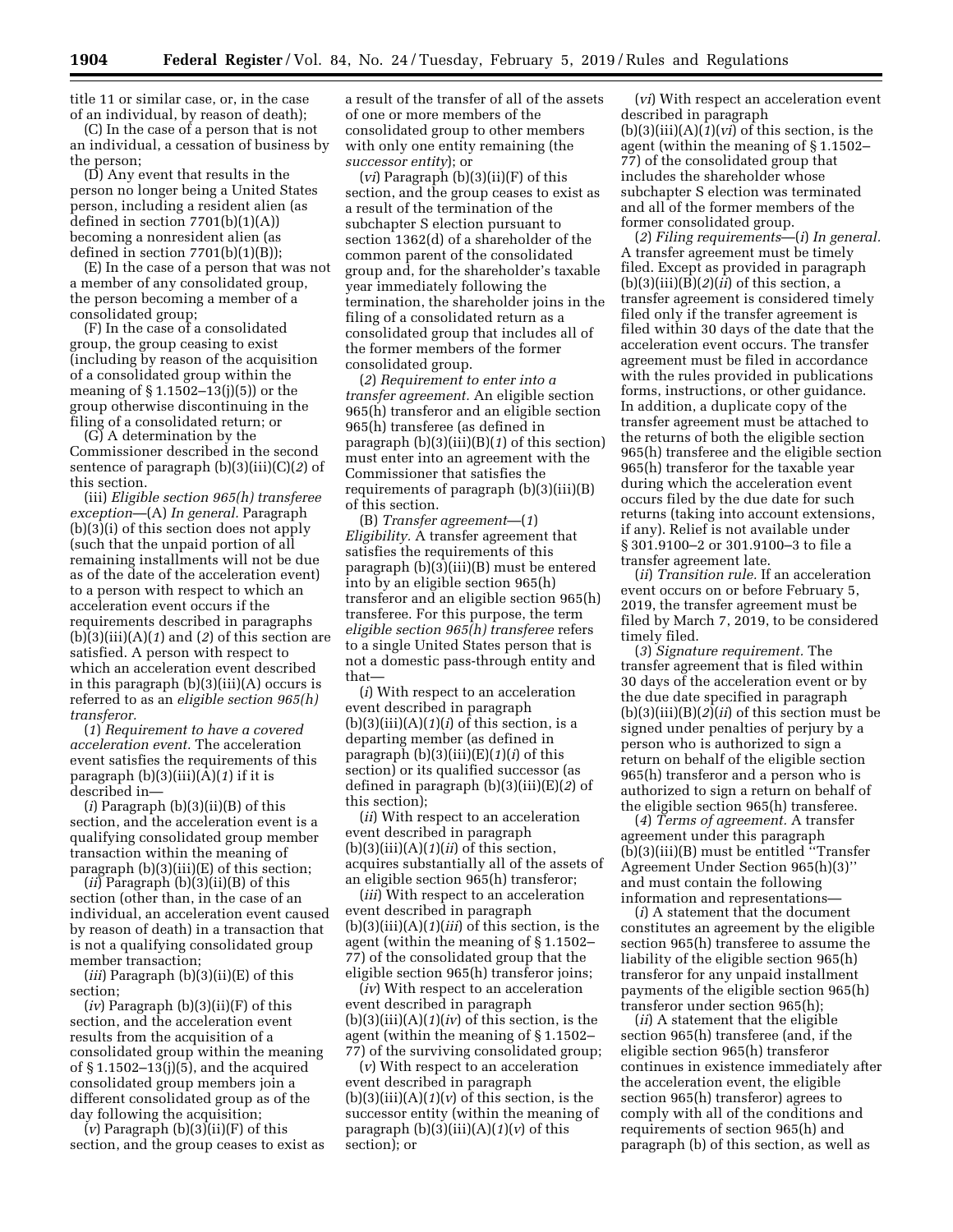any other applicable requirements in the (b)(3)(iii)(B) must be entered into by the section 965 regulations;

(*iii*) The name, address, and taxpayer identification number of the eligible section 965(h) transferor and the eligible section 965(h) transferee;

(*iv*) The amount of the eligible section 965(h) transferor's section 965(h) net tax liability remaining unpaid, as determined by the eligible section 965(h) transferor, which amount is subject to adjustment by the Commissioner;

(*v*) A copy of the eligible section 965(h) transferor's most recent Form 965–A or Form 965–B, as applicable, if the eligible section 965(h) transferor has been required to file a Form 965–A or Form 965–B;

(*vi*) A detailed description of the acceleration event that led to the transfer agreement;

(*vii*) A representation that the eligible section 965(h) transferee is able to make the remaining payments required under section 965(h) and paragraph (b) of this section with respect to the section 965(h) net tax liability being assumed;

(*viii*) If the eligible section 965(h) transferor continues to exist immediately after the acceleration event, an acknowledgement that the eligible section 965(h) transferor and any successor to the eligible section 965(h) transferor will remain jointly and severally liable for any unpaid installment payments of the eligible section 965(h) transferor under section 965(h), including, if applicable, under § 1.1502–6;

(*ix*) A statement as to whether the leverage ratio of the eligible section 965(h) transferee and all subsidiary members of its affiliated group immediately after the acceleration event exceeds three to one, which ratio may be modified as provided in publications, forms, instructions, or other guidance;

(*x*) A certification by the eligible section 965(h) transferee stating that the eligible section 965(h) transferee waives the right to a notice of liability and consents to the immediate assessment of the portion of the section 965(h) net tax liability remaining unpaid; and

(*xi*) Any additional information, representation, or certification required by the Commissioner in publications, forms, instructions, or other guidance.

(*5*) *Consolidated groups.* For purposes of this paragraph (b)(3)(iii)(B), in the case of a consolidated group, the terms ''eligible section 965(h) transferor'' and ''eligible section 965(h) transferee'' each refer to a consolidated group that is a party to a covered acceleration event described in paragraph (b)(3)(iii)(A)(*1*) of this section. In such a case, any transfer agreement under this paragraph

agent (as defined in § 1.1502–77) of the relevant consolidated group.

(*6*) *Leverage ratio.* For purposes of paragraph  $(b)(3)(iii)(B)(4)(ix)$  of this section, and except as otherwise provided in publications, forms, instructions, or other guidance, the term *leverage ratio* means the ratio that the total indebtedness of the eligible section 965(h) transferee bears to the sum of its money and all other assets reduced (but not below zero) by such total indebtedness. For this purpose, the amount taken into account with respect to any asset is the adjusted basis thereof for purposes of determining gain, and the amount taken into account with respect to any indebtedness with original issue discount is its issue price plus the portion of the original issue discount previously accrued as determined under the rules of section 1272 (determined without regard to subsection  $(a)(7)$  or  $(b)(4)$  thereof).

(C) *Consent of Commissioner*—(*1*) *In general.* Except as otherwise provided in publications, forms, instructions, or other guidance, if an eligible section 965(h) transferor and an eligible section 965(h) transferee file a transfer agreement in accordance with the provisions of paragraph (b)(3)(iii)(B) of this section, the eligible section 965(h) transferor and the eligible section 965(h) transferee will be considered to have entered into an agreement described in paragraph (b)(3)(iii)(A)(*2*) of this section with the Commissioner for purposes of section 965(h)(3) and paragraph (b)(3)(iii) of this section. If the Commissioner determines that additional information is necessary (for example, additional information regarding the ability of the eligible section 965(h) transferee to fully pay the remaining section 965(h) net tax liability), the eligible section 965(h) transferee must provide such information upon request.

(*2*) *Material misrepresentations and omissions.* If the Commissioner determines that an agreement filed by an eligible section 965(h) transferor and an eligible section 965(h) transferee contains a material misrepresentation or material omission, or if the eligible section 965(h) transferee does not provide the additional information requested under paragraph (b)(3)(iii)(C)(*1*) of this section within a reasonable timeframe communicated by the Commissioner to the eligible section 965(h) transferee, then the Commissioner may reject the transfer agreement (effective as of the date of the related acceleration event). In the alternative, on the date that the Commissioner determines that the

transfer agreement includes a material misrepresentation or material omission, the Commissioner may determine that an acceleration event has occurred with respect to the eligible section 965(h) transferee as of the date of the determination, such that any unpaid installment payments of the eligible section 965(h) transferor that were assumed by the eligible section 965(h) transferee become due on the date of the determination.

(D) *Effect of assumption*—(*1*) *In general.* If the exception in this paragraph (b)(3)(iii) applies with respect to an eligible section 965(h) transferor and an eligible section 965(h) transferee, the eligible section 965(h) transferee assumes all of the outstanding obligations and responsibilities of the eligible section 965(h) transferor with respect to the section 965(h) net tax liability as though the eligible section 965(h) transferee had included the section 965(a) inclusion in income. Accordingly, the eligible section 965(h) transferee is responsible for making payments and reporting with respect to any unpaid installment payments. In addition, for example, if an acceleration event described in paragraph (b)(3)(ii) of this section occurs with respect to an eligible section 965(h) transferee, any unpaid installment payments of the eligible section 965(h) transferor that were assumed by the eligible section 965(h) transferee will become due on the date of such event, subject to any applicable exception in paragraph (b)(3)(iii) of this section.

(*2*) *Eligible section 965(h) transferor liability.* An eligible section 965(h) transferor (or a successor) remains jointly and severally liable for any unpaid installment payments of the eligible section 965(h) transferor that were assumed by the eligible section 965(h) transferee, as well as any penalties, additions to tax, or other additional amounts attributable to such net tax liability.

(E) *Qualifying consolidated group member transaction*—(*1*) *Definition of qualifying consolidated group member transaction.* For purposes of this paragraph (b)(3), the term *qualifying consolidated group member transaction*  means a transaction in which—

(*i*) A member of a consolidated group (the *departing member*) ceases to be a member of the consolidated group (including by reason of the distribution, sale, or exchange of the departing member's stock);

(*ii*) The transaction results in the consolidated group (which is treated as a single person for this purpose under  $§ 1.965-8(e)(1))$  being treated as transferring substantially all of its assets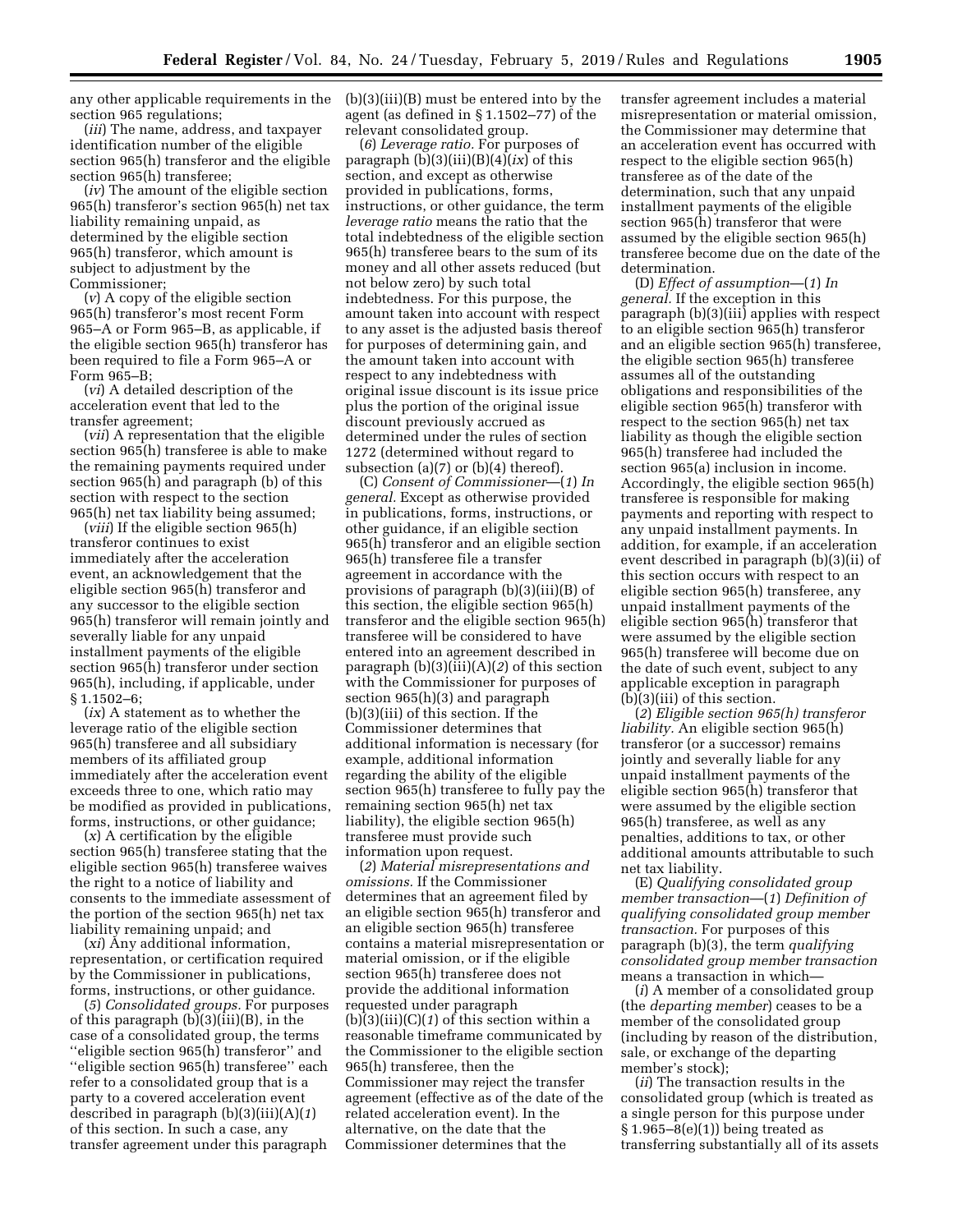for purposes of paragraph (b)(3)(ii)(B) of this section; and

(*iii*) The departing member either continues to exist immediately after the transaction or has a qualified successor.

(*2*) *Definition of qualified successor.*  For purposes of this paragraph (b)(3), the term *qualified successor* means, with respect to a departing member described in this paragraph (b)(3)(iii)(E), another domestic corporation (or consolidated group) that acquires substantially all of the assets of the departing member (including in a transaction described in section 381(a)(2)).

(*3*) *Departure of multiple members of a consolidated group.* Multiple members that deconsolidate from the same consolidated group as a result of a single transaction are treated as a single departing member to the extent that, immediately after the transaction, they become members of the same (second) consolidated group, which would be treated as a single person under § 1.965– 8(e)(1).

(c) *Section 965(i) election*—(1) *In general.* Each shareholder of an S corporation (including a person listed in  $§ 1.1362-6(b)(2)$  with respect to a trust or estate, but not a domestic passthrough entity itself) that is a United States shareholder of a deferred foreign income corporation may elect under section 965(i) and this paragraph (c) to defer the payment of the shareholder's section 965(i) net tax liability with respect to the S corporation until the shareholder's taxable year that includes a triggering event described in paragraph (c)(3) of this section. This election may be revoked only by paying the full amount of the unpaid section 965(i) net tax liability.

(2) *Manner of making election*—(i) *Eligibility.* Each shareholder with a section 965(i) net tax liability with respect to an S corporation may make the section 965(i) election with respect to such S corporation, provided that, with respect to the shareholder, none of the triggering events described in paragraph (c)(3)(ii) of this section have occurred before the election is made. Notwithstanding the preceding sentence, a shareholder that would be eligible to make the section 965(i) election but for the occurrence of an event described in paragraph (c)(3)(ii) of this section may make the section 965(i) election if an exception described in paragraph  $(c)(3)(iv)$  of this section applies.

(ii) *Timing.* A section 965(i) election must be made no later than the due date (taking into account extensions, if any) for the shareholder's return for each taxable year that includes the last day of the taxable year of the S corporation in which the S corporation has a section 965(a) inclusion to which the shareholder's section 965(i) net tax liability is attributable. Relief is not available under § 301.9100–2 or 301.9100–3 to make a late election.

(iii) *Election statement.* Except as otherwise provided in publications, forms, instructions, or other guidance, to make a section 965(i) election, a shareholder must attach a statement, signed under penalties of perjury consistent with the rules for signatures applicable to the person's return, to its return for the taxable year that includes the last day of a taxable year of the S corporation in which the S corporation has a section 965(a) inclusion to which the shareholder's section 965(i) net tax liability is attributable. The statement must include the shareholder's name, taxpayer identification number, the name and taxpayer identification number of the S corporation with respect to which the election is made, the amount described in paragraph  $(g)(10)(i)(A)$  of this section as modified by paragraph (g)(6) of this section for purposes of determining the section 965(i) net tax liability with respect to the S corporation, the amount described in paragraph (g)(10)(i)(B) of this section, and the section 965(i) net tax liability with respect to the S corporation. The statement must be filed in the manner prescribed in publications, forms, instructions, or other guidance. The attachment of an unsigned copy of the election statement to the timely-filed return for the relevant taxable year satisfies the signature requirement of this paragraph (c)(2)(iii) if the shareholder retains the original signed election statement in the manner specified by § 1.6001–1(e).

(3) *Triggering events*—(i) *In general.* If a shareholder makes a section 965(i) election with respect to an S corporation, the shareholder defers payment of its section 965(i) net tax liability with respect to the S corporation until the shareholder's taxable year that includes the occurrence of a triggering event described in paragraph (c)(3)(ii) of this section with respect to the section 965(i) net tax liability with respect to the S corporation. If a triggering event described in paragraph (c)(3)(ii) of this section with respect to an S corporation occurs, except as provided in paragraph (c)(3)(iv) of this section, the shareholder's section 965(i) net tax liability with respect to the S corporation will be assessed as an addition to tax for the shareholder's taxable year that includes the triggering event.

(ii) *Triggering events.* The following events are considered triggering events for purposes of paragraph (c)(3)(i) of this section with respect to a shareholder's section 965(i) net tax liability with respect to an S corporation—

(A) The corporation ceases to be an S corporation (determined as of the first day of the first taxable year that the corporation is not an S corporation);

(B) A liquidation, sale, exchange, or other disposition of substantially all of the assets of the S corporation (including in a title 11 or similar case), a cessation of business by the S corporation, or the S corporation ceasing to exist;

(C) The transfer of any share of stock of the S corporation by the shareholder (including by reason of death or otherwise) that results in a change of ownership for federal income tax purposes; or

(D) A determination by the Commissioner described in the second sentence of paragraph (c)(3)(iv)(C)(*2*) of this section.

(iii) *Partial transfers.* If an S corporation shareholder transfers less than all of its shares of stock of the S corporation, the transfer will be a triggering event only with respect to the portion of a shareholder's section 965(i) net tax liability that is properly allocable to the transferred shares.

(iv) *Eligible section 965(i) transferee exception*—(A) *In general.* Paragraph  $(c)(3)(i)$  of this section will not apply (such that a shareholder's section 965(i) net tax liability with respect to an S corporation will not be assessed as an addition to tax for the shareholder's taxable year that includes the triggering event) if the requirements described in paragraphs (c)(3)(iv)(A)(*1*) and (*2*) of this section are satisfied. A shareholder with respect to which a triggering event described in this paragraph  $(c)(3)(iv)(A)$ occurs is referred to as an *eligible section 965(i) transferor.* 

(*1*) *Requirement to have a covered triggering event.* The triggering event satisfies the requirements of this paragraph (c)(3)(iv)(A)(*1*) if it is described in paragraph (c)(3)(ii)(C) of this section.

(*2*) *Requirement to enter into a transfer agreement.* The shareholder with respect to which a triggering event occurs and an eligible section 965(i) transferee (as defined in paragraph  $(c)(3)(v)(B)(1)$  of this section) must enter into an agreement with the Commissioner that satisfies the requirements of paragraph  $(c)(3)(iv)(B)$ of this section.

(B) *Transfer agreement*—(*1*) *Eligibility.* A transfer agreement that satisfies the requirements of this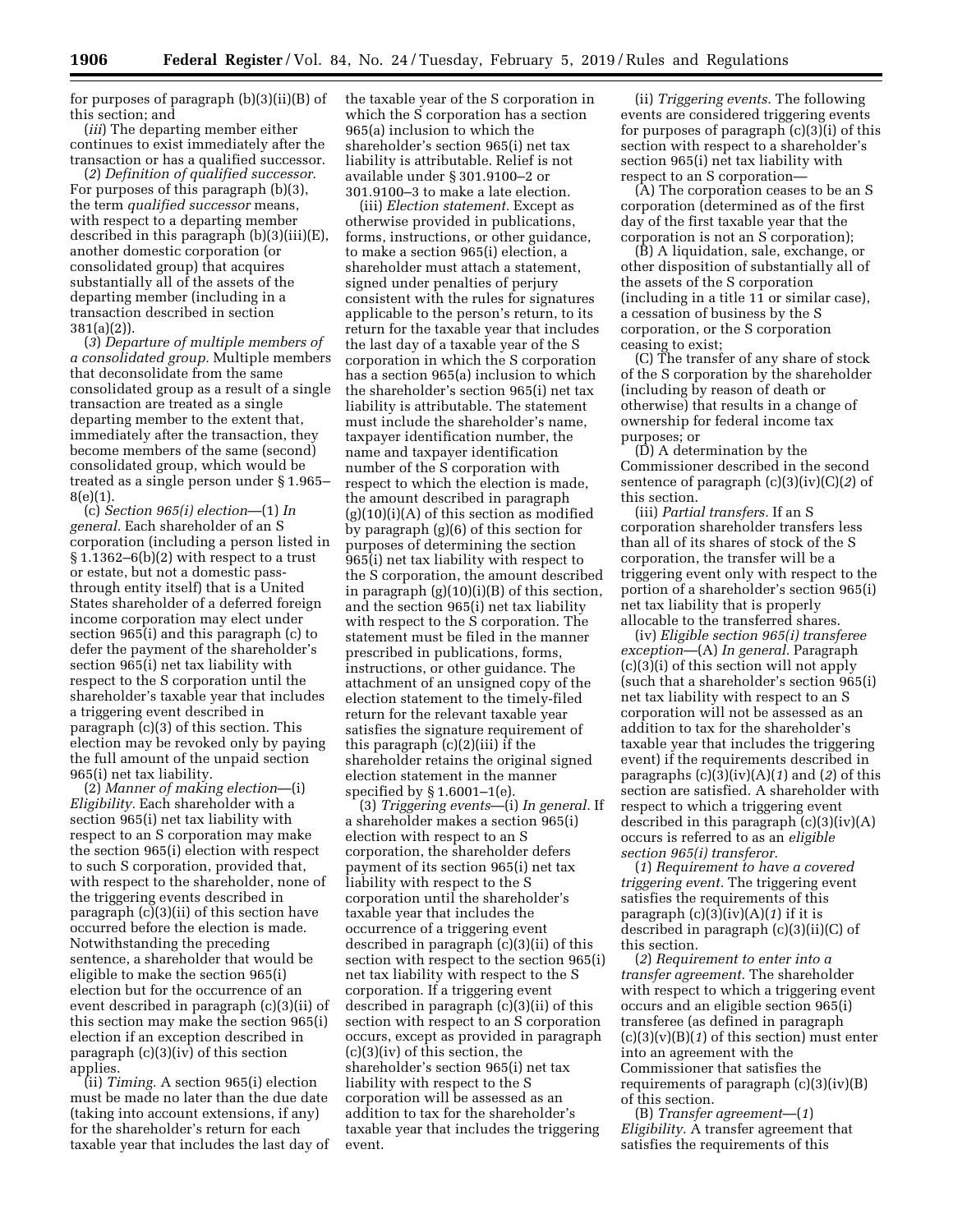paragraph (c)(3)(iv)(B) may be entered into by an eligible section 965(i) transferor and an eligible section 965(i) transferee. For this purpose, the term *eligible section 965(i) transferee* refers to a single United States person that becomes a shareholder of the S corporation (including a person listed in  $§ 1.1362-6(b)(2)$  with respect to a trust or estate, but not a domestic passthrough entity itself). In the case of a transfer that consists of multiple partial transfers (as described in paragraph (c)(3)(iii) of this section), a transfer agreement that satisfies the requirements of this paragraph (c)(3)(iv)(B) may be entered into by an eligible section 965(i) transferor and an eligible section 965(i) transferee for each partial transfer.

(*2*) *Filing requirements*—(*i*) *In general.*  A transfer agreement must be timely filed. Except as provided in paragraphs (c)(3)(iv)(B)(*2*)(*ii*) and (*iii*) of this section, a transfer agreement is considered timely filed only if the transfer agreement is filed within 30 days of the date that the triggering event occurs. The transfer agreement must be filed in accordance with the rules provided in publications, forms, instructions, or other guidance. In addition, a duplicate copy of the transfer agreement must be attached to the returns of both the eligible section 965(i) transferee and the eligible section 965(i) transferor for the taxable year during which the triggering event occurs filed by the due date (taking into account extensions, if any) for such returns. Relief is not available under § 301.9100–2 or 301.9100–3 to file a transfer agreement late.

(*ii*) *Transition rule.* If a triggering event occurs on or before February 5, 2019, the transfer agreement must be filed by March 7, 2019, to be considered timely filed.

(*iii*) *Death of eligible section 965(i) transferor.* If the triggering event is the death of the eligible section 965(i) transferor, the transfer agreement must be filed by the later of the unextended due date for the eligible section 965(i) transferor's final income tax return or March 7, 2019.

(*3*) *Signature requirement.* The transfer agreement that is filed within 30 days of the triggering event or by the due date specified in paragraph (c)(3)(iv)(B)(*2*)(*ii*) or (*iii*) of this section must be signed under penalties of perjury by a person who is authorized to sign a return on behalf of the eligible section 965(i) transferor and a person who is authorized to sign a return on behalf of the eligible section 965(i) transferee.

(*4*) *Terms of agreement.* A transfer agreement under this paragraph

(c)(3)(iv)(B) must be entitled ''Transfer Agreement Under Section 965(i)(2)'' and must contain the following information and representations:

(*i*) A statement that the document constitutes an agreement by the eligible section 965(i) transferee to assume the liability of the eligible section 965(i) transferor for the unpaid portion of the section 965(i) net tax liability, or, in the case of a partial transfer, for the unpaid portion of the section 965(i) net tax liability attributable to the transferred stock;

(*ii*) A statement that the eligible section 965(i) transferee agrees to comply with all of the conditions and requirements of section 965(i) and paragraph (c) of this section, including the annual reporting requirement, as well as any other applicable requirements in the section 965 regulations;

(*iii*) The name, address, and taxpayer identification number of the eligible section 965(i) transferor and the eligible section 965(i) transferee;

(*iv*) The amount of the eligible section 965(i) transferor's unpaid section 965(i) net tax liability or, in the case of a partial transfer, the unpaid portion of the section 965(i) net tax liability attributable to the transferred stock, each as determined by the eligible section 965(i) transferor, which amount is subject to adjustment by the Commissioner;

(*v*) A copy of the eligible section 965(i) transferor's most recent Form 965–A, if the eligible section 965(i) transferor has been required to file a Form 965–A;

(*vi*) A detailed description of the triggering event that led to the transfer agreement, including the name and taxpayer identification number of the S corporation with respect to which the section 965(i) election was effective;

(*vii*) A representation that the eligible section 965(i) transferee is able to pay the section 965(i) net tax liability being assumed;

(*viii*) An acknowledgement that the eligible section 965(i) transferor and any successor to the eligible section 965(i) transferor will remain jointly and severally liable for the section 965(i) net tax liability being assumed by the eligible section 965(i) transferee.

(*ix*) A statement as to whether the leverage ratio of the eligible section 965(i) transferee immediately after the triggering event exceeds three to one, which ratio may be modified as provided in publications, forms, instructions, or other guidance;

(*x*) Any additional information, representation, or certification required

by the Commissioner in publications, forms, instructions, or other guidance.

(*5*) *Special rule in the case of death of eligible section 965(i) transferor.*  Except in the case of transfers to trusts, if the triggering event is the death of the eligible section 965(i) transferor, and the identity of the beneficiary or beneficiaries (in the case of multiple partial transfers) is determined as of the due date for the transfer agreement described in paragraph (c)(3)(iv)(B)(*2*)(*iii*) of this section, then the transfer may be treated as a transfer directly between the eligible 965(i) transferor and the beneficiary or beneficiaries. If, however, the identity of the beneficiary or beneficiaries is not determined as of the due date for the transfer agreement described in paragraph (c)(3)(iv)(B)(*2*)(*iii*) of this section, then the transfer must be treated first as a transfer between the eligible section 965(i) transferor and his or her estate at the time of death and second as a transfer between the estate and the beneficiary or beneficiaries when the shares are actually transferred to the beneficiary or beneficiaries. Separate transfer agreements must be filed for each transfer. The transfer from the eligible section 965(i) transferor to his or her estate is a transfer resulting from a triggering event that is the death of the eligible section 965(i) transferor, and the transfer agreement is subject to the timing rules in paragraph (c)(3)(iv)(B)(*2*)(*iii*) of this section. The transfer from the estate to the beneficiary or beneficiaries is not a transfer resulting from a triggering event that is the death of the eligible section 965(i) transferor, and the transfer agreement is subject to the timing rules in paragraph (c)(3)(iv)(B)(*2*)(*i*) and (*ii*) of this section.

(*6*) *Leverage ratio.* For purposes of paragraph (c)(3)(iv)(B)(4)(*ix*) of this section, and except as otherwise provided in publications, forms, instructions, or other guidance, the term *leverage ratio* means the ratio that the total indebtedness of the eligible section 965(i) transferee bears to the sum of its money and all other assets reduced (but not below zero) by such total indebtedness. For this purpose, the amount taken into account with respect to any asset is the adjusted basis thereof for purposes of determining gain, and the amount taken into account with respect to any indebtedness with original issue discount is its issue price plus the portion of the original issue discount previously accrued as determined under the rules of section 1272 (determined without regard to subsection (a) $(7)$  or (b) $(4)$  thereof).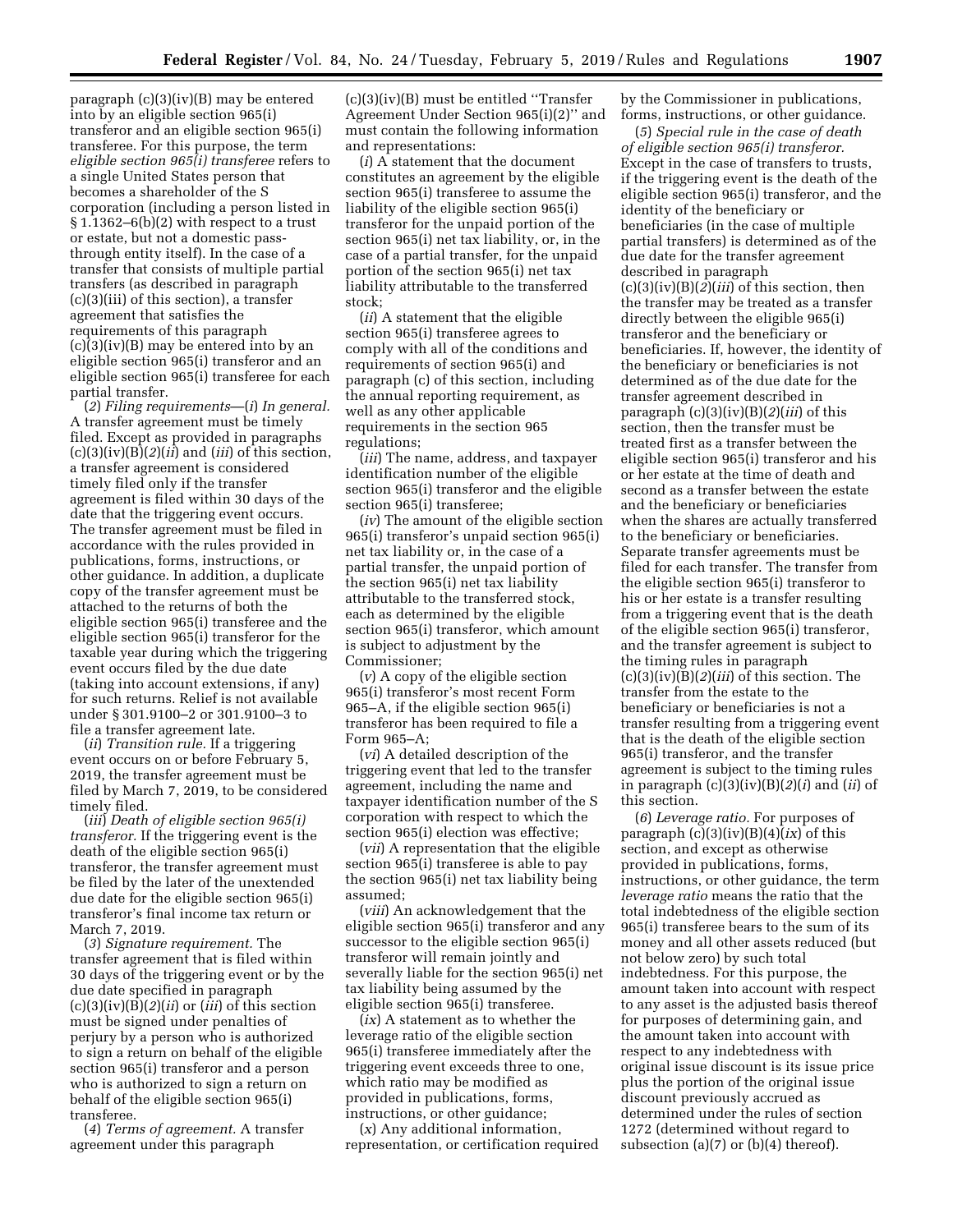(C) *Consent of Commissioner*—(*1*) *In general.* Except as otherwise provided in publications, forms, instructions, or other guidance, if an eligible section 965(i) transferor and an eligible section 965(i) transferee file a transfer agreement in accordance with the provisions of paragraph (c)(3)(iv)(B) of this section, the eligible section 965(i) transferor and the eligible section 965(i) transferee will be considered to have entered into an agreement with the Commissioner for purposes of section  $965(i)(2)$  and paragraph  $(c)(3)(iv)$  of this section. If the Commissioner determines that additional information is necessary (for example, additional information regarding the ability of the eligible section 965(i) transferee to pay the eligible section 965(i) transferor's unpaid section 965(i) net tax liability), the eligible section 965(i) transferee must provide such information upon request.

(*2*) *Material misrepresentations and omissions.* If the Commissioner determines that an agreement filed by an eligible section 965(i) transferor and an eligible section 965(i) transferee contains a material misrepresentation or material omission, or if the eligible section 965(i) transferee does not provide the additional information requested under paragraph (c)(3)(iv)(C)(*1*) of this section within a reasonable timeframe communicated by the Commissioner to the eligible section 965(i) transferee, then the Commissioner may reject the transfer agreement (effective as of the date of the related triggering event). In the alternative, on the date that the Commissioner determines that the transfer agreement includes a material misrepresentation or material omission, the Commissioner may determine that a triggering event has occurred with respect to the eligible section 965(i) transferee as of the date of the determination, such that the unpaid section 965(i) net tax liability of the eligible section 965(i) transferor that was assumed by the eligible section 965(i) transferee becomes due on the date of the determination.

(D) *Effect of assumption*—(*1*) *In general.* When the exception in this paragraph (c)(3)(iv) applies with respect to an eligible section 965(i) transferor and an eligible section 965(i) transferee, the eligible section 965(i) transferee assumes all of the outstanding obligations and responsibilities of the eligible section 965(i) transferor with respect to the section 965(i) net tax liability with respect to the S corporation as though the eligible section 965(i) transferee had included the section 965(a) inclusion in income. Accordingly, the eligible section 965(i)

transferee is responsible for making payments and reporting with respect to any unpaid section 965(i) net tax liability with respect to the S corporation. In addition, for example, if a triggering event described in paragraph (c)(3)(ii) of this section occurs with respect to an eligible section 965(i) transferee, any unpaid portion of the section 965(i) net tax liability of the eligible section 965(i) transferor that was assumed by the eligible section 965(i) transferee becomes due on the date of such event, subject to any applicable exception in paragraph  $(c)(3)(iv)$  or  $(v)$  of this section.

(*2*) *Eligible section 965(i) transferor liability.* An eligible section 965(i) transferor remains jointly and severally liable for any unpaid installment payments of the eligible section 965(i) transferor that were assumed by the eligible section 965(i) transferee, as well as any penalties, additions to tax, or other additional amounts attributable to such net tax liability.

(v) *Coordination with section 965(h) election*—(A) *In general.* Subject to the limitation described in paragraph  $(c)(3)(v)(D)$  of this section, a shareholder that has made a section 965(i) election with respect to an S corporation, upon the occurrence of a triggering event with respect to such S corporation, may make a section 965(h) election with respect to the portion of the shareholder's section 965(i) net tax liability with respect to such S corporation that is assessed as an addition to tax for the shareholder's taxable year that includes the triggering event pursuant to paragraph (c)(3)(i) of this section as if such portion were a section 965(h) net tax liability.

(B) *Timing for election.* A section 965(h) election made pursuant to section 965(i)(4) and paragraph  $(c)(3)(v)(A)$  of this section must be made no later than the due date (taking into account extensions, if any) for the shareholder's return for the taxable year in which the triggering event with respect to the S corporation occurs. Relief is not available under § 301.9100– 2 or § 301.9100–3 to make a late election.

(C) *Due date for installment.* If a shareholder makes a section 965(h) election pursuant to section 965(i)(4) and paragraph  $(c)(3)(v)(A)$  of this section, the payment of the first installment (as described in paragraph (b)(1)(i) of this section) must be made no later than the due date (without regard to extensions) for the shareholder's return of tax for the taxable year in which the triggering event with respect to the S corporation occurs.

(D) *Limitation*—(*1*) *In general.*  Notwithstanding paragraph  $(c)(3)(v)(A)$ 

of this section, if the triggering event with respect to an S corporation is a triggering event described in paragraph (c)(3)(ii)(B) of this section, then the section 965(h) election may only be made with the consent of the Commissioner.

(*2*) *Manner of obtaining consent*—(*i*) *In general.* In order to obtain the consent of the Commissioner as required by paragraph (c)(3)(v)(D)(*1*) of this section, the shareholder intending to make the section 965(h) election must file the agreement described in paragraph  $(c)(3)(v)(D)(4)$  of this section within 30 days of the occurrence of the triggering event, except as described in paragraph  $(c)(3)(v)(D)(2)(ii)$  of this section. The agreement must be filed in accordance with the rules provided in publications, forms, instructions, or other guidance. In addition, a duplicate copy of the agreement must be filed, with the shareholder's timely-filed return for the taxable year during which the triggering event occurs (taking into account extensions, if any), along with the election statement described in paragraph (b)(2)(iii) of this section. Relief is not available under § 301.9100– 2 or § 301.9100–3 to file an agreement late.

(*ii*) *Transition rule.* If a triggering event occurs on or before February 5, 2019, the agreement must be filed by March 7, 2019, in order to be considered timely filed.

(*3*) *Signature requirement.* The agreement that is filed within 30 days of the triggering event or by the due date specified in paragraph (c)(3)(v)(D)(*2*)(*ii*) of this section must be signed under penalties of perjury by the shareholder.

(*4*) *Terms of agreement.* The agreement under this paragraph (c)(3)(v)(D) must be entitled ''Consent Agreement Under Section 965(i)(4)(D)'' and must contain the following information and representations—

(*i*) A statement that the shareholder agrees to comply with all of the conditions and requirements of section 965(h) and paragraph (b) of this section, as well as any other applicable requirements in the section 965 regulations;

(*ii*) The name, address, and taxpayer identification number of the shareholder;

(*iii*) The amount of the section 965(i) net tax liability under section 965 remaining unpaid with respect to which the section 965(h) election is made pursuant to section 965(i)(4)(D) and paragraph  $(c)(3)(v)(A)$  of this section, as determined by the shareholder, which amount is subject to adjustment by the Commissioner; and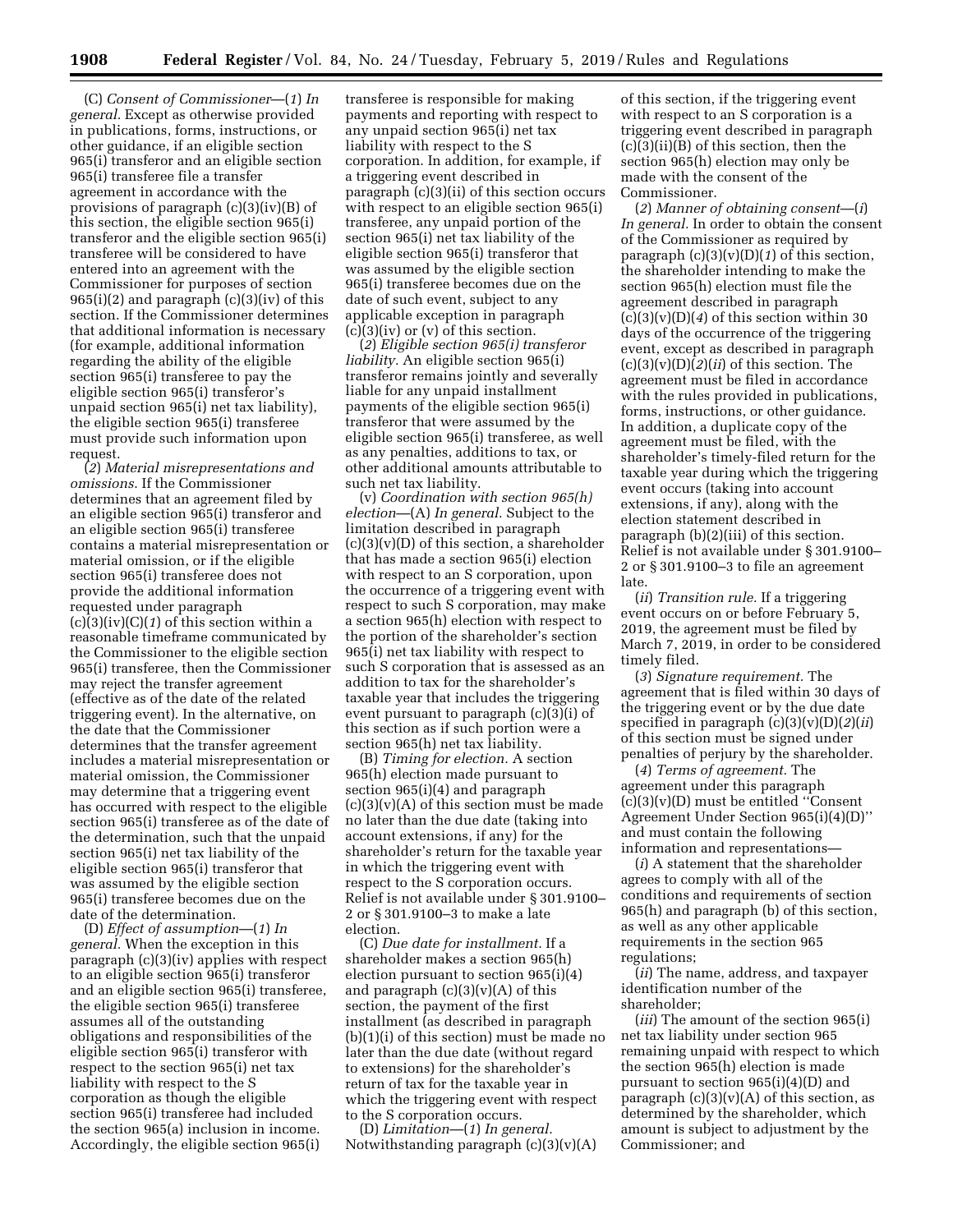(*iv*) A representation that the shareholder is able to make the payments required under section 965(h) and paragraph (b) of this section with respect to the portion of the total net tax liability under section 965 remaining unpaid described in paragraph  $(c)(3)(v)(D)(4)(iii)$  of this section.

(*v*) A statement as to whether the leverage ratio of the shareholder and all subsidiary members of its affiliated group immediately following the triggering event exceeds three to one; and

(*vi*) Any additional information, representation, or certification required by the Commissioner in publications, forms, instructions, or other guidance.

(*5*) *Consent of Commissioner*—(*i*) *In general.* If a shareholder files an agreement in accordance with the provisions of paragraph (c)(3)(v)(D) of this section, the shareholder will be considered to have obtained the consent of the Commissioner for purposes of section 965(i)(4)(D) and paragraph  $(c)(3)(v)(D)(1)$  of this section. However, if the Commissioner reviews the agreement and determines that additional information is necessary, the shareholder must provide such information upon request.

(*ii*) *Material misrepresentations and omissions.* If the Commissioner determines that an agreement filed by a shareholder in accordance with the provisions of this paragraph  $(c)(3)(v)(D)$ contains a material misrepresentation or material omission, or if the shareholder does not provide the additional information requested under paragraph  $(c)(3)(v)(D)(5)(i)$  of this section within a reasonable timeframe communicated by the Commissioner to the shareholder, then the Commissioner may reject the agreement (effective as of the date of the related triggering event).

(*6*) *Leverage ratio.* For purposes of paragraph  $(c)(3)(v)(D)(4)(v)$  of this section, and except as otherwise provided in publications, forms, instructions, or other guidance, the term *leverage ratio* means the ratio that the total indebtedness of the shareholder bears to the sum of its money and all other assets reduced (but not below zero) by such total indebtedness. For this purpose, the amount taken into account with respect to any asset is the adjusted basis thereof for purposes of determining gain, and the amount taken into account with respect to any indebtedness with original issue discount is its issue price plus the portion of the original issue discount previously accrued as determined under the rules of section 1272 (determined without regard to subsection (a)(7) or  $(b)(4)$  thereof).

(4) *Joint and several liability.* If any shareholder of an S corporation makes a section 965(i) election, the S corporation is jointly and severally liable for the payment of the shareholder's section 965(i) net tax liability with respect to the S corporation, as well as any penalties, additions to tax, or other additional amounts attributable to such net tax liability.

(5) *Extension of limitation on collection.* If an S corporation shareholder makes a section 965(i) election with respect to its section 965(i) net tax liability with respect to an S corporation, any limitation on the time period for the collection of the net tax liability shall not begin before the date of the triggering event with respect to the section 965(i) net tax liability.

(6) *Annual reporting requirement*—(i) *In general.* A shareholder that makes a section 965(i) election with respect to its section 965(i) net tax liability with respect to an S corporation is required to report the amount of its deferred net tax liability on its return of tax for the taxable year in which the election is made and on the return of tax for each subsequent taxable year until such net tax liability has been fully assessed.

(ii) *Failure to report.* If a shareholder fails to report the amount of its deferred net tax liability as required with respect to any taxable year by the due date (taking into account extensions, if any) for the return of tax for that taxable year, five percent of such deferred net tax liability will be assessed as an addition to tax for such taxable year.

(d) *Section 965(m) election and special rule for real estate investment trusts*—(1) *In general.* A real estate investment trust may elect under section 965(m) and this paragraph (d) to defer the inclusion in gross income (for purposes of the computation of real estate investment trust taxable income under section 857(b)) of its REIT section 965 amounts and include them in income according to the schedule described in paragraph (d)(2) of this section. This election is revocable only by including in gross income (for purposes of the computation of real estate investment trust taxable income under section 857(b)) the full amount of the REIT section 965 amounts.

(2) *Inclusion schedule for section 965(m) election.* If a real estate investment trust makes the section 965(m) election, the REIT section 965 amounts will be included in the real estate investment trust's gross income as follows—

(i) Eight percent of the REIT section 965 amounts in each taxable year in the five-taxable year period beginning with

the taxable year the amount would otherwise be included;

(ii) Fifteen percent of the REIT section 965 amounts in the first year following the five year period described in paragraph (d)(2)(i) of this section;

(iii) Twenty percent of the REIT section 965 amounts in the second year following the five year period described in paragraph (d)(2)(i) of this section; and

(iv) Twenty-five percent of the REIT section 965 amounts in the third year following the five year period described in paragraph (d)(2)(i) of this section.

(3) *Manner of making election*—(i) *Eligibility.* A real estate investment trust with section 965(a) inclusions may make the section 965(m) election.

(ii) *Timing.* A section 965(m) election must be made no later than the due date (taking into account extensions, if any) for the return for the first year of the five year period described in paragraph (d)(2)(i) of this section. Relief is not available under § 301.9100–2 or § 301.9100–3 to make a late election.

(iii) *Election statement.* Except as otherwise provided in publications, forms, instructions, or other guidance, to make a section 965(m) election, a real estate investment trust must attach a statement, signed under penalties of perjury consistent with the rules for signatures applicable to the person's return, to its return for the taxable year in which it would otherwise be required to include the REIT section 965 amounts in gross income. The statement must include the real estate investment trust's name, taxpayer identification number, REIT section 965 amounts, and the anticipated amounts of each portion of the REIT section 965 amounts described under paragraph (d)(2) of this section, and the statement must be filed in the manner prescribed in publications, forms, instructions, or other guidance. The attachment of an unsigned copy of the election statement to the timely-filed return for the relevant taxable year satisfies the signature requirement of this paragraph (d)(3)(iii) if the real estate investment trust retains the original signed election statement in the manner specified by § 1.6001–1(e).

(4) *Coordination with section 965(h).*  A real estate investment trust that makes the section 965(m) election may not also make a section 965(h) election for any year with respect to which a section 965(m) election is in effect.

(5) *Acceleration of inclusion.* If a real estate investment trust makes a section 965(m) election and subsequently there is a liquidation, sale, exchange, or other disposition of substantially all of the assets of the real estate investment trust (including in a title 11 or similar case), or a cessation of business by the real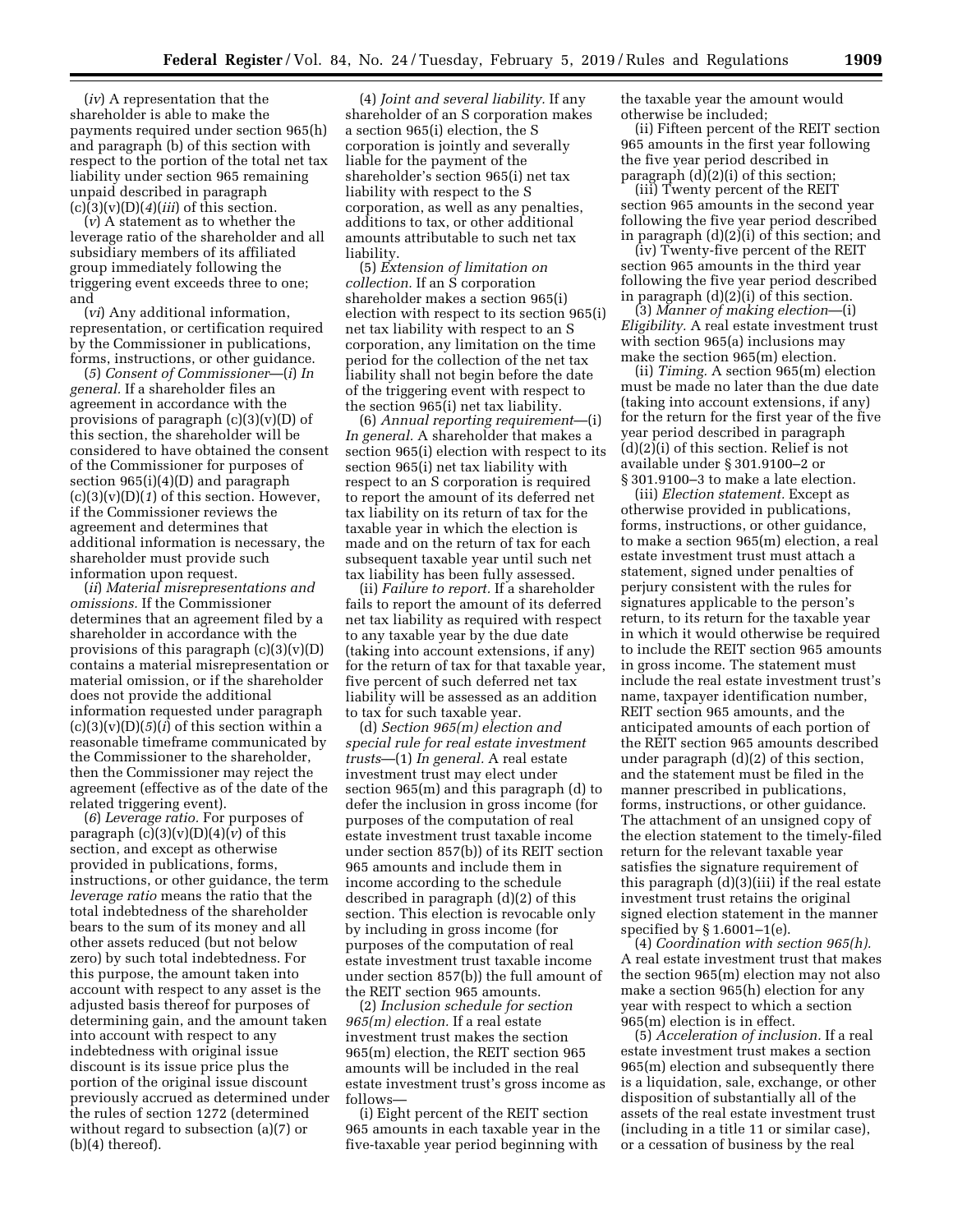estate investment trust, any amount not yet included in gross income (for purposes of the computation of real estate investment trust taxable income under section 857(b)) as a result of the section 965(m) election will be so included as of the day before the date of the event. The unpaid portion of any tax liability with respect to such inclusion will be due on the date of the event (or in the case of a title 11 or similar case, the day before the petition is filed).

(6) *Treatment of section 965(a) inclusions of a real estate investment trust.* Regardless of whether a real estate investment trust has made a section 965(m) election, and regardless of whether it is a United States shareholder of a deferred foreign income corporation, any section 965(a) inclusions of the real estate investment trust are not taken into account as gross income of the real estate investment trust for purposes of applying paragraphs (2) and (3) of section 856(c) for any taxable year for which the real estate investment trust takes into account a section 965(a) inclusion, including pursuant to paragraph (d)(2) of this section.

(e) *Section 965(n) election*—(1) *In general*—(i) *General rule.* A person may elect to not take into account the amount described in paragraph (e)(1)(ii) of this section in determining its net operating loss under section 172 for the taxable year or in determining the amount of taxable income for such taxable year (computed without regard to the deduction allowable under section 172) that may be reduced by net operating loss carryovers or carrybacks to such taxable year under section 172. The election for each taxable year is irrevocable.

(ii) *Applicable amount for section 965(n) election.* If a person makes a section 965(n) election, the amount referred to in paragraph (e)(1)(i) of this section is the sum of—

(A) The person's section 965(a) inclusions for the taxable year reduced by the person's section 965(c) deductions for the taxable year, and

(B) In the case of a domestic corporation, the taxes deemed paid under section 960(a)(1) for the taxable year with respect to the person's section 965(a) inclusions that are treated as dividends under section 78.

(iii) *Scope of section 965(n) election.*  If a person makes a section 965(n) election, the election applies to both net operating losses for the taxable year for which the election is made and the net operating loss carryovers or carrybacks to such taxable year, each in their entirety. Any section 965(n) election

made by the agent (within the meaning of § 1.1502–77) of a consolidated group applies to all net operating losses available to the consolidated group, including all components of the consolidated net operating loss deduction (as defined in § 1.1502– 21(a)).

(iv) [Reserved]

(2) *Manner of making election*—(i) *Eligibility.* A person with a section 965(a) inclusion may make the section 965(n) election.

(ii) *Timing.* A section 965(n) election must be made no later than the due date (taking into account extensions, if any) for the person's return for the taxable year to which the election applies. Relief is not available under § 301.9100– 2 or § 301.9100–3 to make a late election.

(iii) *Election statement.* Except as otherwise provided in publications, forms, instructions, or other guidance, to make a section 965(n) election, a person must attach a statement, signed under penalties of perjury consistent with the rules for signatures applicable to the person's return, to its return for the taxable year to which the election applies. The statement must include the person's name, taxpayer identification number, the amounts described in section  $965(n)(2)(A)$  and paragraph  $(e)(1)(ii)(A)$  of this section and section  $965(n)(2)(B)$  and paragraph  $(e)(1)(ii)(B)$ of this section, and the sum thereof, and the statement must be filed in the manner prescribed in publications, forms, instructions, or other guidance. The attachment of an unsigned copy of the election statement to the timely-filed return for the relevant taxable year satisfies the signature requirement of this paragraph (e)(2)(iii) if the person making the election retains the original signed election statement in the manner specified by § 1.6001–1(e).

(f) *Election to use alternative method for calculating post-1986 earnings and profits*—(1) *Effect of election for specified foreign corporations that do not have a 52–53-week taxable year.* If an election is made under this paragraph (f) with respect to a specified foreign corporation that does not have a 52–53-week taxable year, the amount of the post-1986 earnings and profits (including a deficit) as of the E&P measurement date on November 2, 2017, is determined under paragraph (f)(3) of this section. The election described in this paragraph (f) is irrevocable. A specified foreign corporation that does not have a 52–53 week taxable year may not use the alternative method of determination in paragraph (f)(3) of this section for purposes of determining its post-1986

earnings and profits on the E&P measurement date on December 31, 2017.

(2) *Effect of election for specified foreign corporations that have a 52–53 week taxable year.* If an election is made under this paragraph (f) with respect to a specified foreign corporation that has a 52–53-week taxable year, the amount of the post-1986 earnings and profits (including a deficit) as of both E&P measurement dates is determined under paragraph (f)(3) of this section. The election described in this paragraph (f) is irrevocable.

(3) *Computation of post-1986 earnings and profits using alternative method.*  With respect to an E&P measurement date, the post-1986 earnings and profits of a specified foreign corporation for which an election is properly made equals the sum of—

(i) The specified foreign corporation's post-1986 earnings and profits (including a deficit) determined as of the notional measurement date, as if it were an E&P measurement date, plus

(ii) The specified foreign corporation's annualized earnings and profits amount with respect to the notional measurement date.

(4) *Definitions*—(i) *52–53-week taxable year.* The term *52–53-week taxable year* means a taxable year described in § 1.441–2(a)(1).

(ii) *Annualized earnings and profits amount.* The term *annualized earnings and profits amount* means, with respect to a specified foreign corporation, an E&P measurement date, and a notional measurement date, the amount equal to the product of the number of days between the notional measurement date and the E&P measurement date (not including the former, but including the latter) multiplied by the daily earnings amount of the specified foreign corporation. The annualized earnings and profits amount is expressed as a negative number if the E&P measurement date precedes the notional measurement date.

(iii) *Daily earnings amount.* The term *daily earnings amount* means, with respect to a specified foreign corporation and a notional measurement date, the post-1986 earnings and profits (including a deficit) of the specified foreign corporation determined as of the close of the notional measurement date that were earned (or incurred) during the specified foreign corporation's taxable year that includes the notional measurement date, divided by the number of days that have elapsed in such taxable year as of the close of the notional measurement date.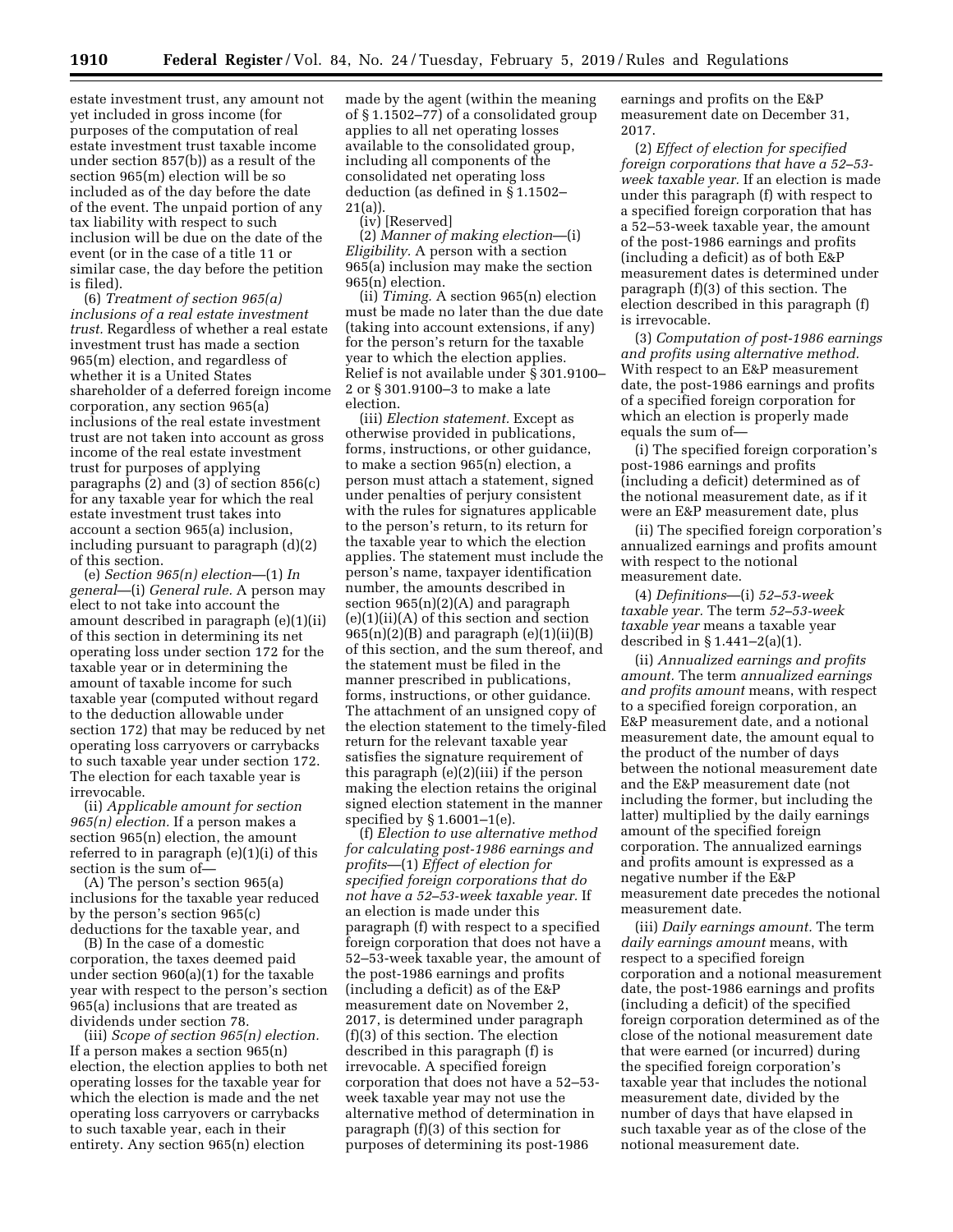(iv) *Notional measurement date.* The term *notional measurement date*  means—

(A) With respect to an E&P measurement date of a specified foreign corporation with a 52–53-week taxable year, the closest end of a fiscal month to such E&P measurement date, and

(B) With respect to the E&P measurement date on November 2, 2017, of all specified foreign corporations not described in paragraph  $(f)(4)(iv)(A)$  of this section, October 31, 2017.

(5) *Manner of making election*—(i) *Eligibility.* An election with respect to a specified foreign corporation to use the alternative method of calculating post-1986 earnings and profits as of an E&P measurement date pursuant to this paragraph (f) must be made on behalf of the specified foreign corporation by a controlling domestic shareholder (as defined in  $\S 1.964-1(c)(5)$  pursuant to the rules of  $\S 1.964-1(c)(3)$ , except that the controlling domestic shareholder is not required to file the statement described in § 1.964–1(c)(3)(ii).

(ii) *Timing.* An election under this paragraph (f) must be made no later than the due date (taking into account extensions, if any) for the person's return for the first taxable year in which the person has a section 965(a) inclusion amount with respect to the specified foreign corporation or in which the person takes into account a specified E&P deficit with respect to the specified corporation for purposes of computing a section 965(a) inclusion amount with respect to another specified foreign corporation. Relief is not available under § 301.9100–2 or § 301.9100–3 to make a late election.

(iii) *Election statement.* Except as otherwise provided in publications, forms, instructions, or other guidance, to make an election under this paragraph (f), a person must attach a statement, signed under penalties of perjury consistent with the rules for signatures applicable to the person's return, to the person's return for the taxable year described in paragraph (f)(5)(ii) of this section. The statement must include the person's name, taxpayer identification number, and the name and taxpayer identification number, if any, of each of the specified foreign corporations with respect to which the election is made, and the statement must be filed in the manner prescribed in instructions or other guidance. The attachment of an unsigned copy of the election statement to the timely-filed return for the relevant taxable year satisfies the signature requirement of this paragraph (f)(5)(iii) if the person making the election retains

the original signed election statement in the manner specified by § 1.6001–1(e).

(6) *Examples.* The following examples illustrate the application of this paragraph (f).

*Example 1.* (i)(A) *Facts.* FS, a foreign corporation, has a calendar year taxable year, and as of October 31, 2017, FS has post-1986 earnings and profits of 10,000u, 3,040u of which were earned during the taxable year that includes October 31, 2017. An election is properly made under paragraph (f)(5) of this section with respect to FS, allowing FS to determine its post-1986 earnings and profits under the alternative method with respect to its E&P measurement date on November 2, 2017.

(B) *Analysis.* As of the close of October 31, 2017, the notional measurement date with respect to the E&P measurement date on November 2, 2017, 304 days have elapsed in the taxable year of FS that includes October 31, 2017. Therefore, FS's daily earnings amount is 10u (3,040u divided by 304), and FS's annualized earnings and profits amount is 20u (10u multiplied by 2 (the number of days between the notional measurement date on October 31, 2017, and the E&P measurement date on November 2, 2017)). Accordingly, FS's post-1986 earnings and profits as of November 2, 2017, are 10,020u (its post-1986 earnings and profits as of October 31, 2017 (10,000u), plus its annualized earnings and profits amount (20u)).

*Example 2.* (ii)(A) *Facts.* The facts are the same as in paragraph  $(f)(6)(i)(A)$  of this section (the facts in *Example 1*), except that a deficit of 3,040u was incurred during the taxable year that includes October 31, 2017.

(B) *Analysis.* The analysis is the same as in paragraph (f)(6)(i)(B) of this section (the analysis in *Example 1*), except that FS's daily earnings amount is (10u) ((3,040u) divided by 304), and FS's annualized earnings and profits amount is (20u) ((10u) multiplied by 2 (the number of days between the notional measurement date on October 31, 2017, and the E&P measurement date on November 2, 2017)). Accordingly, FS's post-1986 earnings and profits as of November 2, 2017, are 9,980u (its post-1986 earnings and profits as of October 31, 2017 (10,000u), plus its annualized earnings and profits amount  $((20u))$ .

(g) *Definitions.* This paragraph (g) provides definitions that apply for purposes of this section.

(1) *Deferred net tax liability.* The term *deferred net tax liability* means, with respect to any taxable year of a person, the amount of the section 965(i) net tax liability the payment of which has been deferred under section 965(i) and paragraph (c) of this section.

(2) *REIT section 965 amounts.* The term *REIT section 965 amounts* means, with respect to a real estate investment trust and a taxable year of the real estate investment trust, the aggregate amount of section 965(a) inclusions and section 965(c) deductions that would (but for section  $965(m)(1)(B)$  and paragraph  $(d)$ 

of this section) be taken into account in determining the real estate investment trust's income for the taxable year.

(3) *Section 965(h) election.* The term *section 965(h) election* means the election described in section 965(h)(1) and paragraph (b)(1) of this section.

(4) *Section 965(h) net tax liability.*  The term *section 965(h) net tax liability*  means, with respect to a person that has made a section 965(h) election, the total net tax liability under section 965 reduced by the aggregate amount of the person's section 965(i) net tax liabilities, if any, with respect to which section 965(i) elections are effective.

(5) *Section 965(i) election.* The term *section 965(i) election* means the election described in section 965(i)(1) and paragraph (c)(1) of this section.

(6) *Section 965(i) net tax liability.* The term *section 965(i) net tax liability*  means, with respect to an S corporation and a shareholder of the S corporation, in the case in which a section 965(i) election is made, the amount determined pursuant to paragraph (g)(10)(i) of this section by adding before the word "over" in  $(g)(10)(i)(A)$  of this section ''determined as if the only section 965(a) inclusions included in income by the person are domestic passthrough entity shares of section 965(a) inclusions by the S corporation with respect to deferred foreign income corporations of which the S corporation is a United States shareholder.''

(7) *Section 965(m) election.* The term *section 965(m) election* means the election described in section  $965(m)(1)(B)$  and paragraph  $(d)(1)$  of this section.

(8) *Section 965(n) election.* The term *section 965(n) election* means the election described in section 965(n)(1) and paragraph (e)(1)(i) of this section.

(9) *Specified individual.* The term *specified individual* means, with respect to a taxable year, a person described in  $§ 1.6081-5(a)(5)$  or  $\overline{6}$ ) who receives an extension of time to file and pay under § 1.6081–5(a) for the taxable year.

(10) *Total net tax liability under section 965*—(i) *General rule.* The term *total net tax liability under section 965*  means, with respect to a person, the excess (if any) of—

(A) The person's net income tax for the taxable year in which the person includes a section 965(a) inclusion in income, over—

(B) The person's net income tax for the taxable year determined—

(*1*) Without regard to section 965, and (*2*) Without regard to any income, deduction, or credit properly attributable to a dividend received (directly or through a chain of ownership described in section 958(a))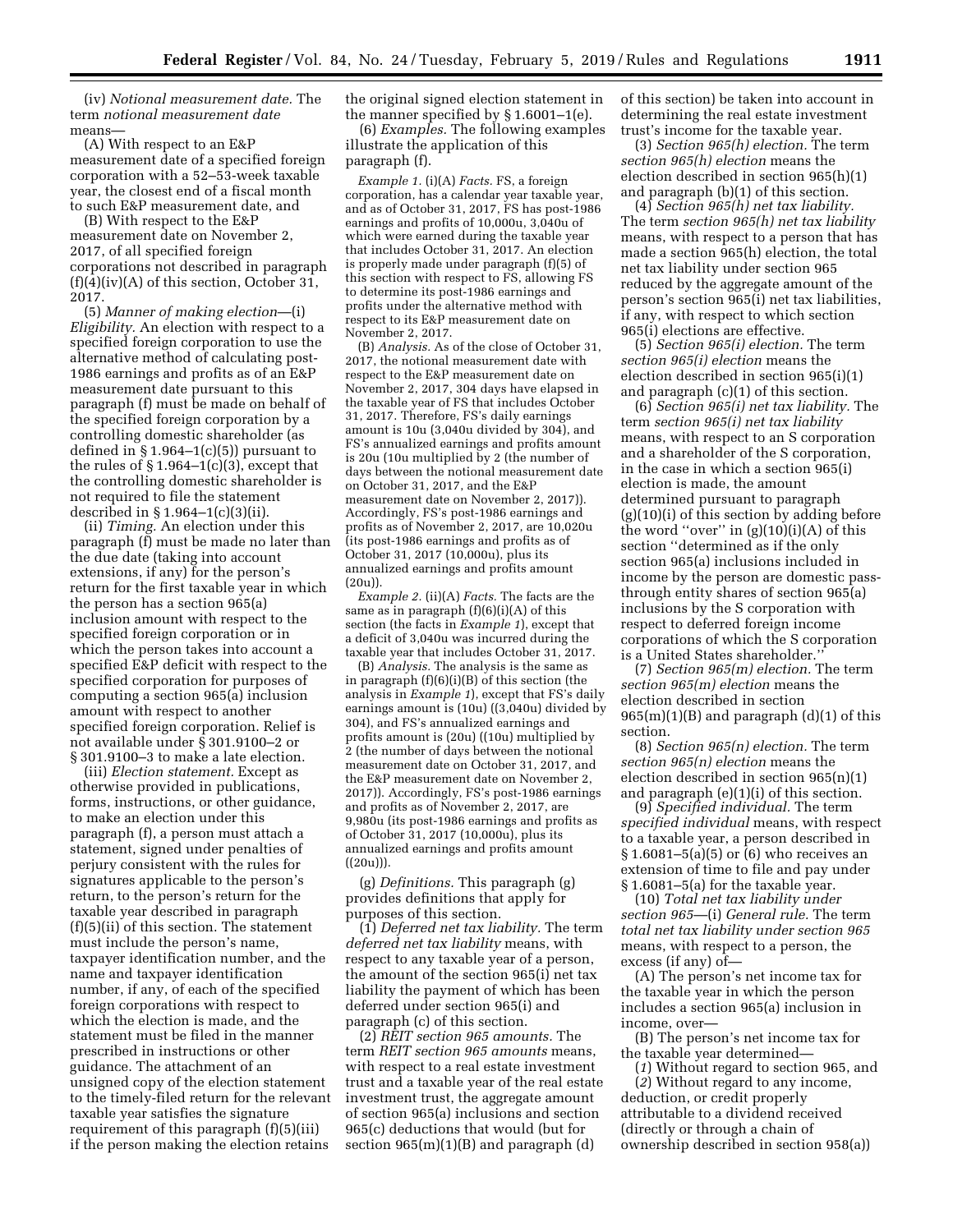by the person (or, in the case of a domestic pass-through owner, by the person's domestic pass-through entity) from, or an inclusion under sections  $951(a)(1)(B)$  and  $956$  with respect to, a deferred foreign income corporation and paid during, or included with respect to, the deferred foreign income corporation's inclusion year.

(ii) *Net income tax.* For purposes of this paragraph (g)(10), the term *net income tax* means the regular tax liability (as defined in section 26(b)) reduced by the credits allowed under subparts A, B, and D of part IV of subchapter A of chapter 1 of subtitle A of the Internal Revenue Code.

(iii) *Foreign tax credits.* The foreign tax credit disregarded in determining net income tax determined under paragraph (g)(10)(i)(B) of this section includes the credit for foreign income taxes deemed paid with respect to section 965(a) inclusions or foreign income taxes deemed paid with respect to a dividend, including a distribution that would have been treated as a dividend in the absence of section 965. The foreign tax credit disregarded under paragraph (g)(10)(i)(B) of this section also includes the credit for foreign income taxes imposed on distributions of section 965(a) previously taxed earnings and profits or 965(b) previously taxed earnings and profits made in the taxable year in which the person includes a section 965(a) inclusion in income.

### **§ 1.965–8 Affiliated groups (including consolidated groups).**

(a) *Scope.* This section provides rules for applying section 965 and the section 965 regulations to members of an affiliated group (as defined in section 1504(a)), including members of a consolidated group (as defined in § 1.1502–1(h)). Paragraph (b) of this section provides guidance regarding the application of section 965(b)(5) to determine the section 965(a) inclusion amounts of a member of an affiliated group. Paragraph (c) of this section provides guidance for designating the source of aggregate unused E&P deficits. Paragraph (d) provides rules regarding earning and profits and stock basis adjustments. Paragraph (e) of this section provides rules that treat members of a consolidated group as a single person for certain purposes. Paragraph (f) of this section provides definitions that apply for purposes of this section. Paragraph (g) of this section provides examples illustrating the application of this section.

(b) *Reduction of E&P net surplus shareholder's pro rata share of the section 965(a) earnings amount of a* 

*deferred foreign income corporation by the allocable share of the applicable share of the aggregate unused E&P deficit*—(1) *In general.* This paragraph (b) applies after the application of  $§ 1.965-1(b)(2)$  for purposes of determining the section 965(a) inclusion amount with respect to a deferred foreign income corporation of a section 958(a) U.S. shareholder that is both an E&P net surplus shareholder and a member of an affiliated group in which not all members are members of the same consolidated group. If this paragraph (b) applies, the U.S. dollar amount of the section 958(a) U.S. shareholder's pro rata share of the section 965(a) earnings amount of the deferred foreign income corporation is further reduced (but not below zero) by the deferred foreign income corporation's allocable share of the section 958(a) U.S. shareholder's applicable share of the affiliated group's aggregate unused E&P deficit.

(2) *Consolidated group as part of an affiliated group.* If some, but not all, members of an affiliated group are members of a consolidated group, then the consolidated group is treated as a single member of the affiliated group for purposes of  $\S 1.965-1(b)(2)$  and paragraph (b)(1) of this section.

(c) *Designation of portion of excess aggregate foreign E&P deficit taken into account*—(1) *In general.* This paragraph (c) provides rules for designating the source of an aggregate unused E&P deficit of an affiliated group that is not also a consolidated group taken into account under section 965(b)(5) and paragraph (b) of this section if the amount described in paragraph  $(f)(1)(i)(A)$  of this section with respect to the affiliated group exceeds the amount described in paragraph (f)(1)(i)(B) of this section with respect to the affiliated group. If this paragraph (c)(1) applies, each member of the affiliated group that is an E&P net deficit shareholder must designate by maintaining in its books and records a statement (identical to the statement maintained by all other such members) setting forth the portion of the excess aggregate foreign E&P deficit of the E&P net deficit shareholder taken into account under section 965(b)(5) and paragraph (b) of this section. See  $§ 1.965-2(d)(2)(ii)(B)$  for a rule for designating the portion of a section 958(a) U.S. shareholder's pro rata share of a specified E&P deficit of an E&P deficit foreign corporation taken into account under section 965(b), § 1.965– 1(b)(2), and paragraph (b) of this section, as applicable.

(2) *Consolidated group as part of an affiliated group.* If some, but not all, members of an affiliated group are

properly treated as members of a consolidated group, then the consolidated group is treated as a single member of the affiliated group for purposes of applying paragraph (c)(1) of this section.

(d) *Adjustments to earning and profits and stock basis.* 

(1) [Reserved] (2) *Consolidated groups.* See  $§ 1.1502-33(d)(1)$  for adjustments to

members' earnings and profits and § 1.1502–32(b)(3) for adjustments to members' basis.

(e) *Treatment of a consolidated group as a single section 958(a) U.S. shareholder or a single person*—(1) *In general.* All members of a consolidated group that are section 958(a) U.S. shareholders of a specified foreign corporation are treated as a single section 958(a) U.S. shareholder for purposes of section 965(b), § 1.965– 1(b)(2), and § 1.965–3. Furthermore, all members of a consolidated group are treated as a single person for purposes of paragraphs (h), (k), and (n) of section 965 and § 1.965–7. Thus, for example, any election governed by section 965(h) and § 1.965–7(b) must be made by the agent (within the meaning of § 1.1502– 77) of the group as a single election on behalf of all members of the consolidated group. Similarly, the determination of whether the transfer of assets by one member to a non-member of the consolidated group would constitute an acceleration event under section  $\S 1.965-7(b)(3)(ii)(B)$  takes into account all of the assets of the consolidated group, which for purposes of this determination, includes all of the assets of each consolidated group member. In analyzing issues relating to the transfer of assets of a consolidated group, appropriate adjustments are made to prevent the duplication of assets or asset value.

(2) *Limitation.* Paragraph (e)(1) of this section does not apply to treat all members of a consolidated group as a single section 958(a) U.S. shareholder or a single person, as applicable, for purposes of determining the amount of any member's inclusion under section 951 (including a section 965(a) inclusion), the foreign income taxes deemed paid with respect to a section 965(a) inclusion (see sections 960 and 902), or any purpose other than those specifically listed in paragraph (e)(1) of this section or another provision of the section 965 regulations.

(3) *Determination of section 965(c) deduction amount.* For purposes of determining the section 965(c) deduction amount of any section 958(a) U.S. shareholder that is a member of a consolidated group, the aggregate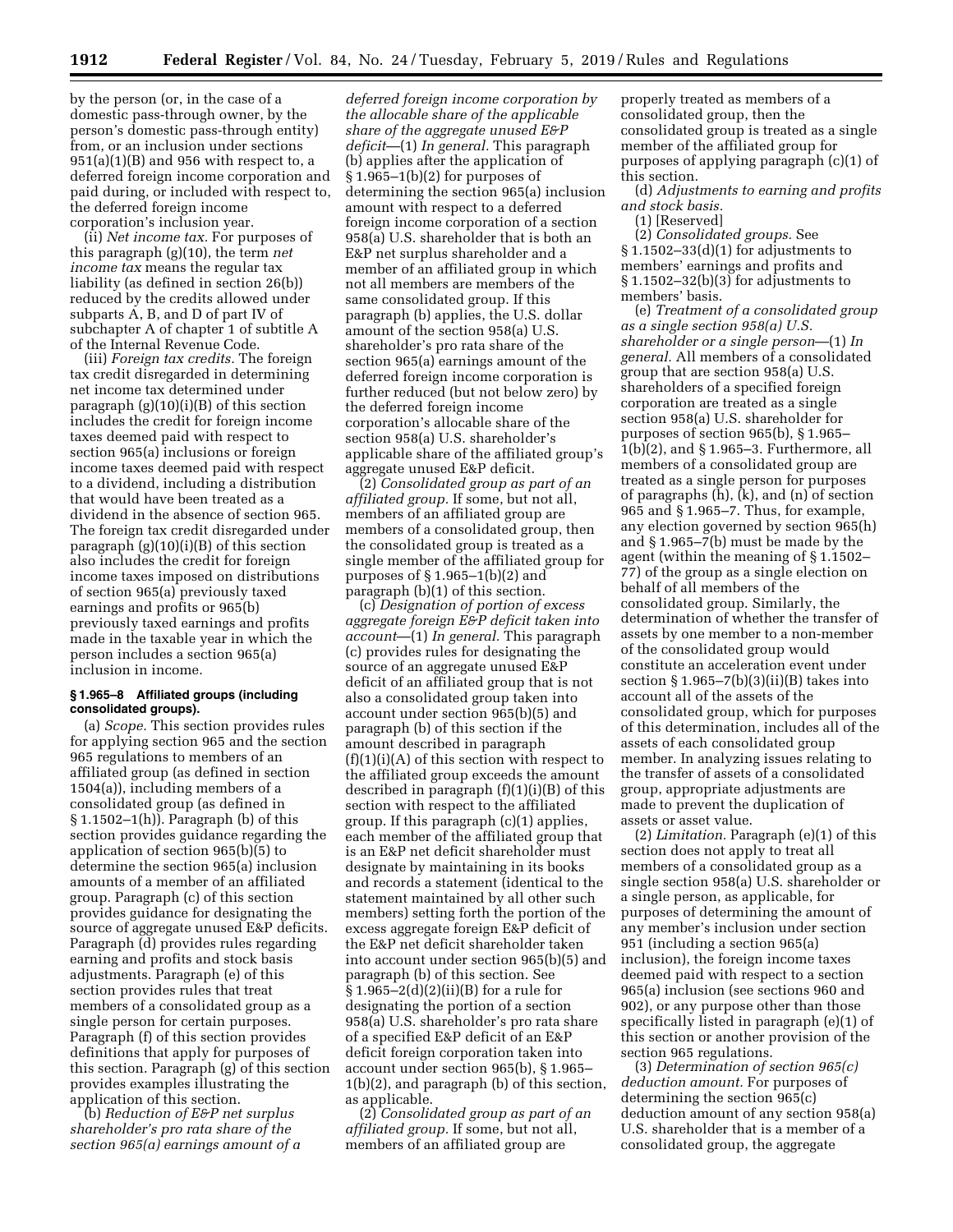foreign cash position of the section 958(a) U.S. shareholder is equal to the aggregate section 965(a) inclusion amount of the section 958(a) U.S. shareholder multiplied by the group cash ratio of the consolidated group.

(f) *Definitions.* This paragraph (f) provides definitions that apply for purposes of applying the section 965 regulations to members of an affiliated group, including members of a consolidated group.

(1) *Aggregate unused E&P deficit*—(i) *General rule.* The term *aggregate unused E&P deficit* means, with respect to an affiliated group, the lesser of—

(A) The sum of the excess aggregate foreign E&P deficit with respect to each E&P net deficit shareholder that is a member of the affiliated group, or

(B) The amount determined under paragraph (f)(3)(ii) of this section.

(ii) *Reduction with respect to E&P net deficit shareholders that are not wholly owned by the affiliated group.* If the group ownership percentage of an E&P net deficit shareholder is less than 100 percent, the amount of the excess aggregate foreign E&P deficit with respect to the E&P net deficit shareholder that is taken into account under paragraph (f)(1)(i) of this section is the product of the group ownership percentage multiplied by the excess aggregate foreign E&P deficit.

(2) *Allocable share.* The term *allocable share* means, with respect to a deferred foreign income corporation and an E&P net surplus shareholder's applicable share of an aggregate unused E&P deficit of an affiliated group, the product of the E&P net surplus shareholder's applicable share of the affiliated group's aggregate unused E&P deficit and the ratio described in  $§ 1.965-1(f)(11)$  with respect to the deferred foreign income corporation.

(3) *Applicable share.* The term *applicable share* means, with respect to an E&P net surplus shareholder and an aggregate unused E&P deficit of an affiliated group, the amount that bears the same proportion to the affiliated group's aggregate unused E&P deficit as—

(i) The product of—

(A) The E&P net surplus shareholder's group ownership percentage, multiplied by

(B) The amount that would (but for section 965(b)(5) and paragraph (b) of this section) constitute the E&P net surplus shareholder's aggregate section 965(a) inclusion amount, bears to

(ii) The aggregate amount determined under paragraph (f)(3)(i) of this section with respect to all E&P net surplus shareholders that are members of the group.

(4) *Consolidated group aggregate foreign cash position.* The term *consolidated group aggregate foreign cash position* means, with respect to a consolidated group, the aggregate foreign cash position (as defined in § 1.965–1(f)(8)(i)) determined by treating each member of the consolidated group that is a section 958(a) U.S. shareholder as a single section 958(a) U.S. shareholder pursuant to paragraph (e)(1) of this section.

(5) *E&P net deficit shareholder.* The term *E&P net deficit shareholder* means a section 958(a) U.S. shareholder that has an excess aggregate foreign E&P deficit.

(6) *E&P net surplus shareholder.* The term *E&P net surplus shareholder*  means a section 958(a) U.S. shareholder that would (but for section 965(b)(5) and paragraph (b) of this section) have an aggregate section 965(a) inclusion amount greater than zero.

(7) *Excess aggregate foreign E&P deficit.* The term *excess aggregate foreign E&P deficit* means, with respect to a section 958(a) U.S. shareholder, the amount, if any, by which the amount described in  $\S 1.965-1(f)(9)(i)$  with respect to the section 958(a) U.S. shareholder exceeds the amount described in  $\S 1.965-1(f)(9)(ii)$  with respect to the section 958(a) U.S. shareholder.

(8) *Group cash ratio.* The term *group cash ratio* means, with respect to a consolidated group, the ratio of—

(i) The consolidated group aggregate foreign cash position, to

(ii) The sum of the aggregate section 965(a) inclusion amounts of all members of the consolidated group.

(9) *Group ownership percentage.* The term *group ownership percentage*  means, with respect to a section 958(a) U.S. shareholder that is a member of an affiliated group, the percentage of the value of the stock of the United States shareholder which is held by other includible corporations in the affiliated group. Notwithstanding the preceding sentence, the group ownership percentage of the common parent of the affiliated group is 100 percent. Any term used in this paragraph (f)(9) that is also used in section 1504 has the same meaning as when used in such section. Additionally, if the term is used in the context of a rule for which all members of a consolidated group are treated as a single section  $958(a)$  U.S. shareholder under paragraph (e)(1) of this section, then the group ownership percentage is determined solely with respect to the value of the stock of the common parent of the consolidated group held by other includible corporations that are not members of the consolidated group.

(g) *Examples.* The following examples illustrate the application of this section.

*Example 1.* (1) *Application of affiliated group rule.* (i) *Facts.* (A) *In general.* USP owns all of the stock of USS1, USS2, and USS3. Each of USP, USS1, USS2, and USS3 is a domestic corporation and is a member of an affiliated group of which USP is the common parent (the ''USP Group''). The USP Group has not elected to file a consolidated federal income tax return. USS1 owns all of the stock of CFC1 and CFC2, USS2 owns all of the stock of CFC3, and USS3 owns all of the stock of CFC4. Each of CFC1, CFC2, CFC3, and CFC4 is a controlled foreign corporation within the meaning of section 957(a), and, therefore, each is a specified foreign corporation under section 965(e) and § 1.965–1(f)(45). Each of USP, USS1, USS2, USS3, CFC1, CFC2, CFC3, and CFC4 has the calendar year as its taxable year.

(B) *Facts relating to section 965.* CFC1 and CFC3 are deferred foreign income corporations with section 965(a) earnings amounts of \$600x and \$300x, respectively. CFC1 and CFC3 have cash positions of \$0x and \$50x, respectively, on each of their cash measurement dates. CFC2 and CFC4 are E&P deficit foreign corporations with specified E&P deficits of \$400x and \$100x, respectively. CFC2 and CFC4 have cash positions of \$100x and \$50x, respectively, on each of their cash measurement dates. The cash positions all consist solely of cash. CFC1, CFC2, CFC3, and CFC4 all use the U.S. dollar as their functional currency.

(ii) *Analysis.* (A) *Section 965(a) inclusion amounts before application of section 965(b)(5).* USS1 is a section 958(a) U.S. shareholder with respect to CFC1 and CFC2; USS2 is a section  $958(a)$  U.S. shareholder with respect to CFC3; and USS3 is a section 958(a) U.S. shareholder with respect to CFC4. USS1's pro rata share of CFC1's section 965(a) earnings amount is \$600x. Under section  $965(b)(3)(A)$  and  $§ 1.965-1(f)(9)$ , USS1's aggregate foreign E&P deficit is \$400x, the lesser of the aggregate of USS1's pro rata share of the specified E&P deficit of each E&P deficit foreign corporation (\$400x) and the amount described in § 1.965–  $1(f)(9)(ii)$  with respect to USS1 (\$600x). Under section 965(b) and § 1.965–1(b)(2), in determining its section 965(a) inclusion amount with respect to CFC1, USS1 reduces its pro rata share of the U.S. dollar amount of section 965(a) earnings amount of CFC1 by CFC1's allocable share of USS1's aggregate foreign E&P deficit. CFC1's allocable share of USS1's aggregate foreign E&P deficit is \$400x, which is the product of USS1's aggregate foreign E&P deficit (\$400x) and 1, which is the ratio determined by dividing USS1's pro rata share of the section 965(a) earnings amount of CFC1 (\$600x), by the amount described in § 1.965–1(f)(9)(ii) with respect to USS1 (\$600x). Accordingly, under section 965(b) and § 1.965–1(b)(2) (before applying section 965(b)(5) and paragraph (b) of this section), USS1's section 965(a) inclusion amount with respect to CFC1 would be \$200x (USS1's pro rata share of the section 965(a) earnings amount of CFC1 of \$600x reduced by CFC1's allocable share of USS1's aggregate foreign E&P deficit of \$400x). Under section 965(b) and § 1.965–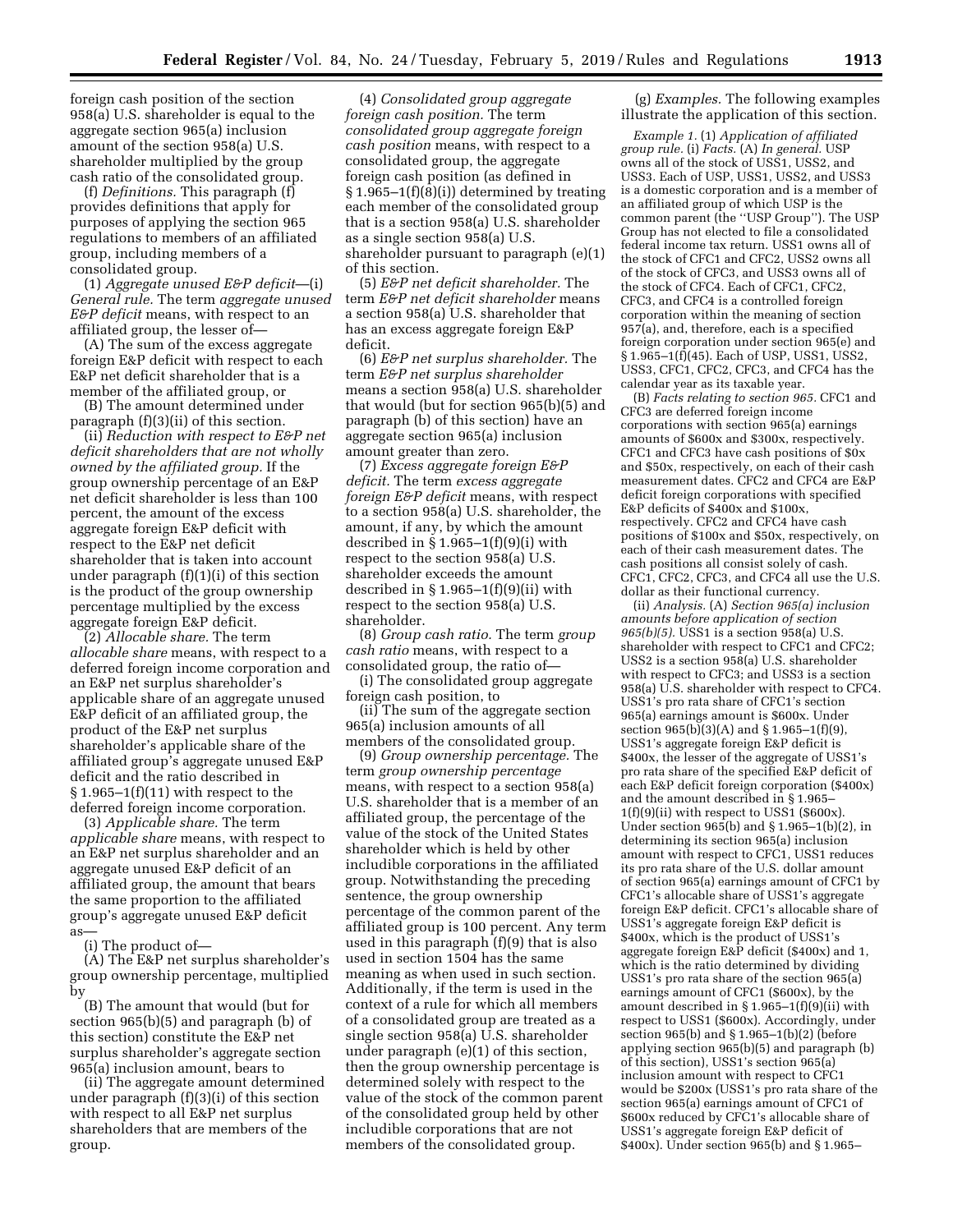1(b)(2) (before applying section 965(b)(5) and paragraph (b) of this section), USS2's section 965(a) inclusion amount with respect to CFC3 would be \$300x (USS2's pro rata share of the section 965(a) earnings amount of CFC3).

(B) *Application of section 965(b)(5)*—(*1*) *Determination of E&P net surplus shareholders and E&P net deficit shareholders.* USS1 is an E&P net surplus shareholder because it would have an aggregate section 965(a) inclusion amount of \$200x but for the application of section 965(b)(5) and paragraph (b) of this section. USS2 is also an E&P net surplus shareholder because it would have an aggregate section 965(a) inclusion amount of \$300x but for the application of section 965(b)(5) and paragraph (b) of this section. USS3 is an E&P net deficit shareholder because it has an excess aggregate foreign E&P deficit of \$100x.

(*2*) *Determining section 965(a) inclusion amounts under section 965(b)(5).* Under section 965(b) and paragraph (b) of this section, for purposes of determining the section 965(a) inclusion amount of a section 958(a) U.S. shareholder with respect to a deferred foreign income corporation, if, after applying § 1.965–1(b)(2), the section 958(a) U.S. shareholder is an E&P net surplus shareholder, then the U.S. dollar amount of the section 958(a) U.S. shareholder's pro rata share of the section 965(a) earnings amount of the deferred foreign income corporation is further reduced (but not below zero) by the deferred foreign income corporation's allocable share of the section 958(a) U.S. shareholder's applicable share of the affiliated group's aggregate unused E&P deficit. USS3 is the only E&P net deficit shareholder in the USP Group, and, therefore, the aggregate unused E&P deficit of the USP Group is equal to USS3's excess aggregate foreign E&P deficit (\$100x). The applicable share of the USP Group's aggregate unused E&P deficit of each of USS1 and USS2, respectively, is an amount that bears the same proportion to the USP Group's aggregate unused E&P deficit as the product of the group ownership percentage of USS1 and USS2, respectively, multiplied by the amount that would (but for section 965(b)(5) and paragraph (b) of this section) constitute the aggregate section 965(a) inclusion amount of USS1 and USS2, respectively, bears to the aggregate of such amounts with respect to both USS1 and USS2. Therefore, USS1's applicable share of the USP Group's aggregate unused E&P deficit is  $$40$  (\$100x  $\times$  $(\$200x/(\$200x + \$300x))$  and USS2's applicable share of the USP Group's aggregate unused E&P deficit is \$60x (\$100x × (\$300x/(\$200x + \$300x))). Because USS1 is a section 958(a) U.S. shareholder with respect to only one deferred foreign income corporation, the entire \$60x of USS1's applicable share of the USP Group's aggregate unused E&P deficit is treated as CFC1's allocable share of USS1's applicable share of the USP Group's aggregate unused E&P deficit, and thus  $\overline{U}SS1$ 's section 965(a) inclusion amount with respect to CFC1 is reduced to  $$160x$  ( $$200x - $40x$ ). Because USS2 is a section 958(a) U.S. shareholder with respect to only one deferred foreign income corporation, the entire \$60x of

USS2's applicable share of the USP Group's aggregate unused E&P deficit is treated as CFC3's allocable share of USS2's applicable share of the USP Group's aggregate unused E&P deficit, and thus  $\overrightarrow{U}$ SS2's section 965(a) inclusion amount with respect to CFC3 is reduced to  $$240x ($300x - $60x$ .

(C) *Aggregate foreign cash position.* Under section  $965(c)$  and  $§ 1.965-1(c)$ , a section 958(a) U.S. shareholder that includes a section 965(a) inclusion amount in income is allowed a deduction equal to the section 965(c) deduction amount. The section 965(c) deduction amount is computed by taking into account the aggregate foreign cash position of the section 958(a) U.S. shareholder. Under § 1.965–1(f)(8)(i), the aggregate foreign cash position of USS1 is \$100x, and the aggregate foreign cash position of USS2 is \$50x.

(D) *Section 965(c) deduction amount.* The section 965(c) deduction amount of USS1 is \$102x, which is equal to (i) USS1's 8 percent rate equivalent percentage (77.1428571%) of its 8 percent rate amount for USS1's 2017 year ( $$60x ($160x - $100x)$ ), plus USS1's 15.5 percent rate equivalent percentage (55.7142857%) of its 15.5 percent rate amount for USS1's 2017 year (\$100x). The section 965(c) deduction amount of USS2 is \$174.43x, which is equal to (i) USS2's 8 percent rate equivalent percentage  $(77.1428571\%)$  of its 8 percent rate amount for USS2's 2017 year  $(\hat{$}190x (\hat{$}240x - \hat{$}50x))$ , plus USS2's 15.5 percent rate equivalent percentage  $(55.7142857%)$  of its 15.5 percent rate amount for USS2's 2017 year (\$50x). Because USS3 has no section 965(a) inclusion amount, it has no section 965(c) deduction amount and therefore is not allowed a section 965(c) deduction.

*Example 2.* (2) *Application to members of a consolidated group.* (i) *Facts.* The facts are the same as in paragraph (g)(1)(i) of this section (the facts in *Example 1*), except that the USP Group has elected to file a consolidated return.

(ii) *Analysis*—(A) *Section 965(a) inclusion amount*—(*1*) *Single section 958(a) U.S. shareholder treatment.* Because each of USS1, USS2, and USS3 is a section 958(a) U.S. shareholder of a specified foreign corporation and is a member of a consolidated group, paragraph (e)(1) of this section applies to treat USS1, USS2, and USS3 as a single section 958(a) U.S. shareholder for purposes of section 965(b) and § 1.965–1(b) $(2)$ .

(*2*) *Determination of inclusion amount.* The single section 958(a) U.S. shareholder composed of USS1, USS2, and USS3 is a section 958(a) U.S. shareholder with respect to CFC1, CFC2, CFC3, and CFC4. Under § 1.965–1(b)(2), in determining USS1's section 965(a) inclusion amount, the single section 958(a) U.S. shareholder decreases its pro rata share of the U.S. dollar amount of the section 965(a) earnings amount of CFC1 by CFC1's allocable share of the aggregate foreign E&P deficit of the single section 958(a) U.S. shareholder. CFC1's allocable share of the aggregate foreign E&P deficit is \$333.33x, which is the product of the aggregate foreign E&P deficit of the single section 958(a) U.S. shareholder (\$500x)  $($400x + $100x)]$  and .67, which is the ratio determined by dividing its pro rata share of

the section 965(a) earnings amount of CFC1 (\$600x) by the amount described in § 1.965– 1(f)(9)(ii) with respect to the single section 958(a) U.S. shareholder (\$900x (\$600x + \$300x)). Therefore, USS1's section 965(a) inclusion amount with respect to CFC1 is \$266.67 (its pro rata share of the section 965(a) earnings amount of CFC1 (\$600) less CFC1's allocable share of the aggregate foreign E&P deficit of the single section 958(a) U.S. shareholder (\$333.33x)). Similarly, under § 1.965–1(b)(2), in determining the section 965(a) inclusion amount of USS2, the single section 958(a) U.S. shareholder decreases its pro rata share of the U.S. dollar amount of the section 965(a) earnings amount of CFC3 by CFC3's allocable share of the aggregate foreign E&P deficit of the single section 958(a) U.S. shareholder. CFC3's allocable share of the aggregate foreign E&P deficit is \$166.67x, which is the product of the aggregate foreign E&P deficit of the single section 958(a) U.S. shareholder (\$500x) and .33, which is the ratio determined by dividing its pro rata share of the section 965(a) earnings amount of CFC3 (\$300x) by the amount described in  $§ 1.965-1(f)(9)(ii)$  with respect to the single section 958(a) U.S. shareholder (\$900x  $($600x + $300x)$ . Therefore, USS2's section 965(a) inclusion amount with respect to CFC3 is \$133.33x (its pro rata share of the section 965(a) earnings amount of CFC3 (\$300x) less CFC3's allocable share of the aggregate foreign E&P deficit of the single section 958(a) U.S. shareholder (\$166.67x)).

(B) *Consolidated group aggregate foreign cash position.* Because USS1 and USS2 are members of a consolidated group, the aggregate foreign cash position of each of USS1 and USS2 is determined under paragraph (e)(3) of this section. Under paragraph (e)(3) of this section, the aggregate foreign cash position of each of USS1 and USS2 is equal to the aggregate section 965(a) inclusion amount of USS1 and USS2, respectively, multiplied by the group cash ratio of the USP Group, as determined pursuant to paragraph (f)(8) of this section. The group cash ratio of the USP Group is .50, which is the ratio of the USP Group's consolidated group aggregate foreign cash position (\$200x (\$50x + \$100x + \$50x)) and the sum of the aggregate section 965(a) inclusion amounts of all members of the USP Group (\$400x (\$266.67x + \$133.33x)). Therefore, under paragraph (e)(3) of this section, the aggregate foreign cash positions of USS1 and USS2 are, respectively,  $$133.34x$  (\$266.67x  $\times$  (\$200x/\$400x)) and  $$66.67$  (\$133.33x  $\times$  (\$200x/400x)).

(C) *Section 965(c) deduction amount.* The section 965(c) deduction amount of USS1 is \$177.14x, which is equal to (i) USS1's 8 percent rate equivalent percentage (77.1428571%) of its 8 percent rate amount for USS1's 2017 year (\$133.33x  $($266.67x - $133.34x)$ , plus USS1's 15.5 percent rate equivalent percentage (55.7142857%) of its 15.5 percent rate amount for USS1's 2017 year (\$133.34x). The section 965(c) deduction amount of USS2 is \$88.56x, which is equal to (i) USS2's 8 percent rate equivalent percentage  $(77.1428571\%)$  of its 8 percent rate amount for USS2's 2017 year (\$66.66x